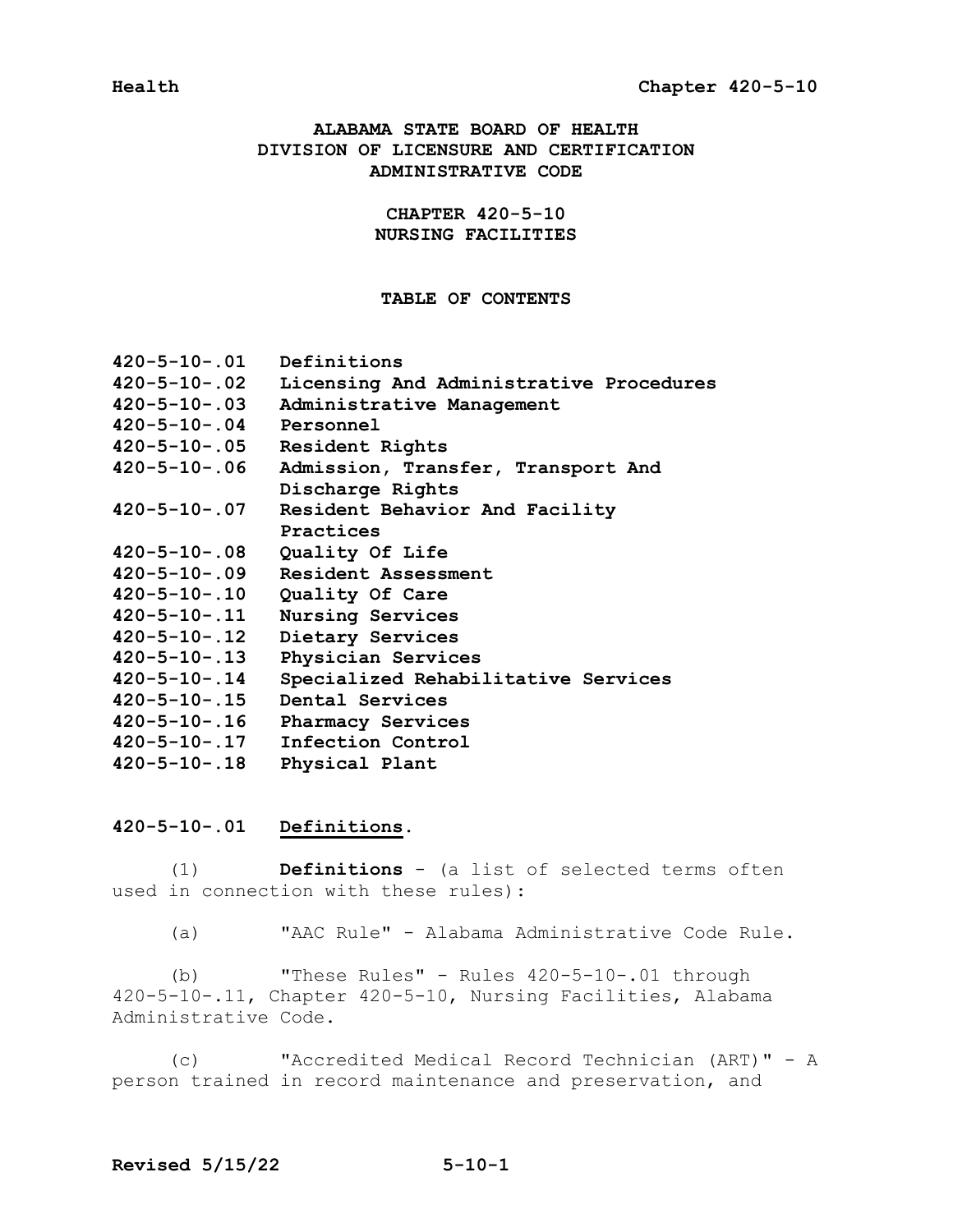accredited by the American Health Information Management Association.

(d) "Administrator" - A person who holds a valid Alabama Nursing Home Administrator's license who is delegated the responsibility and authority for the interpretation, implementation, and proper application of policies and programs established by the governing authority. The Administrator is delegated responsibility for the establishment of safe and effective administrative management, control and operation of the services provided.

(e) "Advisory Board" - See Section 22-21-27 of Appendix A.

(f) "Applicant" - The person, partnership, corporation, association, city, county, or other organization legally responsible for operation of the facility.

(g) "Assisted Living Facility" - A facility as defined in the Rules of Alabama State Board of Health, Division of Licensure and Certification, Chapter 420-5-4.

(h) "Board or State Board of Health" - The Alabama State Board of Health.

(i) "Combination Facility" - A facility which provides more than one level of care and is licensed under one license, e.g., general hospital and skilled nursing facility, skilled nursing facility and assisted living facility.

(j) "Communicable" - Conditions that are capable of being transmitted from one person to another. For reporting purposes, nursing facilities shall refer to the Notifiable Disease Case Report, Alabama Department of Public Health, Form ADPH-EPI-22/Rev. 1-88 (exception AIDS).

(k) "Dentist" - A person currently licensed to practice dentistry in Alabama under the provisions of current state statutes.

(l) "Director of Food Services/Dietary Manager" - A who is a full-time employee, and if not a qualified dietitian, is one who: (1) is a graduate of a dietary manager's training program, approved by the Dietary Manager's Association, or (2) is a graduate of a dietetic technician program approved by the American Dietetic Association, or (3) is a graduate from a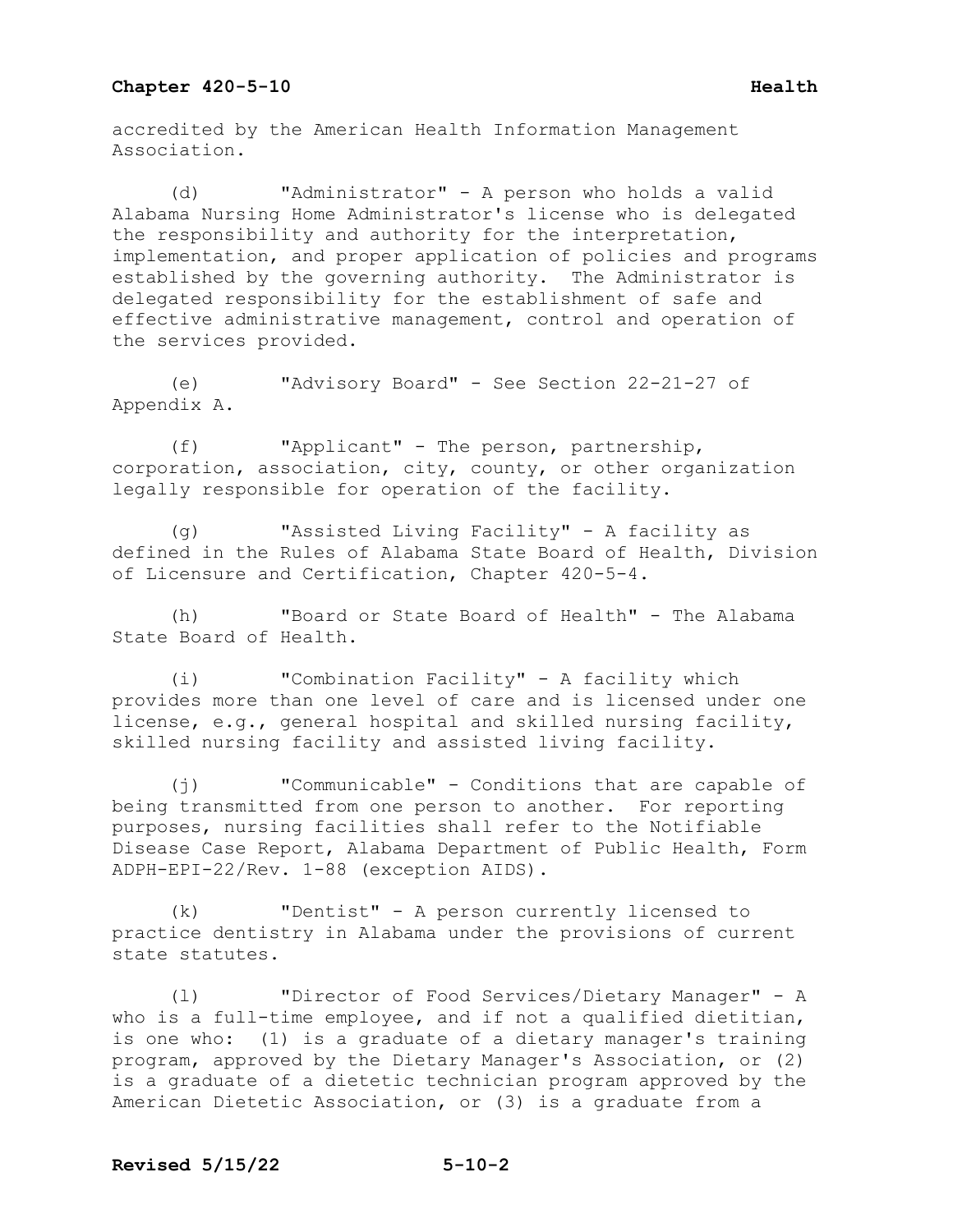college or university who has received a B.S. degree in the field of dietetics, food and nutrition or food service management which included course work in diet therapy and quantity food production.

(m) "Duly Licensed and/or Registered" - The person to whom the term is applied is duly licensed and/or registered by the proper authority to follow his or her profession within the State of Alabama, and when applied to an institution, shall mean that the institution is duly licensed by the State Board of Health.

(n) "Governing Authority" - Owner(s), hospital association, county hospital board, board of directors, board of trustees, or any other comparable designation of an individual or group of individuals who have the purpose of owning, acquiring, constructing, equipping, operating, and/or maintaining a nursing facility and exercising control over the affairs of said nursing facility.

(o) "Hospital" - A facility as defined in the Rules of Alabama State Board of Health, Division of Licensure and Certification, Chapter 420-5-7.

(p) "Independent Clinical Laboratory" - A facility as defined in the Rules of Alabama State Board of Health, Division of Licensure and Certification, Chapter 420-5-8.

(q) "License" - The document issued by the State Board of Health and signed by the State Health Officer. The license shall constitute the authority to receive residents and perform the services included within the scope of the applicable rules. The license shall be posted in a conspicuous place on the premises.

(r) "Licensed Practical Nurse" - A person currently licensed in the State of Alabama in accordance with the *Code of Alabama*.

(s) "Licensee" - The individual owner, partnership, corporation, association, city, county or other organization to whom the license is issued and upon whom rests the responsibility for compliance with these rules.

(t) "Long Term Care" - Prolonged care of residents in licensed institutions and/or organized departments within a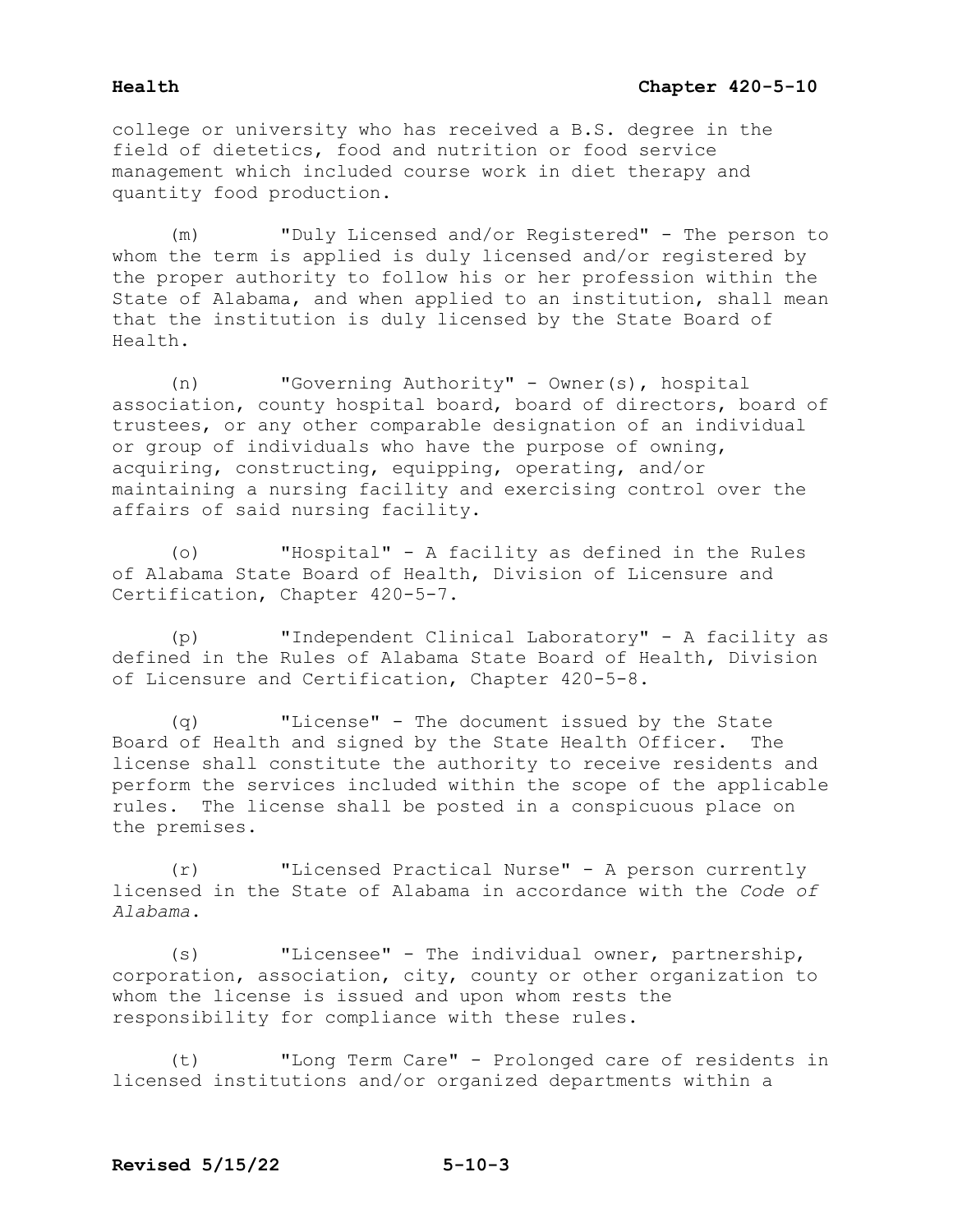licensed institution where the average length of resident stay is 25 days or longer.

(u) "May" indicates permission.

(v) "Medical Laboratory Technician" - A person who meets at least one of the following requirements:

(i) Successful completion of two years of academic study (a minimum of 60 semester hours or equivalent) in an accredited college or university with an associate degree in Medical Technology, or four years of academic study with a bachelor degree in Medical Technology; or

(ii) Graduation from high school and, subsequent to graduation, has had two years of documented experience as a technician trainee in a clinical laboratory of a hospital, a health department, a university, or a medical research institution or in a clinical laboratory providing equivalent training accepted by the State Board of Health as defined under "Independent Clinical Laboratory" (420-5-10-.01 (1)(p); or

(iii) Graduation from high school and successful completion of an official military laboratory procedures course of at least twelve calendar months of study and has had at least one year of experience as a technician trainee in a clinical laboratory of a hospital, a health department, a university, or a medical research institution or in a clinical laboratory providing equivalent training accepted by the State Board of Health.

(iv) Achieve a satisfactory grade on a proficiency examination for technologists approved by the United States Secretary of Health and Human Services.

(w) "Medical Staff" - Licensed physicians, osteopaths and dentists who are privileged by agreement with the licensee to attend to residents within the institution.

(x) "Medication" - All substances having medicinal properties intended for external and/or internal use for the treatment, prevention, diagnosing or curing of any disease, illness, malady, etc., in humans. The term "medication" as defined in the Pharmacological Basis of Therapeutics and shall encompass all other synonymous terms such as drugs, biologicals, chemicals, potions, remedies, or poisons.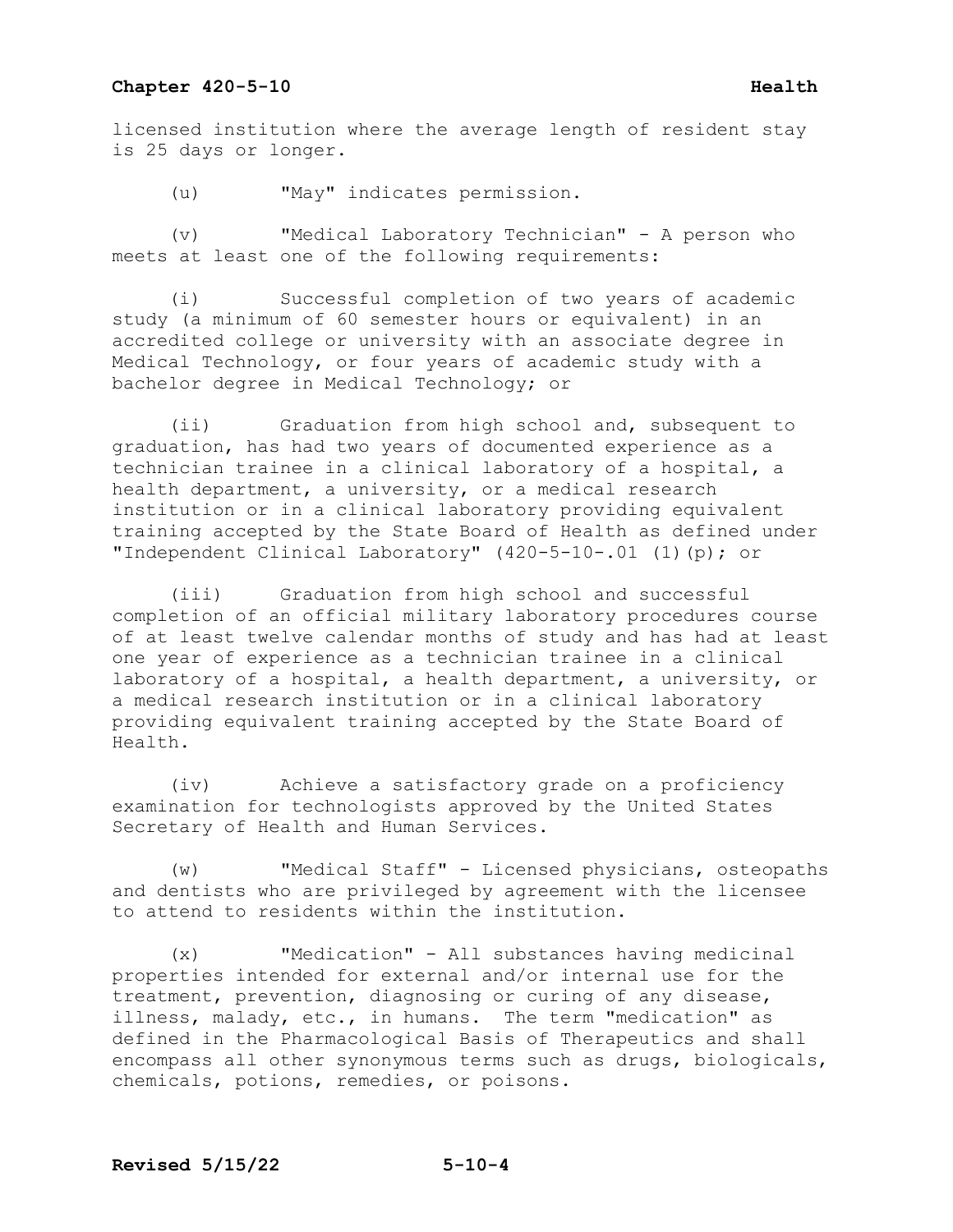(y) "Medicine or Drug Room" - A specific area, not subject to licensure by the Alabama State Board of Pharmacy, in a licensed nursing facility, used for the purpose of storing and/or preparing medications for administration and equipment necessary to administer medications to the residents of that facility.

(z) "Nurse Aide" - Any individual providing nursing related services to residents in a facility who is not a licensed health professional, a registered dietitian, or someone who volunteers to provide such services without pay.

(aa) "Nursing Facility" – A business entity that is engaged in providing housing, meals and care to sick or disabled individuals who require, on a daily basis or more frequently, medical care, nursing care, or rehabilitation services. This definition shall not include any business, operation, or facility that is exempt from licensure pursuant to Alabama law, nor shall it include any business, operation, or facility that is (1) licensed by the Alabama State Board of Health as another kind of facility, and (2) functioning within the scope of applicable law and administrative rules.

(bb) "Owner" - The person, partnership, corporation, association, city, county, or other entity who through asset ownership, lease or sublease is entitled to responsibility for and control of operation of the facility.

(cc) "Resident Activities Consultant" - A person who:

(i) Is registered or meets requirements for registration as a professional level Therapeutic Recreation Specialist by the National Recreation and Park Association; or

(ii) Is a qualified occupational therapist or occupational therapy assistant; or

(iii) Has two years of experience in a social or recreations program within the past five years, one year of which was full time in a resident activities program in a health care setting.

(dd) "Resident Activities Coordinator" - A person who is registered or meets the requirements for a resident activities consultant or a person who serves under the supervision of a qualified resident activities consultant or has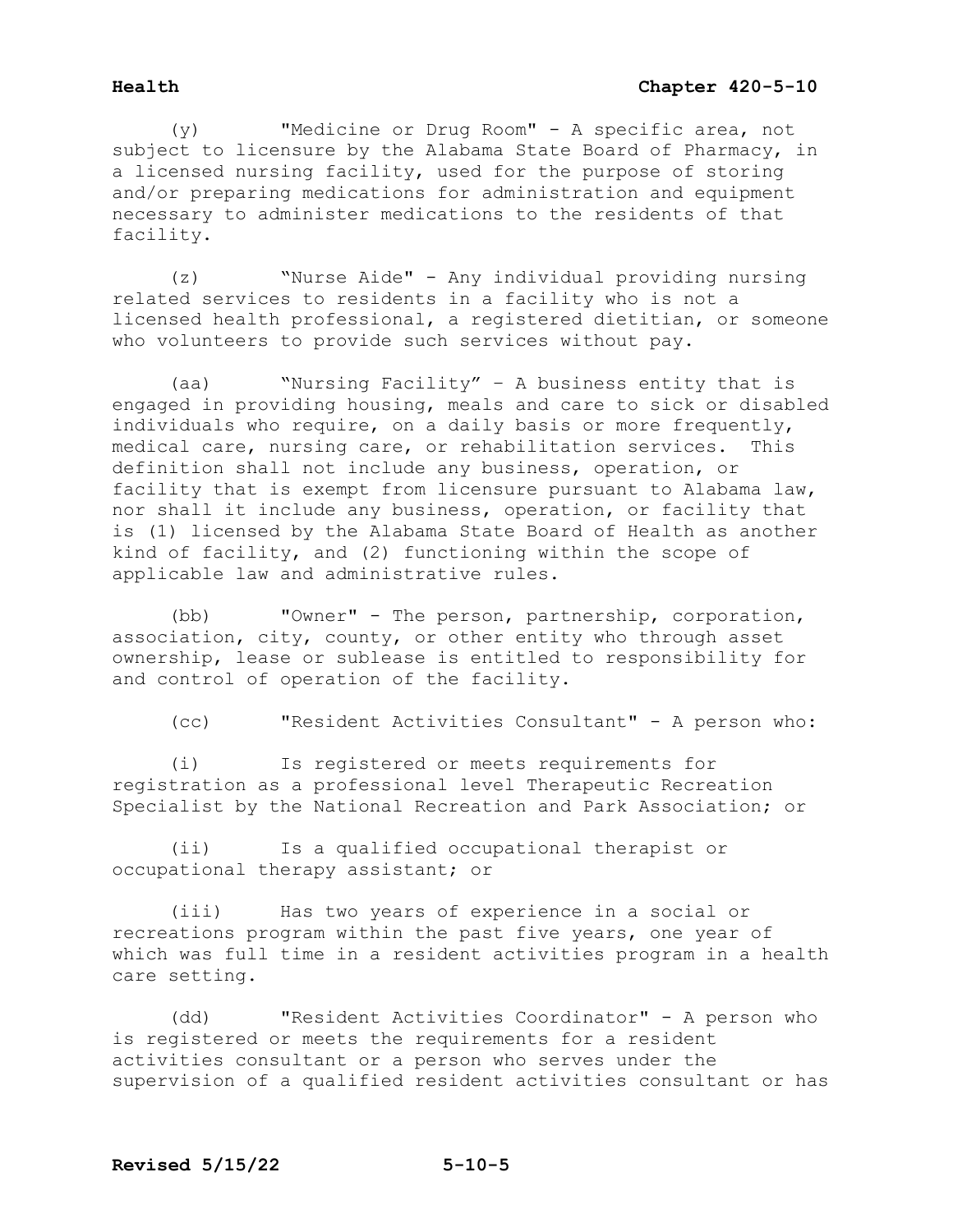the equivalent of two years of full-time experience, under the supervision of a qualified resident activities consultant.

(ee) "Pharmacist" - A person currently licensed to practice pharmacy in Alabama under the provisions contained in current state statutes and rules of the Alabama State Board of Pharmacy.

(ff) "Pharmacist Consultant" - A person currently licensed and registered by the Alabama State Board of Pharmacy to provide consultative services as defined by current state statutes and rules of the Alabama State Board of Pharmacy.

(gg) "Pharmacy" - A place licensed by the Alabama State Board of Pharmacy in which prescriptions, drugs, medicines, chemicals, and poisons are sold, offered for sale, compounded or dispensed, and shall include all places whose title may imply the sale, offering for sale, compounding or dispensing of prescription drugs, medicines, chemicals, or poisons or the storage of such items.

(hh) "Physician" - A person currently licensed to practice medicine and/or surgery in Alabama under the provisions contained in current state statutes.

(ii) "Qualified Dietetic Consultant" - A person who is eligible for registration by the Commission on Dietetic Registration (CDR), has at least one year of full-time experience in the dietetic service of a health care institution in a supervisory capacity, or has satisfactorily completed the test for registration administered by CDR and meets the annual requirements in continuing education required by CDR.

(jj) "Qualified Dietitian" – A person currently licensed in the State of Alabama in accordance with the provisions contained in current state statutes as governed by the Alabama Board of Examiners for Dietetic/Nutrition Practice.

(kk) "Registered Nurse" - A person registered and currently licensed in the State of Alabama in accordance with the provisions contained in current state statutes.

(ll) "Registered Records Administrator (RRA)" - A person skilled in record maintenance and preservation, and who is registered by the American Medical Record Association.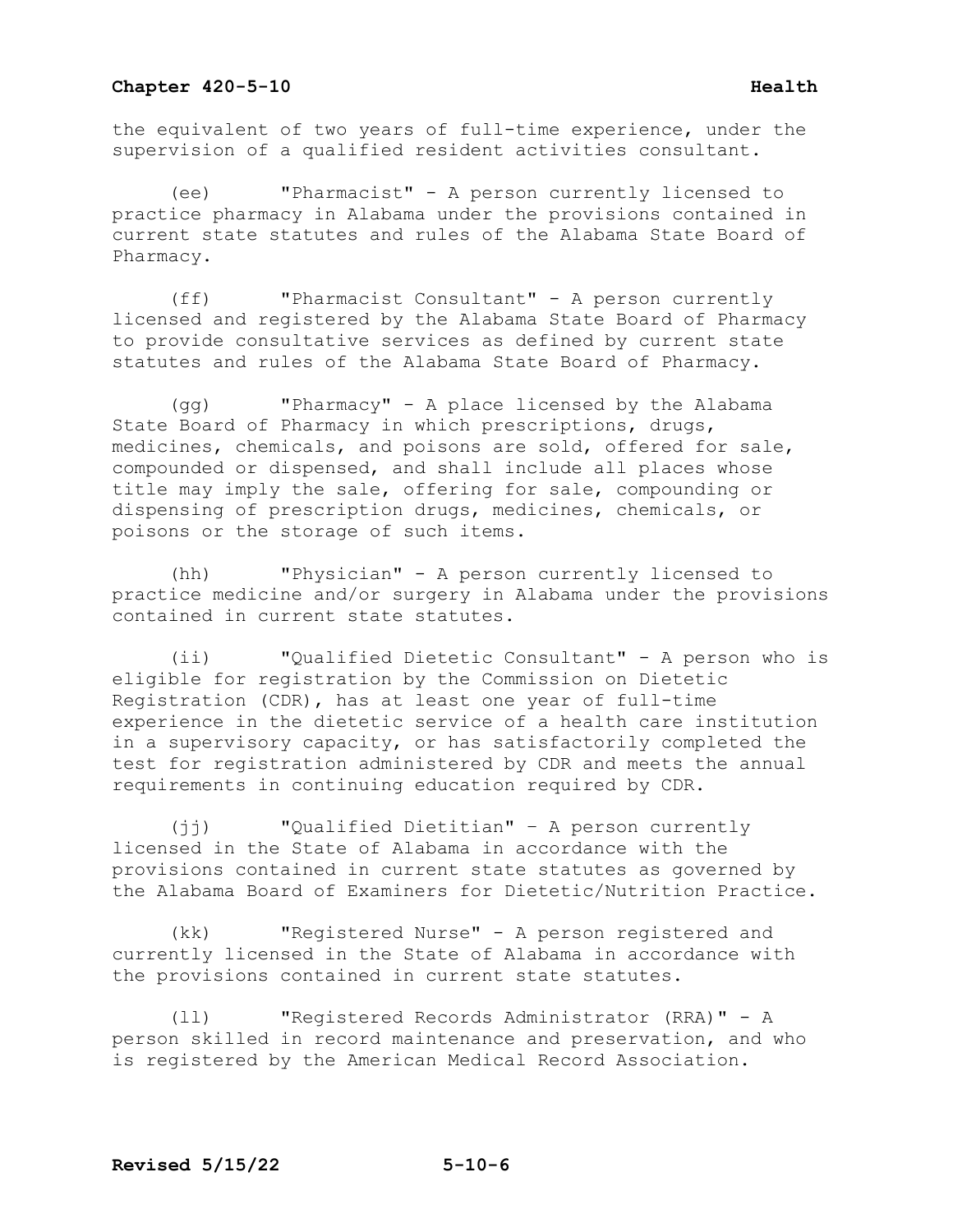(mm) "Rehabilitation" - An organized or well-defined program of therapeutics designed to help residents overcome physical, social, vocational or economic limitations as a result of a disability. Rehabilitation includes helping residents to reach the highest functional level of physical, psychological and socio-economic adjustment compatible with their disability.

(nn) "Resident" - A person admitted to a nursing facility by and upon the order of a physician.

(oo) "Shall" indicates mandatory requirements.

(pp) "Skilled Nursing Facility" - A facility providing skilled nursing and other related services which meets the Alabama State Board of Health's Rules for Nursing Facilities.

(qq) "Social Service Consultant" - An individual who meets the requirements of and is certified by the State of Alabama Board of Social Work Examiners.

(rr) "Social Service Designee" - A person employed by a facility with less than 120 beds on a full-time basis to meet the Social Service needs of residents. These persons must have a minimum of a G.E.D. or High School Diploma and have experience in dealing with the public.

(ss) "Social Worker" - A person who has either a Baccalaureate of Social Work or Masters of Social Work degree and is licensed in accordance with the *Code of Alabama*.

(tt) "Therapist" - A professionally trained and/or duly licensed and/or registered person, when required by state statutes, (such as physical therapist, occupational therapist, speech therapist, respiratory therapist, audiologist, etc.) who is skilled in the application of treatment techniques and procedures to residents under the general direction of a physician.

(uu) "Training and Abuse Registry"

(i) Abuse or Neglect or Misappropriation of Resident Property. The Department of Public Health shall establish and maintain such registry. The registry shall provide for the inclusion of specific documented findings by the Alabama Department of Public Health of resident neglect or abuse or misappropriation of resident property by any individual used by a nursing facility, as well as any brief statement of the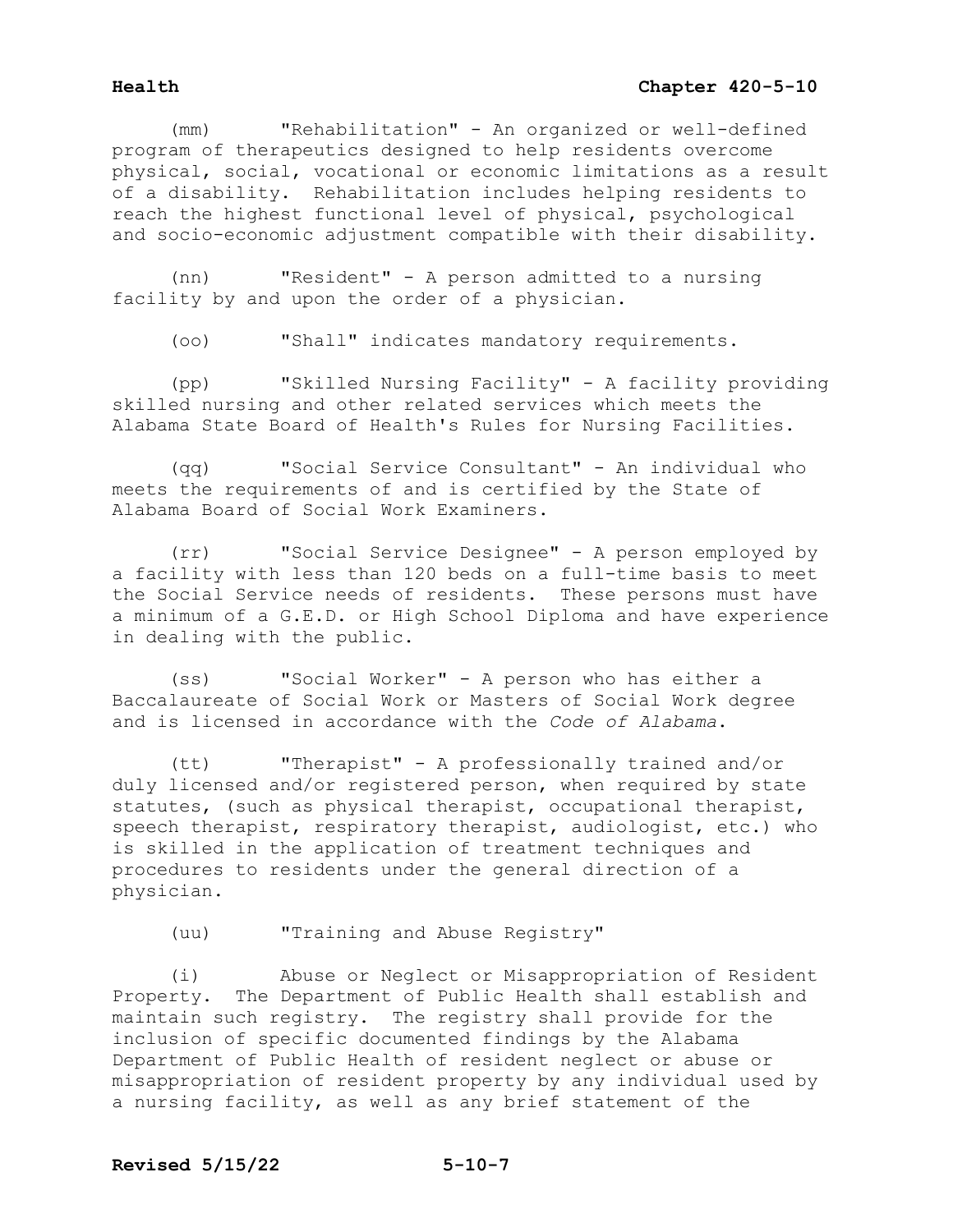# **Chapter 420-5-10 Health Health**

individual disputing the findings. In the case of inquiries to the registry concerning an individual listed in the registry, any information disclosed concerning such a finding shall also include disclosure of any such statement in the registry relating to the finding or a clear and accurate summary of such a statement. Individuals must be notified in writing prior to the inclusion of findings in the registry and allowed the opportunity for a hearing in the event the individual disputes the findings.

 (ii) Nurse Aide Training. The names and addresses of all nurse aides who attended an approved training program and who have successfully passed the approved competency evaluation will be included on the registry. The only exception of the requirement for attendance at an approved training program is those nurses' aides who are hired by a nursing facility prior to July 1, 1989, and who successfully pass the approved competency evaluation prior to January 1, 1990.

 (vv) "Health Care Professional" - A physician, physician assistant, nurse practitioner, physical, speech or occupational therapist; physical or occupational therapy assistant; registered professional nurse; licensed practical nurse; licensed or certified social worker, or dietitian.

 (ww) "Special Focus Facility" (SFF) – A federally certified nursing facility that has been identified as one with a noteworthy history of poor performance and is involuntarily enrolled in a special program with increased oversight and enhanced enforcement activity designed to stimulate improvements in quality of care and quality of life. Once selected as an SFF, the Alabama Department of Public Health conducts twice the number of standard surveys and applies progressive enforcement until the nursing home either (a) graduates from the SFF program or (b) their provider agreement with Medicare/Medicaid is terminated. **Authors:** Rick Harris, Walter T. Geary, J., M.D. **Statutory Authority:** Code of Ala. 1975, §§22-21-20, et seq. **History: Repealed and Replaced:** Filed July 19, 1996; effective August 23, 1996. **Amended:** Filed November 18, 1999; effective December 23, 1999. **Amended:** Filed September 18, 2003; effective October 23, 2003. **Amended:** Filed June 23, 2004; effective July 28, 2004. **Amended:** Filed April 20, 2005; effective

May 25, 2005. **Amended:** Filed June 15, 2016; effective July 30, 2016.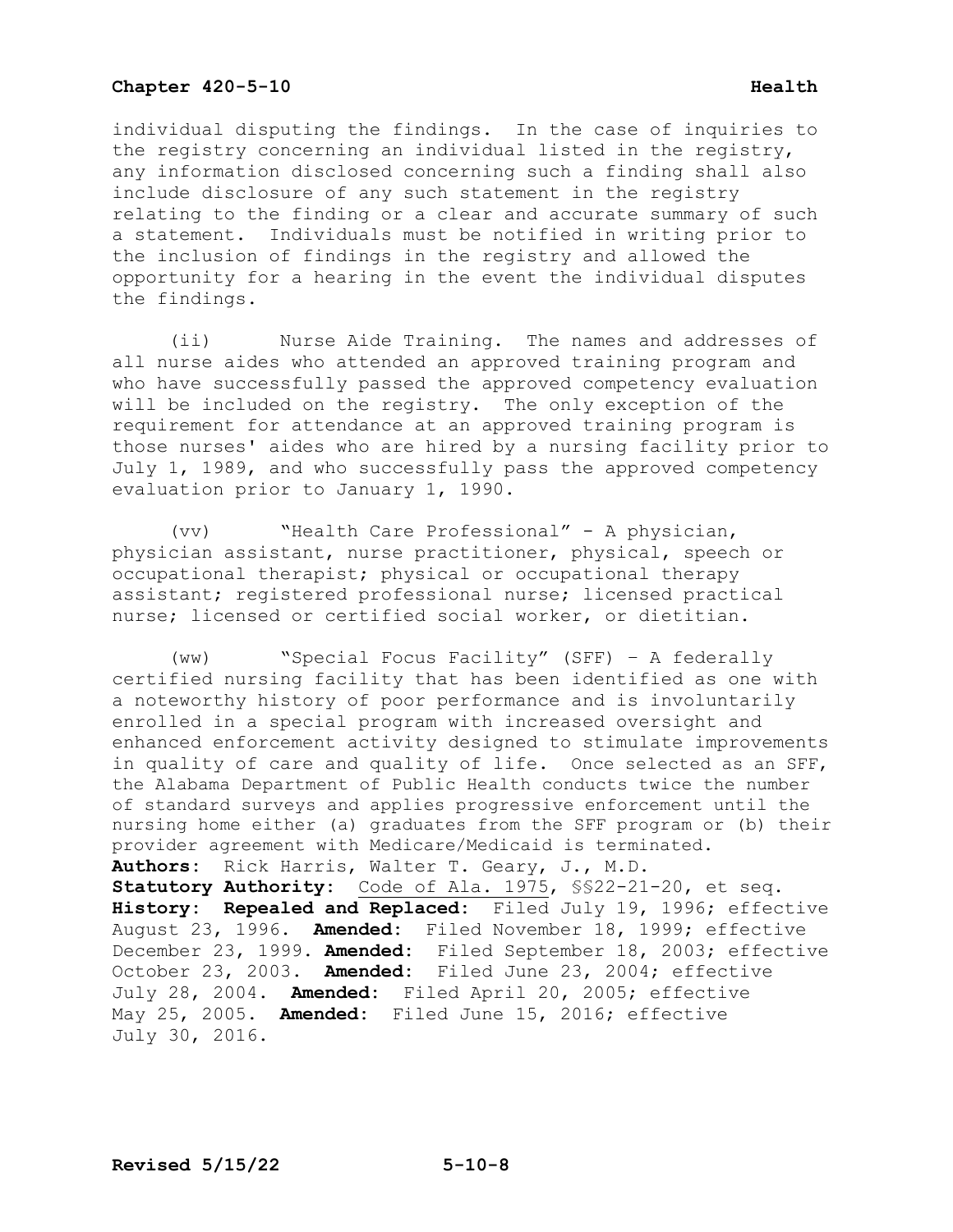# **420-5-10-.02 Licensing And Administrative Procedures.**

 (1) Legal Authority for Adoption of Regulations. Pursuant to the authority granted by Code of Ala. 1975, §22-21-20 et seq. and in accordance with the Alabama Administrative Procedures Act, Code of Ala. 1975, §41-22-1 et seq., the State Board of Health does hereby adopt and promulgate rules governing all nursing facilities in Alabama except those exempt by law from licensure.

 (2) Types of License. All licenses are issued for the calendar year and shall expire December 31, unless renewed by the owner for the succeeding year.

 (a) Regular License. A regular license shall be issued by the State Board of Health after the Board has determined that the nursing facility is in substantial compliance with the rules herein adopted.

 (b) Probational License. The State Board of Health may, in its discretion and in lieu of license revocation, issue a probational license to a facility when inspection shows that the maintenance and operation of the facility are such that the facility no longer substantially complies with the rules adopted herein. However, the Board may issue a probational license only after determining that the health and safety of residents are adequately protected despite the non-compliance, and that the facility has submitted an adequate written plan to correct the non-compliance in a timely manner.

(3) Application and Fee

 (a) Every facility shall be required to submit an application for license accompanied by the required statutory fee, in accordance with the provisions of Section 22-21-24 of the Code of Ala. 1975. Every application must be submitted on a form supplied by the Board and must contain all the information requested on said form, along with the required fee, in order for the application to be processed and considered.

 (b) Name of Facility. Every facility shall be designated by a permanent and distinctive name, which shall be used in applying for a license and shall not be changed without prior written notice to the Board specifying the name to be discontinued as well as the new name.

(4) Licensing.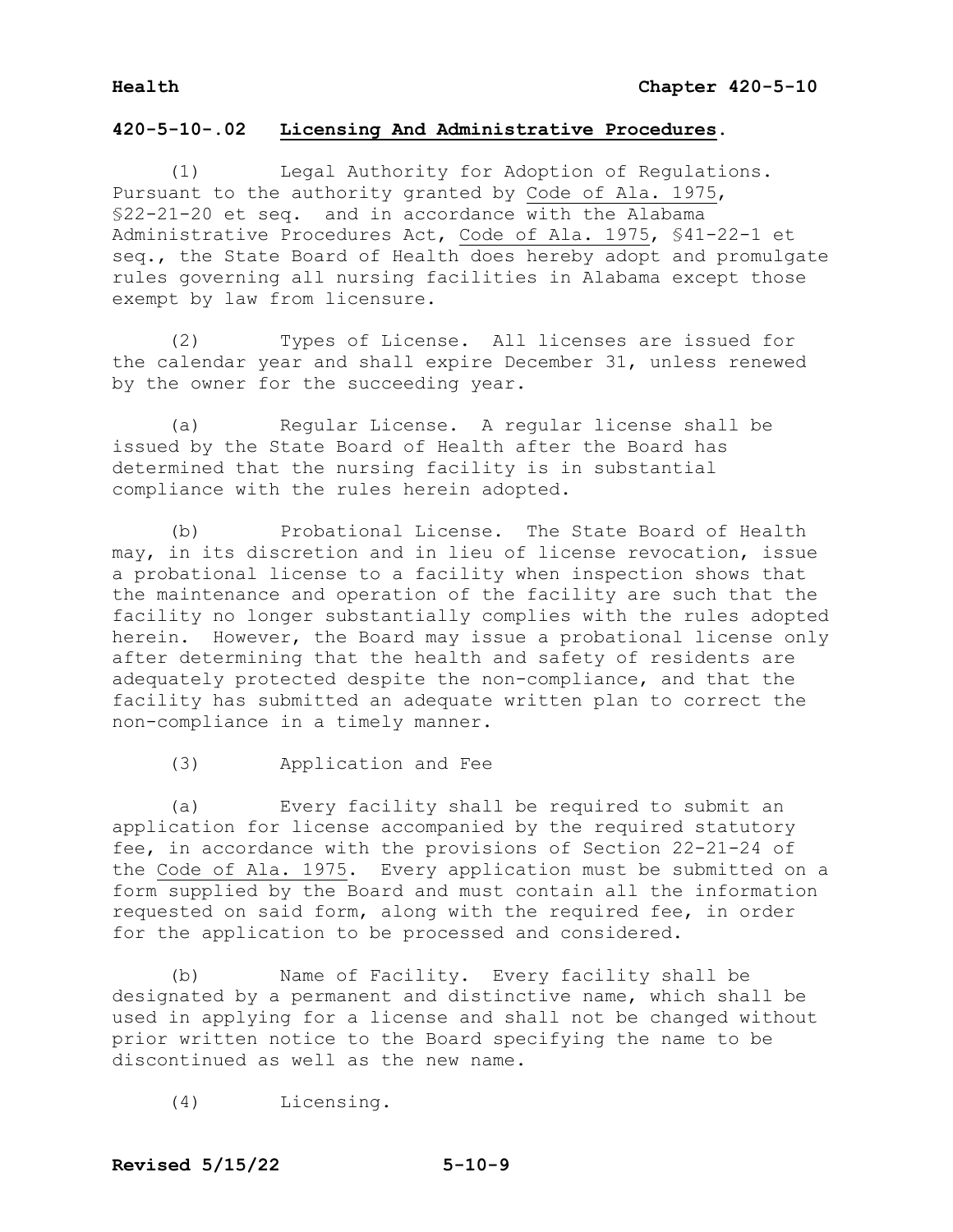(a) Issuance of License. The license document issued by the State Board of Health shall set forth the name and location of the facility, the type of facility, and the bed capacity for which the institution is licensed, and the type of license (temporary, regular, or probational).

(b) Separate License. A separate license shall be required for each nursing facility when more than one facility is operated under the same management; (Separate licenses are not required for separate buildings on the same grounds used by the same facility). Facilities offering different types of health care services in one building or complex of buildings (e.g., a building housing a nursing facility and a hospital) shall also be separately licensed.

(c) Basis for Denial of License.

1. The State Board of Health may deny a license to any corporation, partnership or individual making application to own or operate any nursing facility if said corporation, partnership or individual:

(i) Falsified any information or record required by the application or license; or

(ii) Has been convicted of a felony, in this or any other state or federal jurisdiction, for physical, mental, or verbal abuse or neglect of an individual or misappropriation of property of a nursing facility resident or financial abuse of residents; or

(iii) Has been convicted of fraud in this or any other state or federal jurisdiction; or

(iv) Has previously been the subject of license revocation proceedings and does not demonstrate a recent ability and willingness to fully comply with State Board of Health rules; or

(v) Does not demonstrate adequate resources, ability, or intent, to fully comply with the State Board of Health rules.

(d) Basis for License Revocation. The State Board of Health may revoke a license to operate a nursing facility if the owner and/or operator of said facility: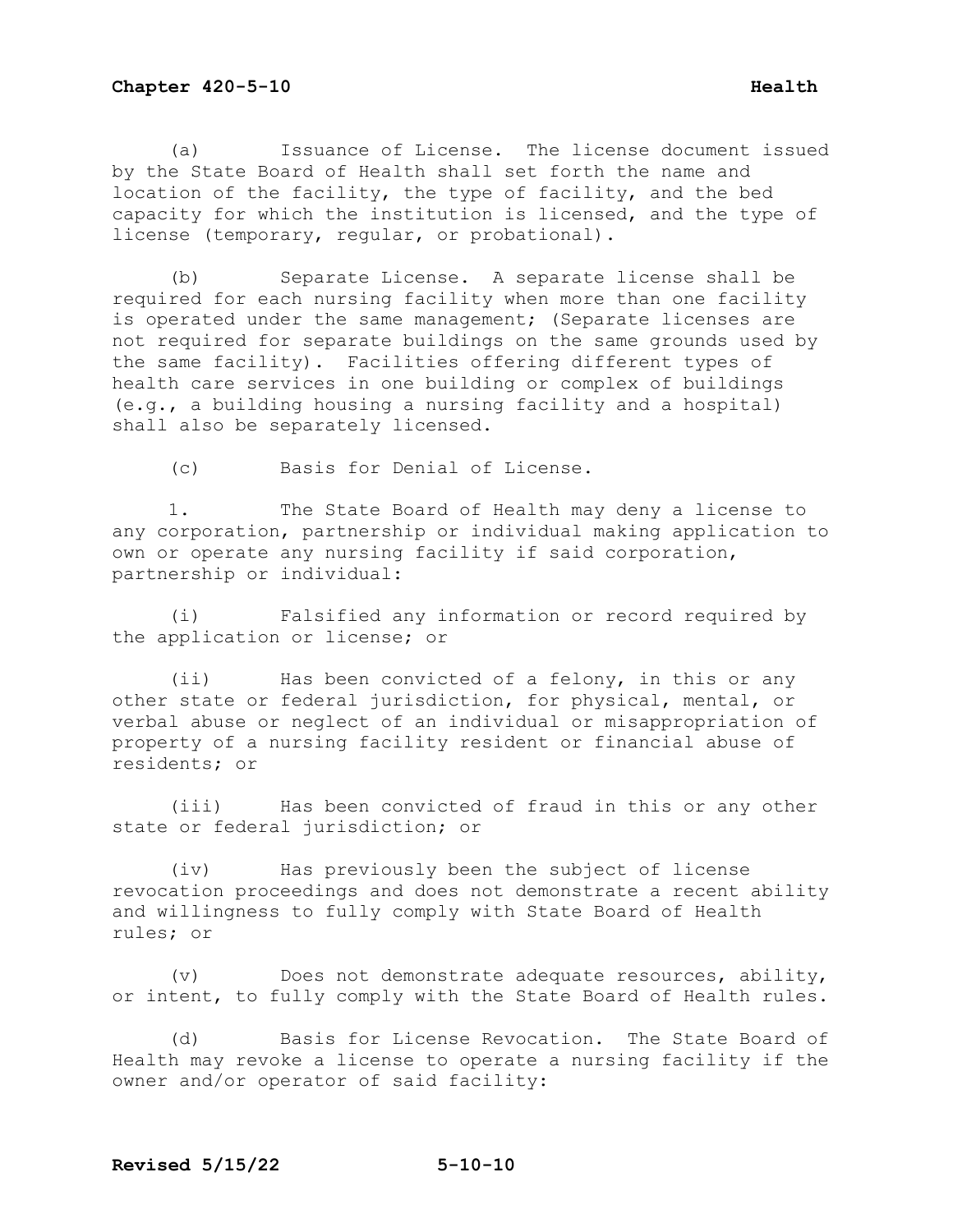1. Violates any of the provisions of Code of Ala. 1975, §22-21-20 et seq., or the rules and regulations issued pursuant thereto;

 2. Permits, aides or abets the commission of any illegal act in such facility; or

 3. Engages in conduct or practices deemed by the State Board of Health to be detrimental to the welfare of the residents of such facility.

 (5) Right of Review. Whenever a license is denied or revoked, the applicant or licensee will be afforded an opportunity for a hearing in accordance with the requirements for contested case proceedings under the Alabama Administrative Procedures Act, Code of Ala. 1975, §41-22-1 et seq., and Chapter 420-1-3 of the Alabama Administrative Code.

 (a) In the case of a license revocation, prior notice of the grounds for proposed revocation and the date, time and place set for the hearing shall be given in accordance with the Alabama Administrative Procedures Act, Code of Ala. 1975, 41-22-1 et seq. and Chapter 420-1-3, of the Alabama Administrative Code (AAC).

 (b) All due process and procedural protection granted to the licensee or applicant by the Alabama Administrative Procedures Act shall be provided.

 (c) All appeals from adverse hearing proceedings shall be subject to the requirements of the Alabama Administrative Procedures Act.

(6) Re-issuance of License.

 (a) The following changes in the status of the facility will require issuance of a new license, upon application and payment of license fee:

1. Change in facility ownership.

 (i) A change of ownership occurs whenever there is a change in the legal form under which the controlling entity is organized. Transactions constituting a change of ownership include, but are not limited to, the following:

(I) Sale or donation of the facility's legal title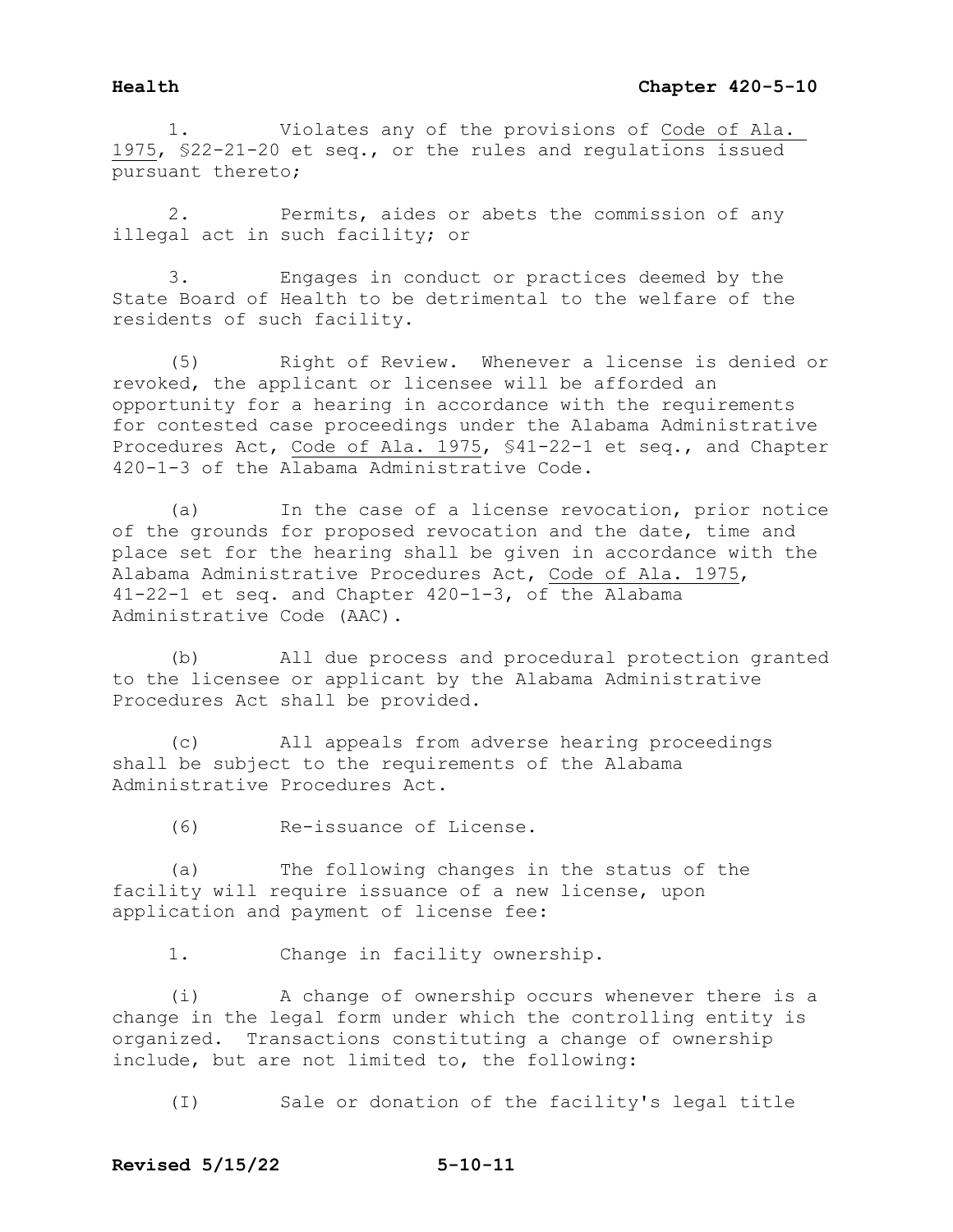(II) Lease of the entire facility's real and personal property

(III) A sole proprietor becomes a member of a partnership or corporation, succeeding him as the new operator

(IV) A partnership dissolves

(V) One partnership is replaced by another through the removal, addition or substitution of a partner

(VI) A general partnership becomes a limited partnership, or a limited partnership becomes general

(VII) Two (2) or more corporations merge and the originally licensed corporation does not survive

(VIII) Corporations consolidate

(IX) A non-profit corporation becomes a general corporation, or a for-profit corporation becomes; non-profit

(X) Transfers between levels of government

2. Increase in bed capacity

(b) The following status changes require issuance of a new license without payment of licensure fee:

1. Change in type of care offered (e.g., nursing facility to skilled, distinct part SNF changes)

2. Change of location

3. Change in name of the facility

(c) The governing authority shall file with the State Board of Health, an application for license 30 days before any proposed change requiring a new license, in order to permit processing of the application and issuance of the license prior to the desired effective date of the change.

(7) Compliance Exceptions. At its discretion, the State Board of Health may grant an exception to, or modify the application of, one or more provisions of these rules or referenced codes, for a period and under conditions, if any,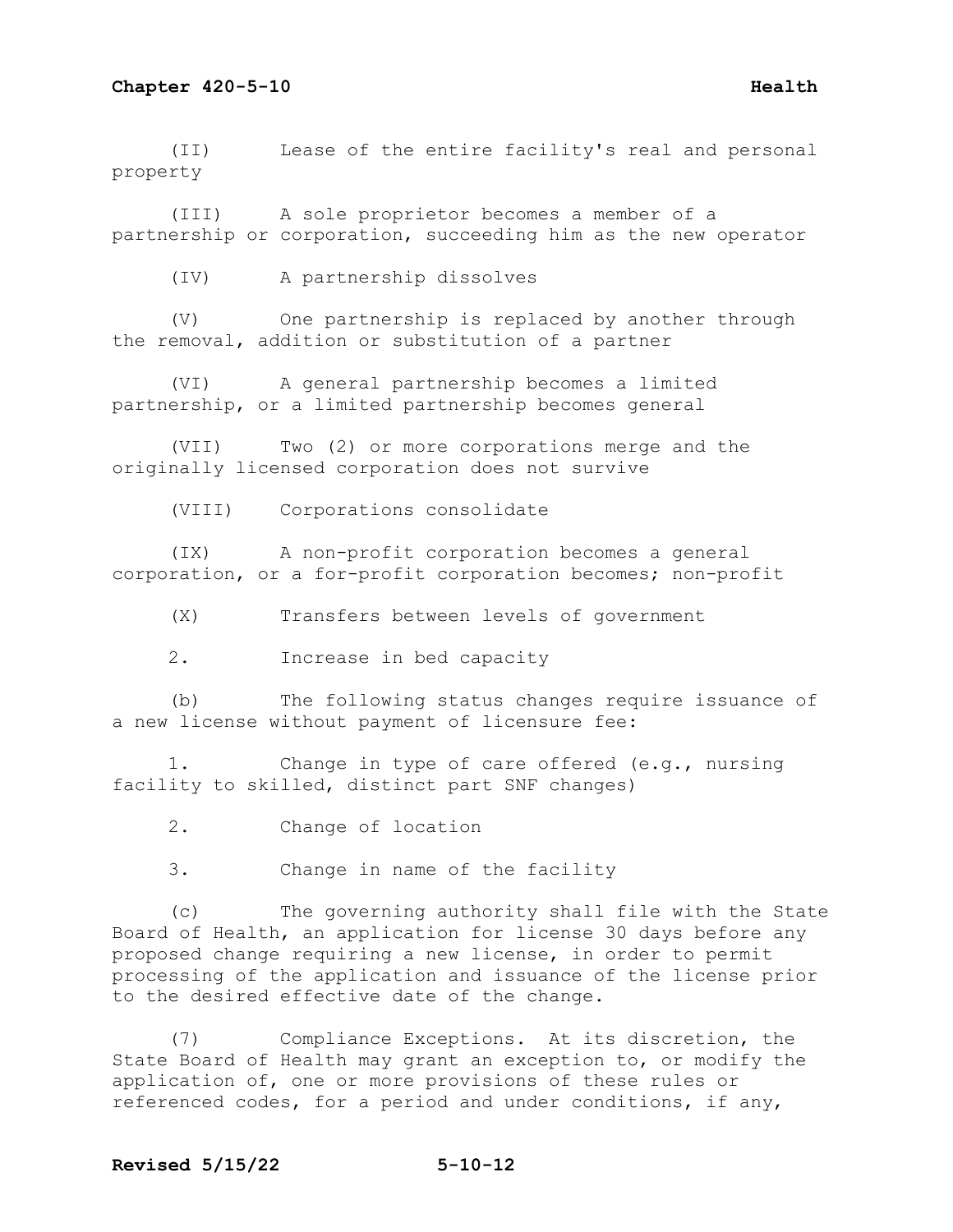determined by the Board. The exceptions or modification shall be based on hardship, impracticability, or economic infeasibility in complying with the rules. The facility's request shall be in writing, shall state the specific provisions for which the exception or modification is requested, and reasons for each requested exception or modification.

(8) Compliance with State and Local Laws.

 (a) Licensing of Staff. Staff of the facility shall be currently licensed or registered in accordance with the applicable laws.

 (b) Compliance with Other Laws. The facility shall be in compliance with laws relating to fire and safety, sanitation, communicable and reportable diseases, Certificate of Need, and other relevant health and safety requirements.

 (9) Inspections. Failure or refusal to submit to a survey will result in initiation of license revocation proceedings. Findings noted during a survey shall be corrected by execution of an acceptable plan of correction. The plan of correction shall be succinctly written to address identified problems in a timely manner and returned to Alabama Department of Public Health not later than 10 calendar days after receipt of Statement of Deficiencies.

 (10) A renewal application and an annual Licensure fee must be submitted to arrive at the Alabama Department of Public Health, not later than December 15 each year to assure continued Licensure status.

**Authors:** Patricia E. Ivie, Jimmy D. Prince **Statutory Authority:** Code of Ala. 1975, §§22-21-20, et seq. **History: Repealed and Replaced:** Filed July 19, 1996; effective August 23, 1996. **Amended:** Filed November 18, 1999; effective December 23, 1999. **Amended:** Filed September 18, 2003; effective October 23, 2003.

# **420-5-10-.03 Administrative Management.**

 (1) A facility must be administered in a manner that enables it to use its resources effectively and efficiently to attain or maintain the highest practicable physical, mental, and psychosocial well-being of each resident.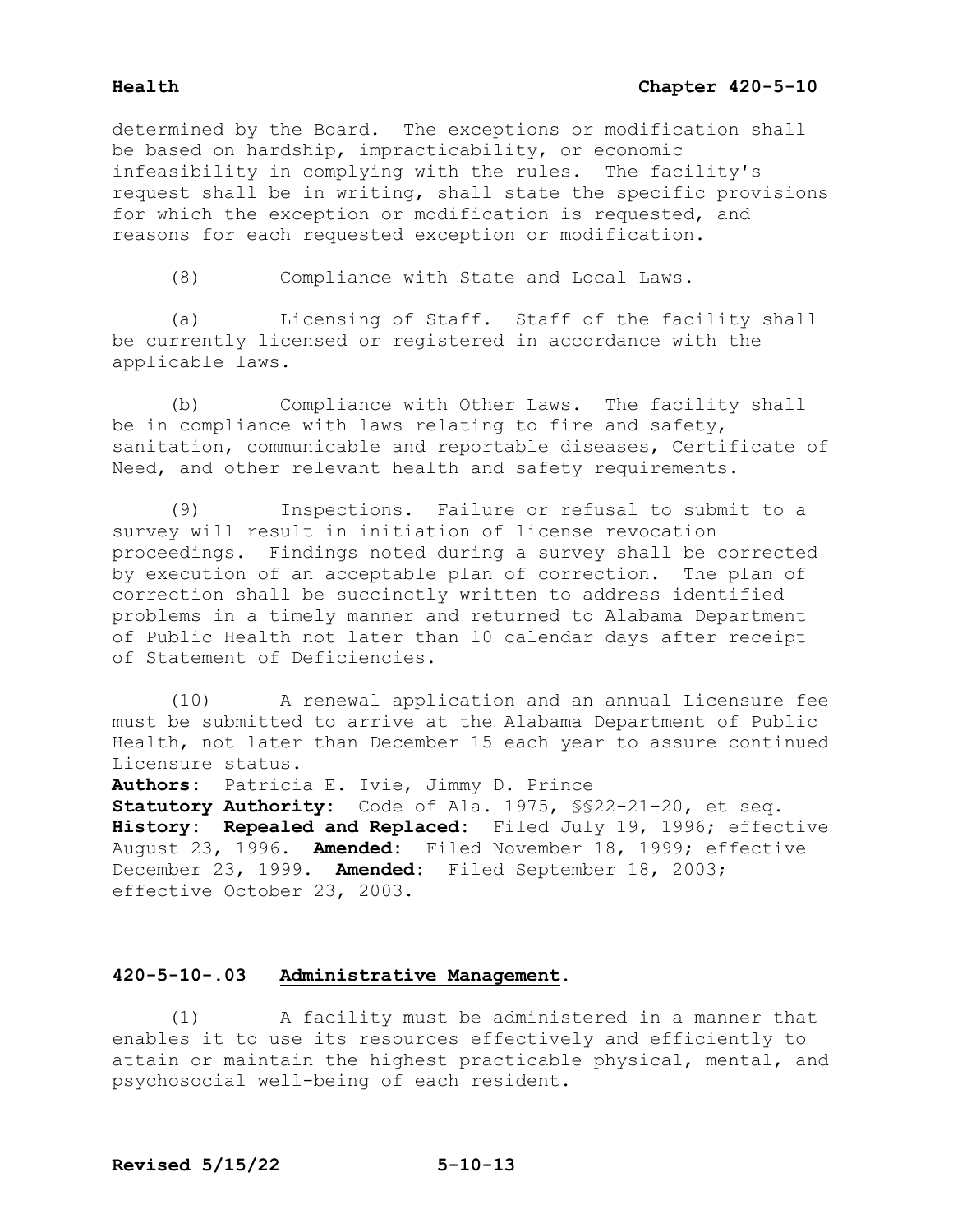(2) A facility must be licensed under applicable State and local law

(3) The facility must operate and provide services in compliance with all applicable Federal, State, and local laws, regulations, and codes, and with accepted professional standards and principles that apply to professionals providing services in such a facility.

(4) Facilities must meet the applicable provisions of HHS regulations pertaining to nondiscrimination on the basis of race, color, or national origin; nondiscrimination on the basis of handicap; nondiscrimination on the basis of age; protection of human subjects of research and fraud and abuse. Although these regulations are not in themselves considered requirements under this part, their violation may result in the revocation of the facility license.

(5) Governing body. The facility must have a governing body, or designated persons functioning as a governing body, that is legally responsible for establishing and implementing policies regarding the management and operation of the facility; and

(6) The governing body appoints the administrator who is:

(a) Licensed by the State where licensing is required, and;

(b) Responsible for the management of the facility.

(7) A current roster of the governing authority members shall be maintained in the nursing facility. At its discretion, the Alabama Department of Public Health may request that a copy of this roster be placed on file with the Division.

(a) The facility must supply full and complete information to the Alabama Department of Public Health as to the identity: (1) of each officer and director of the corporation where the nursing facility is organized as a corporation and (2) where a nursing facility is organized as a partnership.

(b) Of each person who has any direct or indirect ownership interest of 10 per centum or more in such nursing facility or who is the owner (in whole or in part) of any mortgage, deed of trust, note, or other obligation secured (in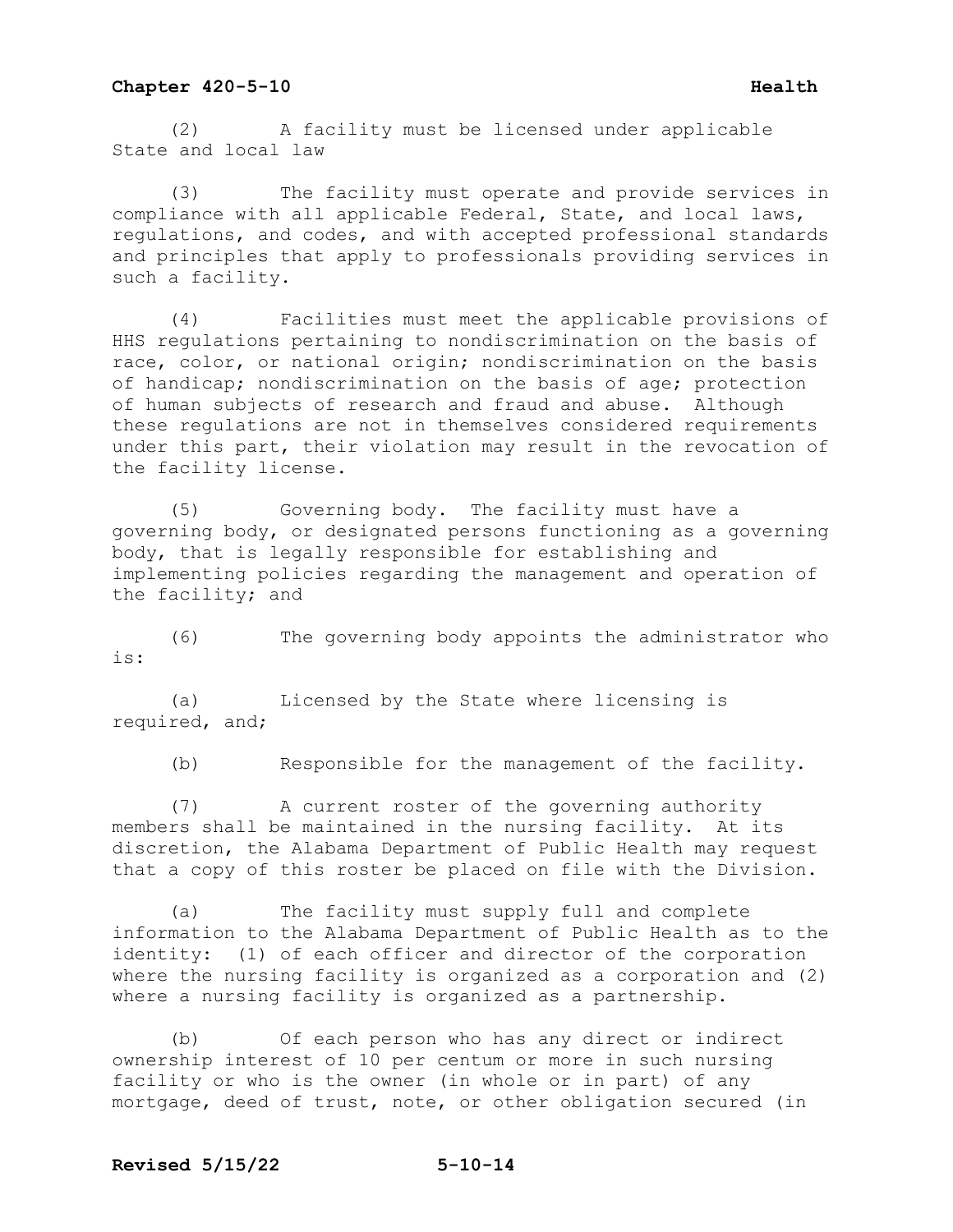whole or in part) by such nursing facility or any of the property or assets of such nursing facility, and

In case a nursing facility is organized as a corporation, of each officer and director of the corporation, and

(d) In case a nursing facility is organized as a partnership, the name of each partner.

(e) The governing authority shall submit to the state agency within 15 days any changes in the information herein required.

(f) There must be an individual authorized in writing to act for the administrator during absences.

(g) Written notification shall be made to the Alabama Department of Public Health, within 15 days of the Administrator's appointment.

(h) The accounting method and procedures shall be sufficient to permit an annual audit, accurate determination of the cost of operation, the cost per resident day, and accounting for resident's funds.

(i) Whenever there is found to be evidence of fraud or misrepresentation to secure money or property from residents, or applicants, or there is any evidence of misappropriation or conversion of money or property of residents or applicants, this must be reported to the proper authorities at the Alabama Department of Public Health.

(j) Unusual Occurrences. Occurrences such as catastrophes and unusual occurrences which threaten the welfare, safety or health of residents, personnel, or visitors shall be<br>documented within 24 hours of the incident or occurrence. This documented within 24 hours of the incident or occurrence. documentation shall be retained in the facility for at least 2 years. All records required by this subsection shall be, upon request, made immediately available to surveyors employed by the Alabama Department of Public Health. Copies of such records shall be forwarded to the Alabama Department of Public Health promptly upon request. The term "Unusual occurrences" includes life threatening burns, and deaths under unusual circumstances.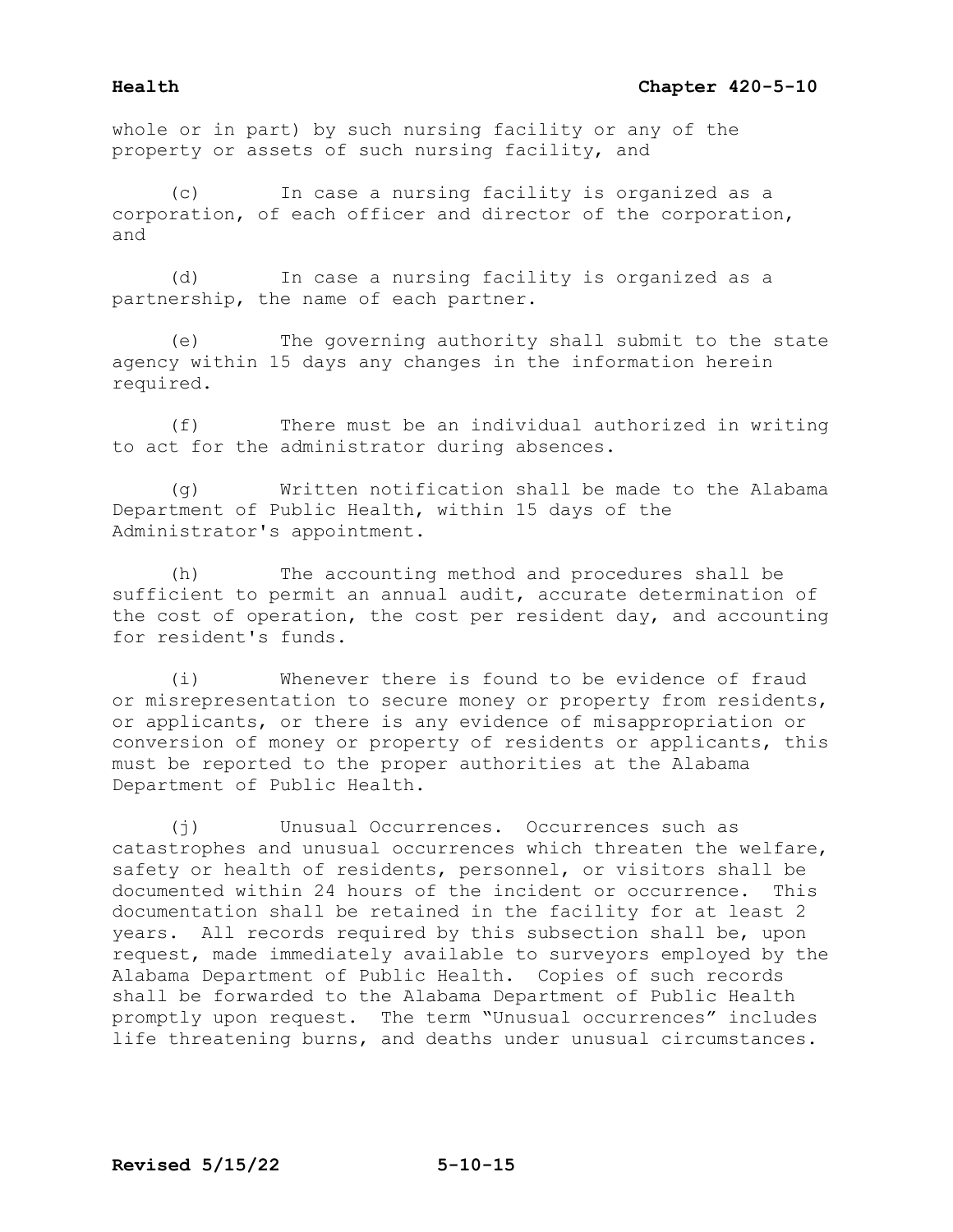(k) Fires shall be reported within 24 hours of the occurrence to the Technical Services Unit of the Alabama Department of Health.

(8) Required training of nursing aides - Definition Licensed health professional means a physician; physician assistant; nurse practitioner; physical, speech, or occupational therapist; physical or occupational therapy assistant; registered professional nurse; licensed practical nurse; licensed or certified social worker, or Dietitians. Nurse aide means any individual providing nursing related services to residents in a facility who is not a licensed health professional, a registered dietitian, or someone who volunteers to provide such services without pay.

(9) General rule. A facility must not use any individual working in the facility as a nurse aide for more than four months, on a full-time basis, unless:

(a) That individual is competent to provide nursing related services; and

(b) That individual has completed a training and competency evaluation program; or

(c) That individual has been deemed or determined competent by the Alabama Nurse Aide Registry.

(10) Non-permanent employees. A facility must not use on a temporary, per diem, leased, any basis other than a permanent employee any individual who does not meet the requirements in paragraphs B & C above as a nurse aide.

(11) Competency A facility must not use any individual who has worked less than four months as a nurse aide in that facility unless the individual:

(a) Is a full-time employee in a State-approved training and competency evaluation program

(b) Has demonstrated competence through satisfactory participation in a State-approved nurse aide training and competency evaluation program; or

(c) Has been deemed or determined competent by the Alabama Nurse Aide Registry.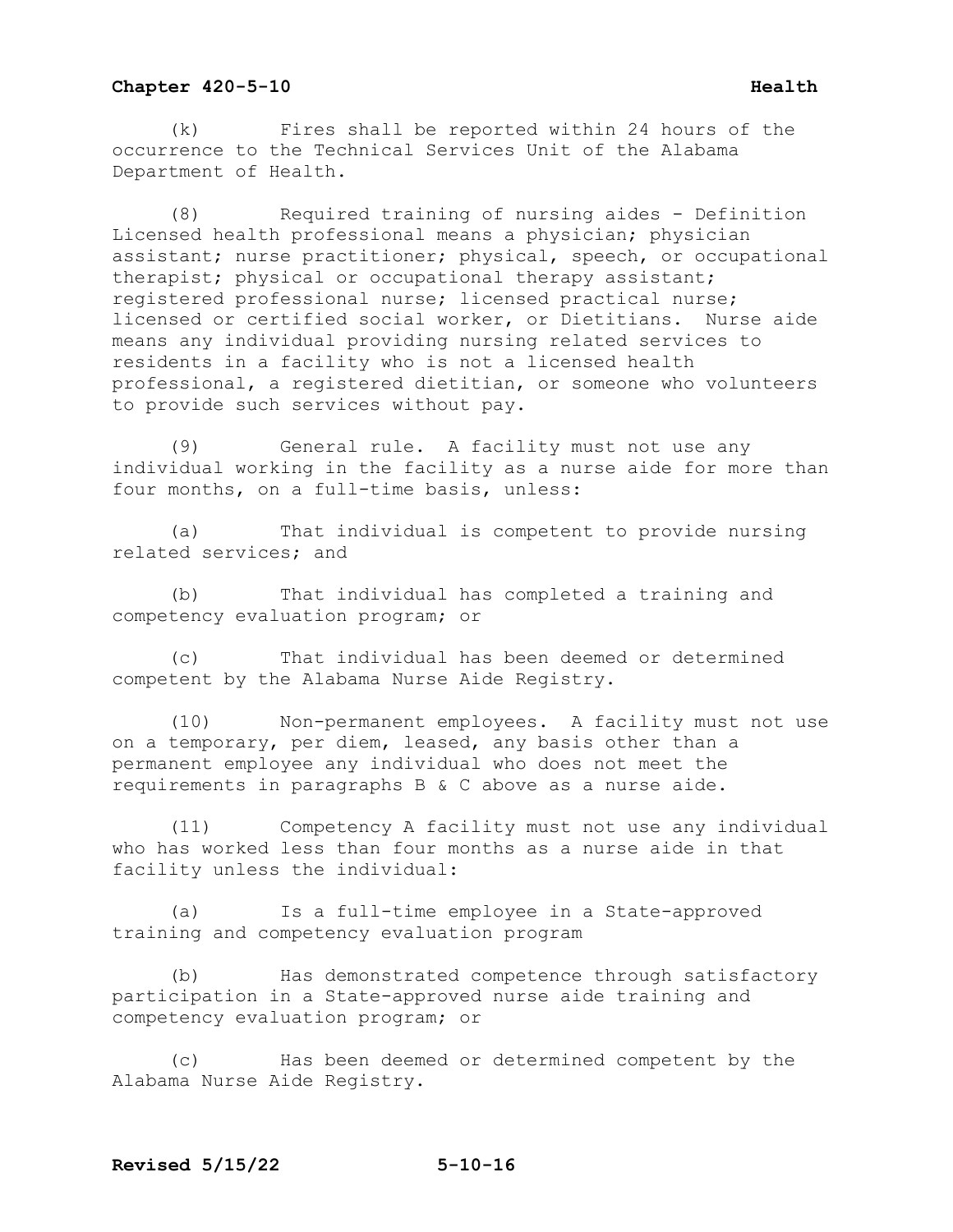(12) Registry verification Before allowing an individual to serve as a nurse aide, a facility must receive registry verification that the individual has met competency evaluation requirements unless:

(a) The individual is a full-time employee in a training and competency evaluation program approved by the State; or

(b) The individual can prove that he or she has recently successfully completed a training and competency evaluation program approved by the State and has not yet been included in the registry Facilities must follow up to ensure that such an individual actually becomes registered

(13) Multi-state registry verification. Before allowing an individual to serve as a nurse aide, a facility must contact the Alabama Nurse Aide Registry to seek information from every State registry the facility believes includes information on the individual.

(14) Required retraining. If, since an individuals most recent completion of a training and competency evaluation program, there has been a continuous period of 24 consecutive months during none of which the individual provided nursingrelated services for monetary compensation, the individual must complete a new training and competency evaluation program.

(15) Regular in-service education. The facility must complete a performance review of every nurse aide at least once every 12 months, and must provide regular in-service education based on the outcome of these reviews The in-service training must:

(a) Be sufficient to ensure that continuing competence of nurse aides, but must be no less than 12 hours per year;

(b) Address areas of weakness as determined in nurse aides' performance reviews and may address the special needs of residents as determined by the facility staff; and

(c) For nurse aides providing services to individuals with cognitive impairments, also address the care of the cognitively impaired.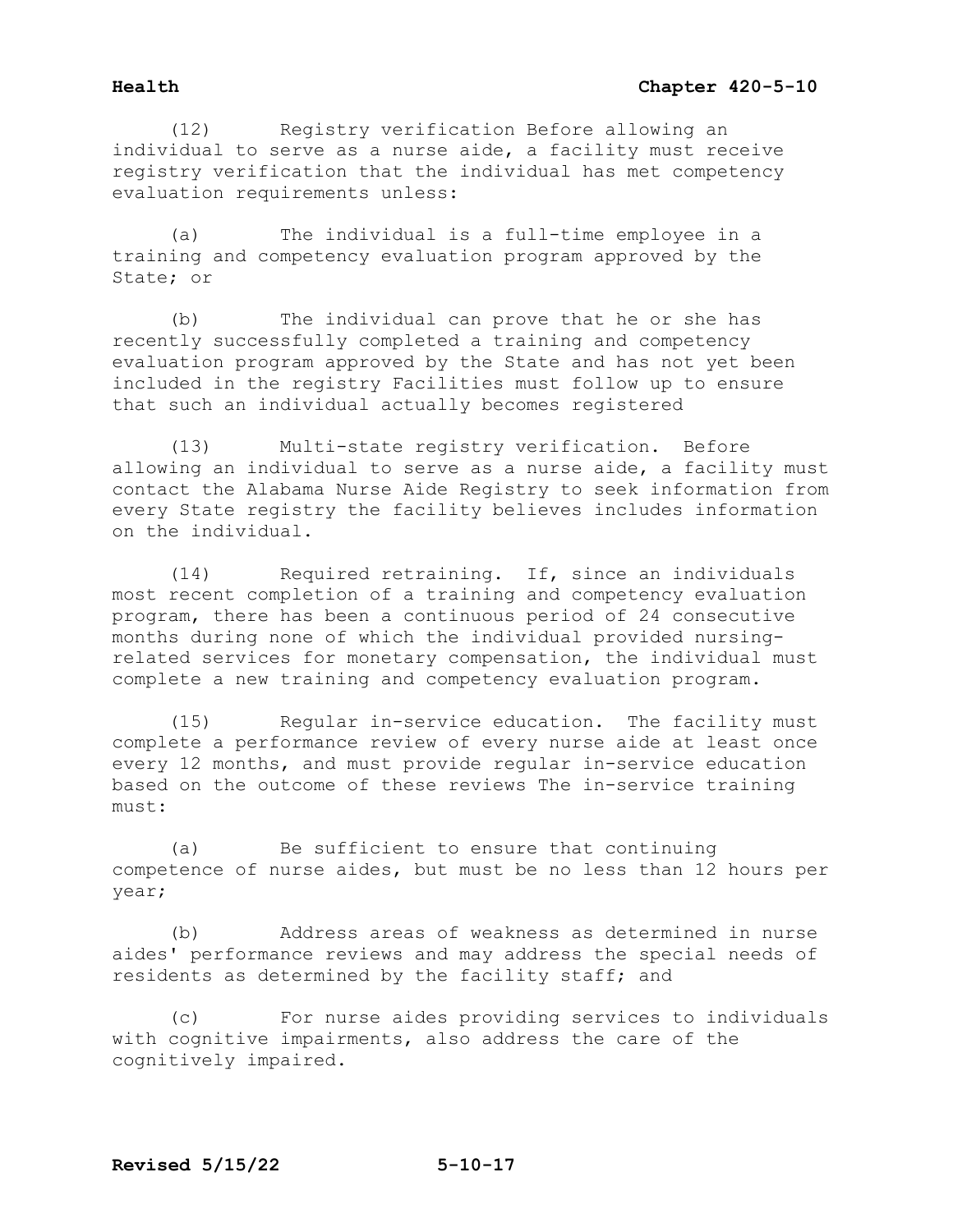(16) Proficiency of Nurse aides. The facility must ensure that nurse aides are able to demonstrate competency in skills and techniques necessary to care for residents' needs, as identified through resident assessments, and described in the plan of care.

(17) Staff qualifications. The facility must employ on a full-time, part-time or consultant basis those professionals necessary to carry out the provisions of these requirements.

(18) Professional staff must be licensed, certified, or registered in accordance with applicable State laws.

(19) Use of outside resources. If the facility does not employ a qualified professional person to furnish a specific service to be provided by the facility, the facility must have that service furnished to residents by a person or agency outside the facility under an arrangement described in section 1861(w) of the Social Security Act as amended or an agreement described in paragraph (20) of this section.

(20) Arrangements as described in Section 1861(w) of the Social Security Act as amended or agreements pertaining to services furnished by outside resources must specify in writing that the facility assumes responsibility for:

(a) Obtaining services that meet professional standards and principles that apply to professionals providing services in such a facility; and

(b) The timeliness of the services

(21) Medical director. The facility must designate a physician to serve as medical director

- (22) The medical director is responsible for:
- (a) Implementation of resident care policies; and

(b) The coordination of medical care in the facility

(23) The facility must provide or obtain laboratory services to meet the needs of its residents. The facility is responsible for the quality and timeliness of the services.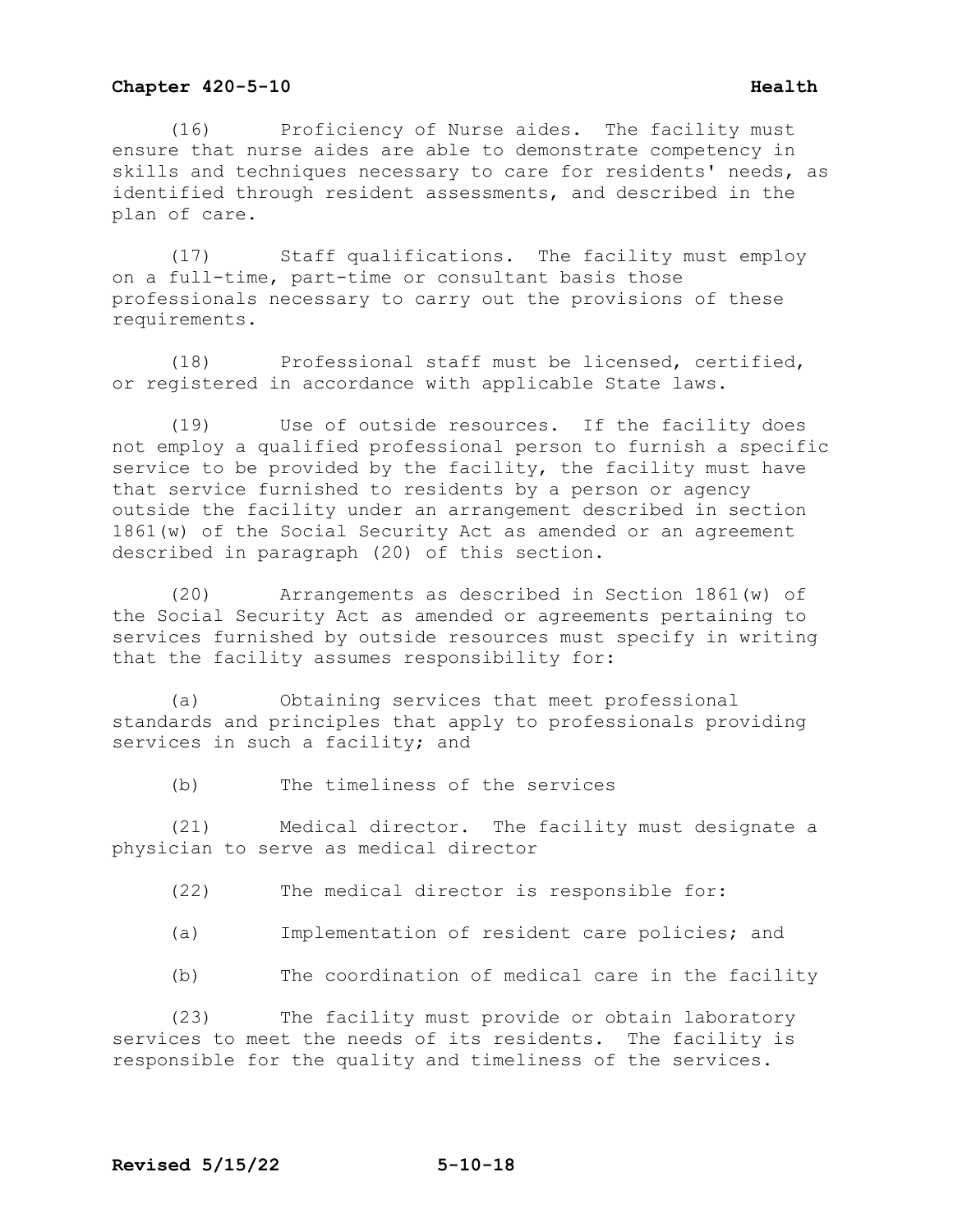(24) If the facility provides its own laboratory services, i.e., bedside testing including glucose or glucometer, the services must meet the applicable condition for coverage of the services furnished by laboratories specified in Part 493 of Title 42 Code of Federal Regulations revised 10/1/93.

 (25) If the facility does not provide laboratory services on site, it must have an agreement to obtain these services only from a laboratory that meets the requirements of Part 493 of Title 42 Code of Federal Regulations revised 10/1/93.

(26) The facility must:

 (a) Provide or obtain laboratory services only when ordered by the attending physician;

 (b) Promptly notify the attending physician of the findings;

 (c) Assist the resident in making transportation arrangement to and from the source of service if the resident needs assistance; and

 (d) File in the resident's clinical record laboratory reports that are dated and contain the name and address of the testing laboratory

 (27) If the laboratory chooses to refer specimens for testing to another laboratory, the referral laboratory must be certified in the appropriate specialties and sub-specialties of services in accordance with the requirements of Part 493 of Title 42 Code of Federal Regulations revised 10/1/93.

 (28) Radiology and other diagnostic services. The facility must provide or obtain radiology and other diagnostic services to meet the needs of its residents. The facility is responsible for the quality and timeliness of the services.

 (29) If the facility provides its own diagnostic services, the services must meet the applicable conditions of participation four hospitals contained in Section 482.26 of Title 42 Code of Federal Regulations revised 10/1/93.

 (30) If the facility does not provide its own diagnostic services, it must have an agreement to obtain these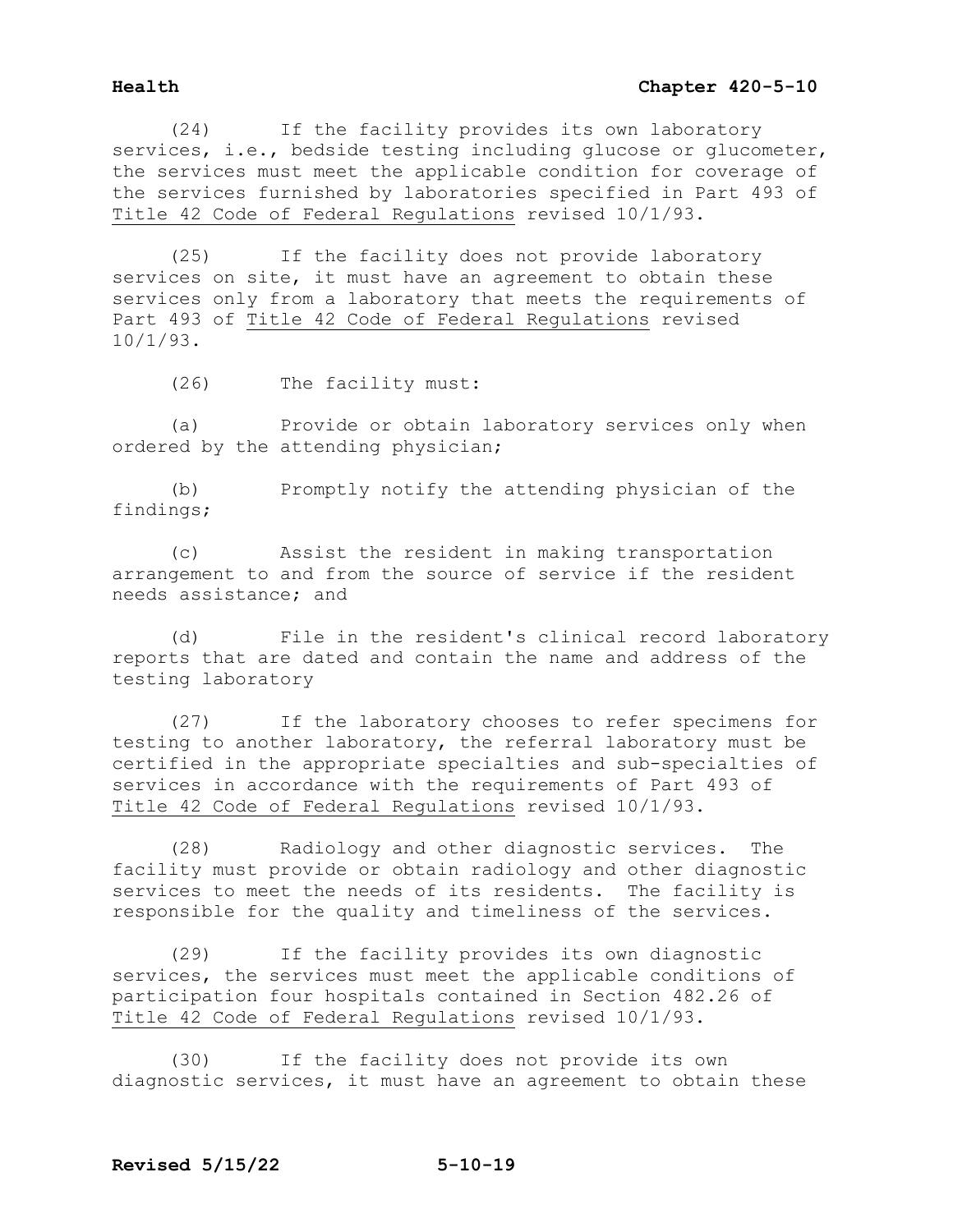services from a provider or supplier that is approved to provide these services under Medicare.

(31) The facility must:

(a) Provide or obtain radiology and other diagnostic services only when ordered by the attending physician;

(b) Promptly notify the attending physician of the finding;

(c) Assist the resident in making transportation arrangements to and from the source of service, if the resident needs assistance; and

(d) File in the resident's clinical record signed and dated reports of x-ray and other diagnostic services.

(32) Clinical records. The facility must maintain clinical records on each resident in accordance with accepted professional standards and practices that are:

- (a) Complete;
- (b) Accurately documented;
- (c) Readily accessible; and
- (d) Systematically organized.
- (33) Clinical records must be retained for:

(a) Five years from the date of discharge when there is no requirement in State law; or

(b) For a minor, three years after a resident reaches legal age under State law.

(34) The facility must safeguard clinical record information against loss, destruction, or unauthorized use.

(35) The facility must keep confidential all information contained in the resident's records, regardless of the form or storage method of the records, except when release is required by:

(a) Transfer to another health care institution;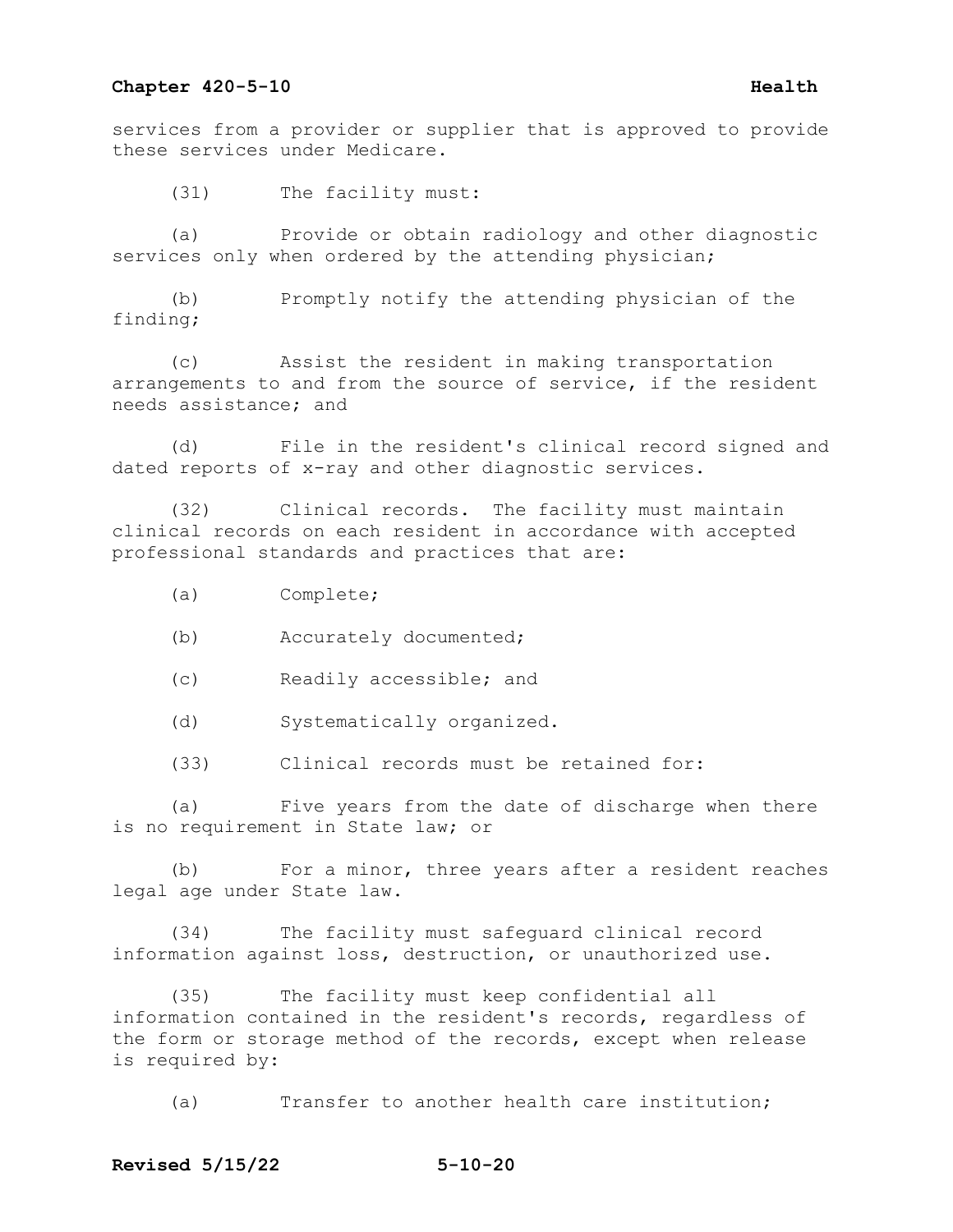$(b)$  Law;

(c) Third party payment contract; or

(d) The resident.

(36) The clinical record must contain:

(a) Sufficient information to identify the resident;

(b) A record of the resident's assessments;

(c) The Plan of Care and services provided;

(d) The results of any pre-admission screening conducted by the State; and

(e) Progress notes.

(37) Disaster and emergency preparedness. The facility must have detailed written plans and procedures to meet all potential emergencies and disasters, such as fire, severe weather, and missing residents.

(a) The facility must train all employees in emergency procedures when they begin to work in the facility;

(b) Periodically review the procedures with existing staff; and

(c) Carry out unannounced staff drills using those procedures.

(38) The facility must have in effect a written transfer agreement with one or more hospitals approved for participation under the Medicare and Medicaid programs that reasonably assures that:

(a) Residents will be transferred from the facility to the hospital, and ensured of timely admission to the hospital when transfer is medically appropriate, as determined by the attending physician; and

(b) Medical and other information needed for care and treatment of residents, and, when the transferring facility deems it appropriate, for determining whether such residents can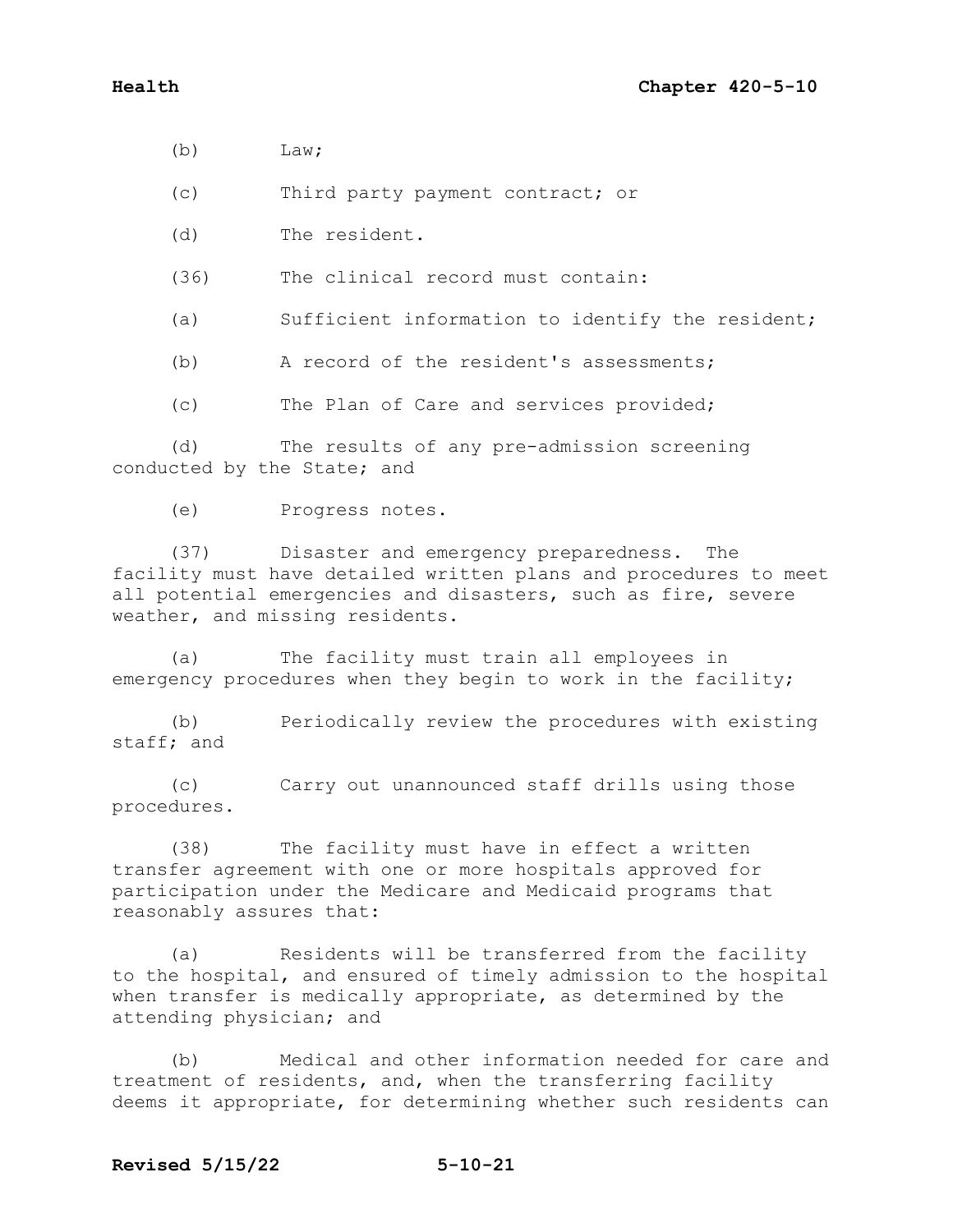### **Chapter 420-5-10 Health Health**

be adequately cared for in a less expensive setting than either the facility or the hospital, will be exchanged between the institutions.

 (39) The facility is considered to have a transfer agreement in effect if the facility has attempted in good faith to enter into an agreement with a hospital sufficiently close to the facility to make transfer feasible.

 (40) Quality assessment and assurance. A facility must maintain a quality assessment and assurance committee consisting of:

(a) The director of nursing services;

(b) A physician designated by the facility; and

 (c) At least three other members of the facility's staff.

(41) The quality assessment and assurance committee:

 (a) Meets at least quarterly to identify issues with respect to which quality assessment and assurance activities are necessary; and

 (b) Develops and implements appropriate plans of action to correct identified quality deficiencies.

 (42) A State or the Secretary may not require disclosure of the records of such committee except insofar as such disclosure is related to the compliance of such committee with the requirements of this section.

 (43) Disclosure of ownership. The facility must comply with the Disclosure requirements of Sections 420.206 and 455.104 of Title 42 Code of Federal Regulations revised 10/1/93.

 (44) The facility must provide written notice to the Alabama Department of Public Health, if a change occurs in:

 (a) Persons with an ownership or control interest, as defined by  $420-5-10.02(6)(a)(i) - (x);$ 

 (b) The officers, directors, agents, or managing employees;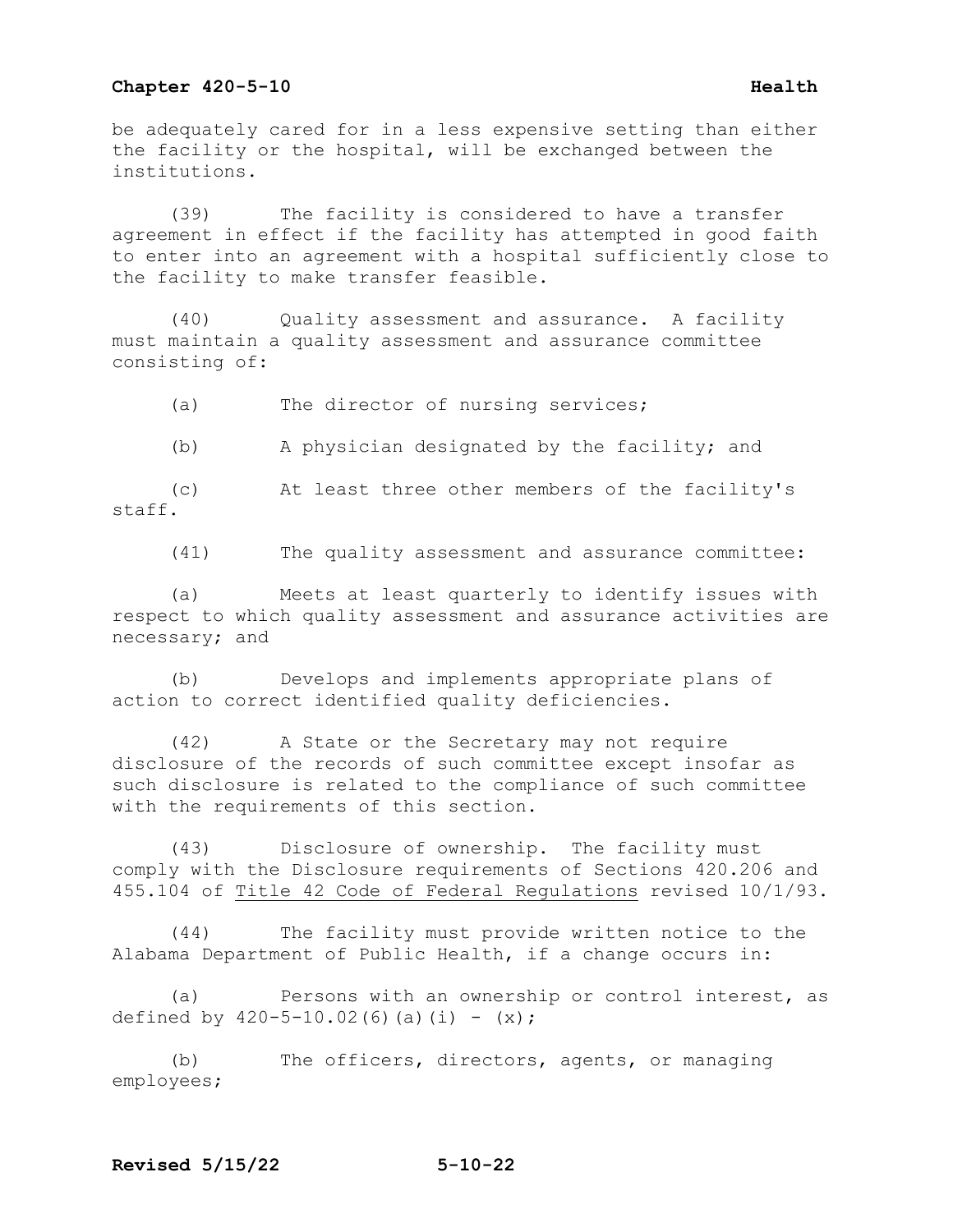(c) The corporation, association, or other company responsible for the management of the facility; or

 (d) The facility's administrator or director of nursing

 (45) The notice specified in the paragraph (44) of this section must include the identity of each new individual or company.

 (46) Any facility designated as a federal "Special Focus Facility" must place signage on their main entrance door informing the public of this designation. The signage must remain posted until the facility is taken off the Special Focus Facility listing or the provider agreement with CMS is terminated.

 (a) The signage must state in bold print: This nursing home has been designated as a Special Focus Facility.

 (b) The signage must further state: A Special Focus Facility is one with a noteworthy history of poor performance. A Special Focus Facility nursing home is required to have increased oversight and is subject to enhanced enforcement activity designed to stimulate improvement. Additional information about the federal Special Focus Facility program and process can be obtained from the administrator of this facility; by a search of the federal web site: www.cms.gov/sff; or by reviewing the information on the web site of the Alabama Department of Public Health: [www.adph.org](http://www.adph.org/) by searching keyword: sff.

 (c) The signage lettering must be printed in block letters comparable to Times New Roman with font of at least 24 points. The notice must be on paper the size of at least 8 1/2'' by 11'' and of adequate size as to be readily noticed by all who enter. **Authors:** Rick Harris, Walter T. Geary, Jr. M.D. **Statutory Authority:** Code of Ala. 1975, §§22-21-20, et seq. **History: Repealed and Replaced:** Filed July 19, 1996; effective August 23, 1996. **Amended:** Filed November 18, 1999; effective December 23, 1999. **Amended:** Filed September 18, 2003; effective October 23, 2003. **Amended:** Filed June 23, 2004; effective July 28, 2004. **Amended:** Filed June 15, 2016; effective July 30, 2016.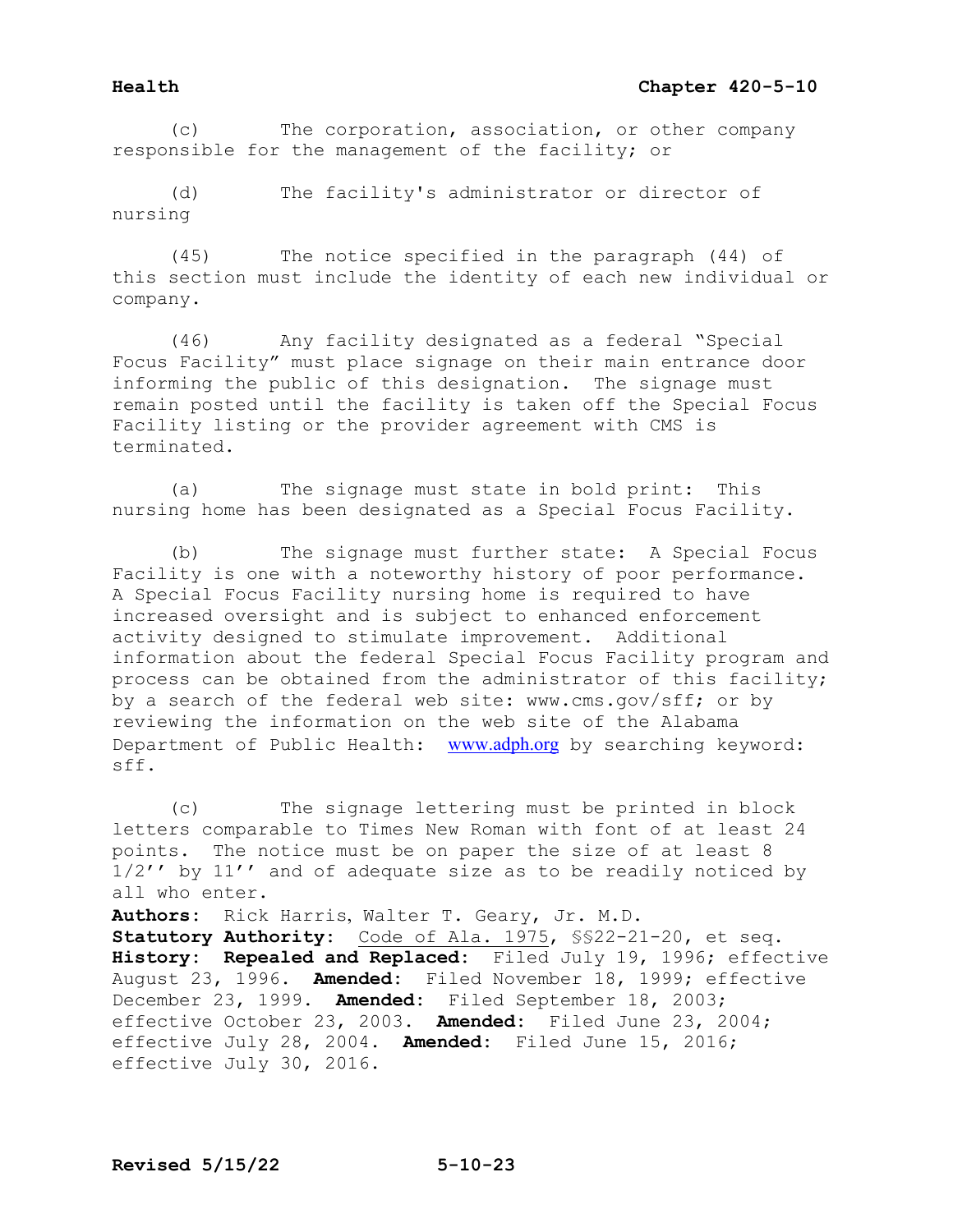# **420-5-10-.04 Personnel.**

 (1) General. The administrator shall be responsible for implementation and maintenance of written personnel policies and procedures that support sound resident care and personnel practices. Personnel records shall be in effect current and available for each employee and contain sufficient information to support placement in the position to which assigned. Written policies for control of communicable disease shall be in effect to ensure that employees with symptoms or signs of communicable disease or infected skin lesions are not permitted to work, and that safe and sanitary environment for personnel exists. Incidents and accidents to personnel shall be reviewed to identify health and safety hazards.

 (2) Personnel Records. Each nursing facility shall maintain a personnel record for each employee. As a minimum, the record shall include:

 (a) Application for employment which contains information regarding education, training, experience, and if applicable, registration, and/or licensure information of the applicant.

(b) A job description.

 (c) General administrative and job related orientation

 (3) In addition to requirements at 420-5-10-.17, each facility shall:

 (a) Establish vaccination requirements for employees, that are consistent with current recommendations from the Center for disease Control and Prevention (CDC) and the federal Occupational Safety and Health Administration (OSHA).

 (b) Personnel absent from duty because of any communicable disease shall not return to duty until examined by a physician or freedom from any condition that might endanger the health of residents or employees. Documentation of freedom from communicable disease shall be available in facility records.

 (4) Personnel Qualifications, Requirements and Training.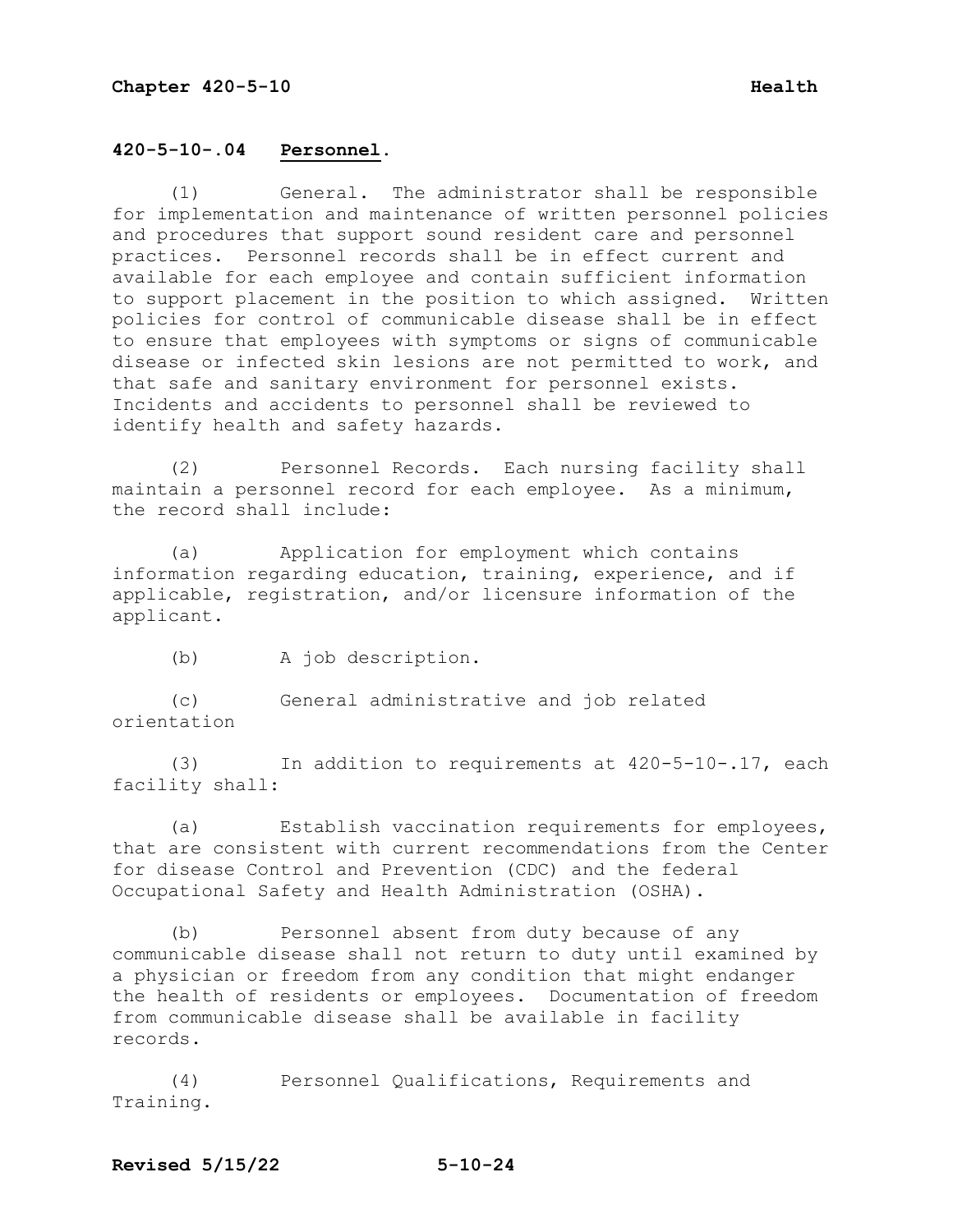(a) Qualifications of Personnel. The name and qualifications of all professional employees shall be kept on file for inspection by the State Board of Health.

 (b) Staff Development. Each employee shall receive appropriate orientation to the facility and its policies and to his/her position and job duties, to ensure competency in the job placement. All employees shall participate in in-service educational programs planned and conducted for the development and improvement of their skills.<br>**Author:** Patricia E. Ivie

**Author:** Patricia E. Ivie

**Statutory Authority:** Code of Ala. 1975, §§22-21-20, et seq. **History: Repealed and Replaced:** Filed July 19, 1996; effective August 23, 1996.

# **420-5-10-.05 Resident Right.**

 (1) Resident rights. The resident has a right to a dignified existence, self-determination, and communication with and access to persons and services inside and outside the facility. A facility must protect and promote the rights of each resident, including each of the following rights

(2) Exercise of rights.

 (a) The resident has the right to exercise his or her rights as a resident of the facility and as a citizen or resident of the United States

 (b) The resident has the right to be free of interference, coercion, discrimination, and reprisal from the facility in exercising his or her rights

 (c) In the case of a resident adjudged incompetent under the laws of a State by a court of competent jurisdiction, the rights of the resident are exercised by the person appointed under State law to act on the resident's behalf.

 (d) In the case of a resident who has not been judged incompetent by the State court, any legal-surrogate designated in accordance with State law may exercise the resident's right to the extent provided by State law.

(3) Notice of rights and services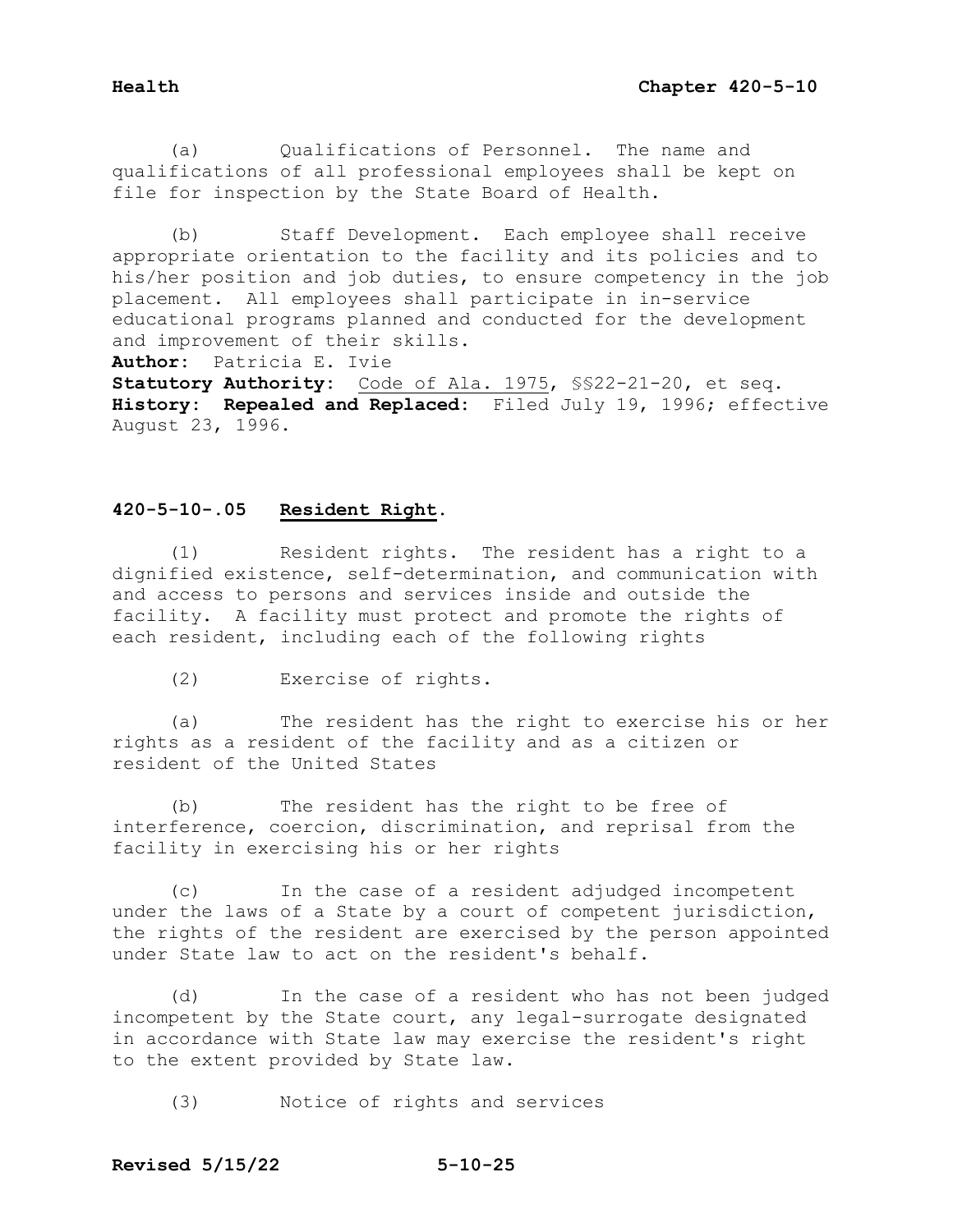(a) The facility must inform the resident both orally and in writing in a language that the resident understands of his or her rights and all rules and regulations governing resident conduct and responsibilities during the stay in the facility. Such notification must be made prior to or upon admission and during the resident's stay. Receipt of such information, and many amendments to it, must be acknowledged in writing.

(b) The resident or his or her legal representative has the right:

1. Upon an oral or written request, to access all records pertaining to himself or herself including current clinical records within 24 hours(excluding weekends and holidays); and

2. After receipt of his or her records for inspection, to purchase at a cost not to exceed the community standard photocopies of the records or any portions of them upon request and two working days advance notice of the facility.

(c) The resident has the right to be fully informed in language that he or she can understand of his or her total health status, including but not limited to, his or her medical condition.

(d) The resident has the right to refuse treatment, to refuse to participate in experimental research, and to formulate an advance directive as specified in paragraph (h) of this section; and

(e) The facility must:

1. Inform each resident who is entitled to Medicaid benefits, in writing, at the time of admission to the nursing facility or, when the resident becomes eligible for Medicaid of:

(i) The items and services that are included in nursing facility services under the State plan for which the resident may not be charged.

(ii) Those other items and services that the facility offers and for which the resident may be charged, and the amount of charges for those services; and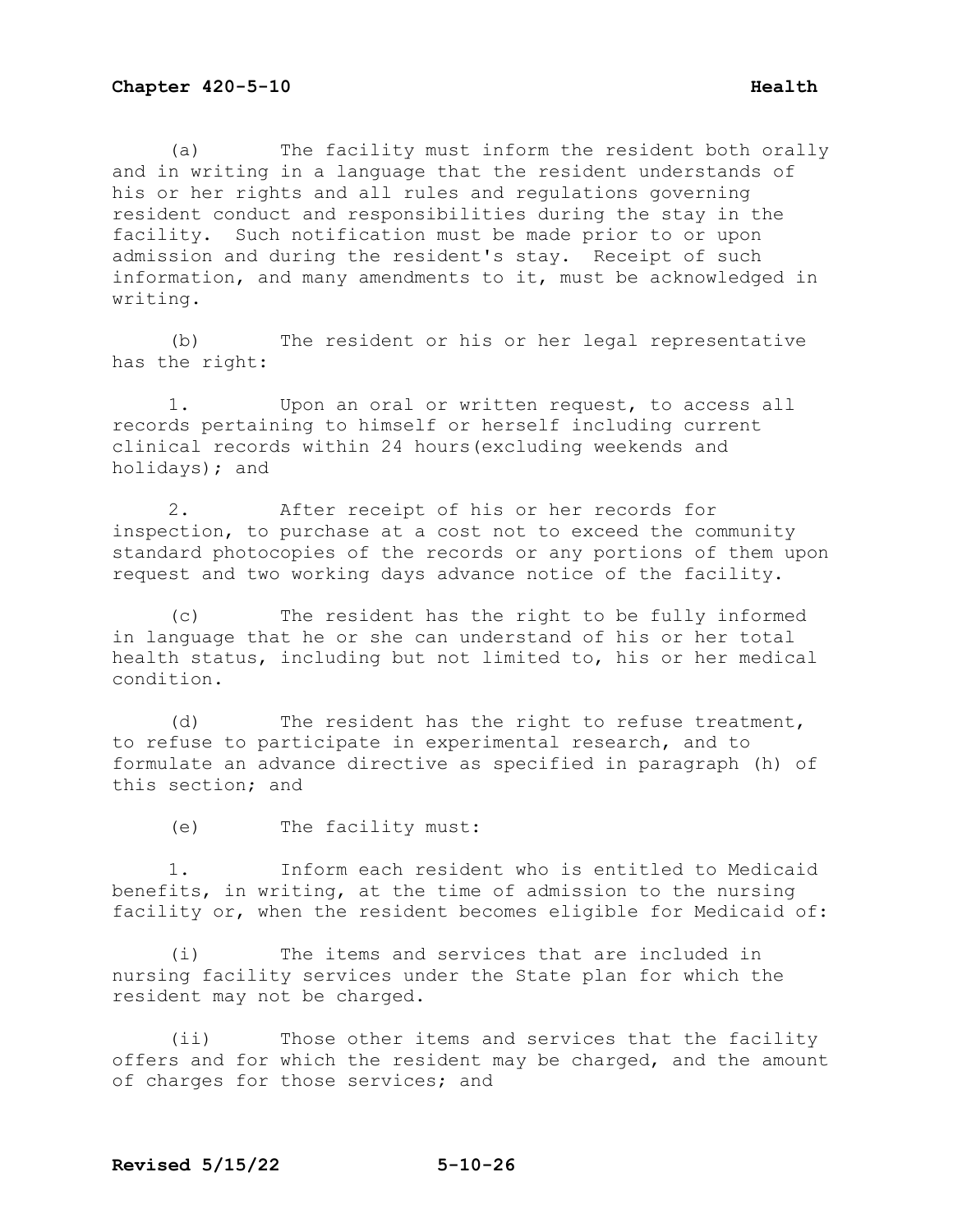2. Inform each resident when changes are made to the items and services specified in paragraphs (e)1(i) & (ii) above.

(f) The facility must inform each resident before, or at the time of admission, and periodically during the resident's stay, of services available in the facility and of charges for those services, including any charges for services not covered under Medicare or by the facility's per diem rate.

(g) The facility must furnish a written description of legal rights which includes:

1. A description of the manner of protecting personal funds.

2. A description of the requirements and procedures for establishing eligibility for Medicaid, including the right to request an assessment by the State Medicaid Agency to determine the extent of a couple's non-exempt resources at the time of institutionalization and attributes to the community spouse an equitable share of resources which cannot be considered available for payment toward the cost of the institutionalized spouse's medical care in his or her process of spending down to Medicaid eligibility levels;

3. A posting of names, addresses, and telephone numbers of all pertinent State client advocacy groups such as the State survey and certification agency, the State licensure office, the State ombudsman program, the protection and advocacy network, and the Medicaid fraud control unit; and

4. A statement that the resident may file a complaint with the State survey and certification agency concerning resident abuse, neglect, and misappropriation of resident property in the facility.

(h) The facility must maintain written policies and procedures regarding advance directives. These requirements include provisions to inform and provide written information to all adult residents concerning the right to accept or refuse medical or surgical treatment and, at the individual's option, formulate an advance directive. This includes a written description of the facility's policies to implement advance directives.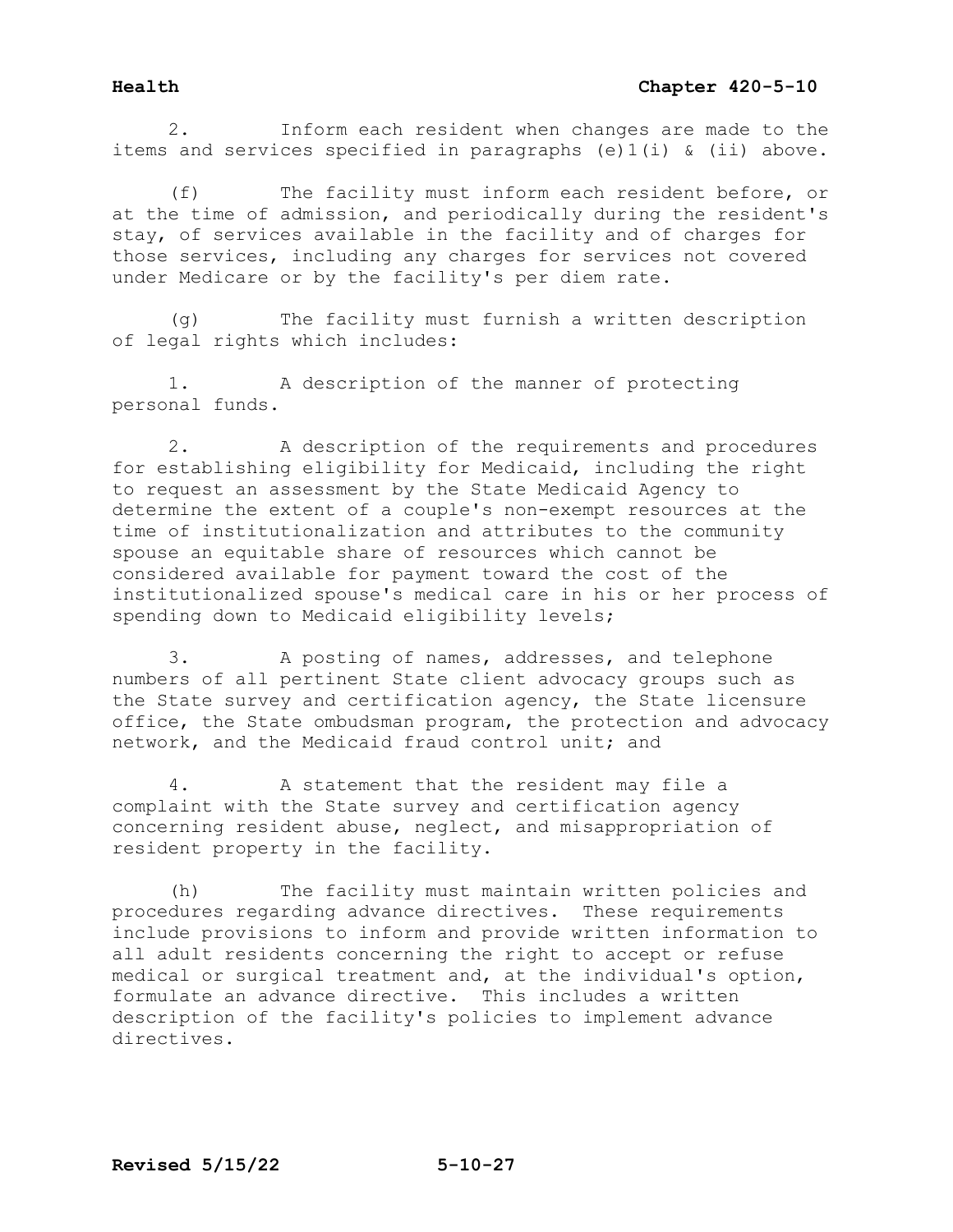(i) The facility must inform each resident of the name, specialty, and a way of contacting the physician responsible for his or her care.

(j) The facility must prominently display in the facility written information, and provide to residents and applicants for admission oral and written information about how to apply for and use Medicare and Medicaid benefits, and how to receive refunds for previous payments covered by such benefits.

(k) Notification of changes. A facility must immediately inform the resident; consult with the resident's physician; and if known, notify the resident's legal representative or an interested family member when there is:

1. An accident involving the resident which results in injury and has the potential for requiring physician intervention;

2. A significant change in the resident's physical, mental, or psychosocial status (i.e., a deterioration in health, mental, or psychosocial status in either life-threatening conditions or clinical complications);

3. A need to alter treatment significantly (i.e., a need to discontinue an existing form of treatment due to adverse consequences, or to commence a new form of treatment); or

4. A decision to transfer or discharge the resident from the facility as specified in Section 420-5-10-.06.

(l) The facility must also promptly notify the resident and, if known, the resident's legal representative or interested family member where there is:

1. A change in room or roommate assignment; or

2. A change in resident rights under Federal or State law or regulations.

(m) The facility must record and periodically update the address and phone number of the resident's legal representative or interested family member.

(n) Protection of Resident Funds. The resident has the right to manage his or her financial affairs, and the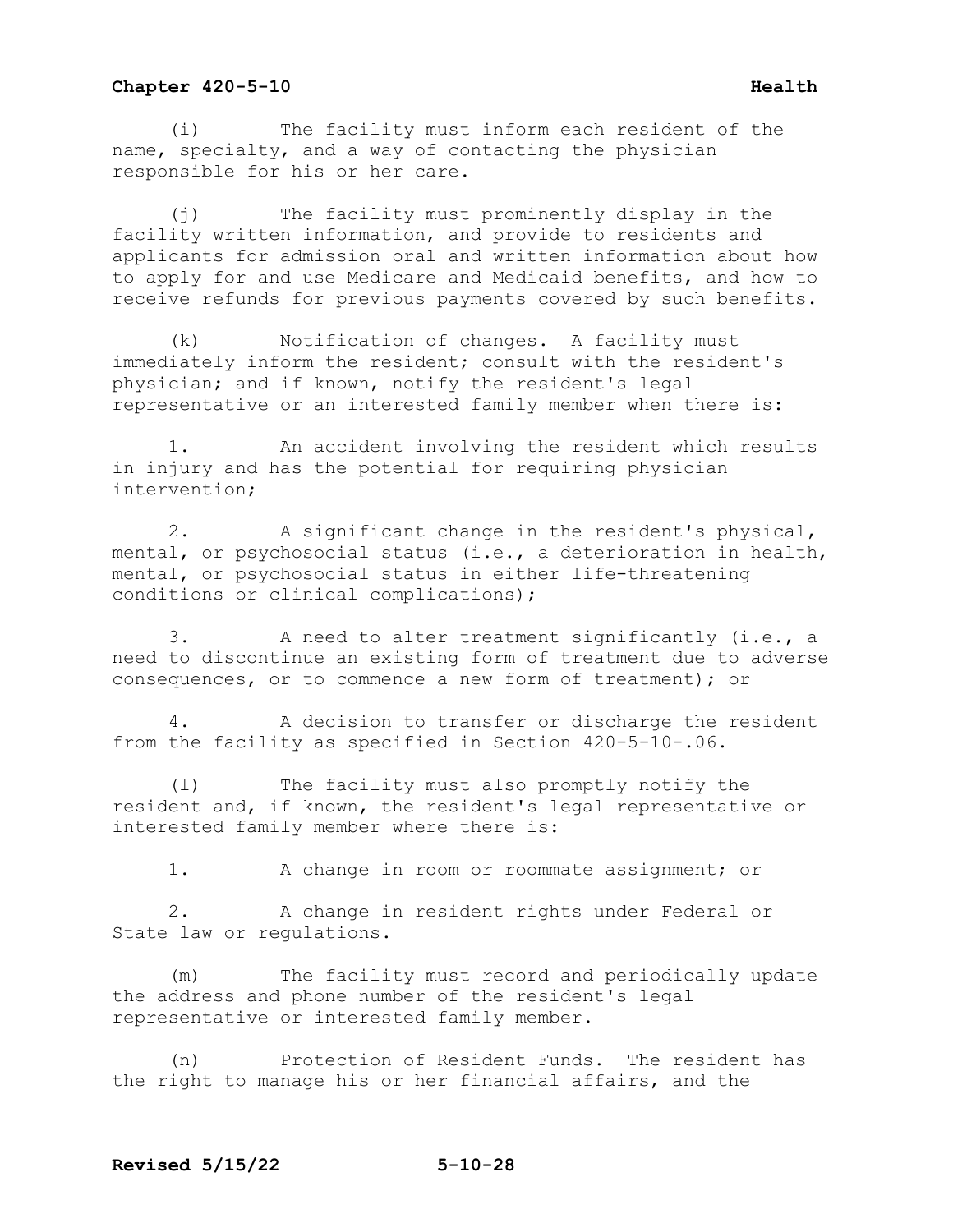facility may not require residents to deposit their personal funds with the facility.

(o) Management of personal funds. Upon written authorization of a resident, the facility must hold, safeguard, manage, and account for the personal funds of the resident deposited with the facility.

(p) Deposit of funds.

1. Funds in excess of \$50. The facility must deposit any resident's personal funds in excess of \$50 in an interest bearing account (or accounts) that is separate from any of the facility's operating accounts, and that credits all interest earned on residents funds to that account. (In pooled accounts, there must be a separate accounting for each resident's share).

2. Funds less than \$50. The facility must maintain a residents personal funds that do not exceed \$50 in a non-interest bearing account, interest-bearing account, or petty cash fund.

(q) Accounting and records. The facility must establish and maintain a system that assures a full and complete and separate accounting, according to generally accepted accounting principles, of each resident's personal funds entrusted to the facility on the resident's behalf.

1. The system must preclude any co-mingling of resident funds with facility funds or with the funds of any person other than another resident.

2. The individual financial records must be available through quarterly statements and on request to the resident or his or her legal representative.

(r) Notice of certain balances. The facility must notify each resident that receives Medicaid benefits:

1. When the amount in the resident's account reaches \$200 less than the SSI resource limit for one person; and

2. That, if the amount in the account, in addition to the value of the resident's other nonexempt resources, reaches the SSI resource limit for one person, the resident may lose eligibility for Medicaid or SSI.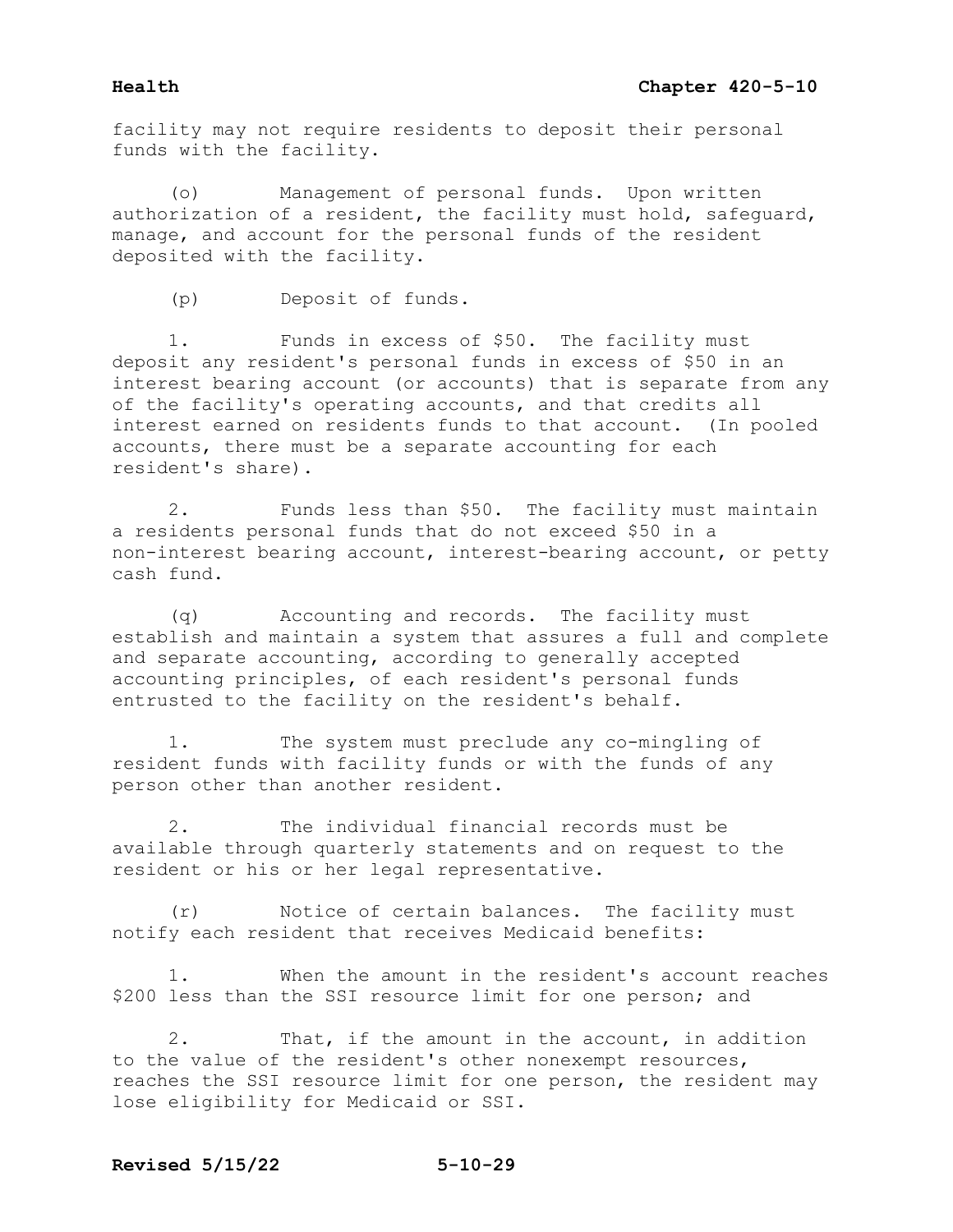(s) Conveyance upon death. Upon the death of a resident with a personal fund deposited with the facility, the facility must convey within 30 days the resident's funds, and a final accounting of those funds, to the individual or probate jurisdiction administering the resident's estate.

(t) Assurance of financial security. The facility must purchase a surety bond, or otherwise provide assurance satisfactory to the Secretary, to assure the security of all personal funds of residents deposited with the facility.

(u) Limitation on charges to personal funds. The facility may not impose a charge against the personal funds of a resident for any item or service for which payment is made under Medicaid and Medicare.

(v) Free choice. The resident has the right to:

1. Choose a personal attending physician;

2. Be fully informed in advance about care and treatment and of any changes in that care or treatment that may affect the resident's well-being; and

3. Unless adjudged incompetent or otherwise found to be incapacitated under the laws of the State, participate in planning care and treatment or changes in care and treatment.

(w) Privacy and confidentiality. The resident has the right to personal privacy and confidentiality of his or her personal and clinical records.

1. Personal privacy includes accommodations, medical treatment, written and telephone communications, personal care, visits, and meetings of family and resident groups, but this does not require the facility to provide a private room for each resident;

2. Except as provided in paragraph (i)(ii) below, the resident may approve or refuse the release of personal and clinical records to any individual outside the facility;

3. The resident's right to refuse release of personal and clinical records does not apply when: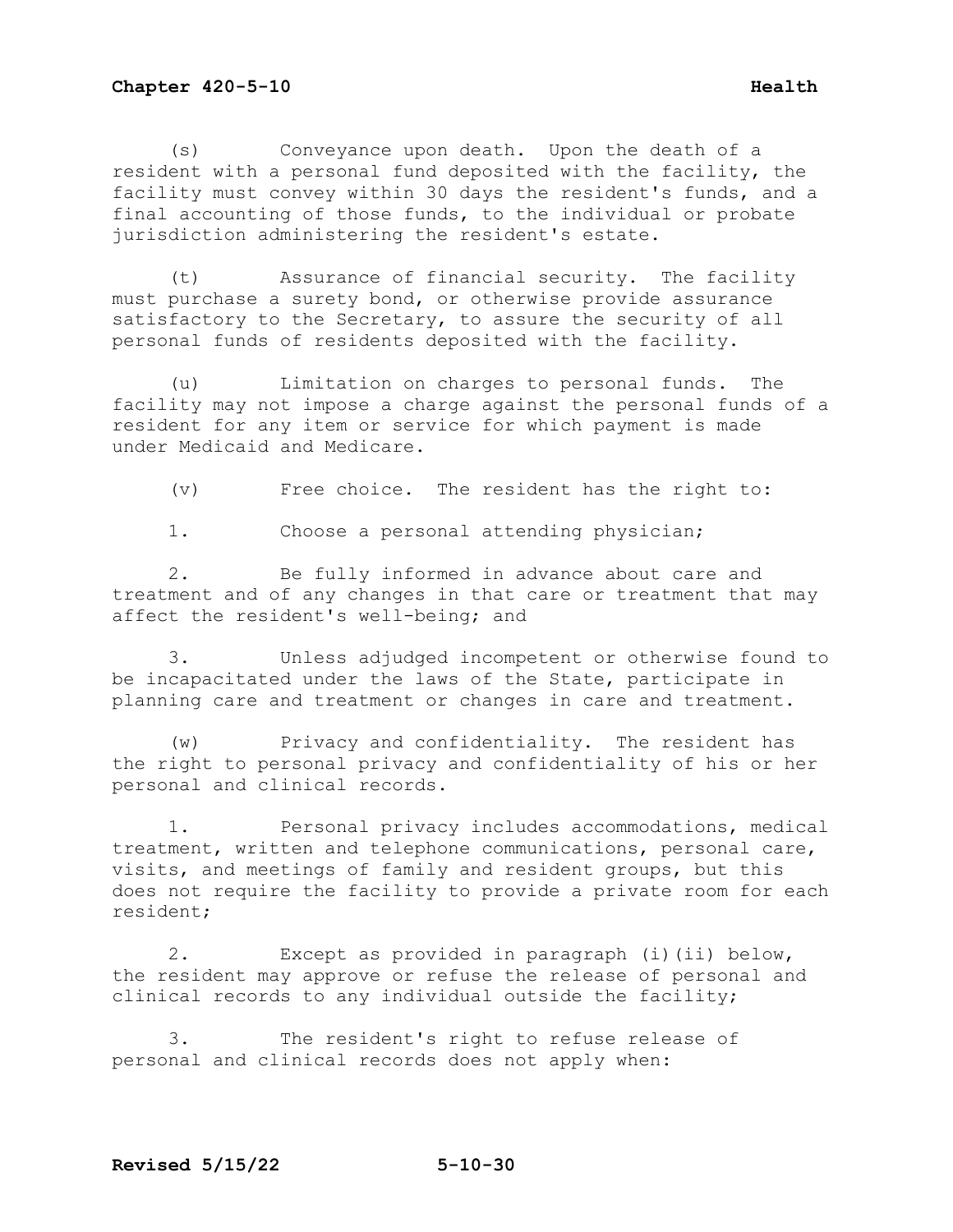(i) The resident is transferred to another health care institution; or

(ii) Record release is required by law.

(x) Grievances. A resident has the right to:

1. Voice grievances without discrimination or reprisal. Such grievances include those with respect to treatment which has been furnished as well as that which has not been furnished; and

2. Prompt efforts by the facility to resolve grievances the resident may have, including those with respect to the behavior of other residents.

(y) Examination of survey results. A resident has the right to:

1. Examine the results of the most recent survey of the facility conducted by Federal or State surveyors and any plan of correction in effect with respect to the facility.

2. In a place readily accessible to residents, the facility must make the results available for examination and must post either the results themselves or a notice of their availability; and

3. Receive information from agencies acting as client advocates, and be afforded the opportunity to contact these agencies.

(z) Work. The resident has the right to:

1. Refuse to perform services for the facility;

2. Perform services for the facility, if he or she chooses, when:

(i) The facility has documented the need or desire for work in the plan of care;

(ii) The plan specifies the nature of the services performed and whether the services are voluntary or paid;

(iii) Compensation for paid services is at or above prevailing rates; and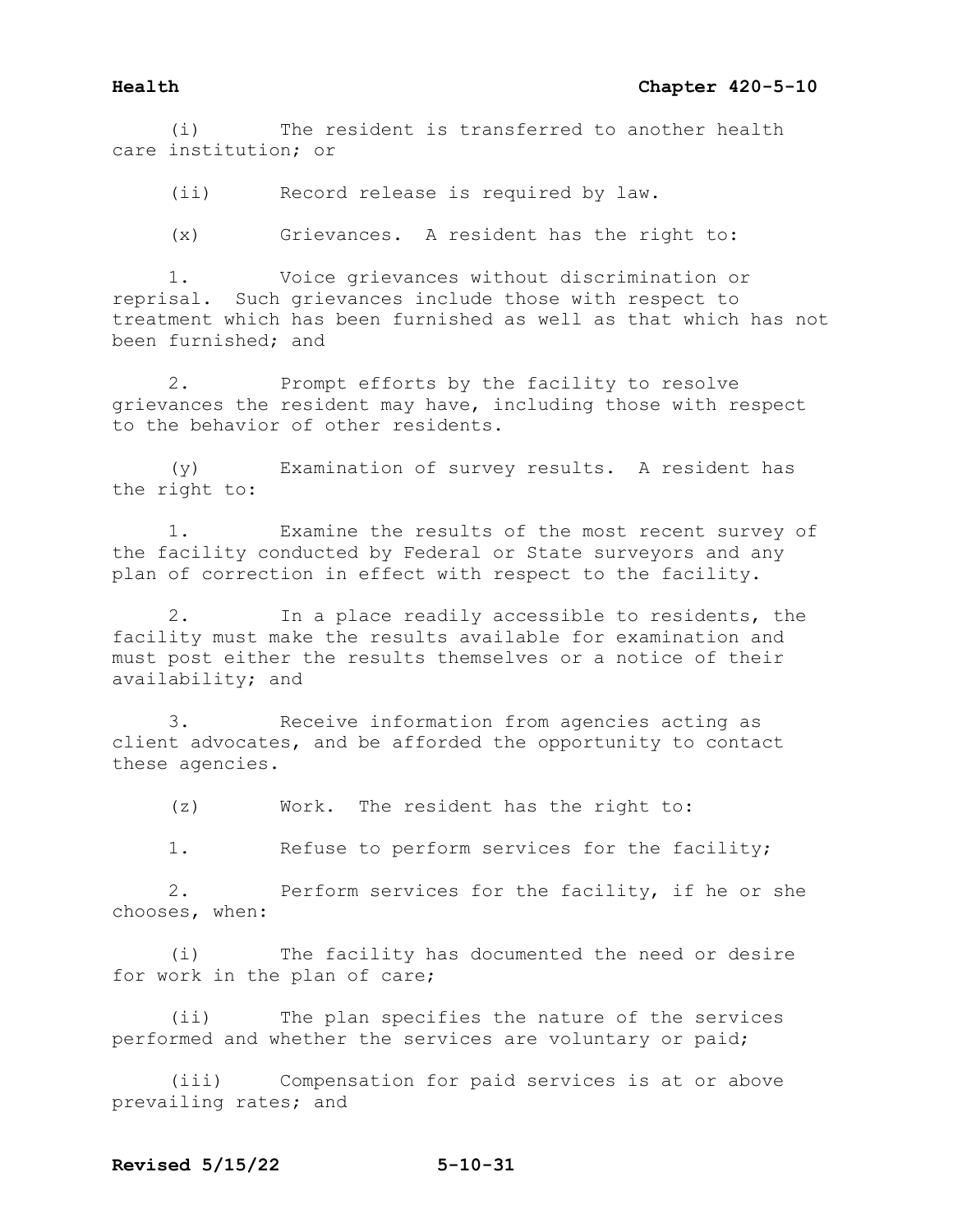(iv) The resident agrees to the work arrangement described in the plan of care.

(aa) Mail. The resident has the right to privacy in written communications, including the right to:

1. Send and promptly receive mail that is unopened; and

2. Have access to stationery, postage, and writing implements at the resident's own expense.

(bb) Access and visitation reports. The resident has the right and the facility must provide immediate access to any resident by the following:

1. Any representative of the Secretary;

2. Any representative of the State;

3. The resident's individual physician;

4. The State long term care ombudsman (established under Section 712 of the Older Americans Act of 1965 as amended);

5, The Alabama Developmental Disabilities Advocacy Program (ADDAP) at the University of Alabama School of Law.

6. Subject to the resident's right to deny or withdraw consent at any time, immediate family or other relatives of the resident; and

7. Subject to reasonable restrictions and the resident's right to deny or withdraw consent at any time, others who are visiting with the consent of the resident.

(cc) The facility must provide reasonable access to any resident by any entity or individual that provides health, social, legal, or other services to the resident, subject to the resident's right to deny or withdraw consent at any time.

(dd) The facility must allow representatives of the State Ombudsman, described in paragraph (bb)4 above of this section, to examine a resident's clinical records with the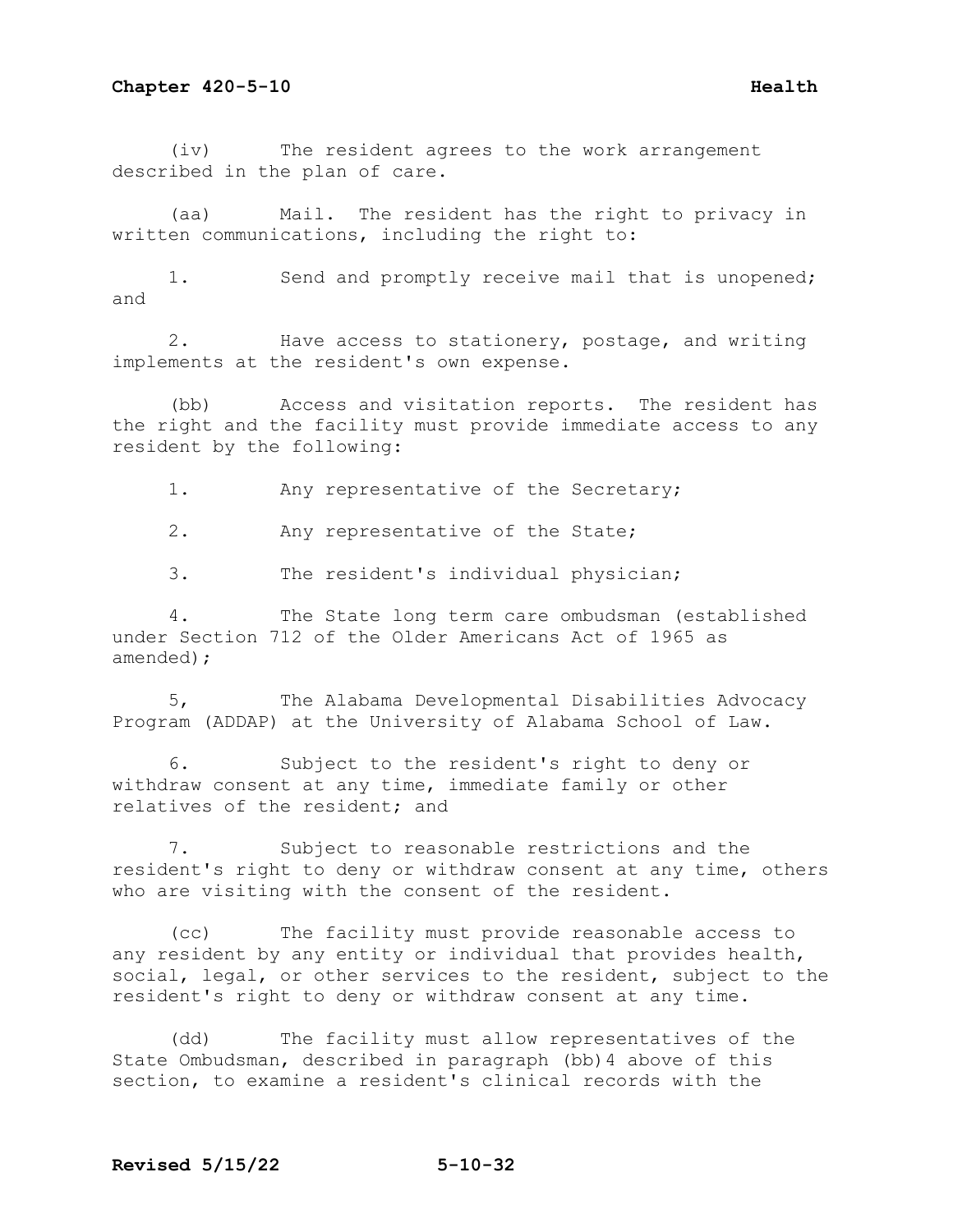permission of the resident or the resident's legal representative, and consistent with State law.

 (ee) Telephone. The resident has the right to have reasonable access to the use of a telephone where calls can be made without being overheard.

 (ff) Personal property. The resident has the right to retain and use personal possessions, including some furnishings, and appropriate clothing, as space permits, unless to do so would infringe upon the rights or health and safety of other residents.

 (gg) Married couples. The resident has the right to share a room with his or her spouse when married residents live in the same facility and both spouses consent to the arrangement.

 (hh) Self-Administration of Drugs. An individual resident may self-administer drugs if the interdisciplinary team, has determined that this practice is safe.

 (ii) Refusal of Certain Transfers. An individual has the right to refuse a transfer to another room within the facility, if the purpose of the transfer is to relocate. **Author:** Patricia E. Ivie **Statutory Authority:** Code of Ala. 1975, §§22-21-20, et seq. **History: Repealed and Replaced:** Filed July 19, 1996; effective August 23, 1996.

# **420-5-10-.06 Admission, Transfer, Transport And Discharge Rights.**

(1) Admissions, transfers, transport and discharge.

 (a) Transfer and discharge includes movement of a resident to a bed outside of the certified facility whether that bed is in the same physical plant or not. Transfer and discharge does not refer to movement of a resident to a bed within the same certified facility.

 (b) The facility must permit each resident to remain in the facility, and not transfer or discharge the resident from the facility unless--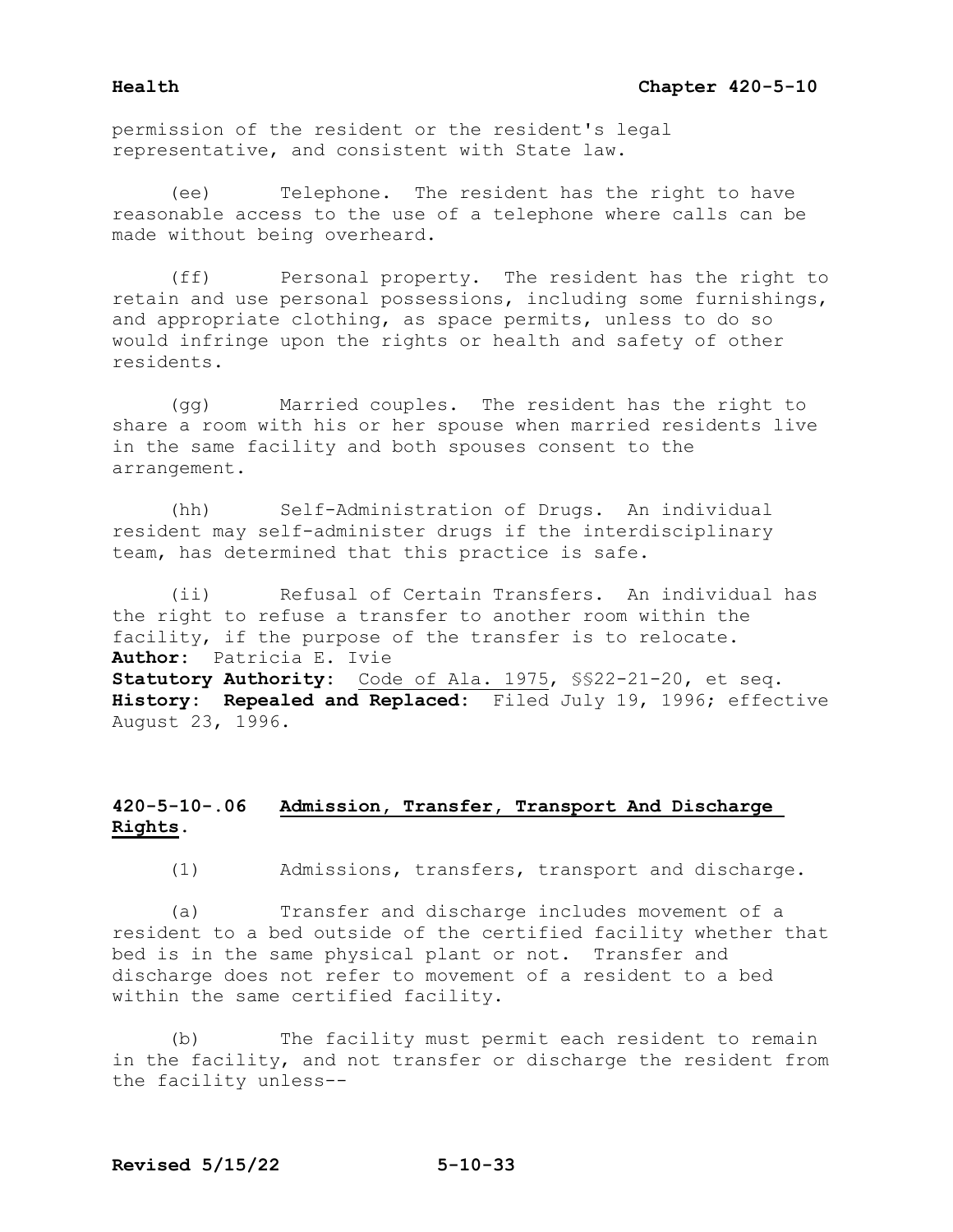1. The transfer or discharge is necessary for the resident's welfare and the resident's needs cannot be met in the facility;

2. The transfer or discharge is appropriate because the resident's health has improved sufficiently so the resident no longer needs the services provided by the facility;

3. The safety of individuals in the facility is endangered;

4. The health of individuals in the facility would otherwise be endangered;

5. The resident has failed, after reasonable and appropriate notice, to pay for (or to have paid under Medicare or Medicaid) a stay at the facility. For a resident who becomes eligible for Medicaid after admission to a nursing facility, the nursing facility may charge a resident only allowable charges under Medicaid; or

6. The facility ceases to operate.

(c) Documentation. When the facility transfers or discharges a resident under any of the circumstances specified in this section, the resident's clinical record must be documented. The documentation must be made by--

1. The resident's physician when transfer or discharge is necessary under paragraph (1)(b)1 or paragraph (1)(b)2 of this section; and

2. A physician when transfer or discharge is necessary under paragraph (1)(b)4 of this section.

(d) Notice before transfer. Before a facility transfers or discharges a resident, the facility must--

1. Notify the resident and, if known, a family members or legal representative of the resident of the transfer or discharge and the reasons for the move in writing and in a language and manner they understand.

2. Record the reasons in the resident's clinical record; and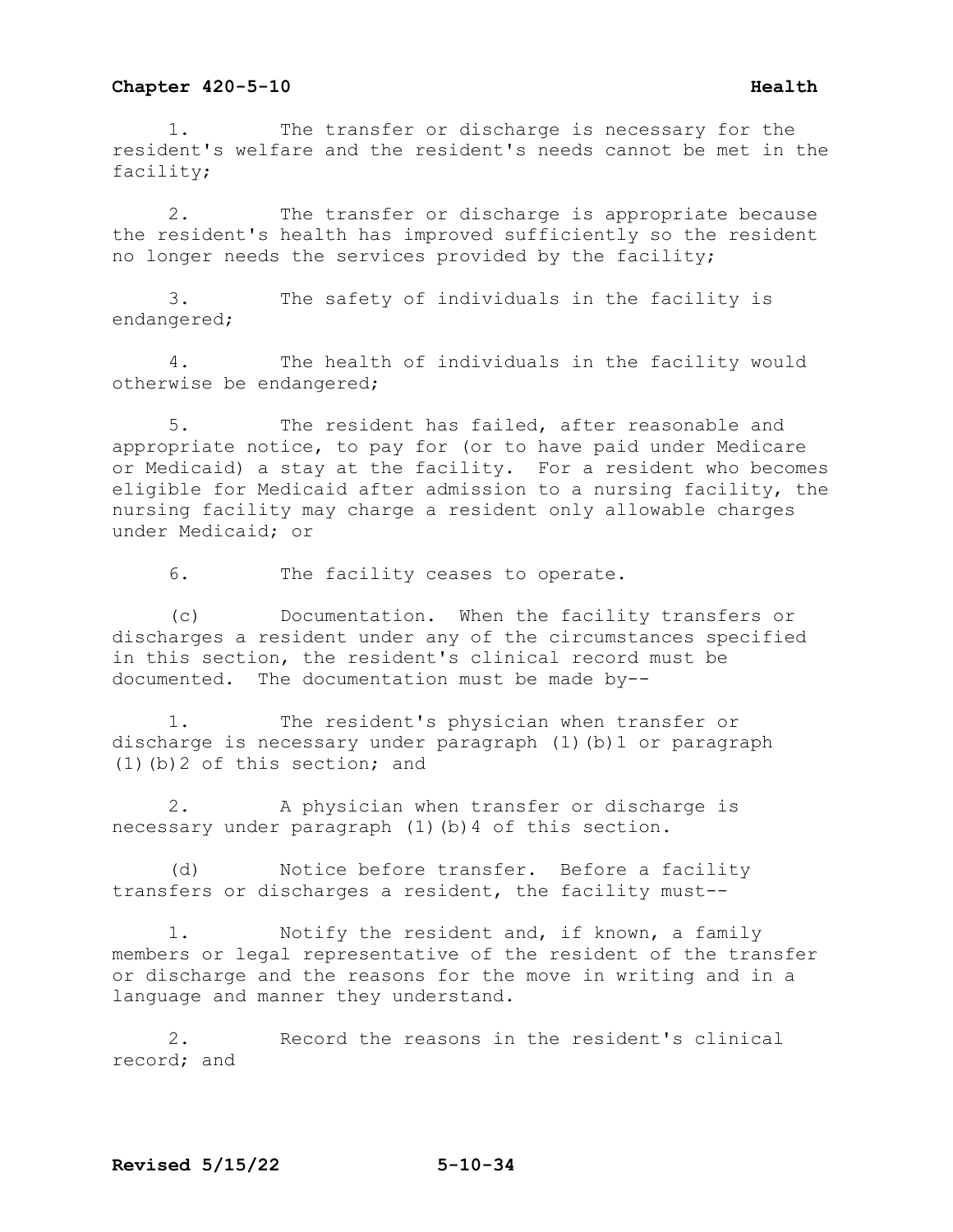3. Include in the notice the items described in paragraph (f)l of this section.

(e) Timing of the notice. Except when specified in paragraph (e)1 of this section, the notice of transfer or discharge required under paragraph (d) 1 of this section must be made by the facility at least 30 days before the resident is transferred or discharged.

1. Notice may be made as soon as practicable before transfer or discharge when--

(i) The safety of individuals in the facility would be endangered, under paragraph (1) (b)3 of this section.

(ii) The health of individuals in the facility would be endangered, under (1)(b) 4 of this section.

(iii) The resident's health improves sufficiently to allow a more immediate transfer or discharge, under paragraph (1)(b)2 of this section;

(iv) An immediate transfer or discharge is required by the resident's urgent medical needs, under paragraph (1)(b)1 of this section; or

(v) A resident has not resided in the facility for 30 days.

(f) Contents of the notice. The written notice specified in paragraph (d) of this section must include the following:

1. The reason for transfer or discharge;

2. The effective date of transfer or discharge;

3. The location to which the resident is transferred or discharged;

4. A statement that the resident has the right to appeal the action to the State;

5. The name, address and telephone number of the State long term care ombudsman;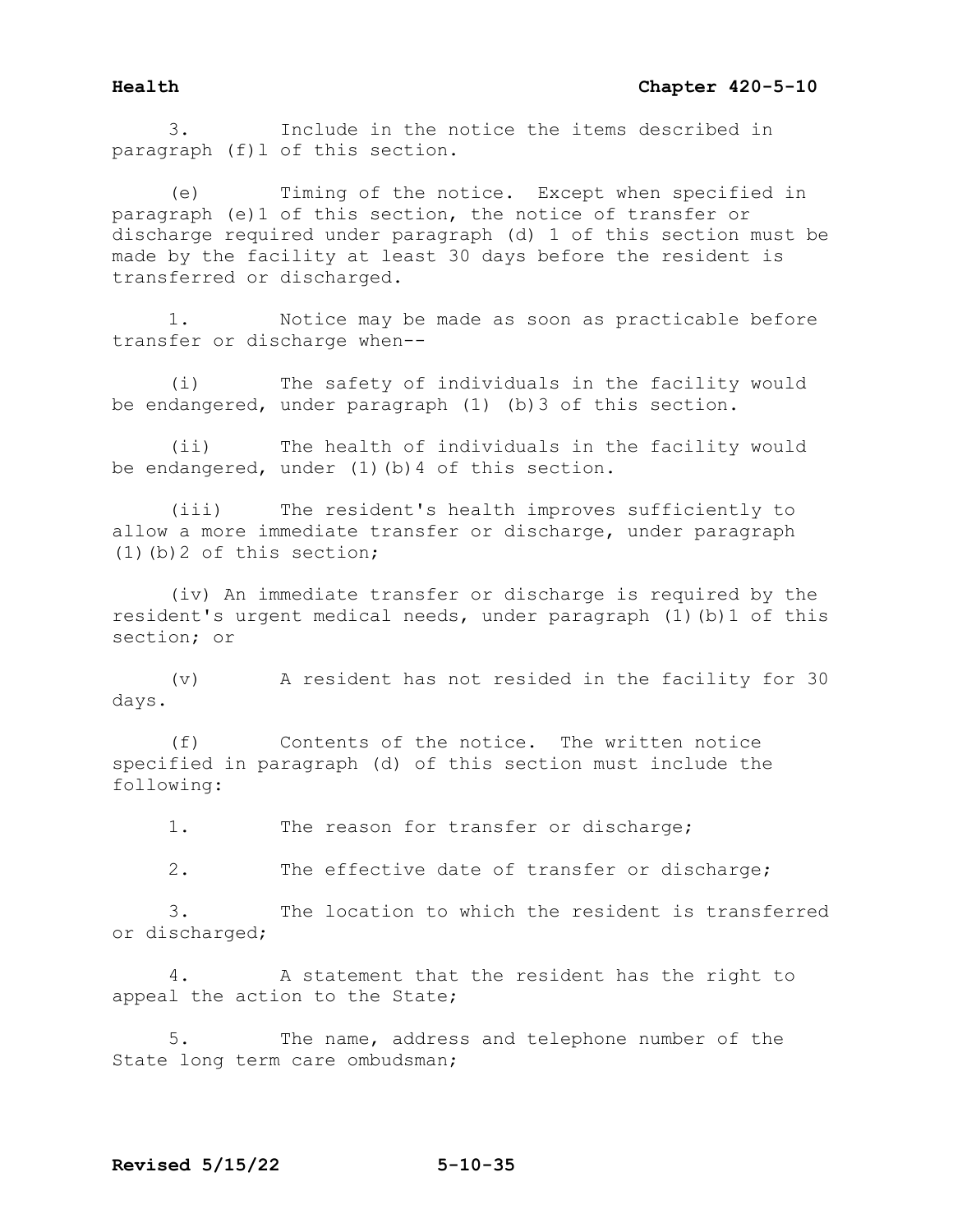6. For nursing facility residents with developmental disabilities, or are mentally ill, the mailing address and telephone number of the Alabama Developmental Disabilities Advocacy Program (ADDAP) at the University of Alabama School of Law; and

(g) Orientation for transfer or discharge. A facility must provide sufficient preparation and orientation to residents to ensure safe and orderly transfer or discharge from the facility.

(h) Resident Transport. If a resident is unable to ride in an upright position or if such resident's condition is such that he or she needs observation or treatment by Emergency Medical Services personnel, or if the resident requires transportation on a stretcher, gurney or cot, the facility shall arrange or request transportation services only from providers who are ambulance service operators licensed by the Alabama State Board of Health. If such resident is being transported to or from a health care facility in another state, transportation services may be arranged with a transport provider licensed as an ambulance service operator in that state. For the purposes of this rule, and upright position means no more than 20 degrees from vertical.

(2) Notice of bed-hold policy and readmission--

(a) Notice before transfer. Before a nursing facility transfers a resident to a hospital or allows a resident to go on therapeutic leave, the nursing facility must provide written information to the resident and a family member or legal representative that specifies--

1. The duration of the bed-hold policy under the State plan, if any, during which the resident is permitted to return and resume residence in the nursing facility; and

2. The nursing facility's policies regarding bed-hold periods, which must be consistent with paragraph (2)(c) of this section, permitting a resident to return.

(b) Bed-hold notice upon transfer. At the time of a transfer of a resident for hospitalization or therapeutic leave, a nursing facility must provide to the resident and a family member or legal representative written notice which specifies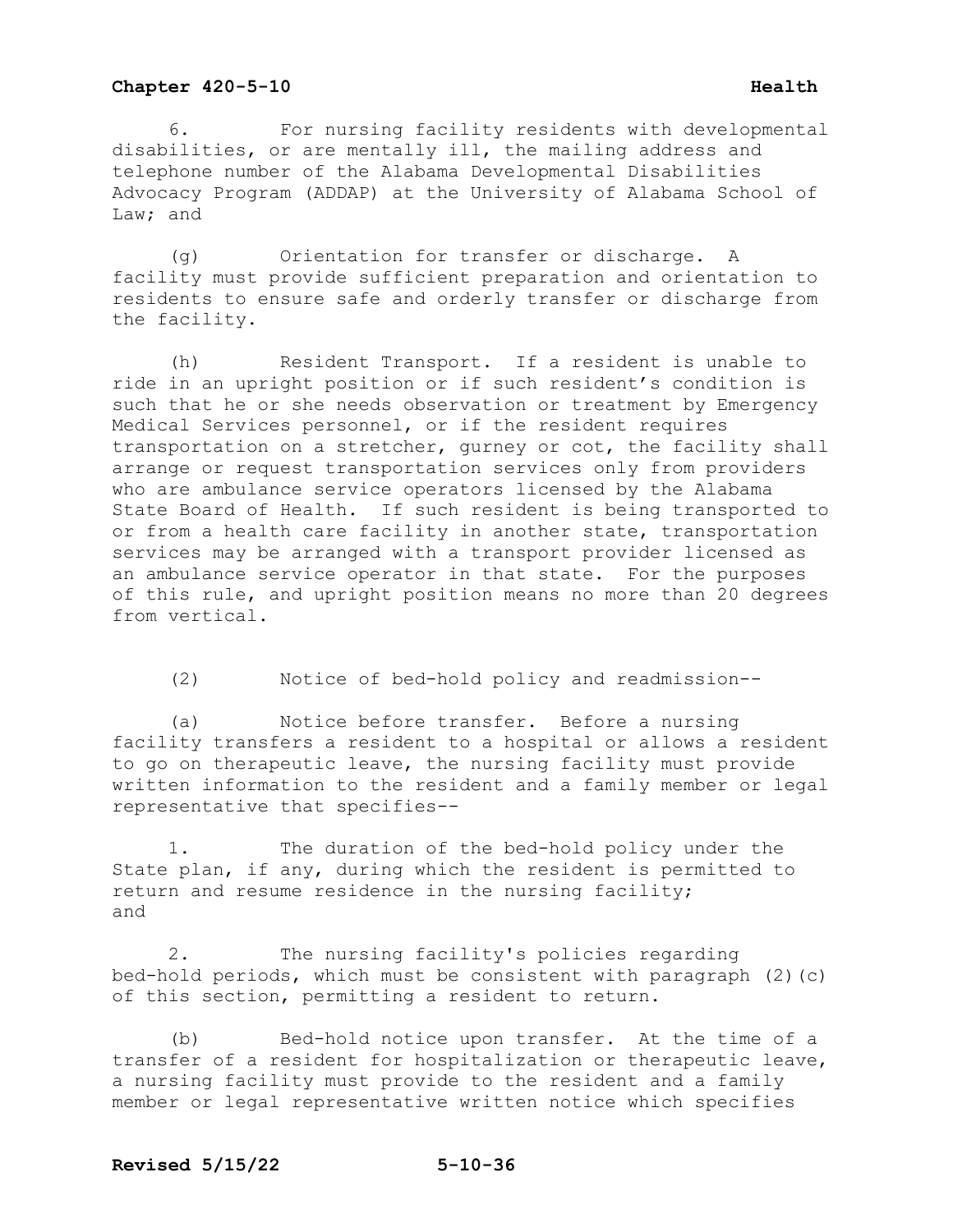the duration of the bed hold policy described in paragraph (2)(a)1 and 2 of this section.

(c) Permitting resident to return to facility. A nursing facility must establish and follow a written policy under which a resident whose hospitalization or therapeutic leave exceeds the bed-hold period under the State plan, is readmitted to the facility immediately upon the first availability of a bed in a semi-private room if the resident--

1. Requires the services provided by the facility; and

2. Is eligible for Medicaid nursing facility services.

(3) Equal access to quality care.

(a) A facility must establish and maintain identical policies and practices regarding transfer, discharge, and the provision of services under the State plan for all individuals regardless of source of payment;

(b) The facility may charge any amount for services furnished to non-Medicaid residents consistent with the notice requirement in 420-5-10.05(3)(a)(e) and (f) describing the charges; and

(c) The State is not required to offer additional services on behalf of a resident other than services provided in the State plan.

(4) Admissions policy.

(a) The facility must--

1. Not require residents or potential residents to waive their rights to Medicare or Medicaid; and

2. Not require oral or written assurance that residents or potential residents are not eligible for, or will not apply for, Medicare or Medicaid benefits.

(b) Medicare/Medicaid facilities must not require a third party guarantee of payment to the facility as a condition of admission or expedited admission, or continued stay in the facility. However, the facility may require an individual who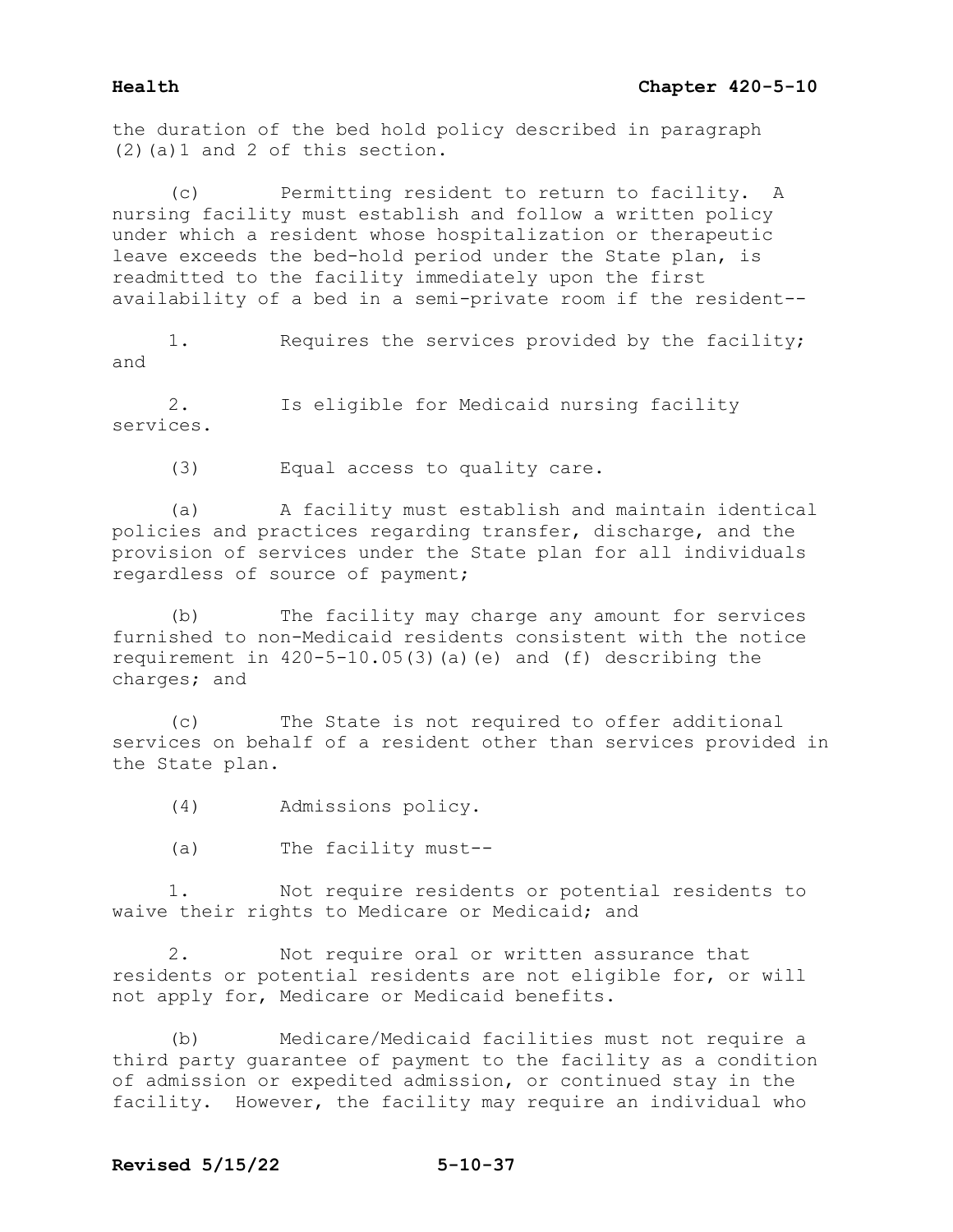## **Chapter 420-5-10 Health Health**

has legal access to a resident's income or resources available to pay for facility care to sign a contract, without incurring personal financial liability, to provide facility payment from the resident's income or resources.

 (c) In the case of a person eligible for Medicaid, a nursing facility must not charge, solicit, accept, or receive, in addition to any amount otherwise required to be paid under the State plan, any gift, money, donation, or other consideration as a precondition of admission, expedited admission or continued stay in the facility. However,--

 1. A nursing facility may charge a resident who is eligible for Medicaid for items and services the resident has requested and received, and that are not specified in the State plan as included in the term "nursing facility services" so long as the facility gives proper notice of the availability and cost of these services to residents and does not condition the resident's admission or continued stay on the request for and receipt of such additional services; and

 2. A nursing facility may solicit, accept, or receive a charitable, religious, or philanthropic contribution from an organization or from a person unrelated to a Medicaid eligible resident or potential resident, but only to the extent that the contribution is not a condition of admission, expedited admission, or continued stay in the facility for a Medicaid eligible resident.

 (d) States or political subdivisions may apply stricter admissions standards under State or local laws than are specified in this section, to prohibit discrimination against individuals entitled to Medicaid.

**Author:** Rick Harris

**Statutory Authority:** Code of Ala. 1975, §§22-21-20, et seq. **History: Repealed and Replaced:** Filed July 19, 1996; effective August 23, 1996. **Amended:** Filed July 20, 1998; effective August 25, 1998. **Amended:** Filed June 23, 2004; effective July 28, 2004.

## **420-5-10-.07 Resident Behavior And Facility Practices.**

(1) Resident behavior and facility practices.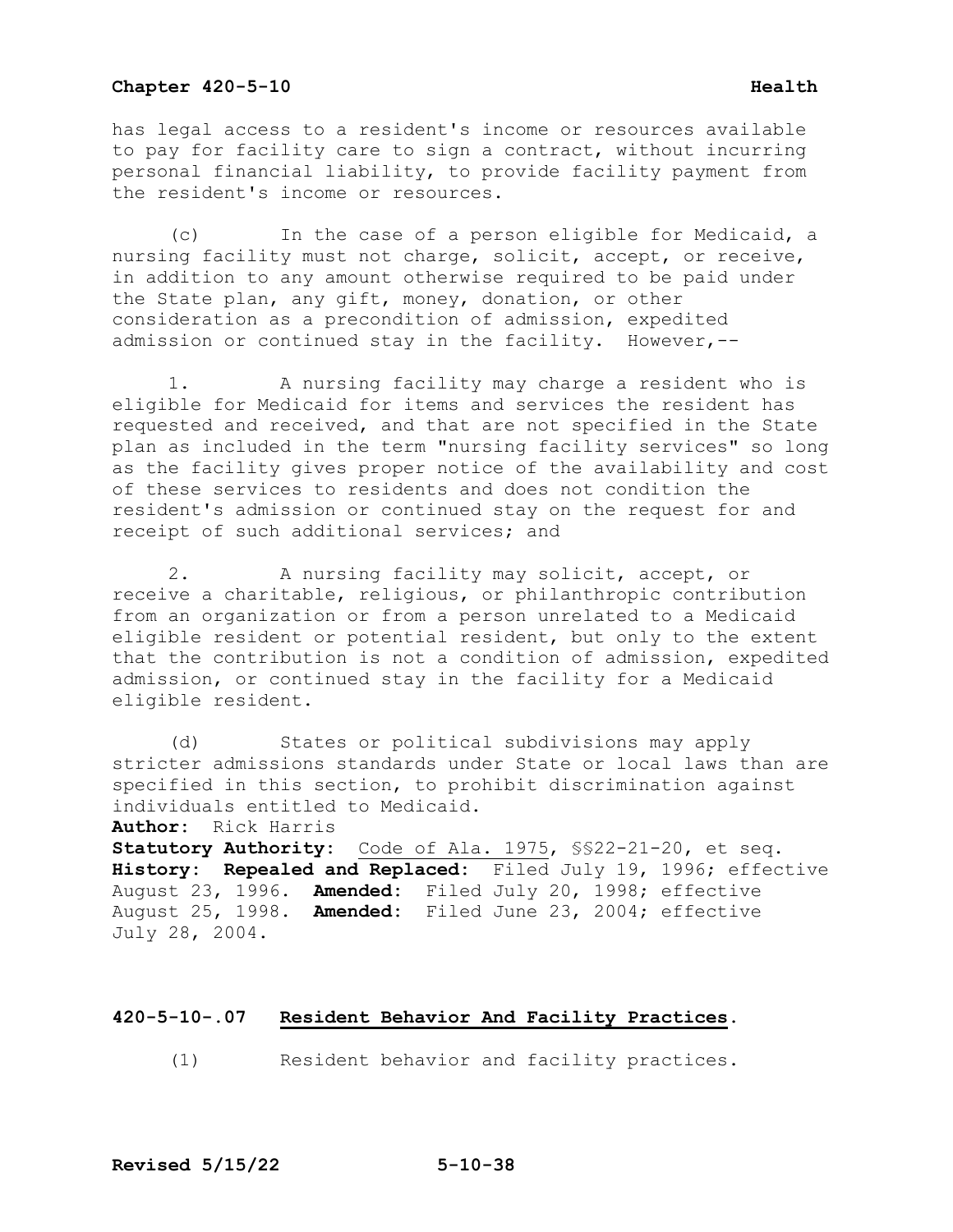(a) Restraints. The resident has the right to be free from any physical or chemical restraints imposed for purposes of discipline or convenience, and not required to treat the resident's medical symptoms.

(b) Abuse. The resident has the right to be free from verbal, sexual, physical, and mental abuse, corporal punishment, and involuntary seclusion.

(c) Staff treatment of residents. The facility must develop and implement written policies and procedures that prohibit mistreatment, neglect, and abuse of residents and misappropriation of resident property.

1. The facility must--

(i) Not use verbal, mental, sexual, or physical abuse, corporal punishment, or involuntary seclusion;

(ii) Not employ individuals who have been--

(I) Found guilty of abusing, neglecting, or mistreating residents by a court of law; or

(II) Have has a finding entered into the State nurse aide registry concerning abuse, neglect, mistreatment of residents or misappropriation of their property; and

(III) Report any knowledge it has of actions by a court of law against an employee, which would indicate unfitness for service as a nurse aide or other facility staff to the State nurse aide registry or licensing authorities.

(d) The facility must ensure that all alleged violations involving mistreatment, neglect, or abuse, including injuries unknown source and misappropriation of resident property are reported immediately to the administrator of the facility and to other officials in accordance with State law through established procedures (including to the State survey and certification agency).

(e) The facility must have evidence that all alleged violations are thoroughly investigated, and must prevent further potential abuse while the investigation is in progress.

(f) The results of all investigations must be reported to the administrator or his designated representative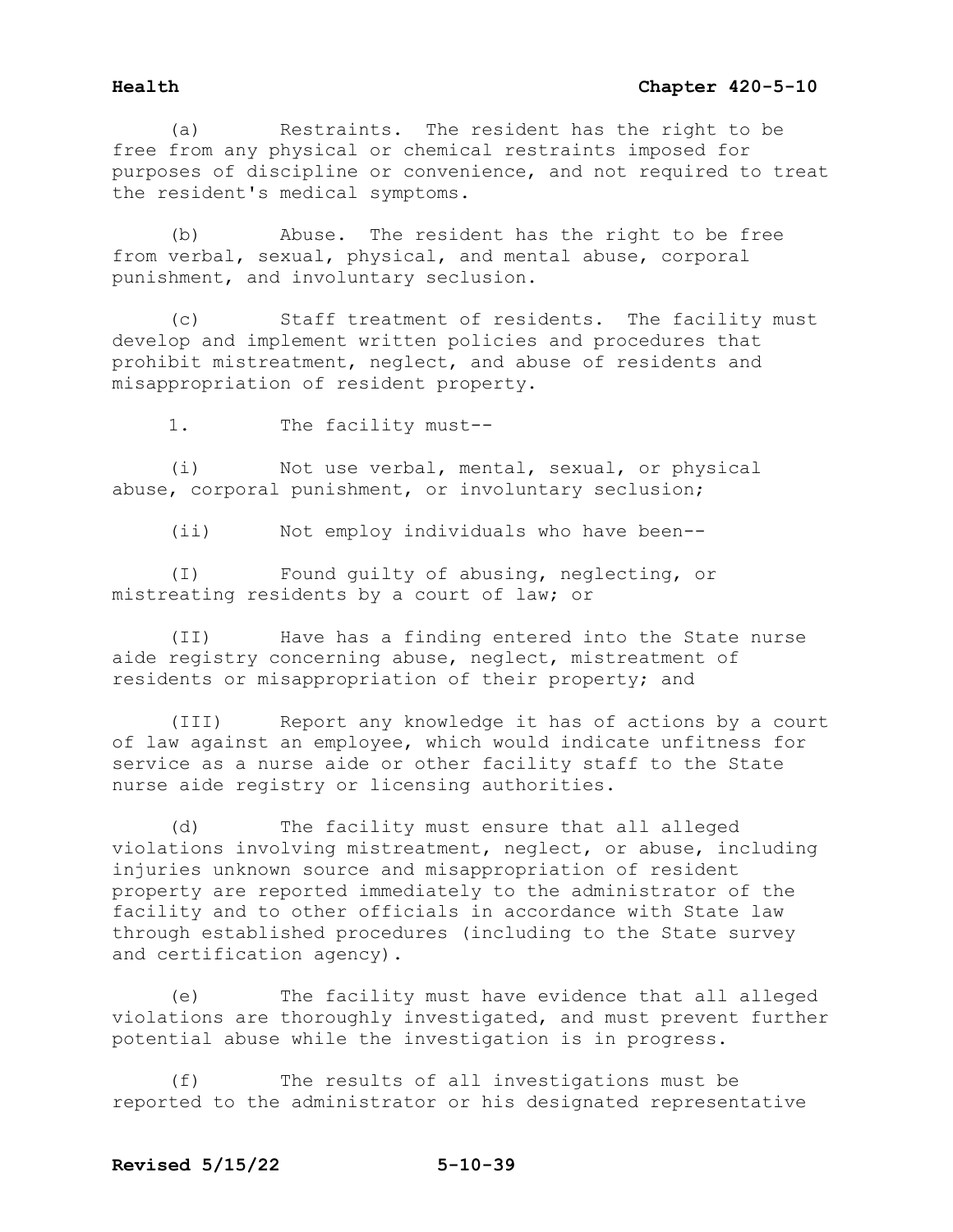## **Chapter 420-5-10 Health Health**

and to other officials in accordance with State law (including to the State survey and certification agency) within 5 working days of the incident, and if the alleged violation is verified appropriate corrective action must be taken. **Author:** Patricia E. Ivie

**Statutory Authority:** Code of Ala. 1975, §§22-21-20, et seq. **History: Repealed and Replaced:** Filed July 19, 1996; effective August 23, 1996.

### **420-5-10-.08 Quality Of Life.**

 (1) Quality of Life. A facility must care for its residents in a manner and in an environment that promotes maintenance or enhancement of each resident's quality of life.

 (a) Dignity. The facility must promote care for residents in a manner and in an environment that maintains or enhances each resident's dignity and respect in full recognition of his or her individuality.

 (b) Self-determination and participation. The resident has the right to

 1. Choose activities, schedules, and health care consistent with his or her interests, assessments, and plans of care;

 2. Interact with members of the community both inside and outside the facility; and

 3. Make choices about aspects of his or her life in the facility that are significant to the resident.

(c) Participation in resident and family groups.

 1. A resident has the right to organize and participate in resident groups in the facility;

 2. A resident's family has the right to meet in the facility with the families of other residents in the facility;

 3. The facility must provide a resident or family group, if one exists, with private space;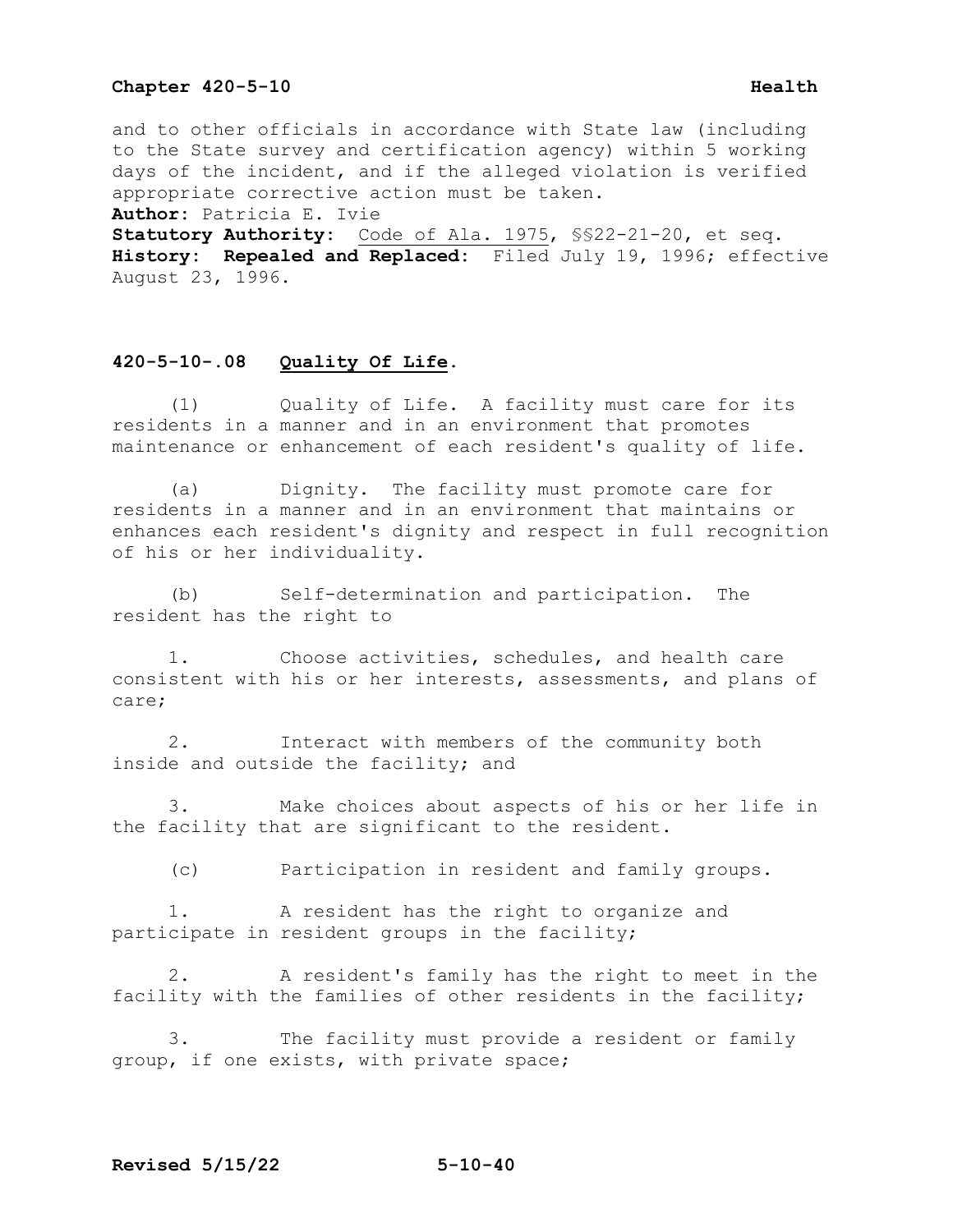4. Staff or visitors may attend meetings at the group's invitation;

5. The facility must provide a designated staff person responsible for providing assistance and responding to written requests that result from group meetings;

6. When a resident or family group exists, the facility must listen to the views and act upon the grievances and recommendations of residents and families concerning proposed policy and operational decisions affecting resident care and life in the facility.

(d) Participation in other activities. A resident has the right to participate in social, religious, and community activities that do not interfere with the rights of other residents in the facility.

(e) Accommodation of needs. A resident has the right  $t_0 -$ 

1. Reside and receive services in the facility with reasonable accommodations of individual needs and preferences, except when the health or safety of the individual or other residents would be endangered; and

2. Receive notice before the resident's room or roommate in the facility is changed.

(f) Activities.

1. The facility must provide for an ongoing program of activities designed to meet, in accordance with the comprehensive assessment, the interests and the physical, mental, and psychosocial well-being of each resident.

2. The activities program must be directed by a qualified professional who-

(i) Is a qualified therapeutic recreation specialist or an activities professional who--

(I) Is registered by the Alabama Department of Public Health; and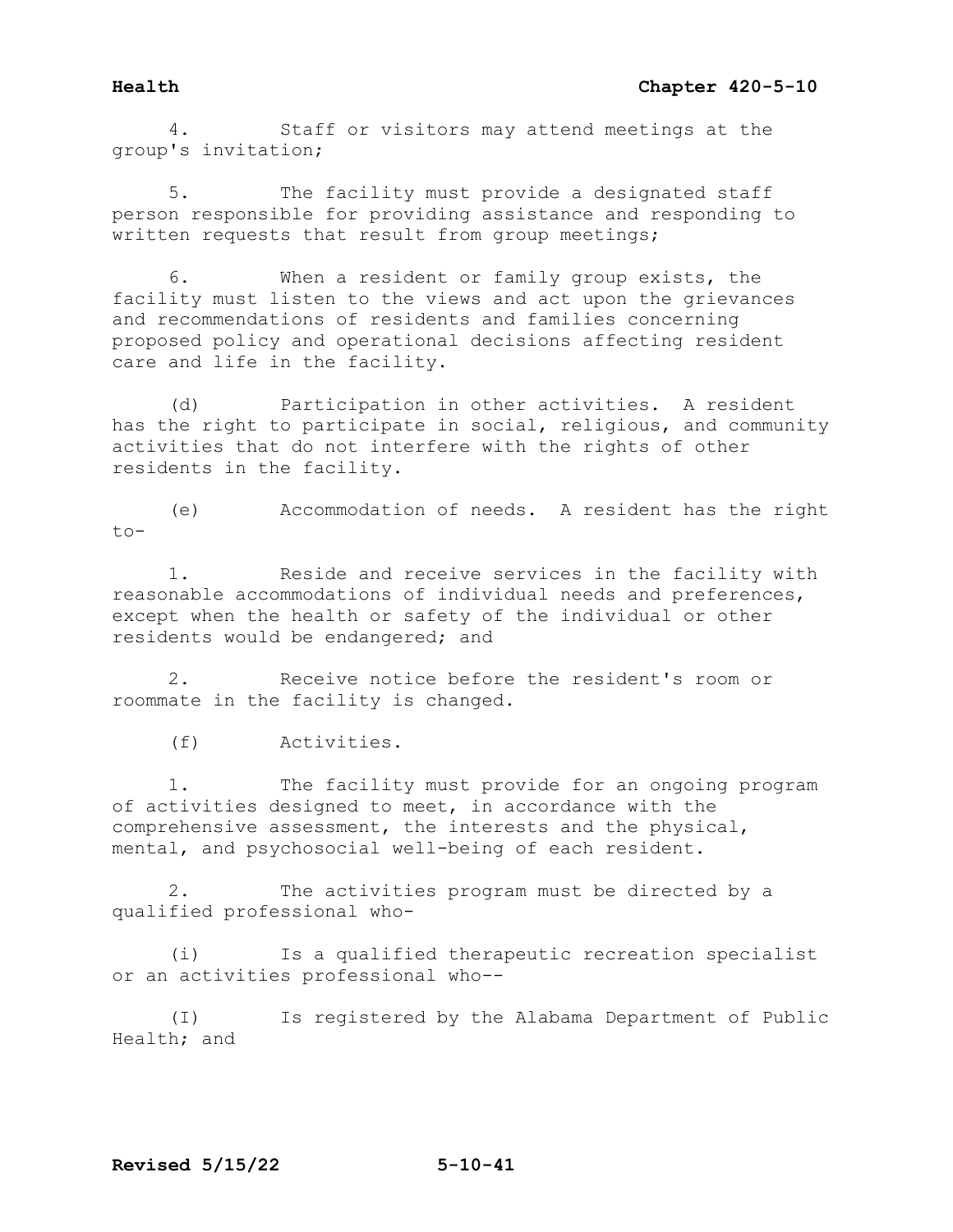(II) Is eligible for certification as a therapeutic recreation specialist or as an activities professional by a recognized accrediting body on or after October 1, 1990; or

(III) Has 2 years of experience in a social or recreational program within the last 5 years, 1 of which was full-time in a resident activities program in a health care setting; or

(IV) Is a qualified occupational therapist or occupational therapy assistant; or

(V) Has completed a training course approved by the State.

(g) The program coordinator, if not qualified, must function under the supervision of a consultant to assure the Activity Program meets needs of residents until the coordinator is qualified.

1. Activities shall be planned at least one month in advance.

2. An activity calendar(s) shall be prominently displayed.

(i) If a pet therapy program is implemented, the following guidelines must be met:

(I) Pets chosen shall be free of contagious disease or sickness (diarrhea, ringworm, etc.). This includes pets residing at the facility.

(II) Pets shall be inoculated or vaccinated as required by law, with written verification of current inoculations for pets residing in facilities must be on file at the facility.

3. Participation records shall be maintained to reflect that activities have been conducted on a group and individual basis and by whom.

4. Participation records for bed-bound/bed-to-chair residents shall reflect the activities conducted, the response to those activities and who offered activities.

(h) Social Services.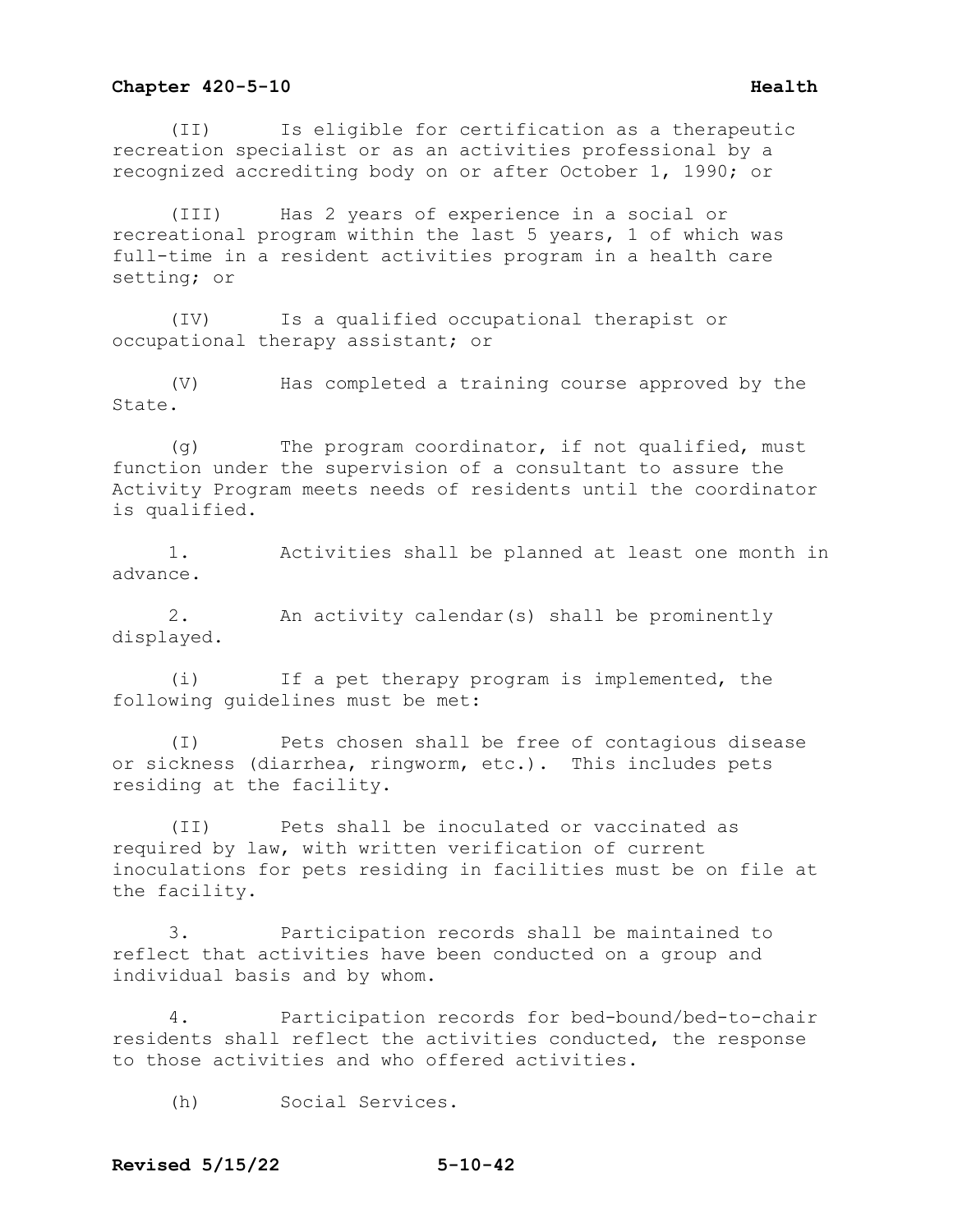1. The facility must provide medically-related social services to attain or maintain the highest practicable physical, mental, and psychosocial well-being of each resident.

 2. A facility with more than 120 beds must employ a qualified social worker on a full-time basis.

 3. Qualifications of a social worker. A qualified social worker is an individual with--

 (i) A Baccalaureate Degree or Masters Degree and is eligible for Licensure and has successfully made application for Licensure or is licensed in accordance with the Code of Ala. 1975; and

 (ii) One year of supervised social work experience in a health care setting working directly with individuals.

(i) Environment. The facility must provide--

 1. A safe, clean, comfortable, and homelike environment, allowing the resident to use his or her personal belongings to the extent possible;

 2. Housekeeping and maintenance services necessary to maintain a sanitary, orderly, and comfortable interior;

 3. Clean bed and bath linens that are in good condition;

4. Private closet space in each resident room;

 5. Adequate and comfortable lighting levels in all areas;

 6. Comfortable and safe temperature levels maintained at a range of 71-81° F; and

7. For the maintenance of comfortable sound levels.

(j) Facilities

 1. Social Service personnel must be located in an area of the facility which: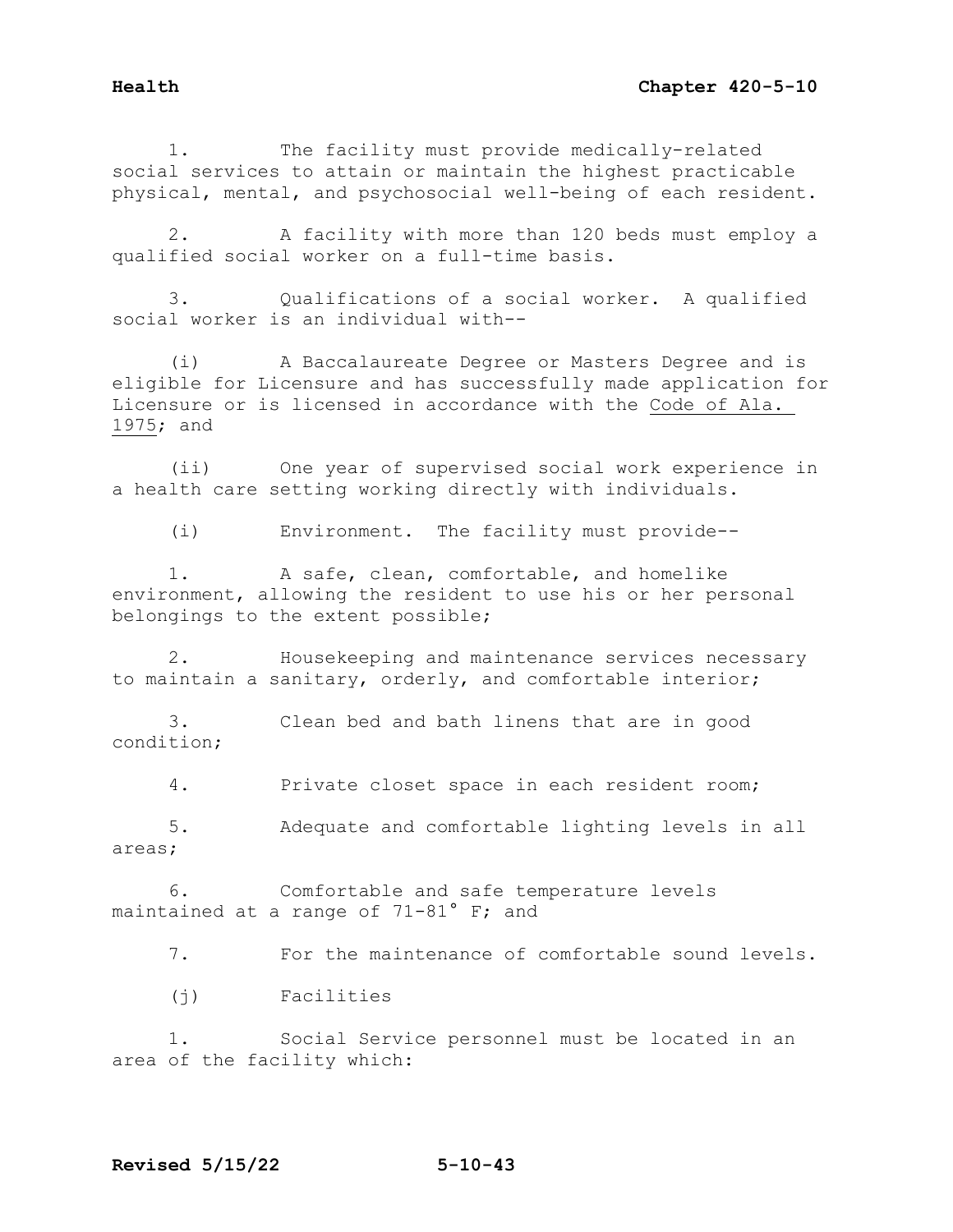## **Chapter 420-5-10 Health Health**

 (i) is easily accessible to residents, families, and staff,

 (ii) is identified as the Social Service Office/Department and;

 (iii) insures privacy for interviews. **Author:** Patricia E. Ivie **Statutory Authority:** Code of Ala. 1975, §§22-21-20, et seq. **History: Repealed and Replaced:** Filed July 19, 1996; effective August 23, 1996. **Amended:** Filed November 18, 1999; effective December 23, 1999.

## **420-5-10-.09 Resident Assessment**

 (1) Resident assessment. The facility must conduct initially and periodically a comprehensive, accurate, standardized, reproducible assessment of each resident's functional capacity.

 (2) Admission orders. At the time each resident is admitted, the facility must have physician orders for the resident's immediate care.

 (3) Comprehensive assessments. The facility must make a comprehensive assessment of a resident's needs which-

 (a) For Medicare/Medicaid certified facilities only, is based on a uniform data set specified by the Secretary and uses an instrument that is specified by the State and approved by the Secretary; and

 (b) Describes the resident's capability to perform daily life functions and significant impairments in functional capacity.

 (4) The comprehensive assessment must include at least the following information:

 (a) Medically defined conditions and prior medical history;

- (b) Medical status measurement;
- (c) Physical and mental functional status;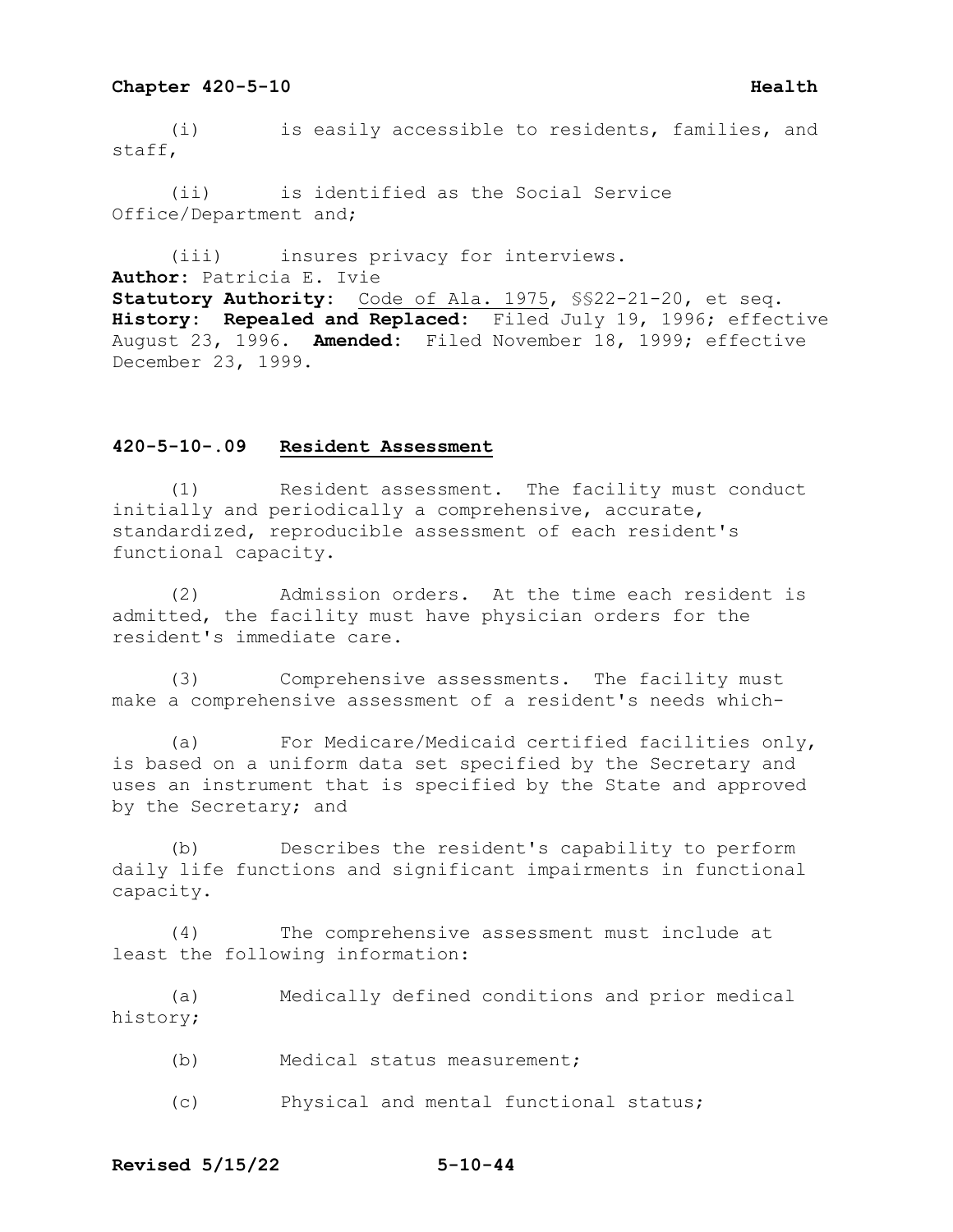- (d) Sensory and physical impairments;
- (e) Nutritional status and requirements;
- (f) Special treatments or procedures;
- (g) Mental and psychosocial status;
- (h) Discharge potential;
- (i) Dental condition;
- (j) Activities potential;
- (k) Rehabilitation potential;
- (l) Cognitive status; and
- (m) Drug therapy
- (5) Frequency. Assessments must be conducted--

(a) No later than 14 days after the date of admission;

(b) Promptly after a significant change in the resident's physical or mental condition; and

(c) In no case less often than once every 12 months.

(6) Review of assessments. the nursing facility must examine each resident no less than once every 3 months, (quarterly) and as appropriate, revise the resident's assessment to assure the continued accuracy of the assessment.

(7) The results of the assessment are used to develop, review, and revise the resident's comprehensive plan of care.

(8) Coordination.

(a) Each assessment must be conducted or coordinated by a registered nurse who signs and certifies the completion of the assessment.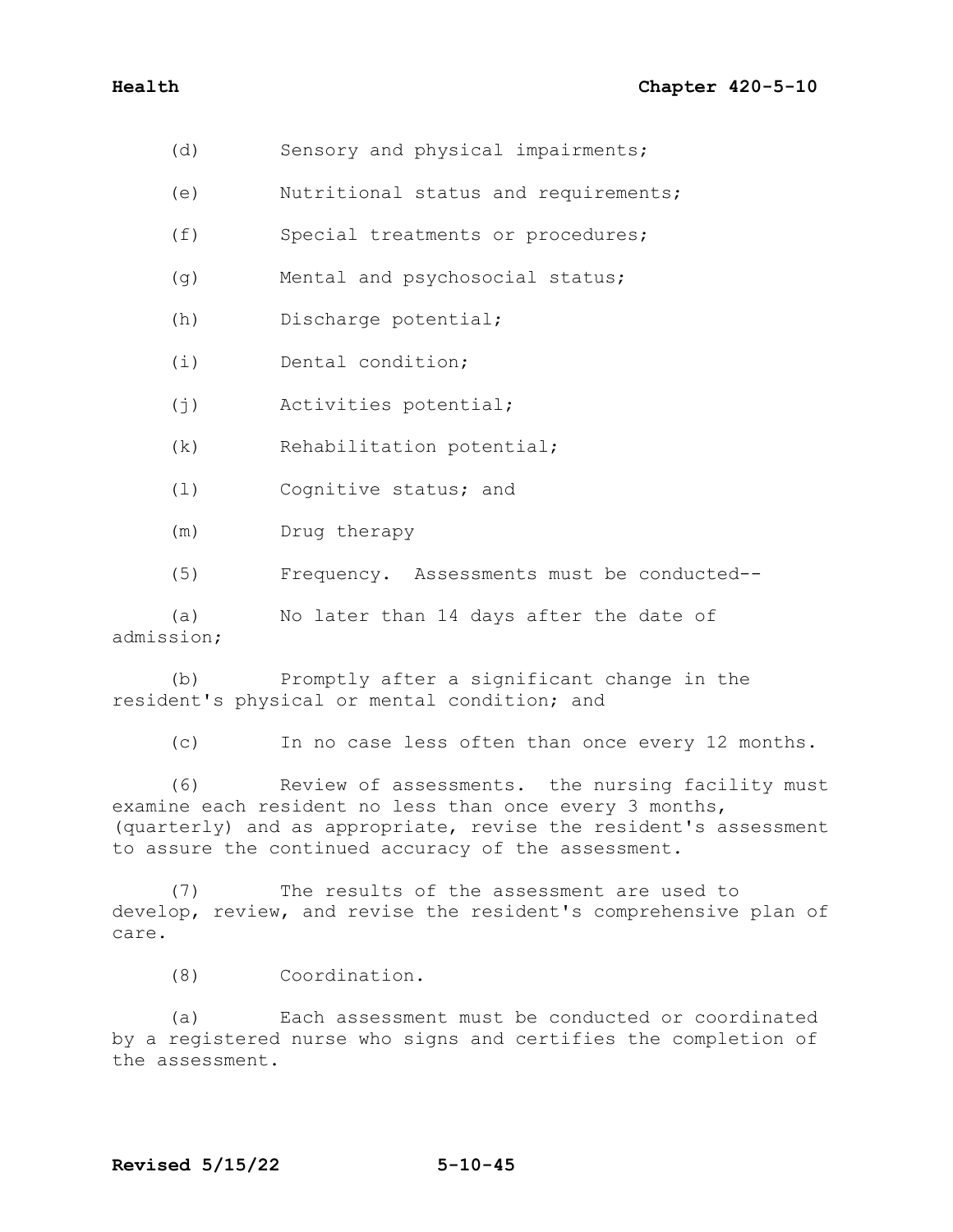## **Chapter 420-5-10 Health Health**

 (9) Certification. Each individual who completes a portion of the assessment must sign and certify the accuracy of that portion of the assessment.

 (a) Penalty for Falsification. An individual who willfully and knowingly certifies (or causes another individual to certify) a material and false statement in a resident assessment is subject to civil money penalties, as specified by the Enforcement Regulations for SNFs and NFs as published in the Federal Register on November 10, 1994, and become effective on July 1, 1995.

 (b) Use of independent assessors. If a State determines, under a survey or otherwise, that there has been a knowing and willful certification of false statements under paragraph 9(a) of this section, the State may require (for a period specified by the State) that resident assessments under this paragraph be conducted and certified by individuals who are independent of the facility and who are approved by the State.

 (10) Comprehensive care plans. The facility must develop a comprehensive care plan for each resident that includes measurable objectives and timetables to meet a resident's medical, nursing, and mental and psychosocial needs that are identified in the comprehensive assessment. The plan of care must deal with the relationship of items or services ordered to be provided (or withheld) to the facility's responsibility for fulfilling other requirements in these regulations.

(11) A comprehensive care plan must be--

 (a) Developed within 7 days after the completion of the comprehensive assessment;

 (b) Prepared by an interdisciplinary team, that includes the attending physician, a registered nurse with responsibility for the resident, and other appropriate staff in disciplines as determined by the resident's needs, and, to the extent practicable, the participation of the resident, the resident's family of the resident's legal representative; and

 (c) Periodically reviewed and revised by a team of qualified persons after each assessment.

 (12) The services provided or arranged by the facility must--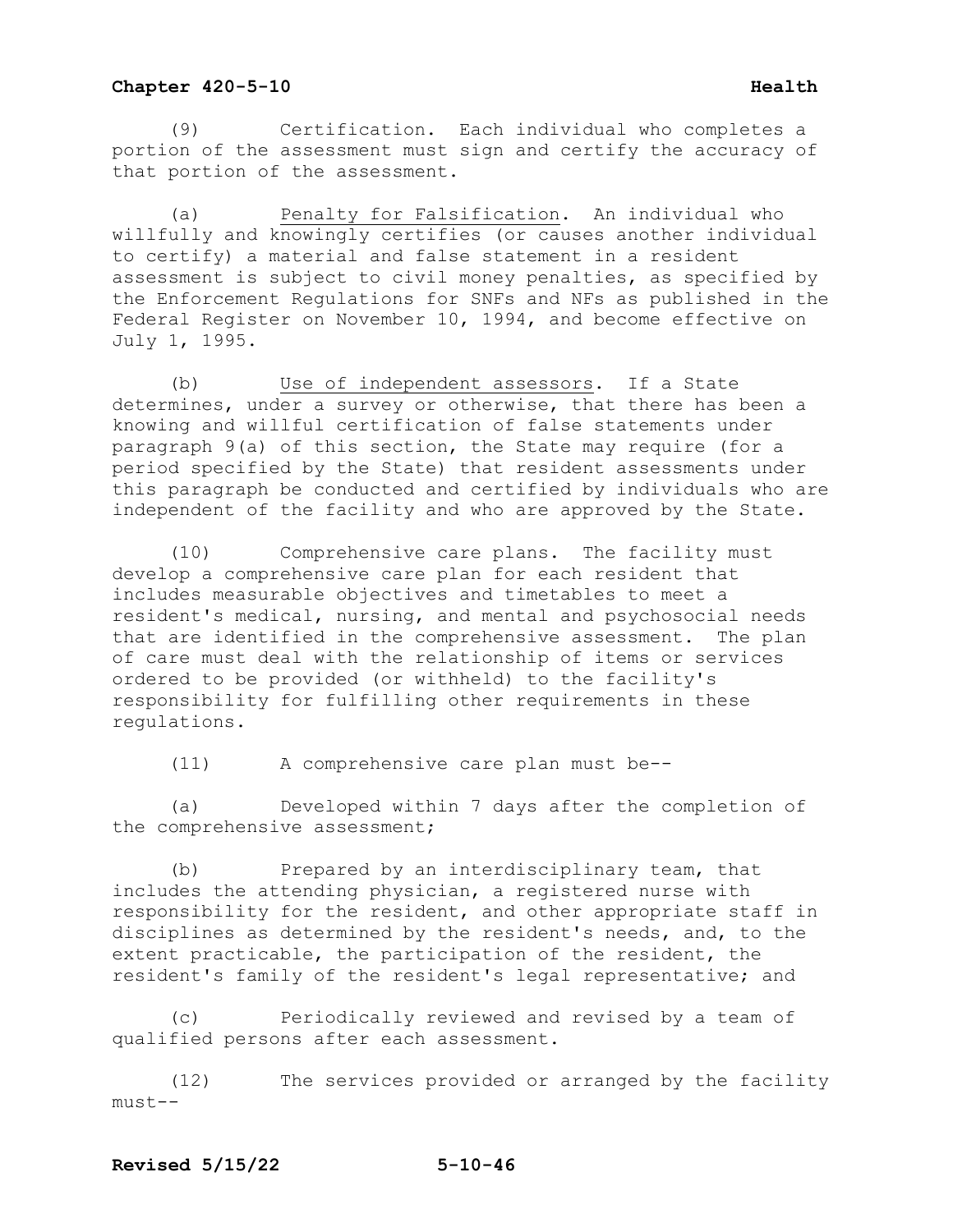(a) Meet professional standards of quality; and

(b) Be provided by qualified persons in accordance with each resident' written plan of care.

(13) Discharge summary. When the facility anticipates discharge, a resident must have a discharge summary that includes--

(a) A recapitulation of the resident's stay;

(b) A final summary of the resident's status to include items in paragraph (4)(a) through (m) of this section, at the time of the discharge that is available for release to authorized persons and agencies, with the consent of the resident or legal representative; and

(c) A post-discharge plan of care that is developed with the participation of the resident and his or her family, which will assist the resident to adjust to his or her new living environment.

(14) Pre-admission screening for mentally ill individuals and individuals with mental retardation. A nursing facility must not admit any new resident with-

(a) Mental illness as defined in paragraph (c)(1) of this section, unless the State mental health authority has determined, based on an independent physical and mental evaluation performed by a person or entity other than the State mental health authority, prior to admission,

1. That, because of the physical and mental condition of the individual, the individual requires the level of services provided by a nursing facility; and

2. If the individual requires such level of services, whether the individual requires specialized services for mental illness; or

(b) Mental retardation, as defined in paragraph (c)(2) of this section, unless the State mental retardation or developmental disability authority has determined prior to admission--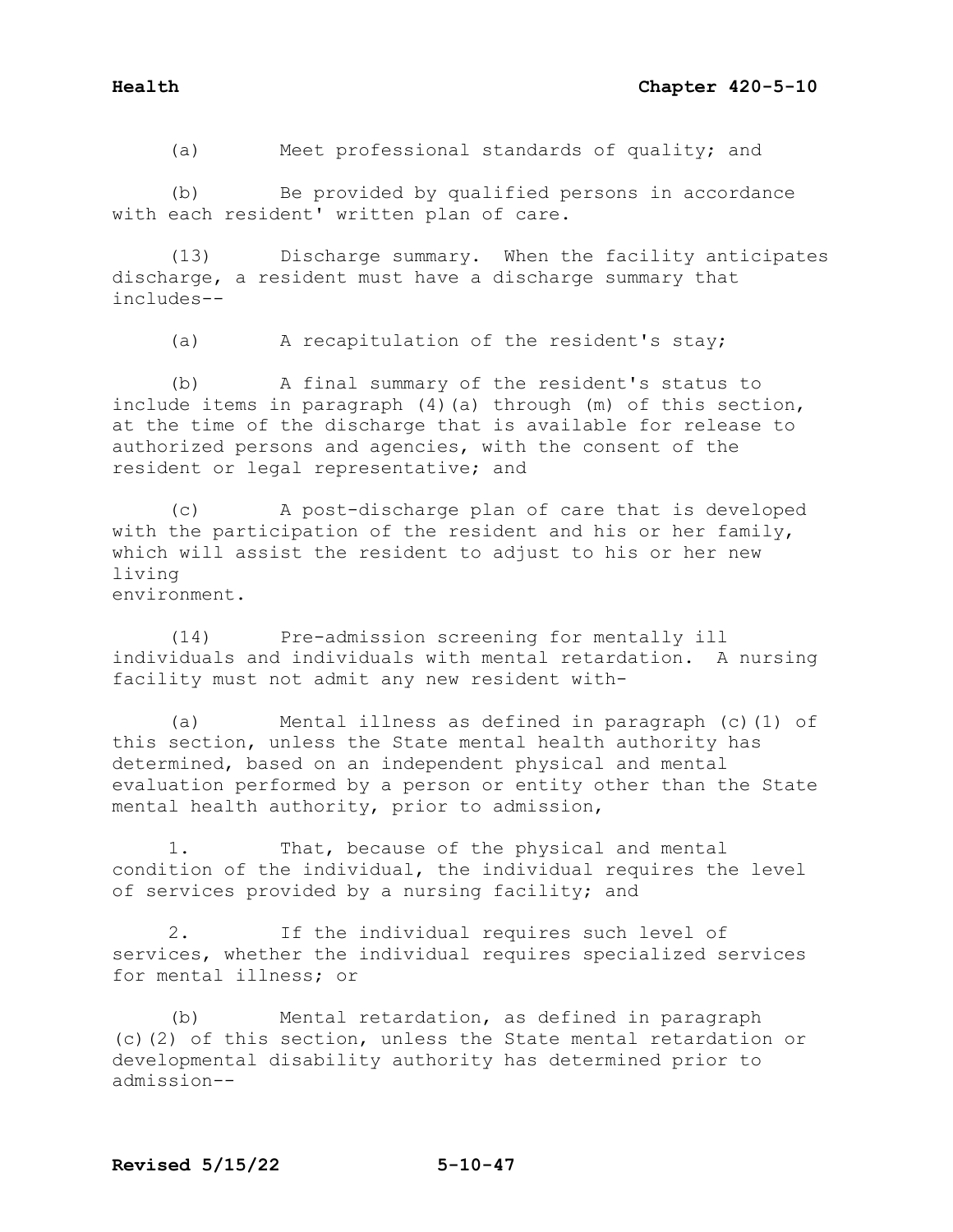1. That, because of the physical and mental condition of the individual, the individual requires the level of services provided by a nursing facility; and

 2. If the individual requires such level of services, whether the individual requires specialized services for mental retardation.

(c) Definition. for purposes of this section--

 1. An individual is considered to have "mental illness" if the individual has a serious mental illness as defined at  $483.102(b)(1)$ , of Title 42 Code of Federal Regulations revised 10/1/93.

 2. An individual is considered to be "mentally retarded" if the individual is mentally retarded as defined in 483.102(b)(3) of Title 42 Code of Federal Regulations revised 10/1/93, or is a person with a related condition as described in 435.1009 of Title 42 Code of Federal Regulations revised 10/1/93. **Author:** Patricia E. Ivie **Statutory Authority:** Code of Ala. 1975, §§22-21-20, et seq. **History: Repealed and Replaced:** Filed July 19, 1996; effective August 23, 1996.

### **420-5-10-.10 Quality Of Care.**

 (1) Each resident must receive and the facility must provide the necessary care and services to attain or maintain the highest practicable physical, mental, and psychosocial well-being, in accordance with the comprehensive assessment and plan of care.

 (2) Activities of daily living. Based on the comprehensive assessment of a resident, the facility must ensure that-

 (a) A resident's abilities in activities of daily living do not diminish unless circumstances of the individual's clinical condition demonstrate that diminution was unavoidable. this includes the resident's ability to-

1. Bathe, dress, and groom;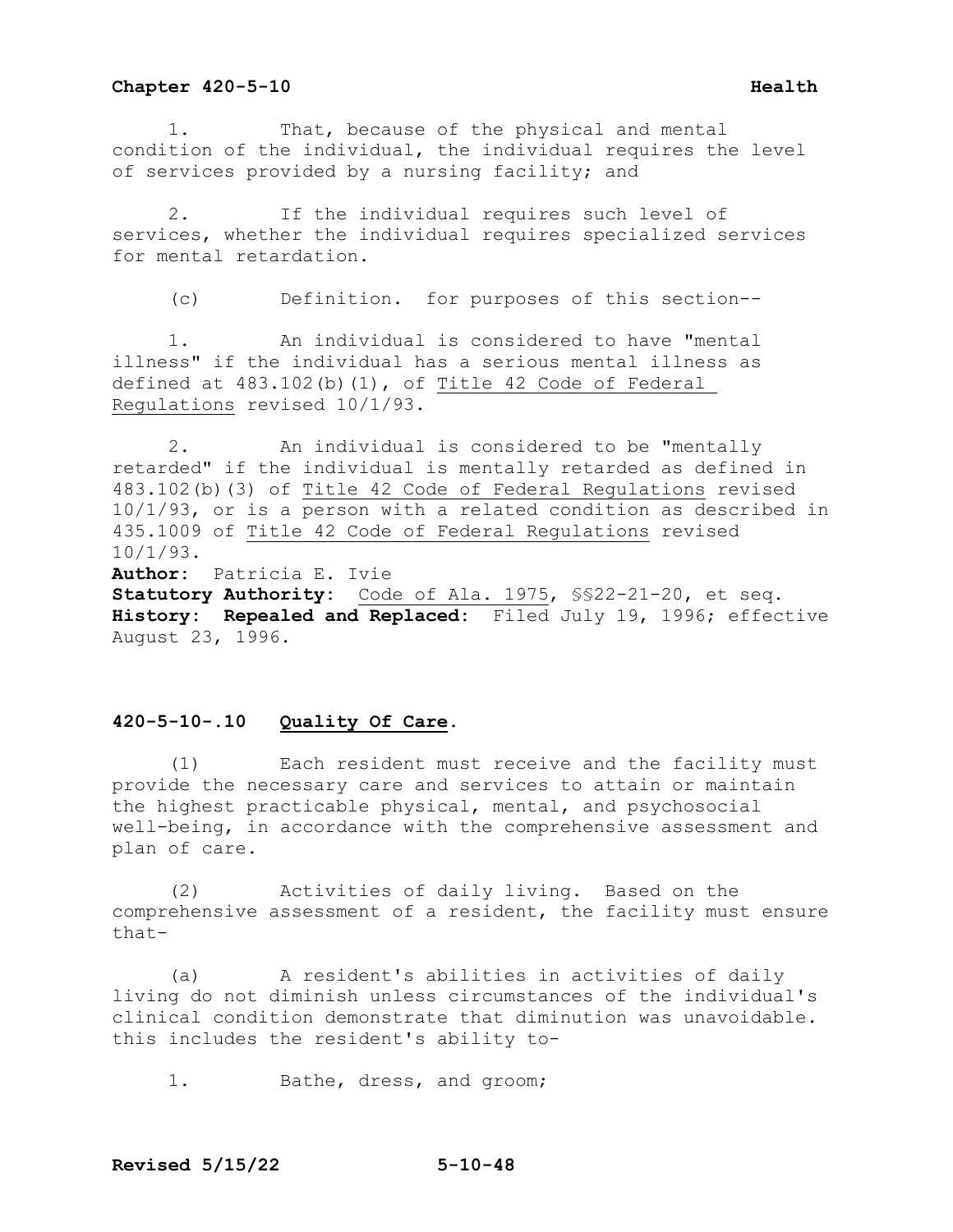2. Transfer and ambulate;

3. Toilet;

4. Eat; and

5. Use speech, language, or other functional communication systems.

(b) A resident is given the appropriate treatment and services to maintain or improve his or her abilities specified in paragraph (2)a above; and

(c) A resident who is unable to carry out activities of daily living receives the necessary services to maintain good nutrition, grooming, and personal hygiene.

(3) Vision and hearing. To ensure that residents receive proper treatment and assistive devices to maintain vision and hearing abilities, the facility must, if necessary, assist the resident-

(a) In making appointments, and

(b) By arranging for transportation to and from the office of a practitioner specializing in the treatment of vision or hearing impairment or the office of a professional specializing in the provision of vision or hearing assistive devices.

(4) Pressure sores. Based on the comprehensive assessment of a resident, the facility must ensure that-

(a) A resident who enters the facility without pressure sores does not develop pressure sores unless the individual's clinical condition demonstrates that they were unavoidable; and

(b) A resident having pressure sores receives necessary treatment and services to promote healing, prevent infection and prevent new sores from developing.

(5) Urinary Incontinence. Based on the resident's comprehensive assessment, the facility must ensure that-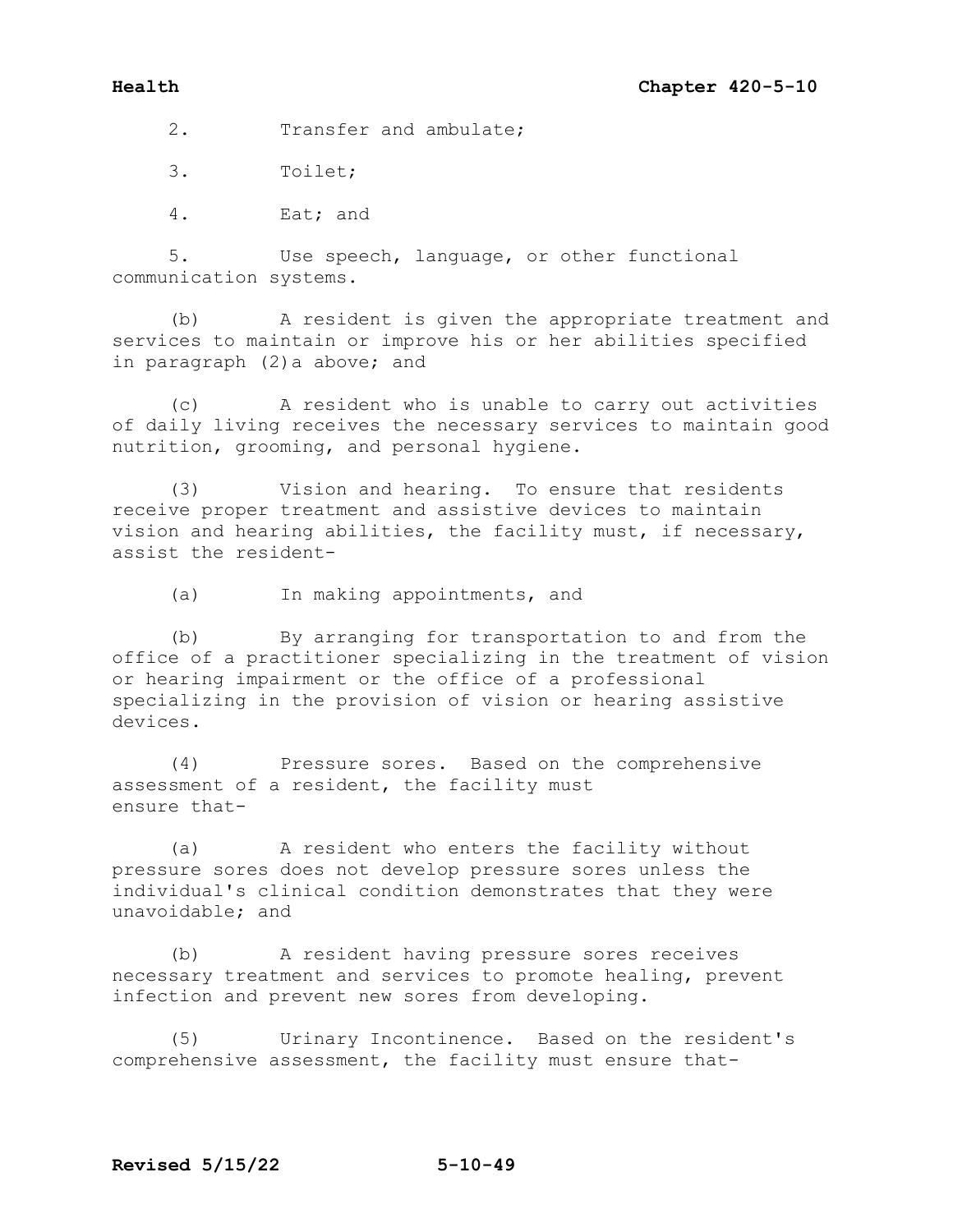(a) A resident who enters the facility without an indwelling catheter is not catheterized unless the resident's clinical condition demonstrates that catherization was necessary; and

(b) A resident who is incontinent of bladder receives appropriate treatment and services to prevent urinary tract infections and to restore as much normal bladder function as possible.

(6) Range of motion. Based on the comprehensive assessment of a resident, the facility must ensure that-

(a) A resident who enters the facility without a limited range of motion does not experience reduction in range of motion unless the resident's clinical condition demonstrates that a reduction in range of motion is unavoidable; and

(b) A resident with a limited range of motion receives appropriate treatment and services to increase range of motion and/or to prevent further decrease in range of motion.

(7) Mental and Psychosocial functioning. Based on the comprehensive assessment of a resident, the facility must ensure that--

(a) A resident who displays mental or psychosocial adjustment difficulty, receives appropriate treatment and services to correct the assessed problem; and

(b) A resident whose assessment did not reveal a mental or psychosocial adjustment difficulty does not display a pattern of decreased social interaction and/or increased withdrawn, angry or depressive behaviors, unless the resident's clinical condition demonstrates that such a pattern was unavoidable.

(8) Naso-gastric tubes. Based on the comprehensive assessment of a resident, the facility must ensure that--

(a) A resident who has been able to eat enough alone or with assistance is not fed by a naso-gastric tube unless the resident' clinical condition demonstrates that use of a naso-gastric tube was unavoidable; and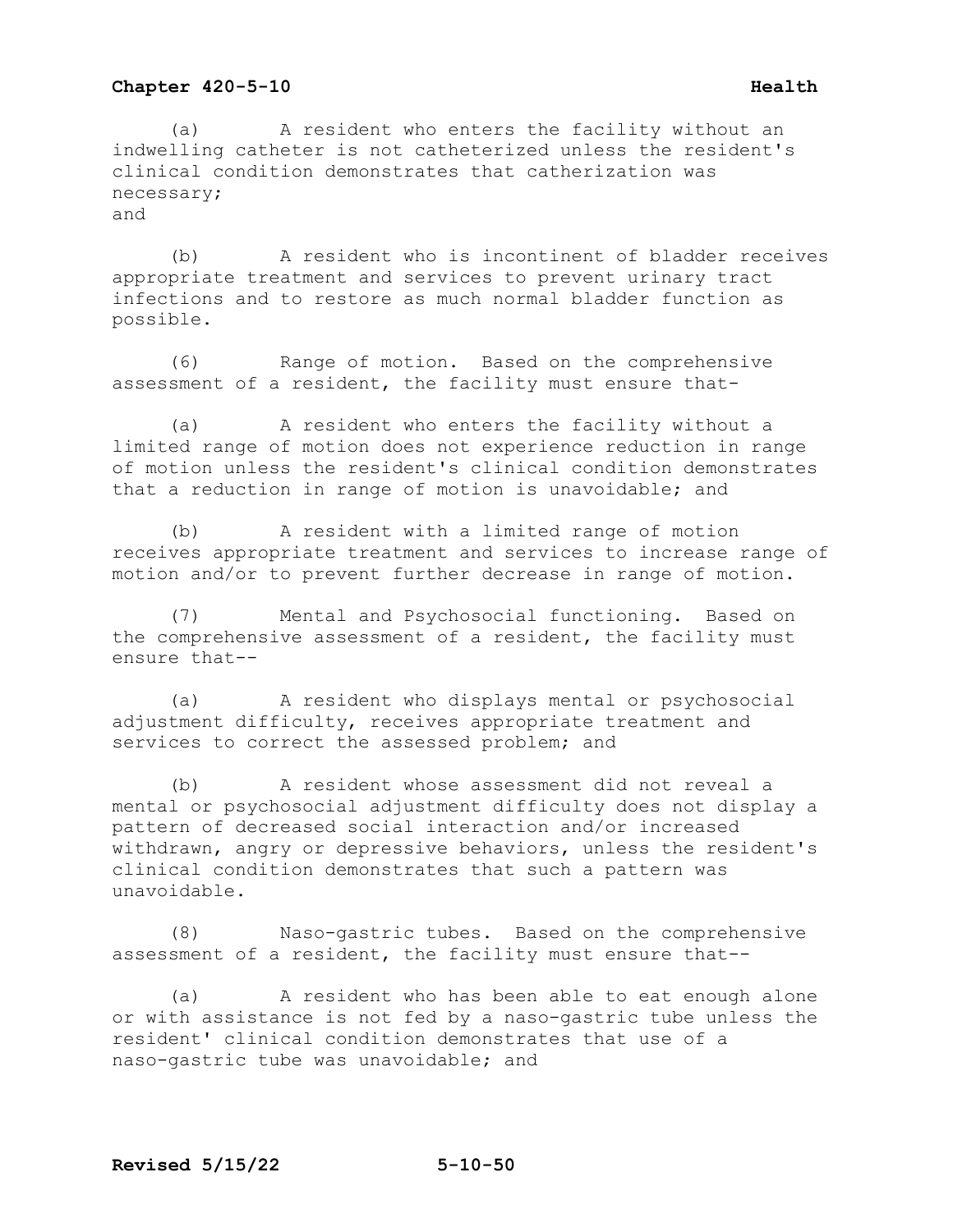(b) A resident who is fed by a naso-gastric or gastrostomy tube receives the appropriate treatment and services to prevent aspiration pneumonia, diarrhea, vomiting, dehydration, metabolic abnormalities, and nasal-pharyngeal ulcers and to restore, if possible, normal feeding function.

(9) Accidents. The facility must ensure that--

(a) The resident environment remains as free of accident hazards as is possible; and

(b) Each resident receives adequate supervision and assistance devices to prevent accidents.

(10) Nutrition. Based on a resident's comprehensive assessment, the facility must ensure that a resident -

(a) Maintains acceptable parameters of nutritional status, such as body weight and protein, unless the resident's clinical condition demonstrates that this is not possible; and

(b) Receives a therapeutic diet when there is a nutritional problem.

(11) Hydration. The facility must provide each resident with sufficient fluid intake to maintain proper hydration and health.

(12) Special needs. The facility must ensure that residents receive proper treatment and care for the following special services:

- (a) Injections;
- (b) Parenteral and enteral fluids;
- (c) Colostomy, ureterostomy, or ileostomy care;
- (d) Tracheotomy care;
- (e) Tracheal suctioning;
- (f) Respiratory care;
- (g) Foot care; and
- (h) Prostheses.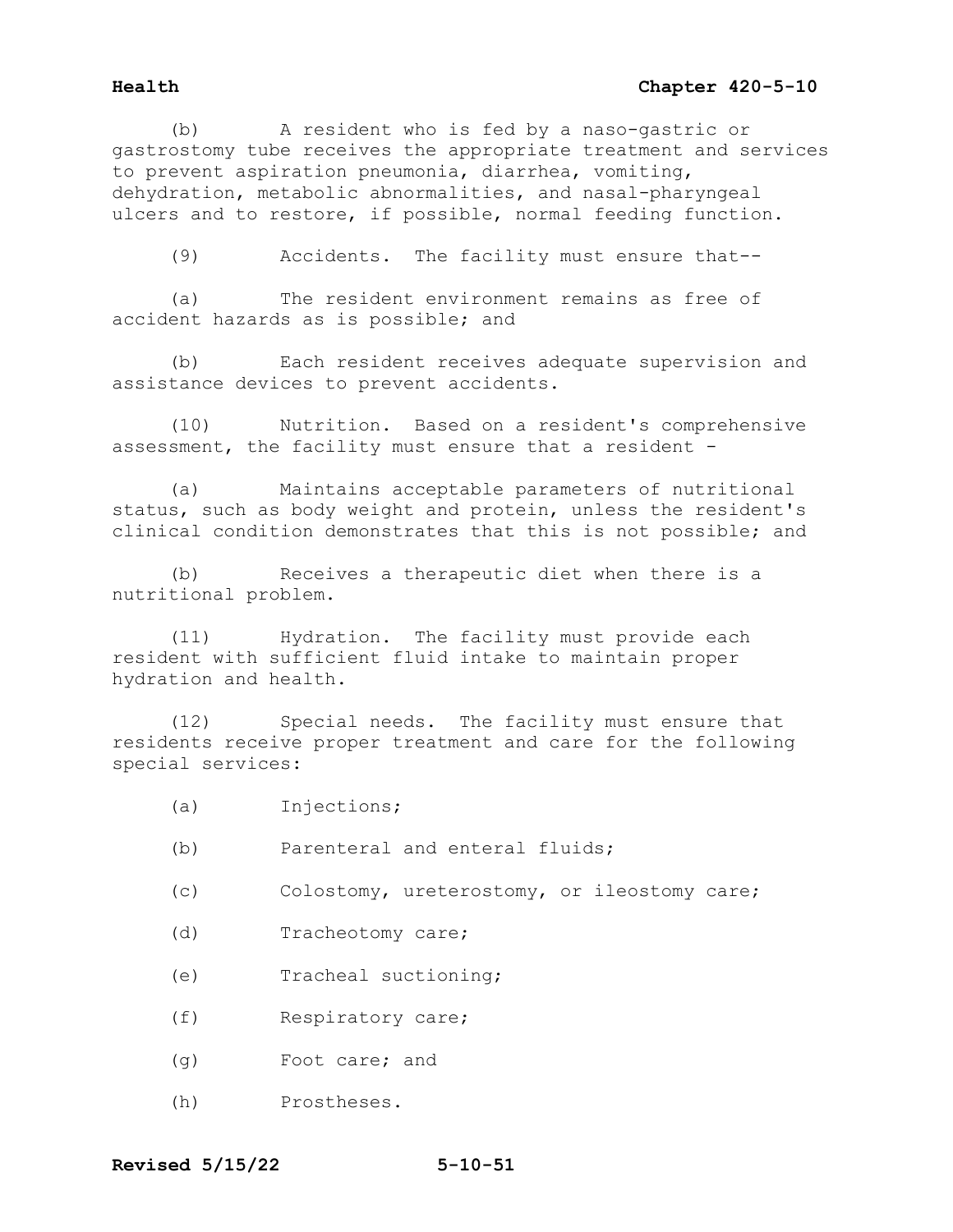(13) Unnecessary drugs.

 (a) General. Each resident's drug regimen must be free from unnecessary drugs. An unnecessary drug is any drug when used:

1. in excessive dose (including duplicate therapy); or

2. for excessive duration; or

3. without adequate monitoring; or

4. without adequate indications for its use; or

 5. in the presence of adverse consequences which indicate the dose should be reduced or discontinued; or

6. any combination of the reason above.

 (b) Antipsychotic Drugs. Based on a comprehensive assessment of a resident, the facility must ensure that--

 1. Residents who have not used antipsychotic drugs are not given these drugs unless antipsychotic drug therapy is necessary to treat a specific condition as diagnosed and documented in the clinical record; and

 2. Residents who used antipsychotic drugs receive gradual dose reductions, and behavioral interventions, unless clinically contraindicated, in an effort to discontinue these drugs.

 (14) Medication Errors. The facility must ensure that-

 (a) It is free of medication error rates of five percent or greater; and

 (b) Residents are free of any significant medication errors. **Author:** Patricia E. Ivie **Statutory Authority:** Code of Ala. 1975, §§22-21-20, et seq. **History: Repealed and Replaced:** Filed July 19, 1996; effective August 23, 1996.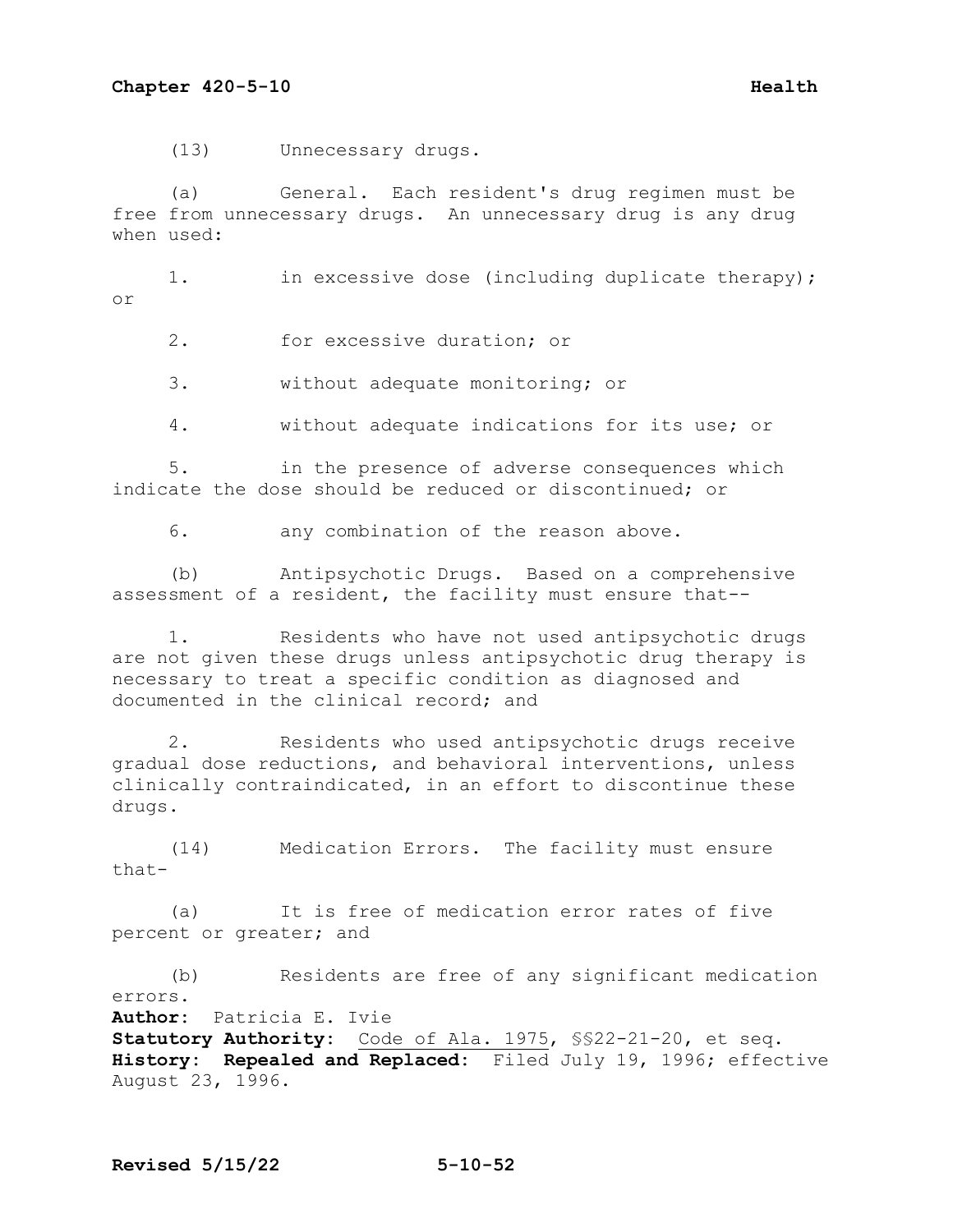# **420-5-10-.11 Nursing Services.**

(1) The facility must have sufficient nursing staff to provide nursing and related services to attain or maintain the highest practicable physical, mental, and psychosocial well-being of each resident, as determined by resident assessments and individual plans of care.

 (2) Sufficient staff. The facility must provide services by sufficient numbers of licensed nurses and other nursing personnel on a 24-hour basis to provide nursing care to all residents in accordance with resident care plans:

 (a) The facility must use the services of a registered nurse for at least 8 consecutive hours a day, 7 days a week.

 (b) The facility must designate a registered nurse to serve as the director of nursing on a full time basis.

 (c) The director of nursing may serve as a charge nurse only when the facility has an average daily occupancy of 60 or fewer residents.

**Author:** Patricia E. Ivie

**Statutory Authority:** Code of Ala. 1975, §§22-21-20, et seq. **History: Repealed and Replaced:** Filed July 19, 1996; effective August 23, 1996.

# **420-5-10-.12 Dietary Services.**

 (1) The facility must provide each resident with a nourishing, palatable, well balanced diet that meets the daily nutritional and special dietary needs of each resident.

 (a) Staffing. The facility must employ a qualified dietitian either full-time, part-time, or on a consultant basis.

 1. If a qualified dietitian is not employed full-time, the facility must designate a person to serve as the director of food service who receives frequently scheduled consultation from a qualified dietitian.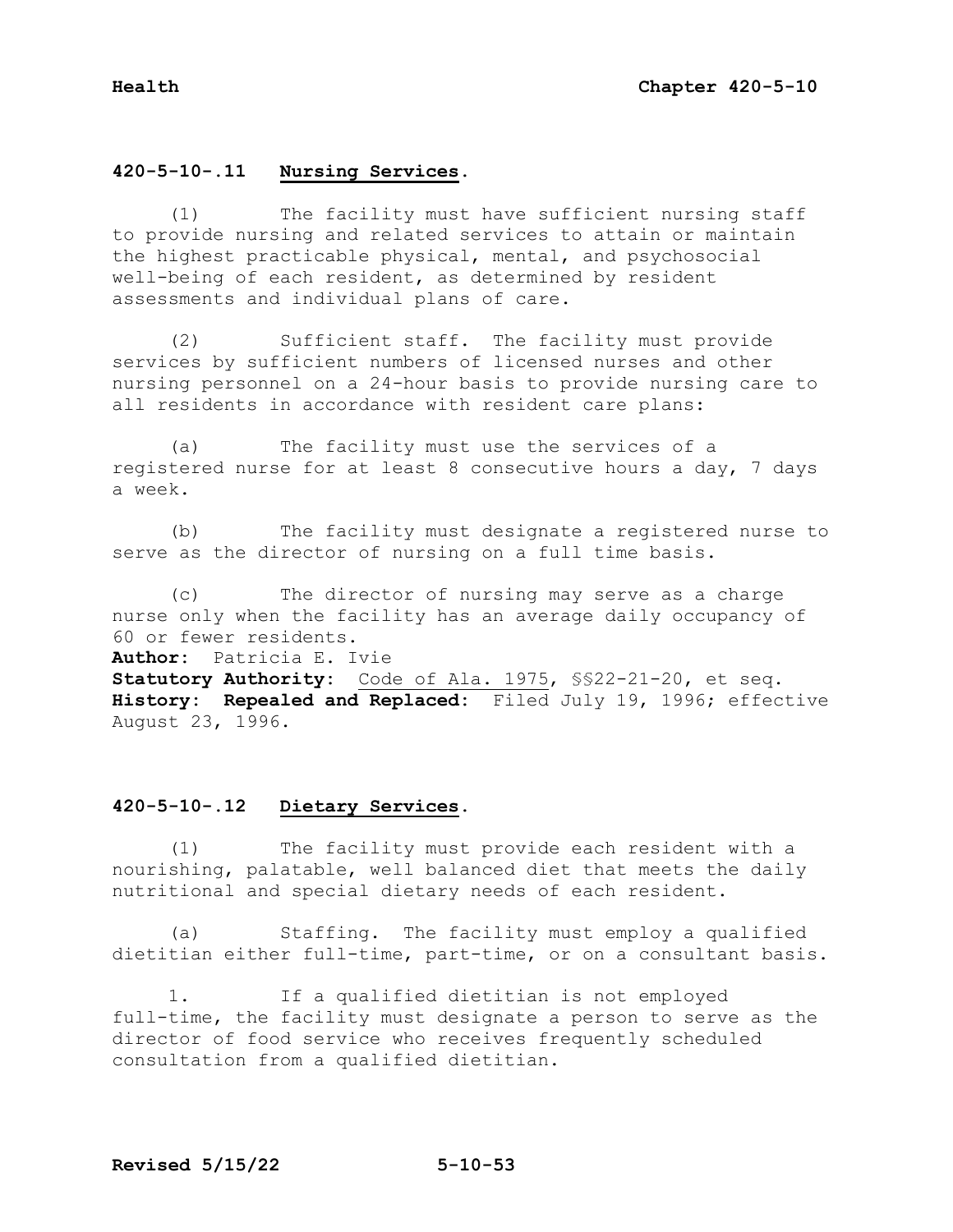2. "Qualified Dietitian" – means one who is currently licensed in the State of Alabama in accordance with the provisions contained in current state statutes as governed by the Alabama Board of Examiners for Dietetic/Nutrition Practice.

(2) **Sufficient staff.** The facility must employ sufficient support personnel competent to carry out the functions of the dietary service.

(3) **Menus and nutritional adequacy.** Menus must:

(a) Meet the nutritional needs of residents in accordance with the recommended dietary allowances of the Food and Nutrition Board of the National Research Council, National Academy of Sciences;

(b) Be prepared in advance; and

(c) Be followed.

(4) **Food.** Each resident receives and the facility provides:

(a) Food prepared by methods that conserve nutritive value, flavor and appearance;

(b) Food that is palatable, attractive, and at the proper temperature;

(c) Food prepared in a form designed to meet individual needs; and

(d) Substitutes offered of similar nutritive value to residents who refuse food served.

(5) **Therapeutic diets.** Therapeutic diets must be prescribed by the attending physician or by a dietitian licensed by the Alabama Board of Examiners for Dietetics and Nutritionists as authorized by the medical director**.**

## (6) **Frequency of meals.**

(a) Each resident receives and the facility provides at least three meals daily, at regular times comparable to normal mealtimes in the community.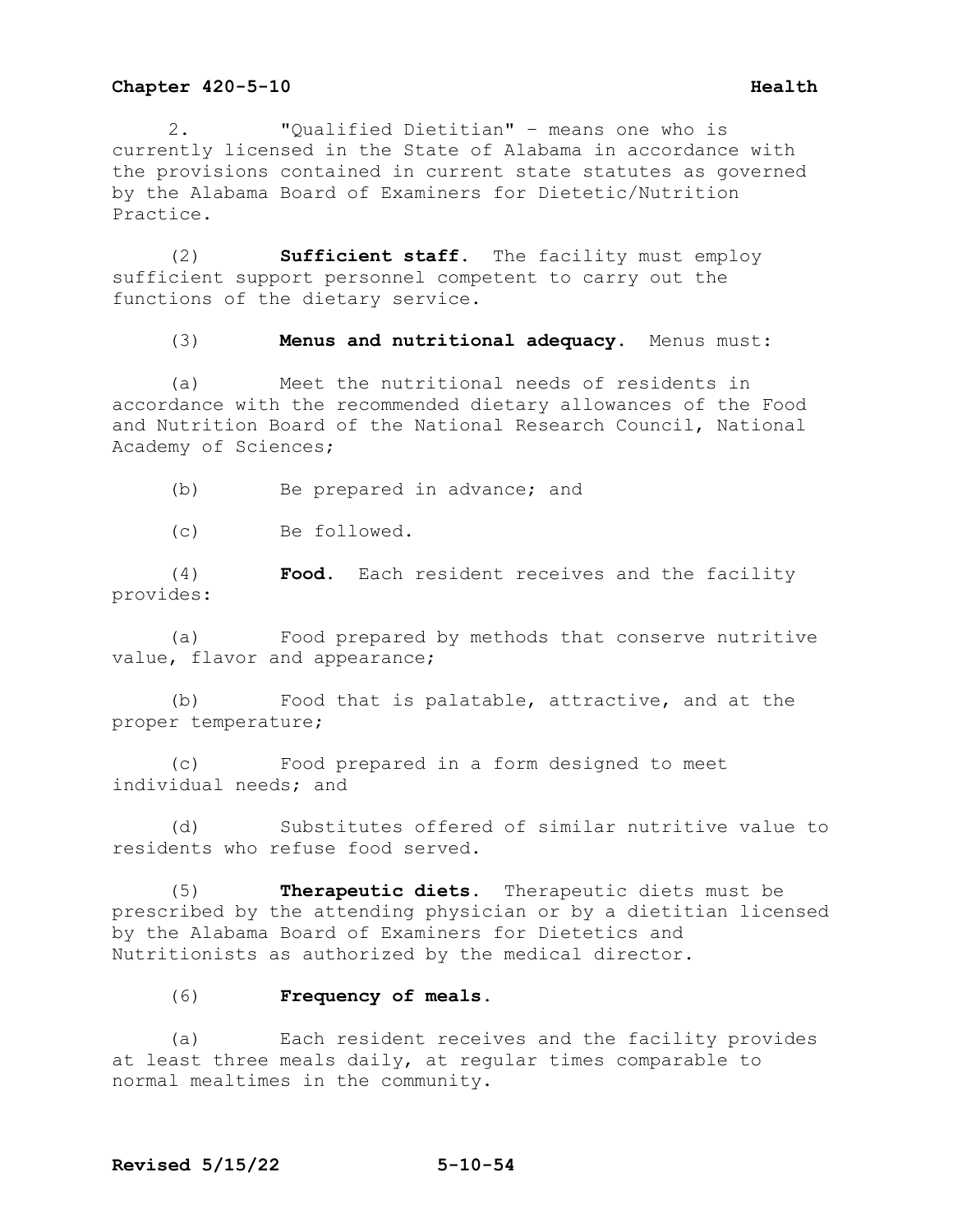(b) There must be no more than 14 hours between a substantial evening meal and breakfast the following day, except as provided in (d) below.

(c) The facility must offer snacks at bedtime daily.

(d) When a nourishing snack is provided at bedtime, up to 16 hours may elapse between a substantial evening meal, and breakfast the following day, if a resident group agrees to this meal span, and a nourishing snack is served.

(7) **Assistive devices.** The facility must provide special eating equipment and utensils for residents who need them.

(8) **Sanitary conditions.** The facility must:

(a) Procure food from sources approved or considered satisfactory by Federal, State or local authorities;

(b) Store, prepare, distribute, and serve food under sanitary conditions; and

(c) Dispose of garbage and refuse properly.

## (9) **Feeding Assistant Program Requirements.**

(a) Facility staff who are not health care personnel, (the facility administrator, activity staff, clerical staff, laundry and housekeeping staff, or other), can be used as feeding assistants upon successful completion of an approved training program.

1. Volunteers and family members may assist residents with feeding and drinking, without completing an approved training program. A feeding assistant shall only assist residents to eat or drink who have no complicated feeding problems and who have no known behaviors at meal time. If a resident is determined, by the facility, to meet the criteria of having a feeding assistant, then the facility must specify that the resident will be assisted by a feeding assistant on the care plan.

(b) Examples of complicated feeding problems include: difficulty swallowing, recurrent lung aspirations, and tube or parenteral/IV feedings. Residents with a clinical condition, such as the conditions listed above, require the employee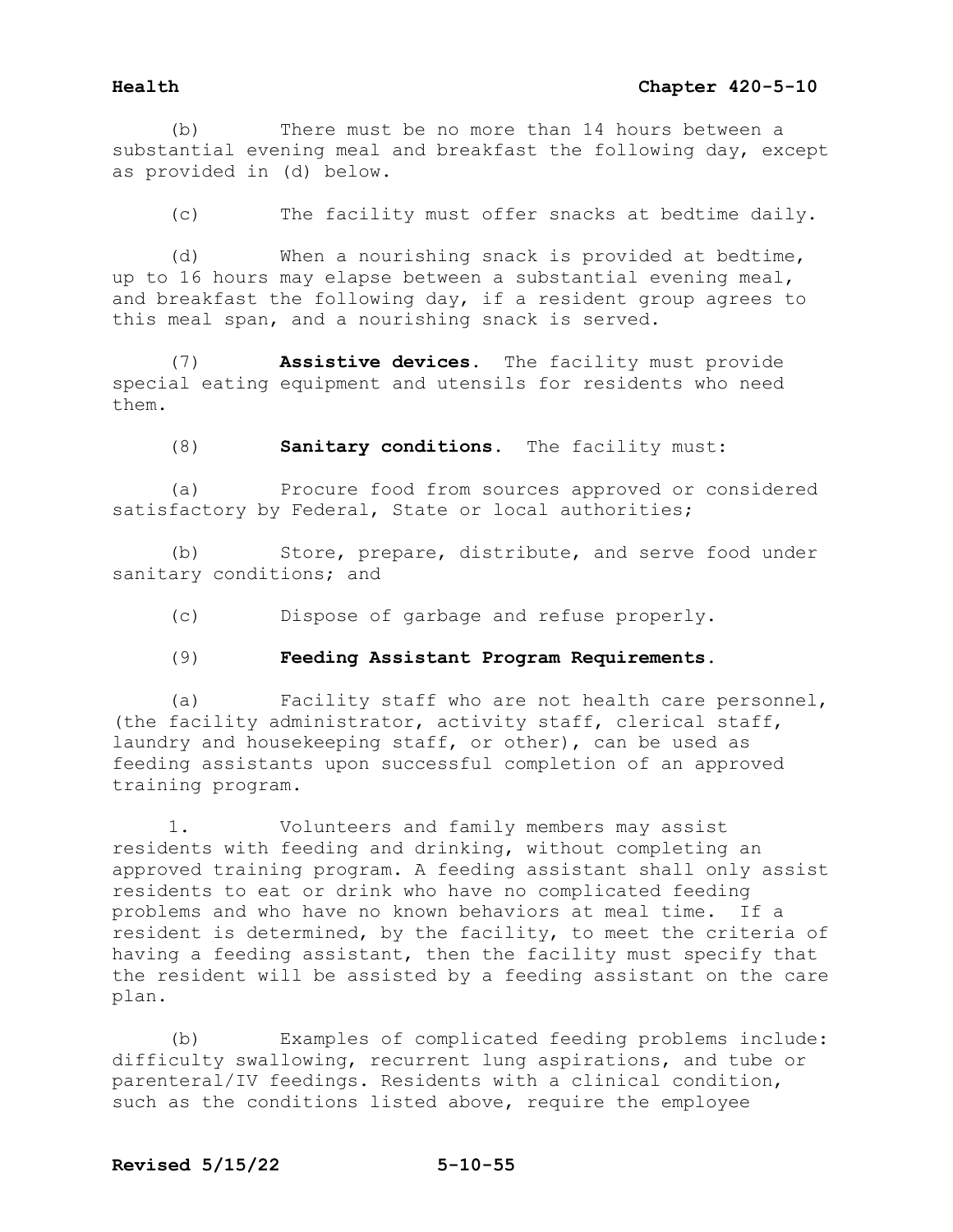providing feeding or hydration services to be a licensed health care professional or certified nurse aide.

The facility must base resident selection on the charge nurse's assessment and the resident's latest assessment and plan of care. A feeding assistant must work under the direct supervision of a registered nurse or licensed practical nurse in a dining room or other common area.

 (d) The feeding assistant is not permitted to perform other nursing or nursing-related duties (for example, measuring or recording output, transferring, and toileting). In an emergency, a feeding assistant must immediately call a supervisory nurse on the resident call system, or other appropriate means of emergency notification.

(e) **Feeding Assistant Definition.** Paid feeding assistant means a person who does not meet the definition of health care personnel and who is paid by a nursing home, to assist residents who have no feeding complications with the activities of eating and drinking. The feeding assistant is not permitted to provide any other nursing or nursing related service. Paid feeding assistants must be at least 16 years old. A feeding assistant must work under the direct supervision of a registered nurse or licensed practical nurse in a dining room or other common area.

 1. Nurse aides who are on the nurse aide abuse registry and who have been disqualified from working as a nurse aide may not work as a feeding assistant. A feeding assistant does not include a person who is a:

 (i) Licensed health professional or registered dietitian;

 (ii) Volunteers without money compensation; or families

- (iii) Certified nurse aide.
- (f) **Feeding Assistant Training Requirements.**

 (1) Feeding assistant training programs must require enrolled individuals to successfully complete an approved training program, which includes the following federally-mandated topics, covered during 9 hours of classroom instruction and hands on training.

# **Revised 5/15/22 5-10-56**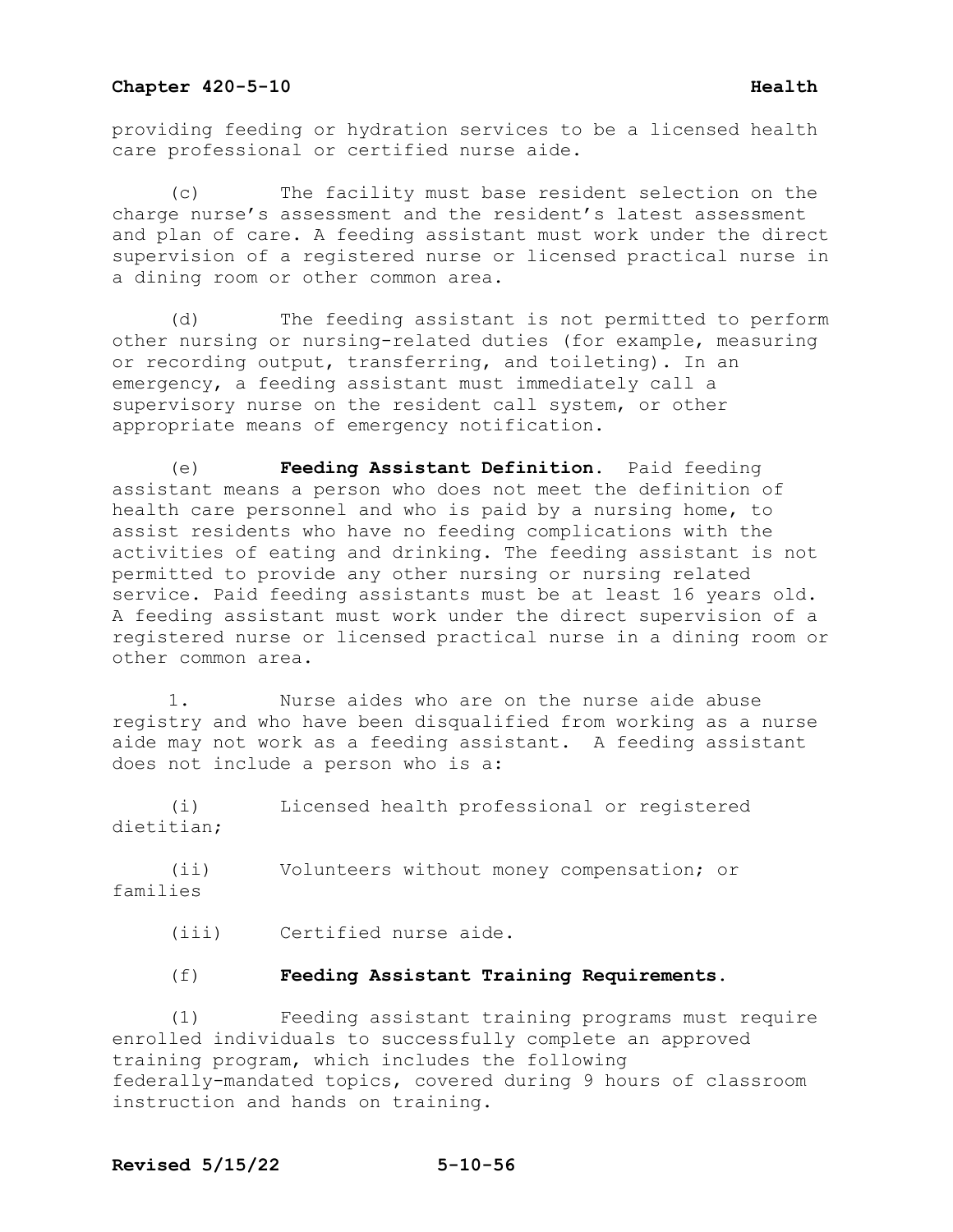(i) Feeding techniques.

(ii) Assistance with feeding and hydration.

(iii) Communication and interpersonal skills.

(iv) Appropriate responses to resident behavior.

 (v) Safety and emergency procedures, including the Heimlich maneuver.

(vi) Infection control.

(vii) Resident rights.

 (viii) Recognizing changes in residents that are inconsistent with their normal behaviors and the importance of reporting these changes to the supervisory nurse.

 (ix) Abuse, neglect and misappropriation of resident property including reporting requirements.

(x) Dementia.

 2. Training must include an experienced staff member demonstrating the correct way to feed a resident who requires minimal assistance with feeding, including appropriate cueing, moderate assistance with feeding, and a resident who requires total assistance with feeding.

 3. The feeding assistant training program must also provide instruction on the following topics:

 (i) The resident population who will be served by the feeding assistant in a facility-based program. The facilitybased training program curriculum must include training specific to the identified population type(s). This training must include, but is not limited to:

 I. Characteristics of the population, such as the population member's physical, social and mental health needs, and specific medications or treatment needed by the residents.

 II. Meeting the needs of persons with a dual diagnosis (co-occurrences of mental health disorders and alcohol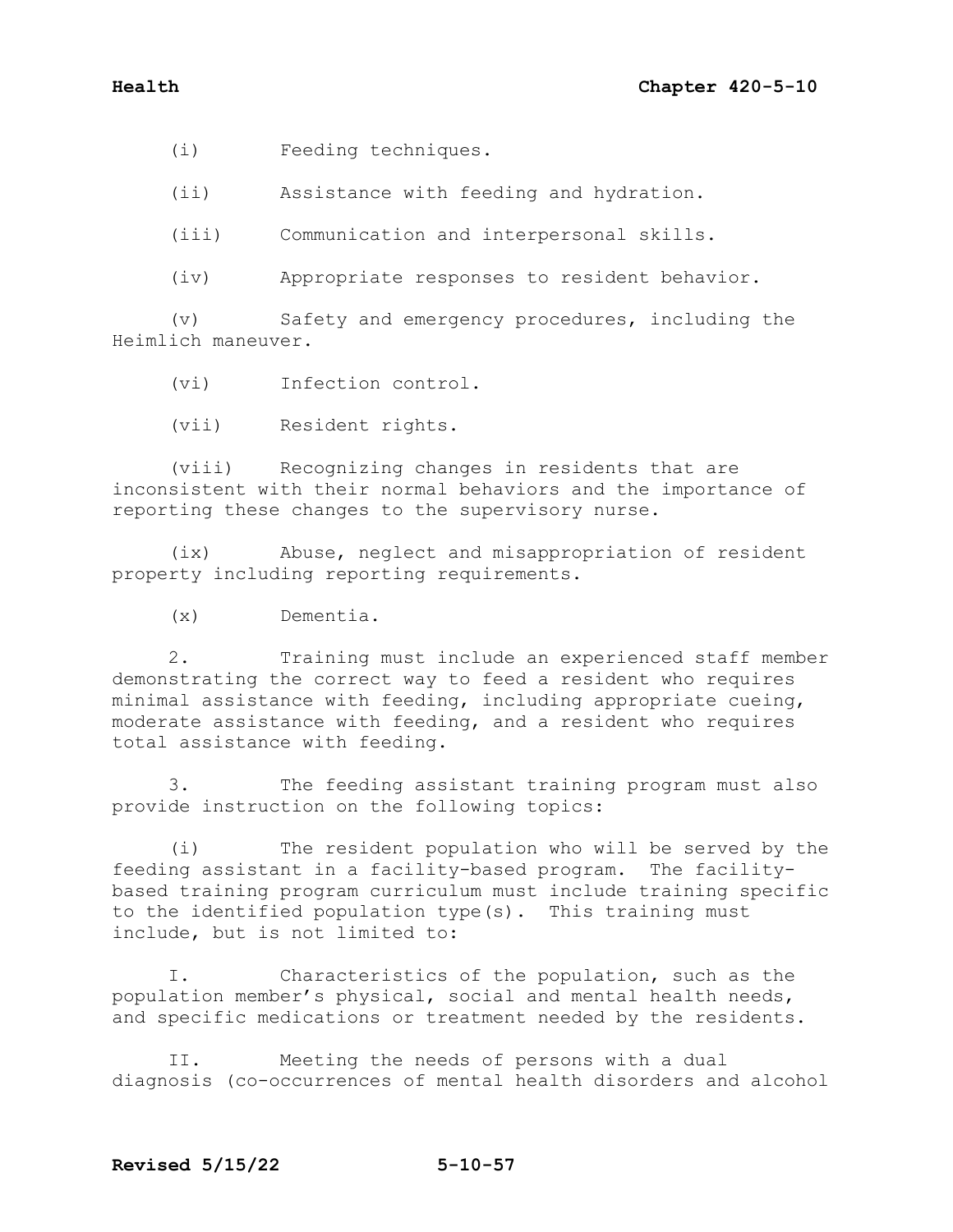and/or drug dependence or abuse), and maintaining or increasing his or her social participation.

Feeding assistants who have been trained by another facility's training program, must be trained for the specific needs of a facility's population.

 5. Programs may choose to add increased training requirements.

 6. Training programs must stress the only direct, hands-on duty a feeding assistant is permitted to perform is assisting residents to eat or drink who have no complicated feeding problems and who has no known behaviors at meal time.

 7. Feeding assistant training programs must use a training curriculum, which has been pre-approved by the department and determined to comply with the federal requirements. Entities are allowed to choose one of the following pre-approved, standardized curriculum models:

 Assisting with Nutrition and Hydration in Long-Term Care. Hartman Publishing Inc. 2004.

 Assisted Dining: The Role and Skills of Feeding Assistants. Walker, Bonnie L and Cole, Claire S. American Health Care Association. 2004.

 8. In addition to the pre-approved, standardized curriculum models facilities must also utilize the following Dementia Education Training Act Care Series videotapes:

 Tape 1 - Understanding Dementia Tape 2 - Staff Communication Tape 4 - Feeding Techniques and Nutrition Tape 5 - Assuring Proper Hydration Tape 11 - Recognizing Changes in Health Status Tape 12 - Keeping Dementia Residents Within the Safety of the Facility

 9. Although the pre-approved standardized training curriculums include additional skill information (e.g., output, special care needs for resident with dysphagia, etc.), the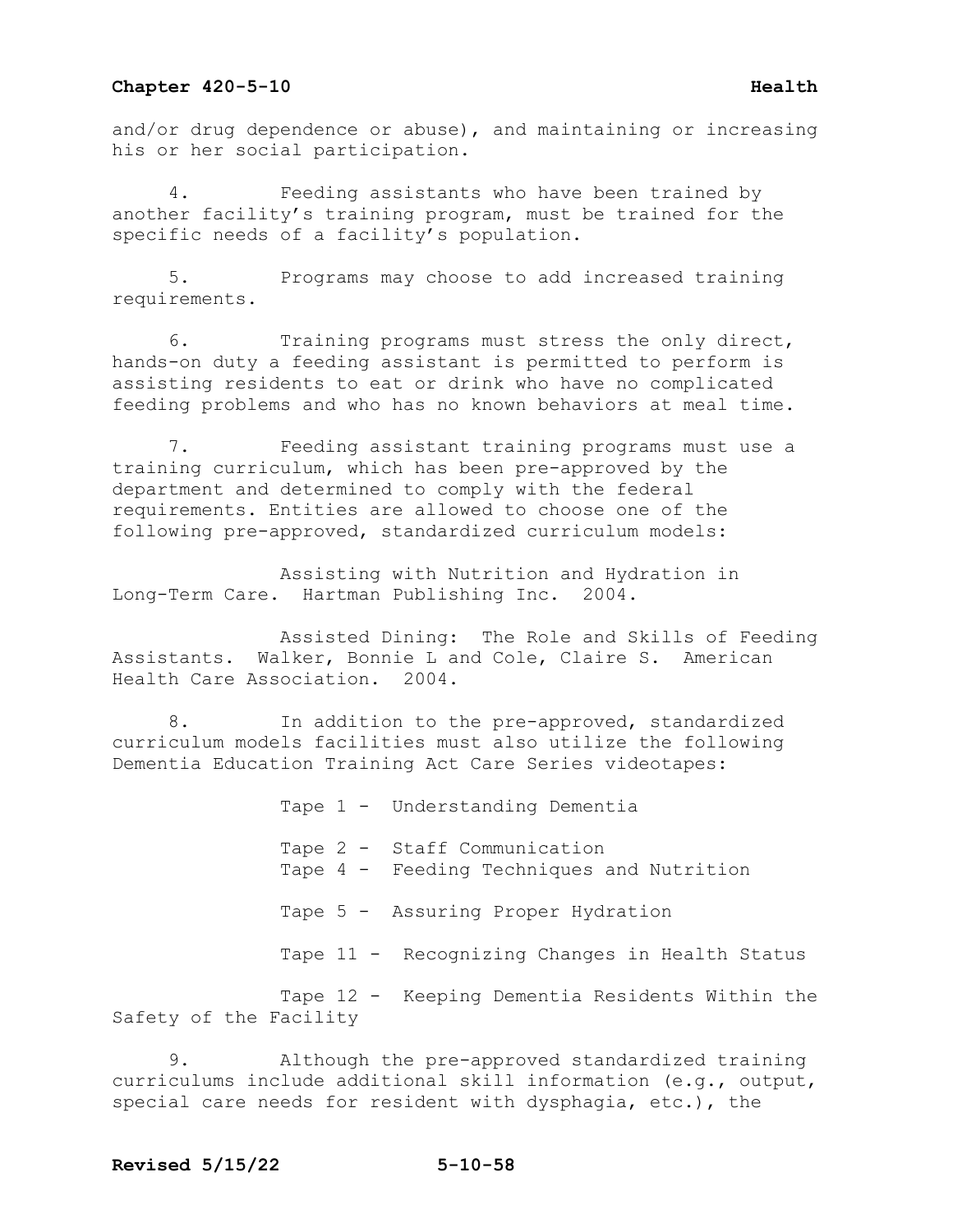instructor must stress the feeding assistant will not be permitted to perform any other hands-on duty, beyond assisting residents to eat and drink who have no complicated feeding problems and who have no known behaviors at meals.

 10. An individual may not provide hands-on assistance with feeding or hydrating residents unless the individual has successfully completed the following:

 (i) A state-approved training program for feeding assistants, including additional instruction on any selected resident population.

 (ii) After completing the training course, the individual must pass a State-approved standardized written quiz with a minimum score of 80 percent. The individual may request the quiz to be administered orally. Instructors should consider the needs of persons who have limited English proficiency or reading difficulties

 (iii) Successfully completing demonstration of 1) feeding residents with minimal assistance/moderate assistance with cueing and total feeding of resident; 2) Heimlich maneuver; and 3) appropriate hand washing techniques

 11. Programs may choose to add increased testing requirements.

 12. Students who do not successfully pass the initial competency evaluation will be allowed the opportunity to review the training materials and retake the test a maximum of 2 additional times. Therefore, the student may only take the test a total of 3 times. The program must document the failure, opportunity for review, and subsequent retake testing date.

g. **Feeding Assistant Instructor Requirements.** Only the following licensed health care professionals can serve as lead instructors: R.N., L.P.N., R.D., S.T., O.T. These individuals must have experience in long term care with 6 months experience in the management of persons with dementia. Experienced Certified Nursing Assistants CNAs and other individuals may assist with the training and feeding demonstrations, if appropriately supervised.

 (h) **Records.** Feeding assistants must receive an annual inservice on relevant feeding assistant topics (any topic area included in the curriculum is appropriate). In addition,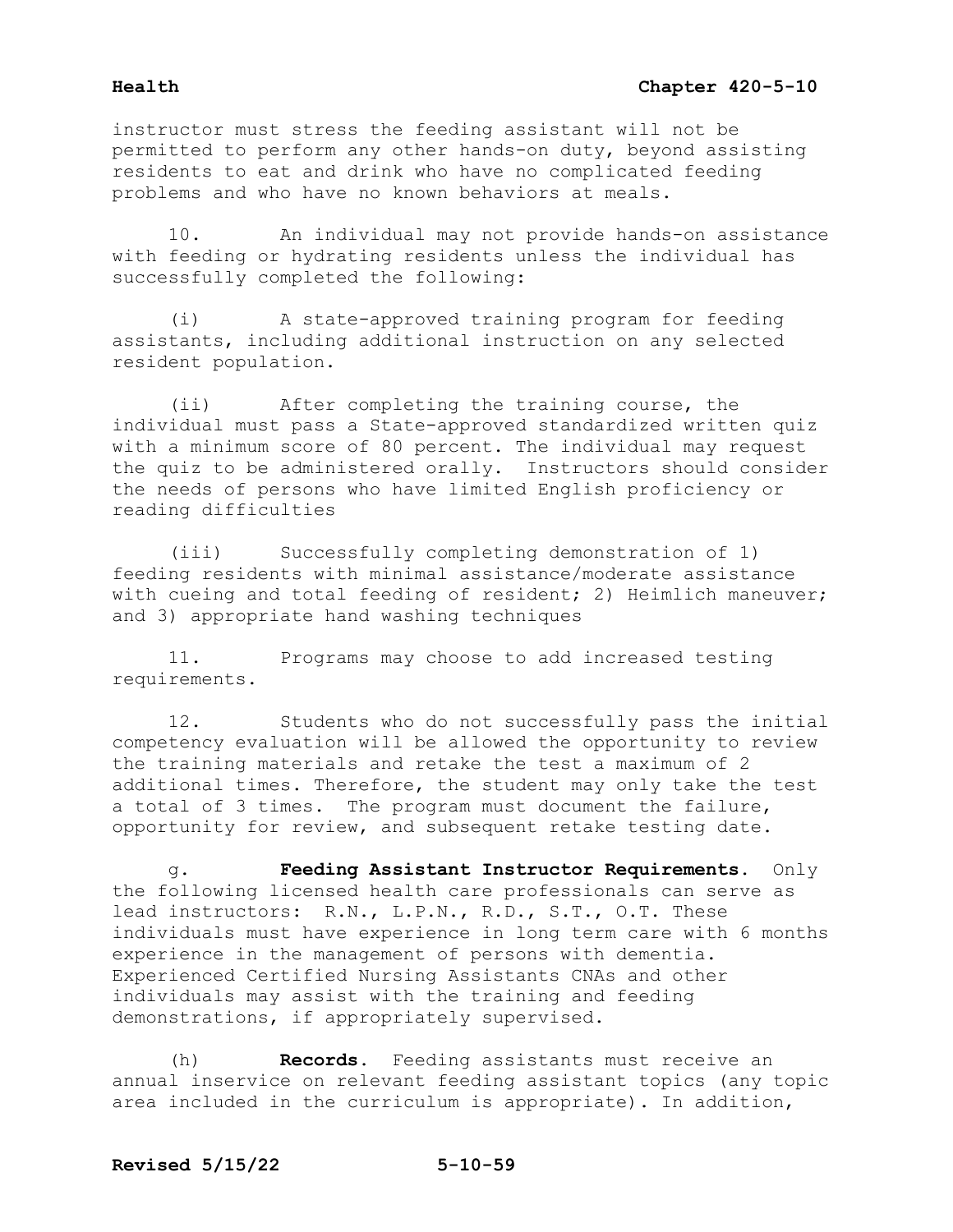feeding assistants must be evaluated on a yearly basis to document that skill performance and feeding competence is satisfactory.

1. Feeding assistant training programs must maintain the following records:

(i) For a minimum of 3 years, all students' written examinations, (skills checklists) and other relevant training records

(ii) Documentation of the training conducted and identification of the instructor conducting the training.

(iii) Record of all individuals who have successfully completed the feeding assistant training and competency testing program.

2. Training programs must maintain the security of the test materials to ensure disclosure or forgery does not occur.

3. Facilities employing feeding assistants must maintain the following records:

(i) Feeding assistants must have in their personnel file evidence of the following:

I. Evidence of having successfully completed an approved feeding assistant training and competency testing program.

II. Evidence of annual inservice sessions(s), relating to feeding assistant duties.

III. Evidence of an annual evaluation, determining a feeding assistant's continued competence in feeding residents.

(ii) Feeding assistant roster, recording all individuals employed by the facility as feeding assistants who successfully completed the feeding assistant training and competency evaluation.

(iii) The selected resident's medical record, documenting no complicated feeding condition exists.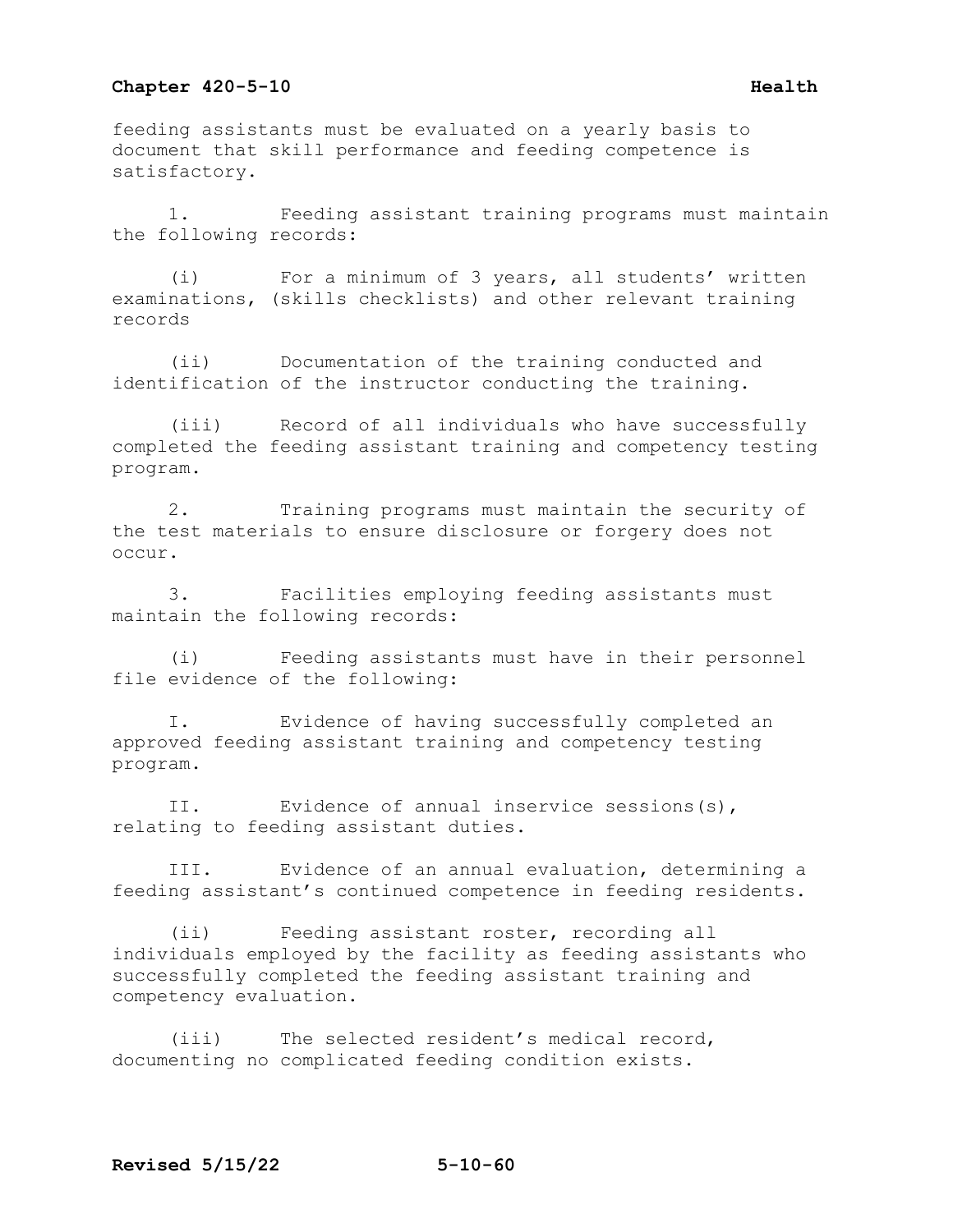(i) **Approval Process of Feeding Assistant Training Programs.** A facility must submit to the Division of Health Care Facilities (DHCF) in writing the curriculum the facility will utilize in their feeding assistant training program. **Authors:** Rick Harris, Dana Billingsley **Statutory Authority:** Code of Ala. 1975, §§22-21-20, et seq. **History: Repealed and Replaced:** Filed July 19, 1996; effective August 23, 1996. **Amended:** Filed April 20, 2005; effective May 25, 2005. **Amended:** Published March 31, 2022; effective May 15, 2022.

# **420-5-10-.13 Physician Services.**

 (1) A physician must personally approve in writing a recommendation that an individual be admitted to a facility. Each resident must remain under the care of a physician.

 (2) Physician supervision. The facility must ensure that--

 (a) The medical care of each resident is supervised by a physician; and

 (b) Another physician supervises the medical care of residents when their attending physician is unavailable.

(3) Physician visits. The physician must--

 (a) Review the resident's total program of care, including medications and treatments, at each visit required by paragraph (4)(a) of this section;

 (b) Write, sign, and date progress notes at each visit; and

(c) Sign and date all orders.

(4) Frequency of physician visits.

 (a) The resident must be seen by a physician at least once every 30 days for the first 90 days after admission, and at least once every 60 days thereafter.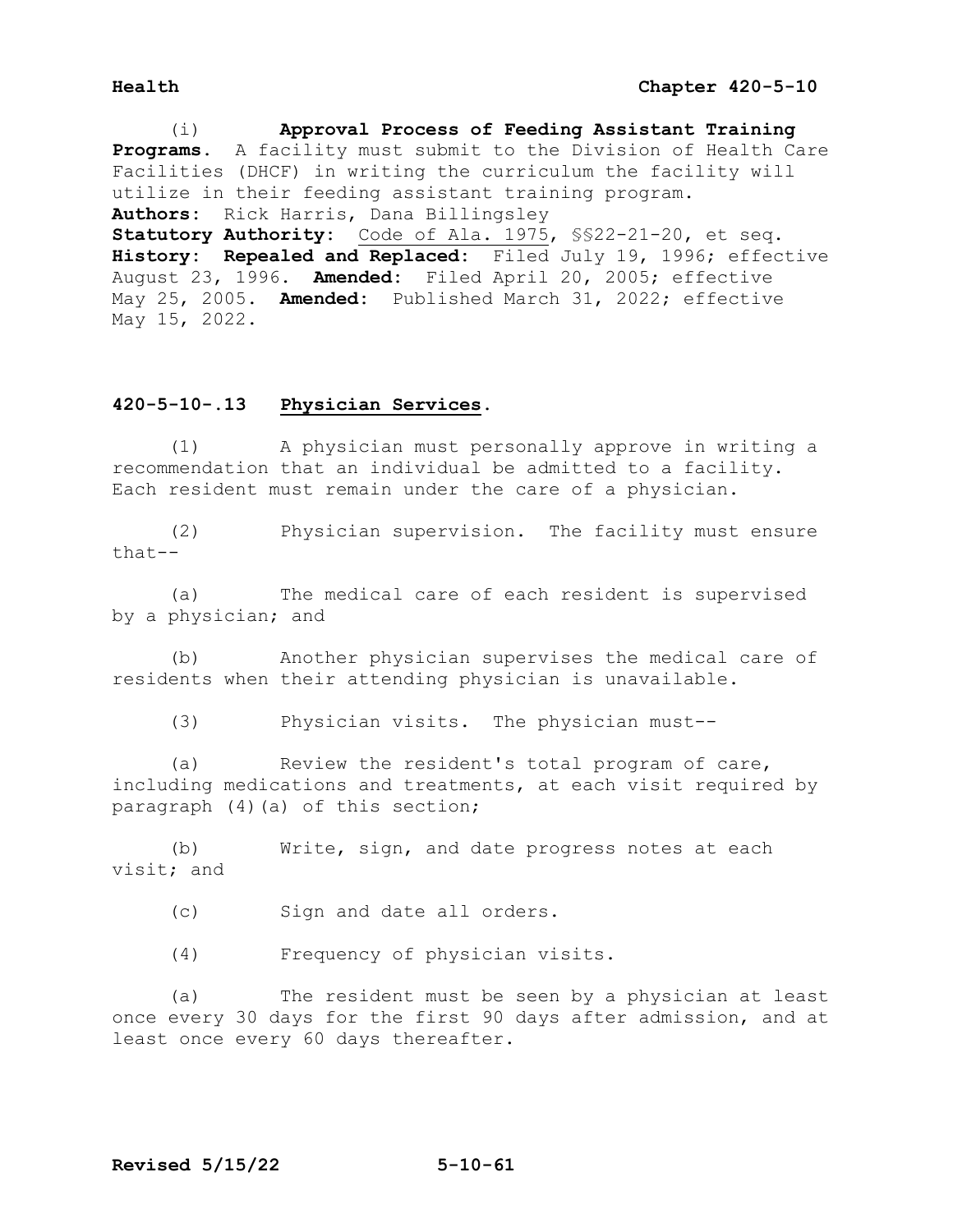## **Chapter 420-5-10 Health Health**

 (b) A physician visit is considered timely if it occurs not later than 10 days after the date the visit was required.

 (c) Except as provided in paragraphs (4)(d) of this section, all required physician visits must be made by the physician personally.

 (d) At the option of the physician, required visit, may alternate between personal visits by the physician and visits by a physician assistant, nurse practitioner or clinical nurse specialist in accordance with paragraph (5)(a)1, 2, and 3 of this section.

 (5) Availability of physicians for emergency care. The facility must provide or arrange for the provision of physician services 24 hours a day, in case of an emergency.

 (a) Except as specified in paragraph (5)(b) of this section, a physician may delegate tasks to a physician assistant, nurse practitioner, or clinical nurse specialist  $who--$ 

 1. Agrees to and has signed specific Protocols established by the facility and the physician and is on file in the facility;

 2. Is acting within the scope of practice as defined by State law; and

3. Is under the supervision of the physician.

 (b) A physician may not delegate a task when the regulations specify that the physician must perform it personally, or when the delegation is prohibited under State law or by the facility's own policies. **Author:** Patricia E. Ivie **Statutory Authority:** Code of Ala. 1975, §§22-21-20, et seq. **History: Repealed and Replaced:** Filed July 19, 1996; effective August 23, 1996.

# **420-5-10-.14 Specialized Rehabilitative Services.**

 (1) Provision of services. If specialized rehabilitative services such as, but not limited to, physical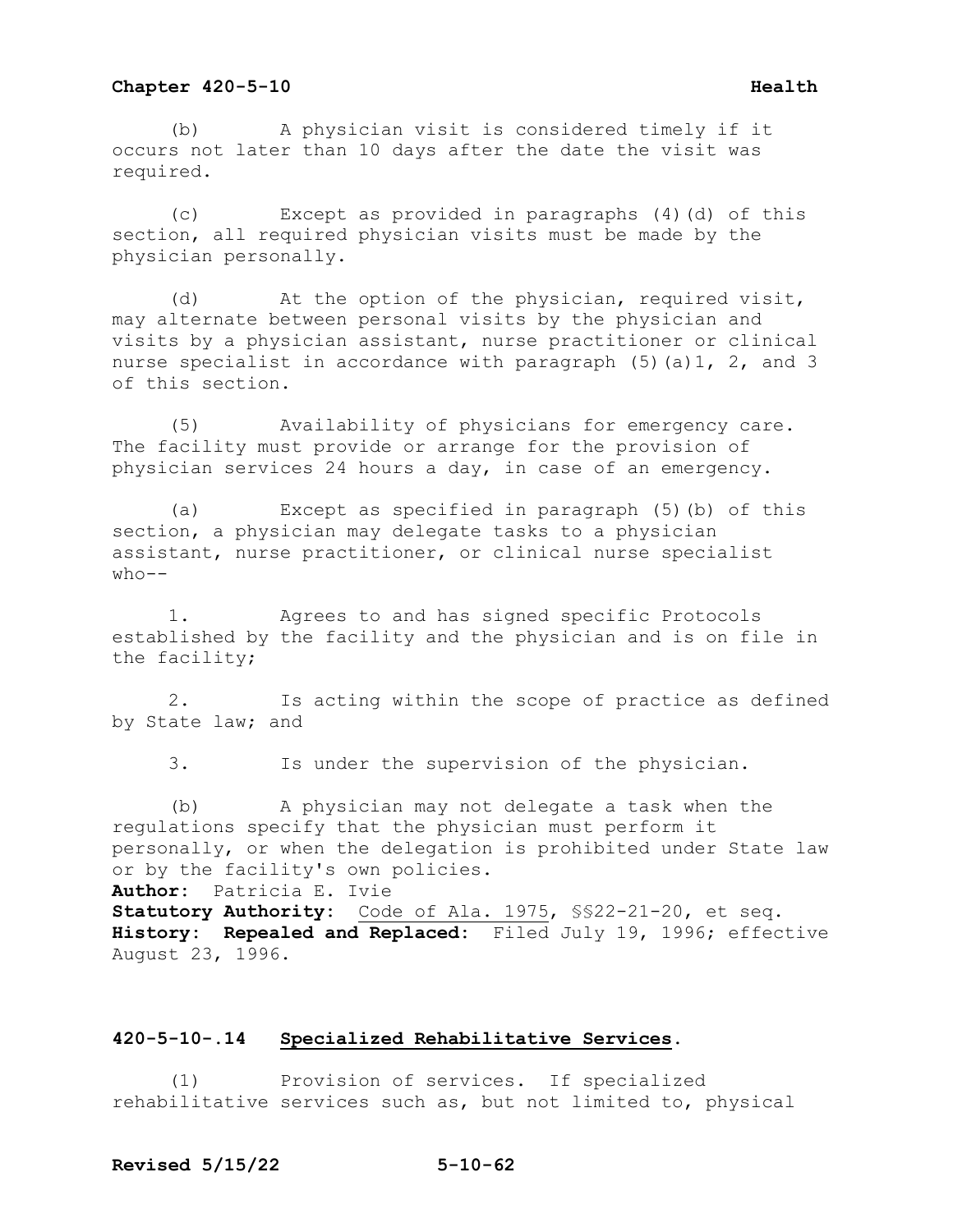therapy, speech-language pathology, occupational therapy, and health rehabilitative services for mental illness and mental retardation are required in the resident's comprehensive plan of care, the facility must:

(a) Provide the required services; or

 (b) Obtain the required services from an outside resource (in accordance with Section 483.75(h) of Title 42 Code of Federal Regulation revised 10/1/93) from a provider of specialized rehabilitative services.

 (2) Qualifications. Specialized rehabilitative services must be provided under the written order of a physician by qualified personnel.

**Author:** Patricia E. Ivie

**Statutory Authority:** Code of Ala. 1975, §§22-21-20, et seq. **History: Repealed and Replaced:** Filed July 19, 1996; effective August 23, 1996.

# **420-5-10-.15 Dental Services.**

 (1) The facility must assist residents in obtaining routine and 24-hour emergency dental care.

(a) Skilled nursing facilities. A facility:

 1. Must provide or obtain from an outside resource, in accordance with Section 483.75(h) of Title 42 Code of Federal Regulations revised 10/1/93, routine and emergency dental services to meet the needs of each resident;

 2. May charge a Medicare resident an additional amount for routine and emergency dental services;

3. Must, if necessary, assist the resident:

(i) In making appointments; and

 (ii) By arranging for transportation to and from the dentist's office; and

 (iii) Promptly refer residents with lost or damaged dentures to a dentist.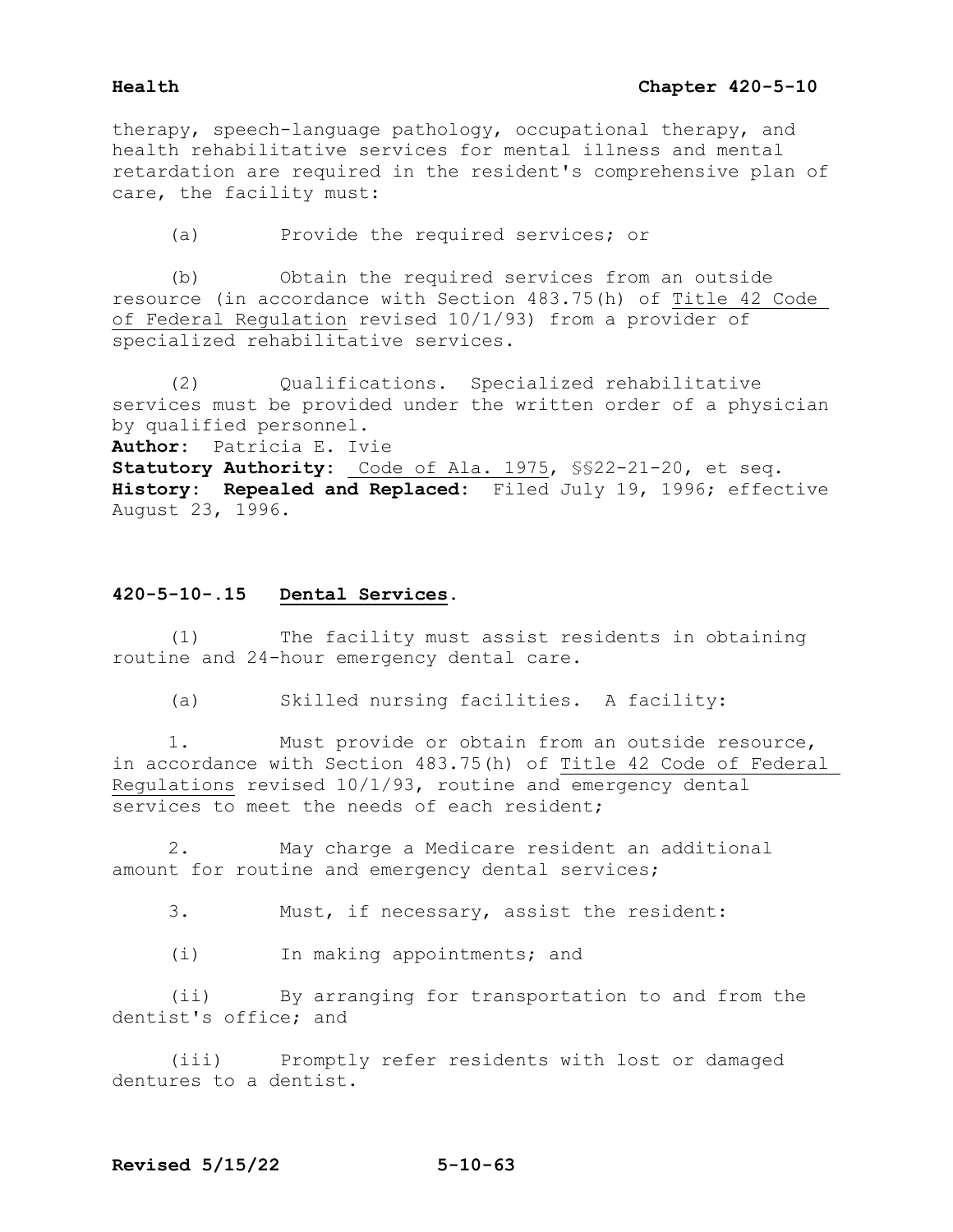## **Chapter 420-5-10 Health Health**

(b) Nursing Facilities. The facility:

 1. Must provide or obtain from an outside resource the following dental services to meet the needs of each resident:

 (i) Routine dental services (to the extent covered under the State plan); and

(ii) Emergency dental services;

2. Must, if necessary, assist the resident-

(i) In making appointments; and

 (ii) By arranging for transportation to and from the dentist's office; and

 (iii) Promptly refer residents with lost or damaged dentures to a dentist. **Author:** Patricia E. Ivie **Statutory Authority:** Code of Ala. 1975, §§22-21-20, et seq. **History: Repealed and Replaced:** Filed July 19, 1996; effective August 23, 1996.

# **420-5-10-.16 Pharmacy Services.**

 (1) The facility must provide routine and emergency drugs and biologicals to its residents, or obtain them under an agreement described in §483.75(h) of Title 42 Code of Federal Regulations revised 10/1/93.

 (a) Procedures. A facility must provide pharmaceutical services (including procedures that assure the accurate acquiring, receiving, dispensing, and administering of all drugs and biologicals) to meet the needs of each resident.

 (b) Service consultation. The facility must employ or obtain the services of a licensed pharmacist who-

 1. Provides consultation on all aspects of the provision of pharmacy services in the facility;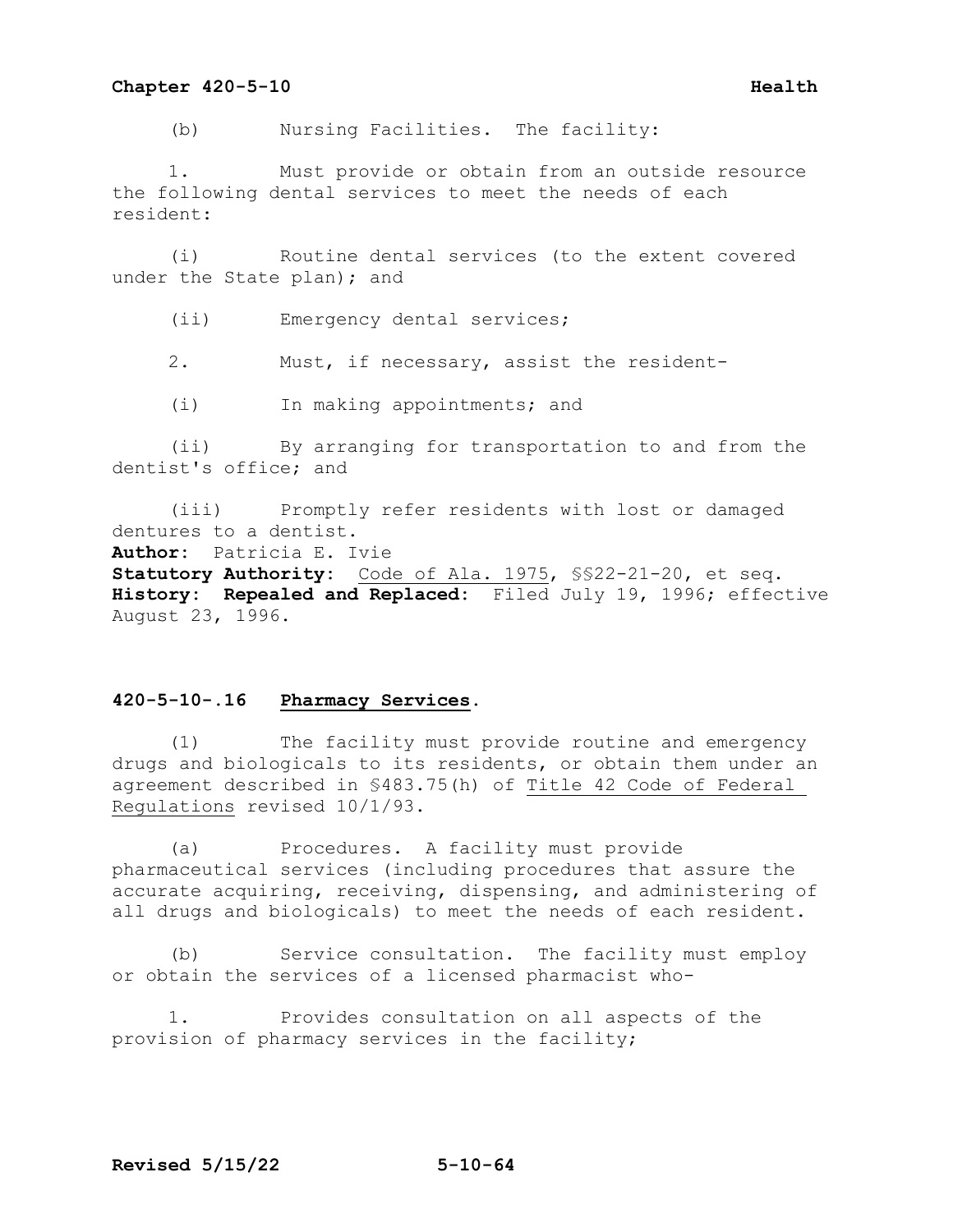2. Establishes a system of records of receipt and disposition of all controlled drugs in sufficient detail to enable an accurate reconciliation; and

3. Determines that drug records are in order and that an account of all controlled drugs is maintained and periodically reconciled.

(c) Drug regimen review.

1. The drug regimen of each resident must be reviewed at least once a month by a licensed pharmacist.

2. The pharmacist must report any irregularities to the attending physician and the director of nursing, and these reports must be acted upon.

(d) Storage of drugs and biologicals.

1. In accordance with State and Federal laws, the facility must store all drugs and biologicals in locked compartments under proper temperature controls and permit only authorized personnel to have access to the keys.

2. The facility must provide separately locked, permanently affixed compartments for storage of controlled drugs listed in Schedule II of the Comprehensive Drug Abuse Prevention and Control Act of 1976 and other drugs subject to abuse, except when the facility uses single unit package drug distribution systems in which the quantity stored is minimal and a missing dose can be readily detected.

3. The facility must maintain readily traceable records of receipt and disposition of all controlled drugs.

(e) Destruction of Drugs.

1. The nursing facility develops policies and procedures for the destruction of drugs and biologicals.

2. Controlled substances and legend drugs dispensed to residents, that are unused because the medication is discontinued, or because the resident dies shall be destroyed within 30 days, except unused legend drugs may be donated to a charitable clinic pursuant to Alabama Administrative Code Chapter 420-11-11, et. seq.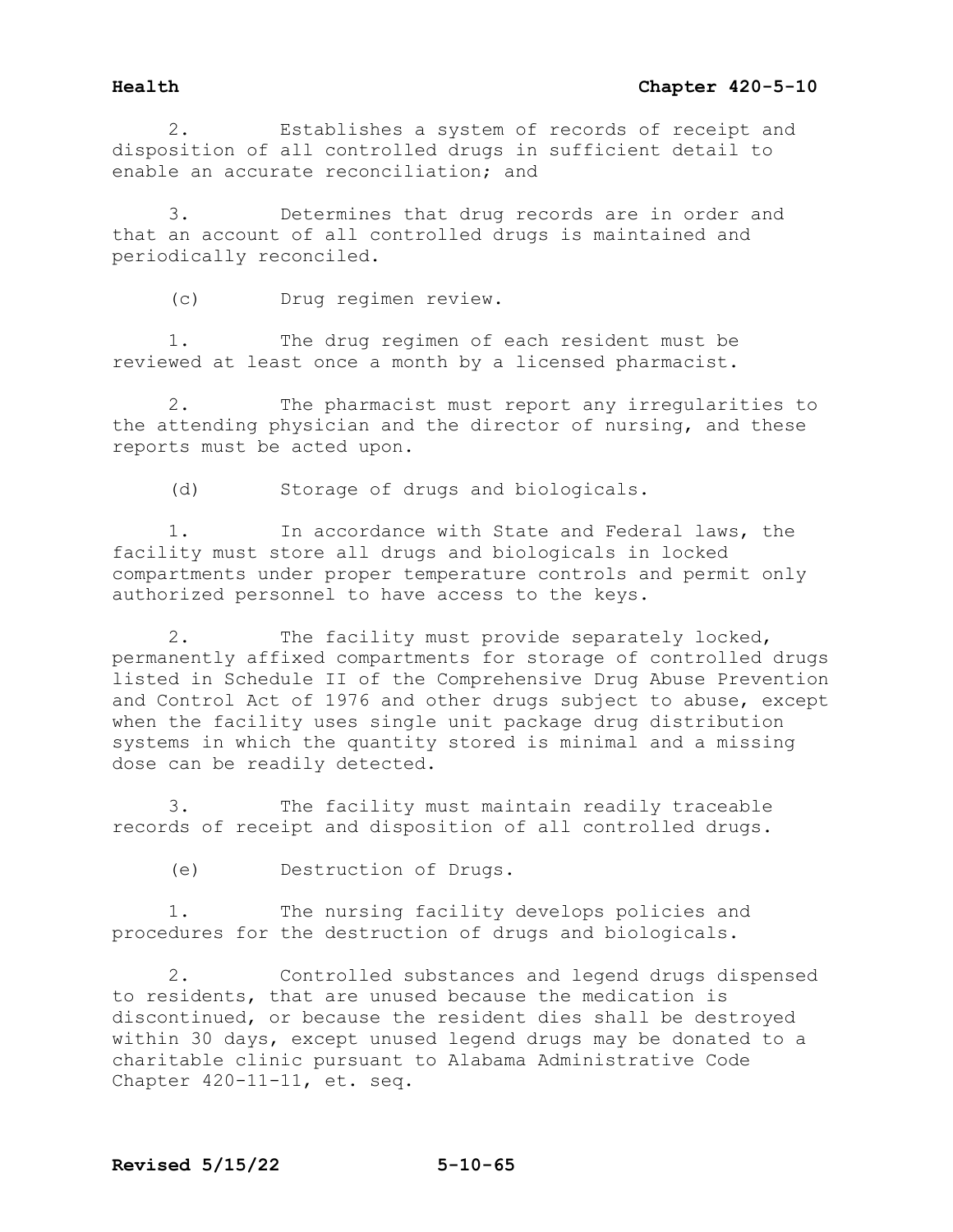3. Medications of residents transferred to a hospital may be retained until the resident is returned to the facility. Upon return of the resident to the facility, the physician's order will dictate whether or not the resident is to continue the same drug regimen as previously ordered. Medications not reordered by the physician must be destroyed.

4. Medications ordered to be used on an "as needed" basis shall be destroyed after 90 days if they have not been used during that period of time. Medications shall be destroyed upon expiration of the drug.

5. Both controlled substances and non-controlled substances may be destroyed on the premises or may be picked up by an environmental agency that provides such service. Drugs to be destroyed shall not be returned to the drug store for destruction.

6. Records must be completed and maintained by the facility that include:

- (i) Name and address of the facility
- (ii) Date of destruction/date drugs picked up

(iii) Method used in destruction (If picked up by an environmental agency, the record/receipt must indicate the proposed date and method of destruction.

(iv) Prescription number, name of drug store from which the medicine was dispensed, resident's name, name and strength of drug destroyed, amount destroyed and reason for destruction.

7. The pharmacist will verity that the list of drugs to be destroyed is accurate and with a Registered Nurse, will carry out destruction. Both will sign the destruction form indicating amounts listed are correct and have been destroyed. For destruction of controlled substances there shall be a third witness who may be a law enforcement official, management or supervisory personnel, i.e., administrator, LPN charge nurse, etc. If medications are to be picked up and destroyed by an environmental agency, the RN should verify the list of drugs to be destroyed and should obtain a signed copy of the destruction form as a receipt.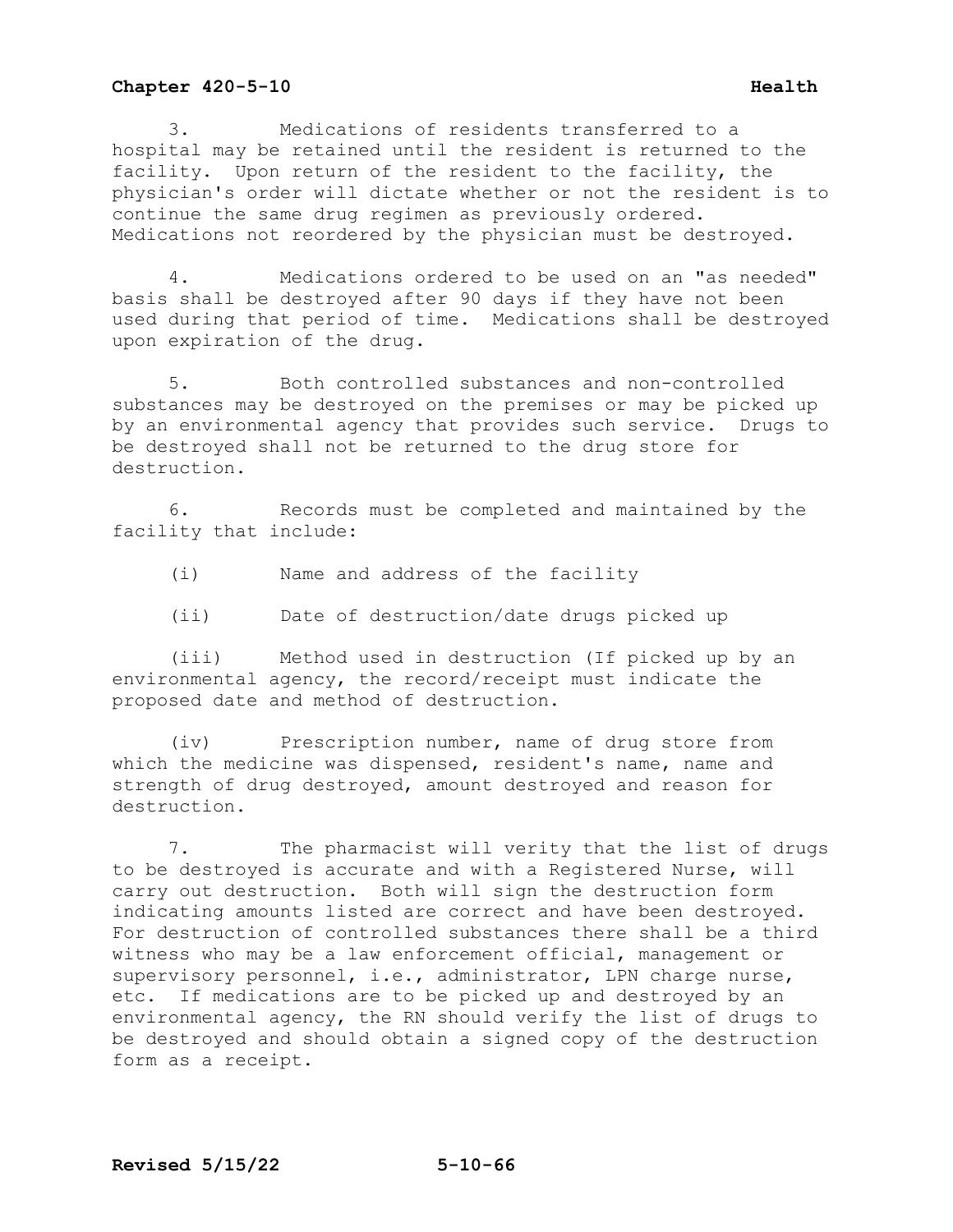8. If records of destruction are maintained in resident's medical record, they must be retained for as long as the medical record is kept. If a separate file of destruction records is to be maintained, they must be retained for a period of not less than two years.

(f) Labeling of Drugs and Biologicals.

1. All containers of medicines and drugs shall be properly and plainly labeled, including name and strength of drug, resident's name, ordering physician, date of filling, directions for administration, prescription number, expiration date, number of tablets or capsules sent and any necessary auxiliary labels. The prescription label shall conform with any additional federal, state and local requirements.

2. Use of and labeling of generic drugs shall comply with State Board of Pharmacy requirements.

3. When authorized substitution of a drug takes place, there will be established policies and procedures to provide accurate identification.

4. Over-the-counter (non-prescription) medicines shall be plainly labeled with the name and strength of the drug. Additional labeling information may be at the discretion of the facility as related in its policies and procedures except that manufacturer's labeling information must be present in the absence of prescription labeling.

5. The contents of all individual prescriptions shall be kept in the original dispensed container bearing the original prescription label.

6. Procedures shall be developed to assure proper control and labeling for medications provided a resident upon leaving the facility on a temporary absence.

7. Unit dose medications shall be packaged according to an acceptable format to include product name, strength, control number, and expiration date. Procedures for utilization of the system used are developed and approved by administration, nursing and pharmacy personnel and must comply with federal and state regulations.

(g) Emergency medication kits will be kept in accordance with Chapter 680-x-2 of the Alabama State Board of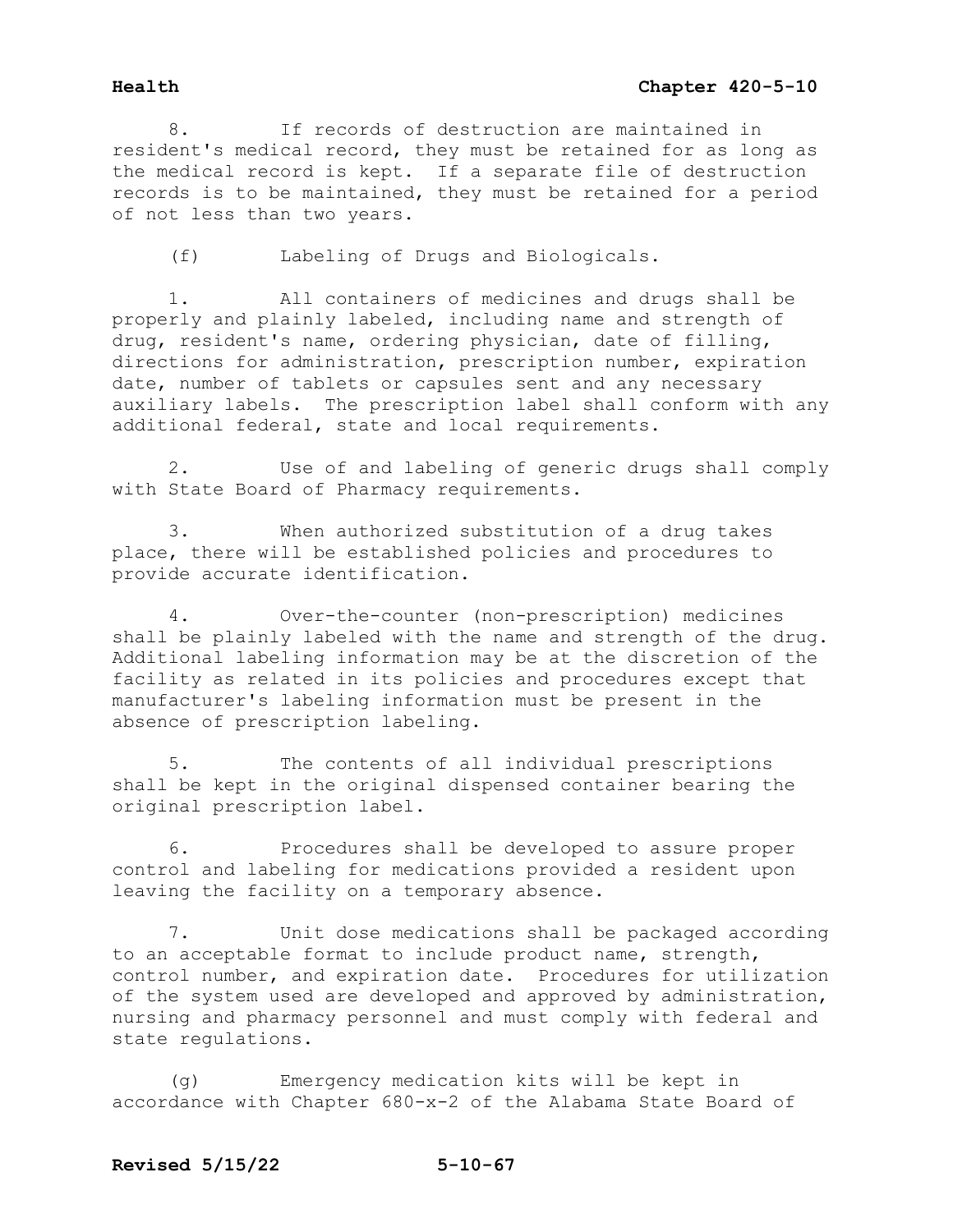Pharmacy Rules and Regulations governing institutional pharmacies.

1. Emergency kits may contain controlled substances utilizing the following conditions:

(i) The source from which a long term care facility may obtain controlled substances must be a DEA registered pharmacy or practitioner.

(ii) There shall be a maximum three day supply of any controlled substance stocked in the emergency kit.

(iii) The responsibility for proper control and accountability of the emergency kit shall rest with both the nursing facility and the DEA registrant providing the drug. The facility and the drug provider shall maintain complete and accurate records of the controlled substances placed in the emergency kit including receipt and disposition of the drugs as well as destruction of unused or outdated drugs where appropriate.

(iv) Adequate security measures shall be provided for the emergency kit (if the controlled drugs are to be maintained within the kit) or the drugs (if they are to be maintained in a separate area) to include double locks. Access to emergency drugs shall be limited to those with an actual need, i.e., medication nurse and/or director of nurses and the pharmacist.

(v) Controlled drugs maintained for emergency use may be used only upon the written or telephone orders of the attending physician, who must sign a telephone order as soon as possible after giving it.

(vi) Violations in these rules and regulations may result in the revocation, denial or suspension of the privilege of maintaining controlled substance drugs in the emergency kit.

(h) "Stat" Medicine Cabinets

1. Each nursing facility may maintain one "stat" medicine cabinet for the purpose of keeping a minimum amount of stock medications that may be needed quickly or after regular duty hours. If a facility wants more than one "stat" medicine<br>cabinet, it must be approved by the State Board of Health. The cabinet, it must be approved by the State Board of Health. following rules apply to such a cabinet: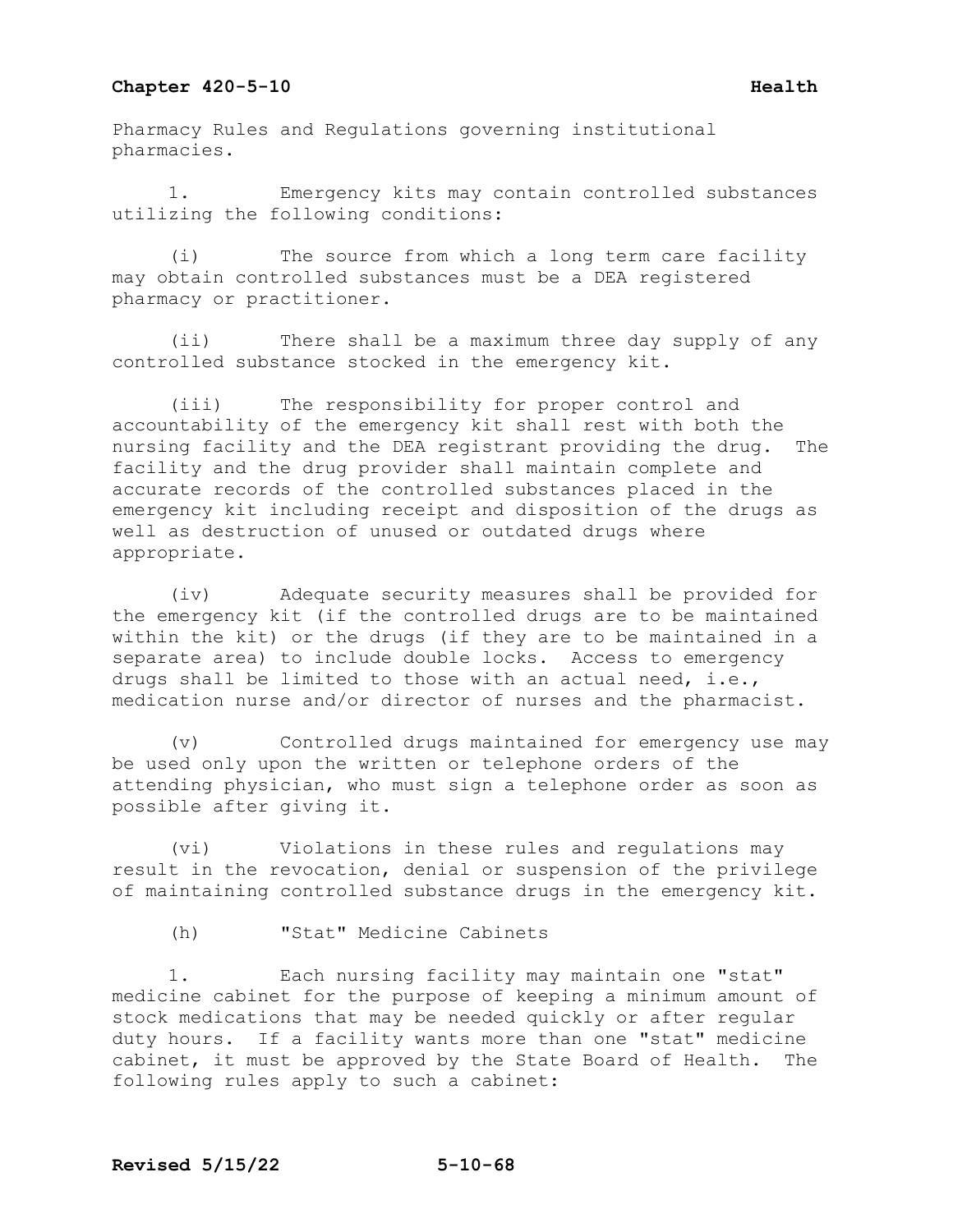(i) There shall be a minimum number of doses of any medication in the "stat" cabinet based upon the established needs of the facility.

 (ii) There must be a list of contents, approved by the nursing facility, giving the name and strength of the drug and the quantity of each.

 (iii) There shall be records available to show amount received, name of resident and amount used, prescribing physician, time of administration, name of individual removing and using the medication and the balance on hand.

 (iv) There shall be written procedures for utilization of the "stat" medicine cabinet with provisions for prompt replacement of used items.

 (v) The pharmacist shall inspect the "stat" medicine cabinet at least monthly replacing outdated drugs and reconciliation of its prior usage. Information obtained shall be included in a monthly report.

**Author:** Patricia E. Ivie

**Statutory Authority:** Code of Ala. 1975, §§22-21-20, et seq. **History: Repealed and Replaced:** Filed July 19, 1996; effective August 23, 1996. **Amended:** Filed June 23, 2004; effective July 28, 2004.

# **420-5-10-.17 Infection Control.**

 (1) The facility must establish and maintain an infection control program designed to provide a safe, sanitary, and comfortable environment and to help prevent the development and transmission of disease and infection.

 (a) Infection control program. The facility must establish an infection control program under which it--

 1. Investigates, controls, and prevents infections in the facility;

 2. Decides what procedures, such as isolation should be applied to an individual resident; and

 3. Maintains a record of incidents and corrective actions related to infections.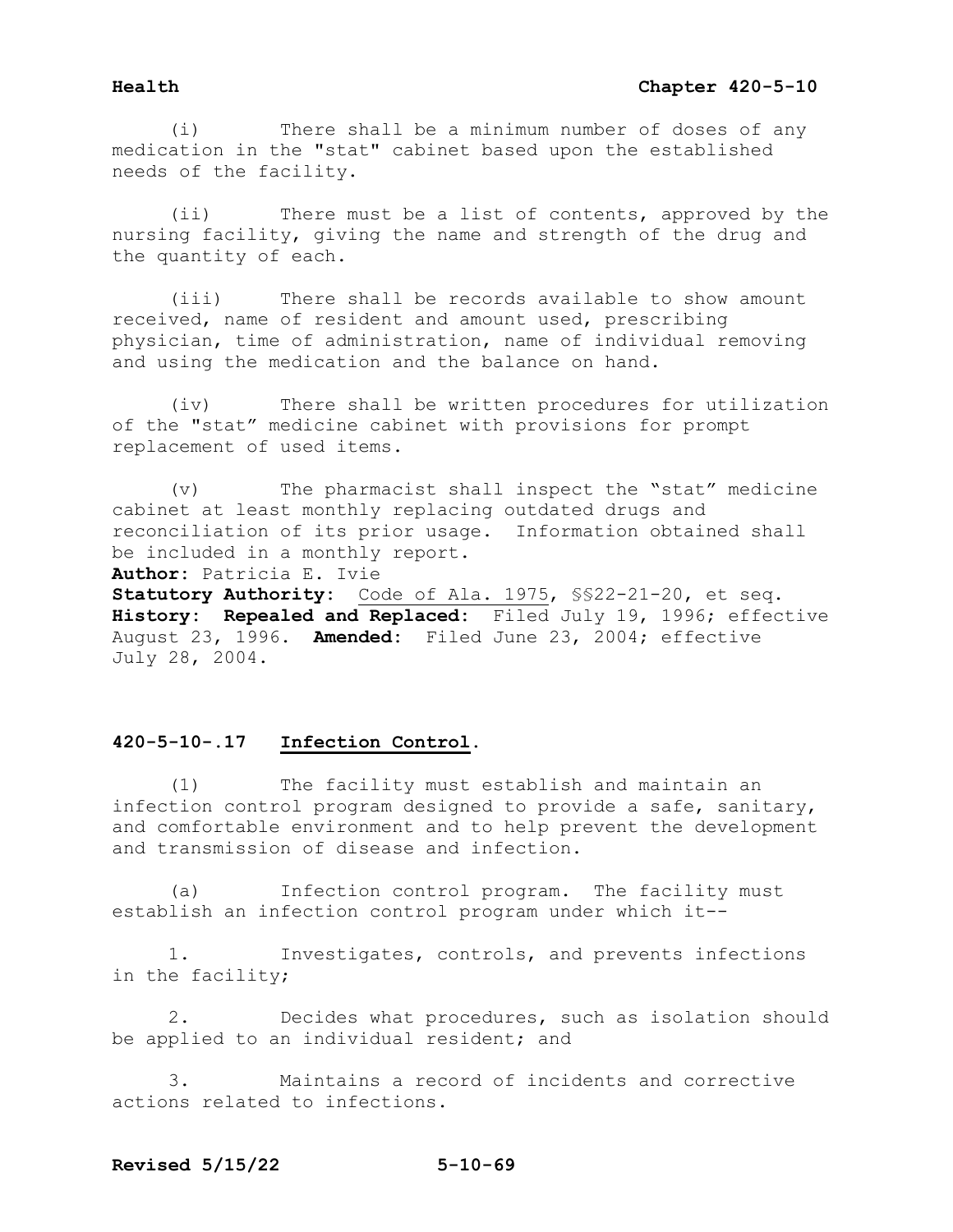(b) Preventing spread of infection.

1. When the infection control program determines that a resident needs isolation to prevent the spread of infection, the facility must isolate the resident.

2. The facility must prohibit employees with a communicable disease or infected skin lesions from direct contact with residents or their food, if direct contact will transmit the disease.

3. The facility must require staff to wash their hands after each direct resident contact for which handwashing is indicated by accepted professional practice.

(c) Linens. Personnel must handle, store, process, and transport linens so as to prevent the spread of infection.

(2) Tuberculosis (TB) Screening:

(a) Resident Screening

1. As part of the resident admission procedure, a two-step tuberculin (PPD-Mantoux) skin test shall be administered prior or upon admission to all new residents unless there is documentation of a previous positive reaction. The two-step method should detect the boosting phenomenon that might be misinterpreted as a skin test conversion. Testing administered prior to admission shall be within 30 days of admission date. Results shall be recorded in the permanent records of the facility.

2. History of Bacille Calmetta Guerin (BCG) vaccination does not preclude an initial screening test, and a reaction of 10 mm or more indurations shall be managed as a tuberculous infection.

3. At the time of admission any resident found to have a significant tuberculin skin test reaction (10 mm or greater) or with symptoms suggestive of TB shall be evaluated for active TB disease by clinical examination and chest roentgenogram. Sputum specimen, if obtainable, shall be collected and sent to the State Health Department Laboratory for smear and culture studies. Routine chest roentgenogram at admission remains an option at the discretion of the nursing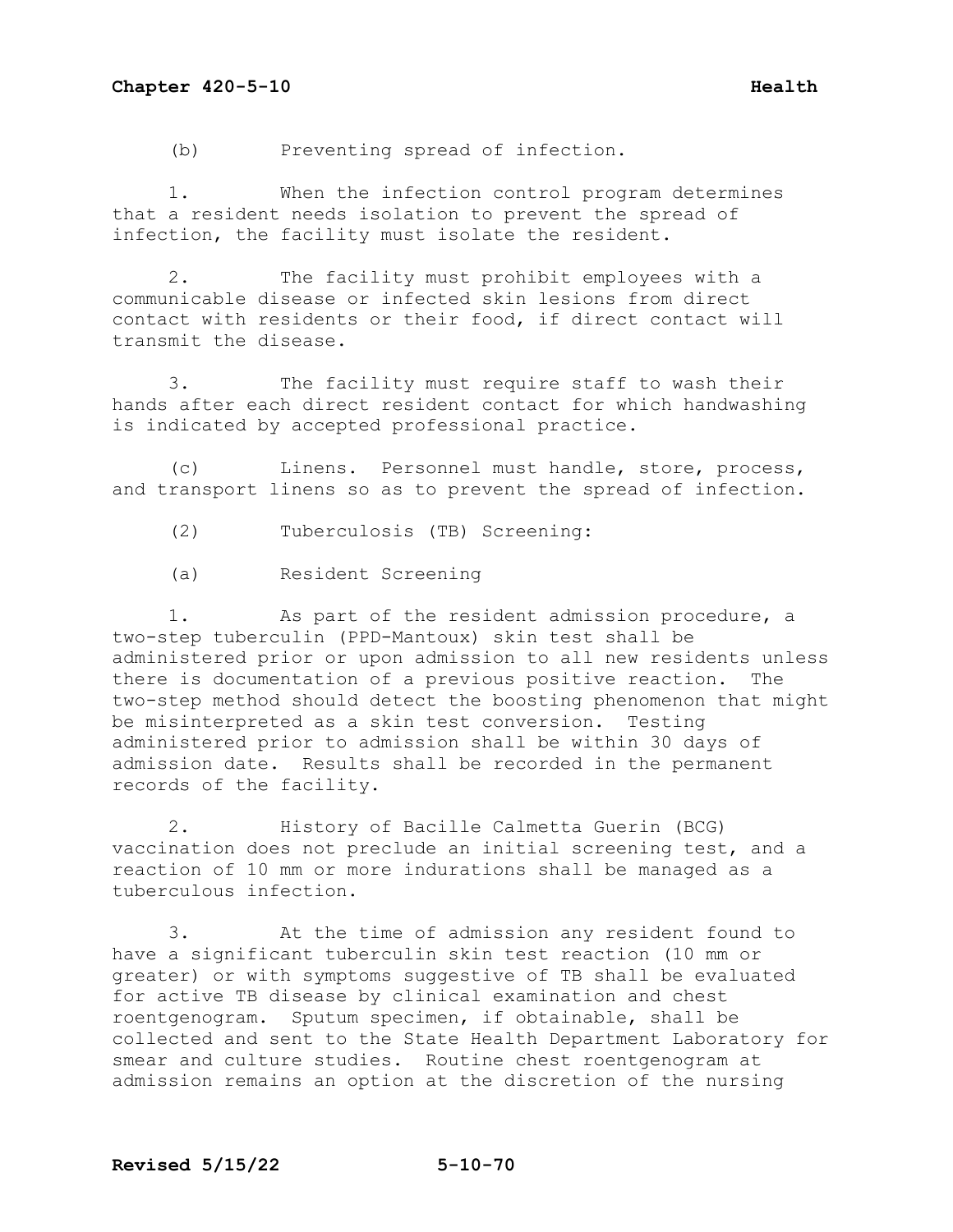facility. In the absence of clinical symptoms, annual chest roentgenograms are not recommended.

Sputum of acid-fast smear and mycobacerial culture shall be obtained promptly on any tuberculin reactor who develops a persistent cough or fever, or manifests an abnormal chest roentgenogram compatible with TB. Any resident, regardless of skin test results, with a persistent cough or fever or other symptoms suggestive of TB shall first have sputum collected and submitted immediately to the State Health Department Laboratory for smear and culture studies, followed by a clinical examination and chest roentgenogram.

5. Residents who have a documented history of a positive (greater than 10 mm induration) PPD tuberculin test, adequate treatment for disease, or adequate preventive therapy for infection shall be exempt from further screening unless they develop signs or symptoms suggestive of TB.

6. Routine annual TB skin testing of residents is not recommended for every nursing facility. The Infection Control Plan for each facility shall establish the need and frequency of repeat or annual TB skin testing based upon the risk of transmission of TB infection in that facility and the surrounding community.

7. All residents with a documented negative tuberculin test shall be retested within seven working days after notice of exposure to a suspected or diagnosed case, using the single-step Mantoux method. Contacts having a tuberculin skin test with a 5 mm or greater induration, and tuberculin converters should have follow-up examinations including a chest roentgenogram and clinical evaluation. Converters are defined as newly infected persons, without documented exposure information, whose tuberculin skin test increases as follows:

(i) for persons under age 35 the skin test must increase by at least 10 mm from most recent test results.

(ii) for persons aged 35 and older the skin test must increase by at least 15 mm from most recent test results.

(b) Employee Screening

1. As part of the pre-employment procedure, a two step tuberculin (PPD-Mantoux) skin test shall be administered to all new employees as soon as employment begins unless there is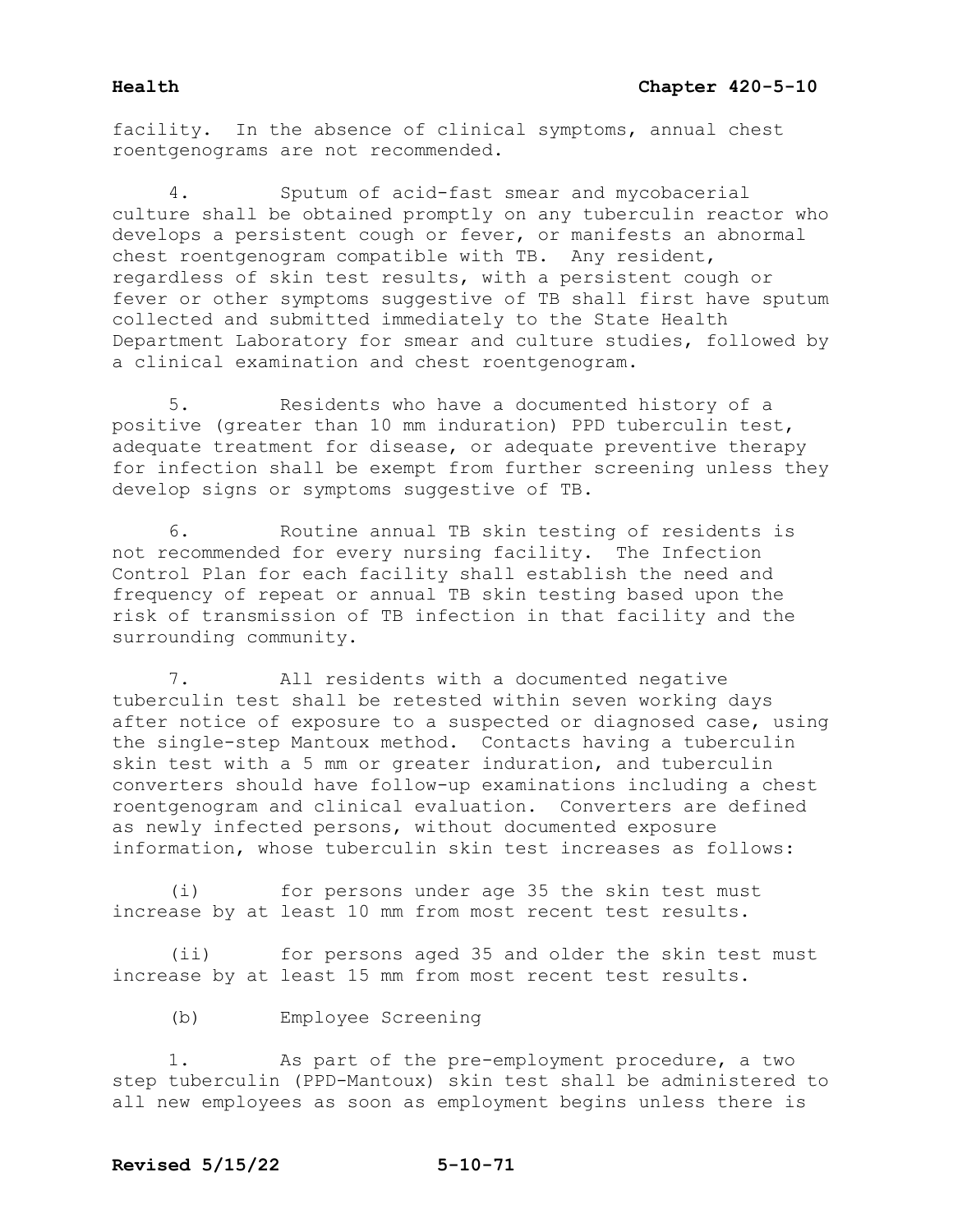documentation of a previous positive reaction or documentation of a negative skin test within the past 12 months. A single-step skin test is sufficient for new employees with documented negative test within the previous 12 months. The two-step tuberculin skin testing should detect the boosting phenomenon that might be misinterpreted as a skin test conversion. Results shall be recorded in the permanent records of the facility.

2. A history of BCG vaccination does not preclude an initial screening test, and a reaction of 10 mm or more indurations shall be managed as a TB infection.

3. Any health care worker (HCW), at the time of employment, found to have a significant tuberculin skin test reaction (10 mm or greater) or with symptoms suggestive of TB shall be evaluated by clinical examination and chest roentgenogram. Sputum specimen, if obtainable, shall be collected and sent to the State Health Department Laboratory for smear and culture.

4. HCWs who have a documented history of a positive PPD test, adequate treatment for disease, or adequate preventive therapy for infection shall be exempt from further screening unless they develop signs or symptoms suggestive of TB.

5. Routine annual TB skin testing of HCWs is not recommended for every nursing facility. PPD-negative HCWs shall undergo repeat PPD testing at regular intervals as determined by the nursing facility's risk assessment. The Infection Control Plan for each facility should establish the need and frequency of repeat or annual TB skin testing based upon the risk of transmission of TB in that facility and surrounding community.

6. All HCWs with documented negative tuberculin test shall be retested using the single step Mantoux method within seven working days after notice of exposure to a suspected or diagnosed case of TB if appropriate precautions were not in place at the time of exposure. All HCWs with newly recognized positive PPD test results shall be evaluated promptly for active TB. Contacts having a tuberculin skin test with a 5 mm or greater induration, and tuberculin converters shall have follow-up examinations including a chest roentgenogram and clinical evaluation. Sputum specimen, if obtainable, should be sent to the State Health Department Laboratory for smear and culture. Converters are defined as newly infected persons,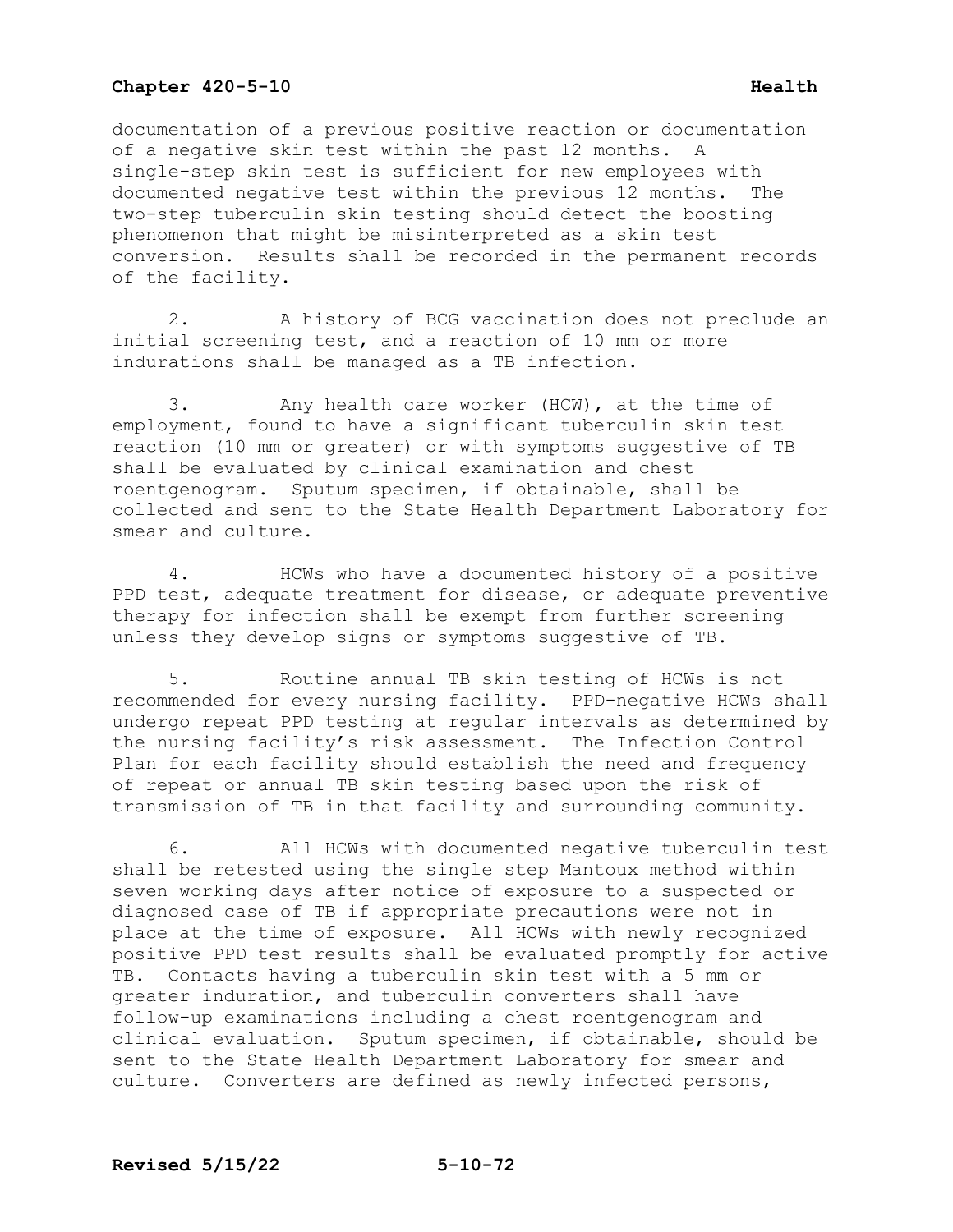without documented exposure information, whose tuberculin test increases as follows:

(i) for persons under age 35 the test must increase by a least 10 mm within the past two years

(ii) for persons aged 35 and older the skin test must increase by at lease 15 mm within the past two years.

(7) Routine chest radiographs are not required for asymptomatic, PPD-negative HCWs. HCWs with positive PPD test results shall have chest radiographs as part of the initial evaluation of their PPD test; if negative, repeat chest radiographs are not needed unless symptoms develop that could be attributed to TB. However, more frequent monitoring for symptoms of TB may be considered for recent converters and other PPD-positive HCWs who are at increased risk for developing active TB (e.g., HIV-infected or otherwise severely immunocompromised HCWs).

(c) Treatment of Latent Infection

1. Infected employees and residents with no current disease, who are 34 years of age and under, shall be offered preventive therapy (isoniazid) in accordance with the American Thoracic Society, Center for Disease Control, American College of Chest Physicians and the Alabama State TB Control Program Guidelines. Employees and residents aged 35 and over who have significant skin tests may be offered preventive therapy depending upon each individual's complete evaluation.

(d) Role of the Health Department

1. Any employee or resident with suspected or diagnosed TB disease must be reported to the local health department immediately.

2. Epidemiologic investigation will be performed by trained health department staff on all employees and residents with diagnosed or suspected disease.

3. Further information regarding TB screening of employees and residents may be obtained by contacting the local county health department or the Division of TB Control of the State Health Department.

(e) Two-Step Testing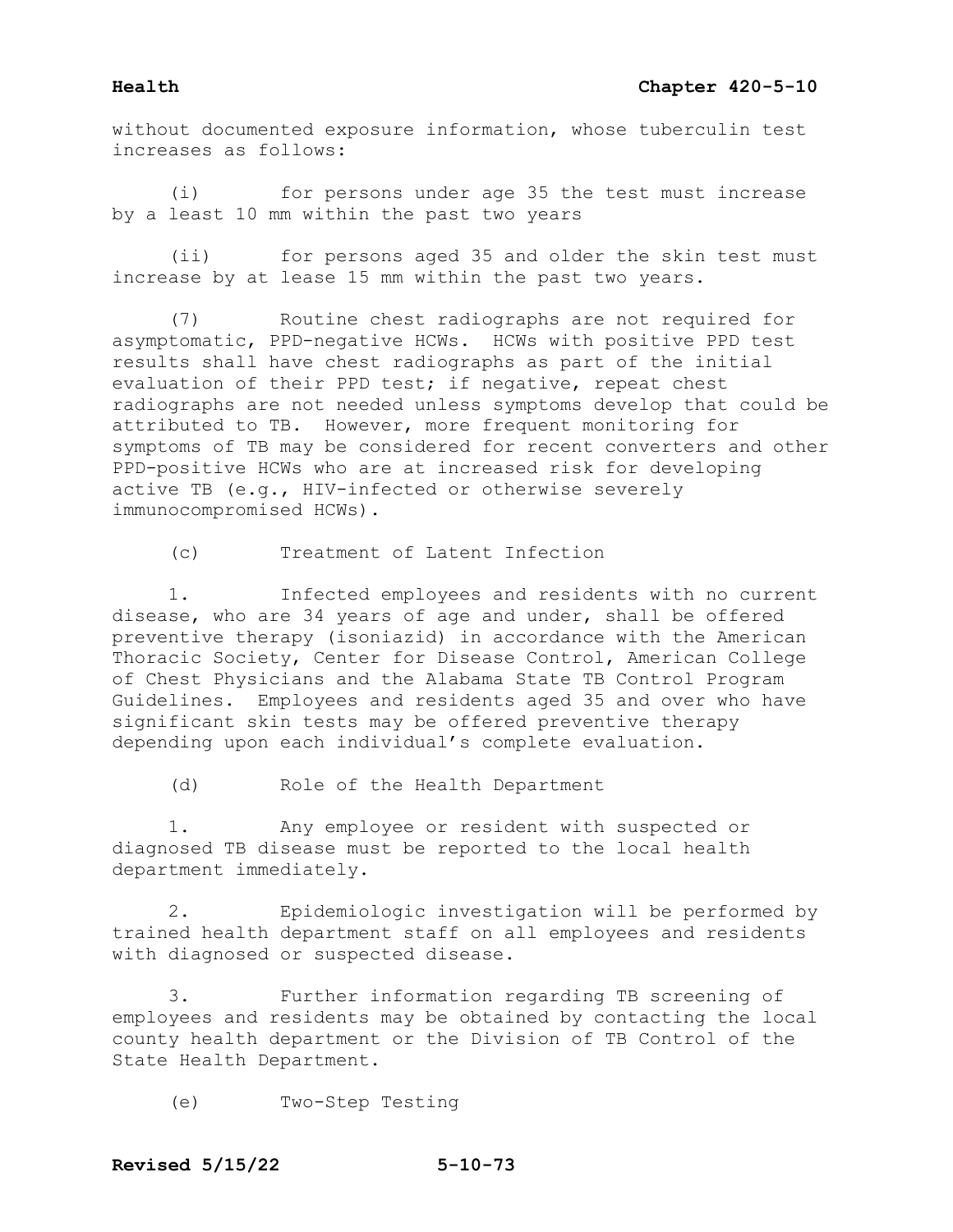1. Nursing homes may choose to use either of the methods outlined below when administering the two-step (test-retest) tuberculin skin test. The Infection Control Plan for each facility shall designate which method is more appropriate for the facility and that method must be

consistently utilized. The use of the two-step tuberculin skin test should detect the boosting phenomenon that might be misinterpreted as a skin test conversion. The process is particularly important when repeat testing is likely.

Method 1:

 Apply first test Read result in 7 days If result is positive (greater than 10 mm of induration), follow recommendation for appropriate follow-up of positive skin test If result is negative (0-9 mm of induration), apply second test (same day) Read result of second test 48-72 hours later Use result of second test as baseline Method 2: Apply first test Read test in 48-72 hours If result is positive (greater than 10 mm of induration), follow recommendation for appropriate follow-up of positive skin test If result is negative (0-9 mm of induration), apply second test 1-3 weeks later Read result of second test 48-72 hours later Use result of second test as baseline **Authors:** Patricia E. Ivie, Jimmy D. Prince **Statutory Authority:** Code of Ala. 1975, §§22-21-20, et seq. **History: Repealed and Replaced:** Filed July 19, 1996; effective August 23, 1996. **Amended:** Filed November 18, 1999; effective December 23, 1999.

# **420-5-10-.18 Physical Plant.**

(1) Location.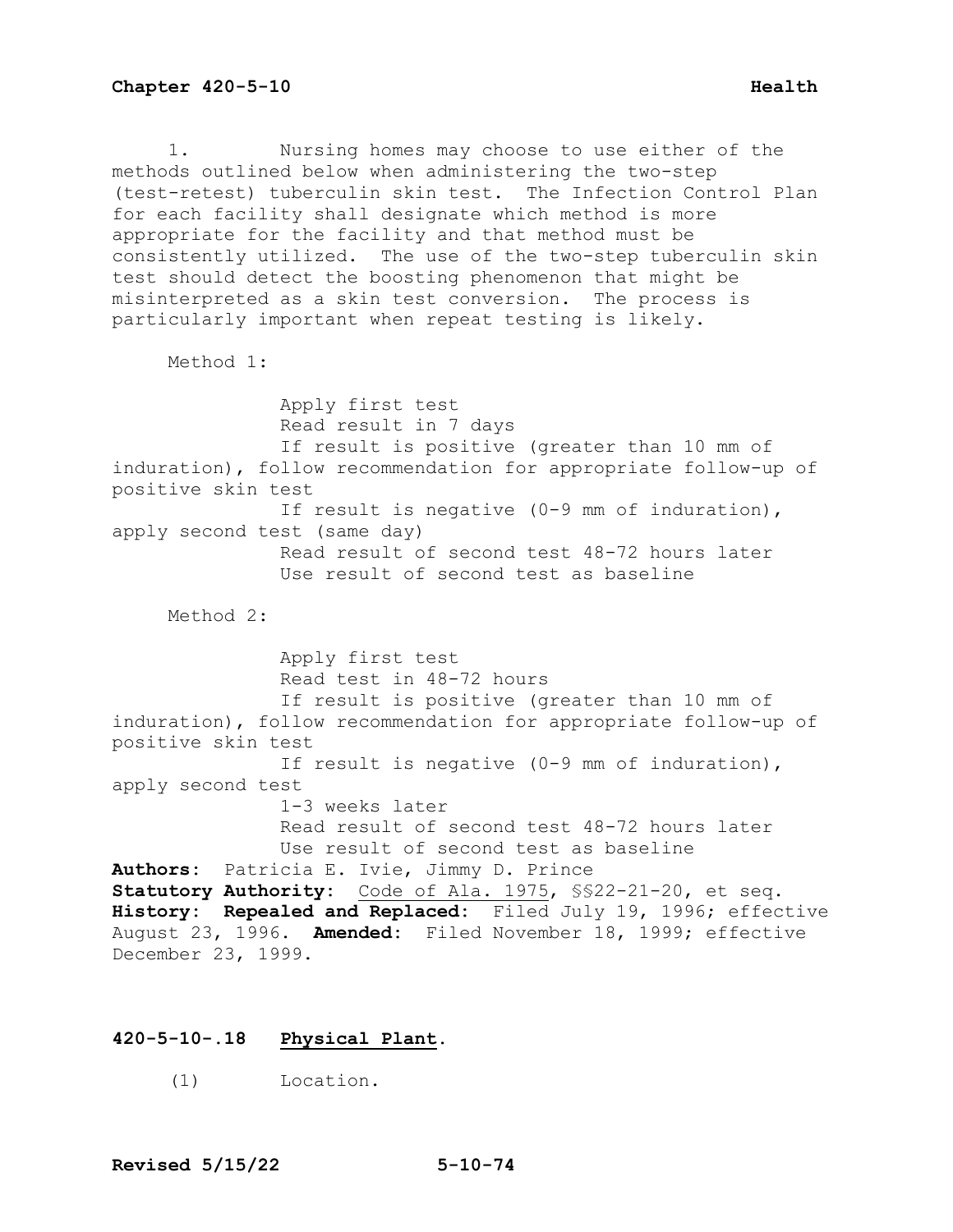(a) The nursing facility site shall provide space to accommodate staff and visitor parking, service access, emergency access, outdoor resident activity space and other areas required to provide for the care and proper operation of the facility.

(b) The location and construction of all nursing facilities shall comply with local zoning, building, and fire ordinances. Evidence to this effect, signed by local fire, building, and zoning officials shall be furnished to the Alabama Department of Public Health.

(c) Nursing facilities shall be located on streets or roads which are kept passable at all times. Facilities constructed after the effective date of these rules shall be located on paved roads.

(2) Submission of Plans and Specifications.

(a) When construction is contemplated, either for new buildings, conversions, additions, or alterations to existing buildings coming within the scope of these rules, plans and specifications shall be submitted for review and approval to the Alabama Department of Public Health, in accordance with Alabama Administrative Code Rule 420-5-22, "Submission of Plans and Specifications for Health Care Facilities."

(b) Minor alterations and remodeling which do not affect the structural integrity of the building, which does not change functional operation, which does not affect fire safety, and which does not add beds over those for which the facility is licensed, need not be submitted for approval. Documentation shall be maintained for interior wall covering finishes.

(c) The renovation area of an existing nursing facility shall comply with the current requirements for new construction to the extent possible.

(3) Inspections. The Alabama Department of Public Health and its authorized representative shall have access to the site for inspection.

(4) General Requirements - The provisions of this section shall apply to all nursing facilities.

(a) Codes.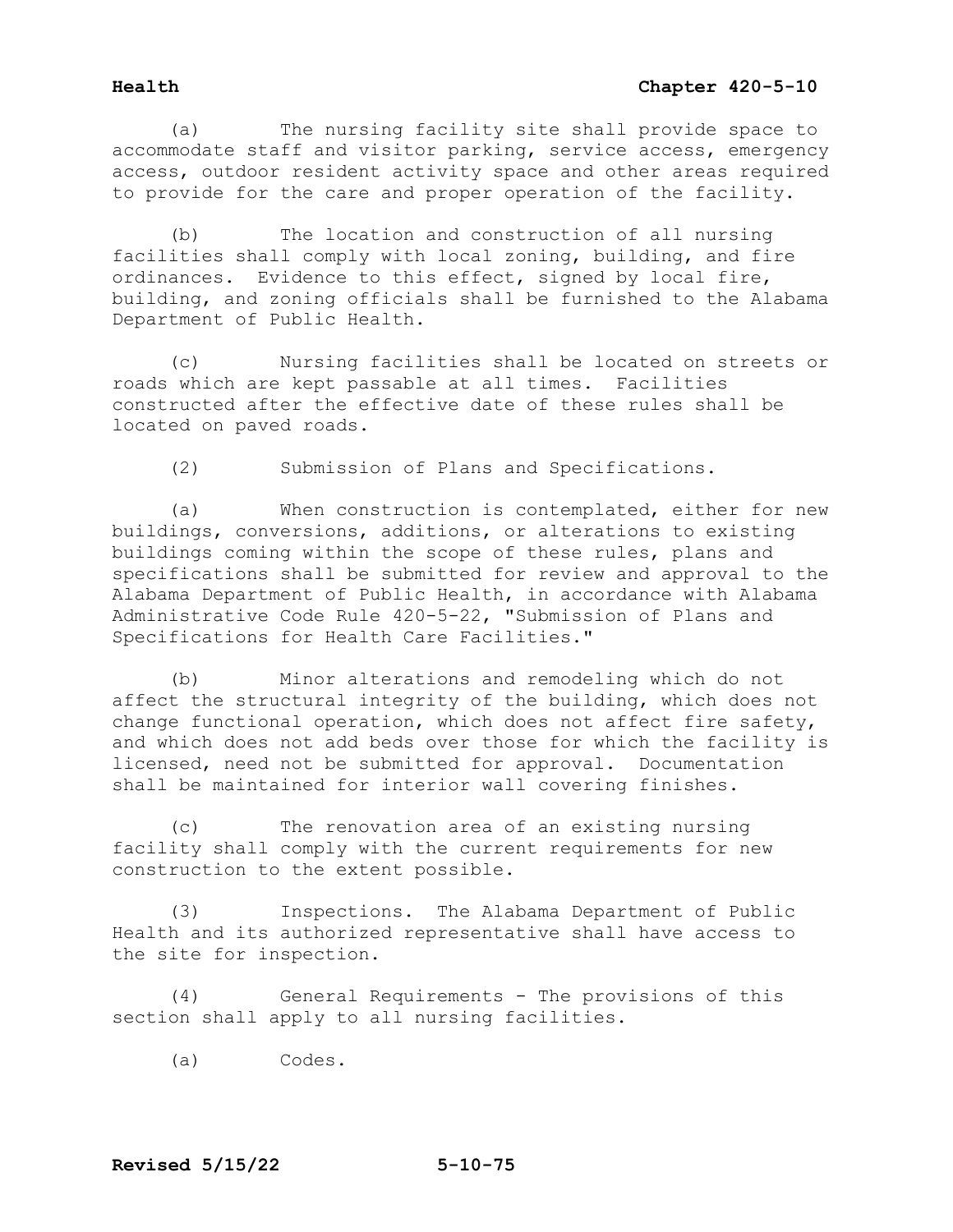1. Nursing facilities in existence at the time of current code adoption shall comply with the code requirements for an existing building.

2. New nursing facilities, additions or alterations shall comply with the currently adopted code requirement for a new building.

(b) Renovations within an existing facility shall comply with the applicable codes and requirements for new work.

(c) The building shall be structurally sound, free from leaks and excessive moisture, in good repair, and painted at sufficient intervals inside and out.

(d) The interior and exterior of the building shall be kept clean and orderly.

(e) Maintain an effective pest control program so that the facility is free of pests and rodents.

(f) There shall be a minimum of twenty feet of clear space measured perpendicularly between a resident bedroom window and any structure outside the window. A peripheral view of the exterior shall be provided from newly constructed bedrooms.

(g) All water is to be obtained from a public water supply. If it is impossible to connect to a public water system, the private water system shall be approved by the Alabama Department of Public Health or its appropriate designated agency.

1. Water under pressure of not less than 15 lbs. per square inch is piped within the building to all sinks, toilets, lavatories, tubs and other fixtures requiring water.

2. An adequate supply of hot water for resident and service uses is available at all times. Temperature of hot water used by residents is automatically regulated by tempering valves and shall not exceed 110 degrees Fahrenheit.

3. In the laundry, provision shall be made to increase the water temperature to 160 degrees Fahrenheit unless manufacturer documentation can be provided for the chemical being used at a lower temperature.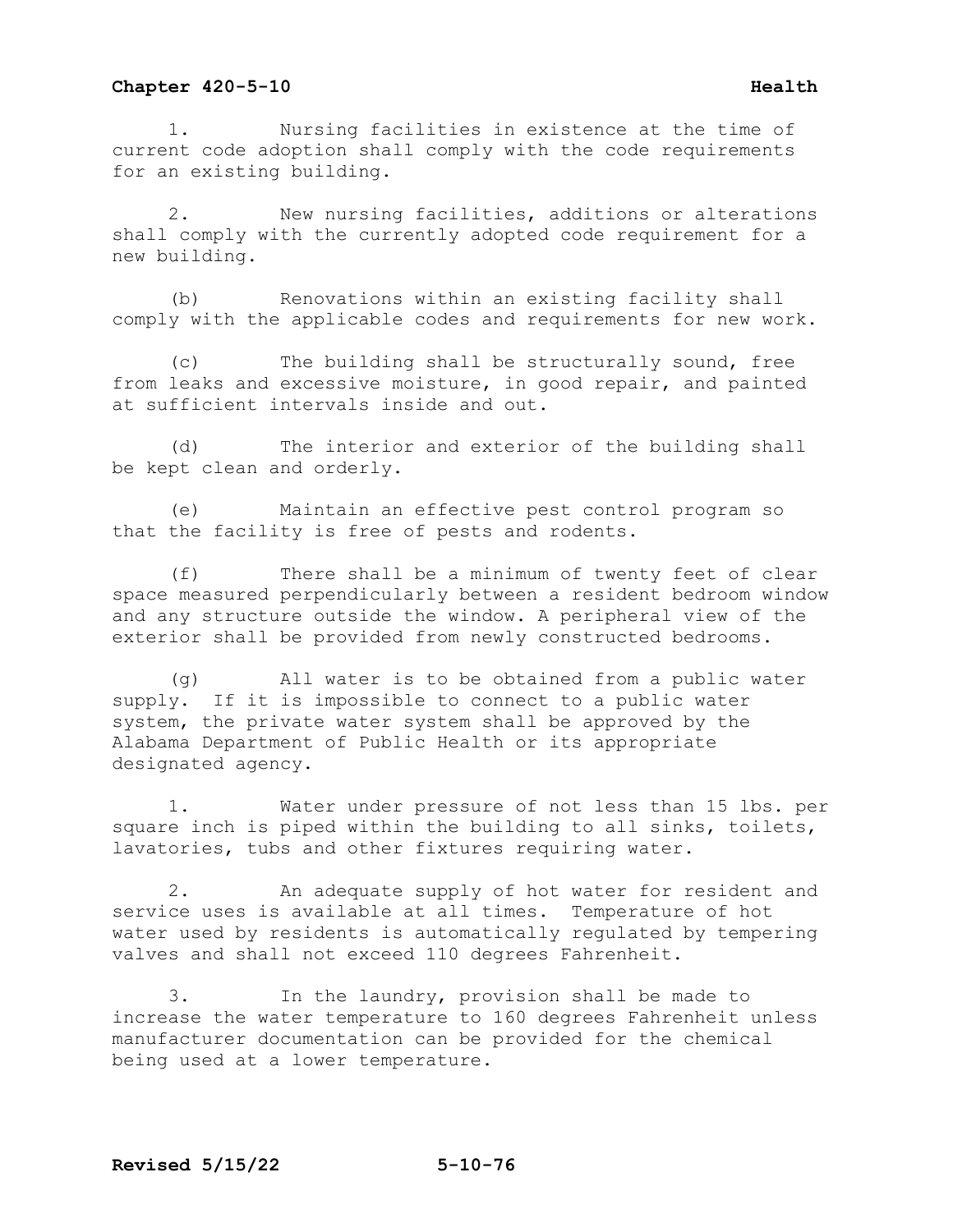4. There shall be procedures established to ensure that water can be provided for all essential services in the event of loss of the normal water supply.

(h) All liquid and human waste, including floor wash water and liquid waste from refrigerators, is disposed of through trapped drains into a public sanitary sewer system in localities where such system is available. In localities where a public sanitary sewer system is not available, liquid and human waste shall be disposed of through trapped drains and in a manner approved by the Alabama Department of Public Health or its appropriate designated agency.

1. Plumbing is so sized, installed and maintained to carry adequate quantities of water to required locations throughout the facility, to prevent contamination of the water supply, and to properly convey sewage and liquid wastes from the establishment to the sewerage or sewage disposal system, in such a manner and so that it does not constitute a source of contamination or create an unsanitary condition or nuisance.

2. Solid, non-infectious wastes are kept in leak proof, non-absorbent containers which shall be kept covered with tight fitting lids, and are disposed of in a manner approved by the Alabama Department of Public Health or its appropriate designated agency.

3. Solid wastes which are potentially infectious shall be burned on the premises in an incinerator approved by the Alabama Department of Public Health or disposed of in a manner approved by the Alabama Department of Public Health or its appropriate designated agency.

(i) Lighting shall meet the following requirements:

1. Lighting in nursing facilities shall meet the requirement as in the *Illuminating Engineers Society (IES) Lighting Handbook Application* volume.

2. Night lights shall be provided in bedrooms, hallways, toilet rooms and bathrooms. Glowing toggle switches are acceptable in toilet rooms and bathrooms.

(j) Screens shall be provided for all operable windows.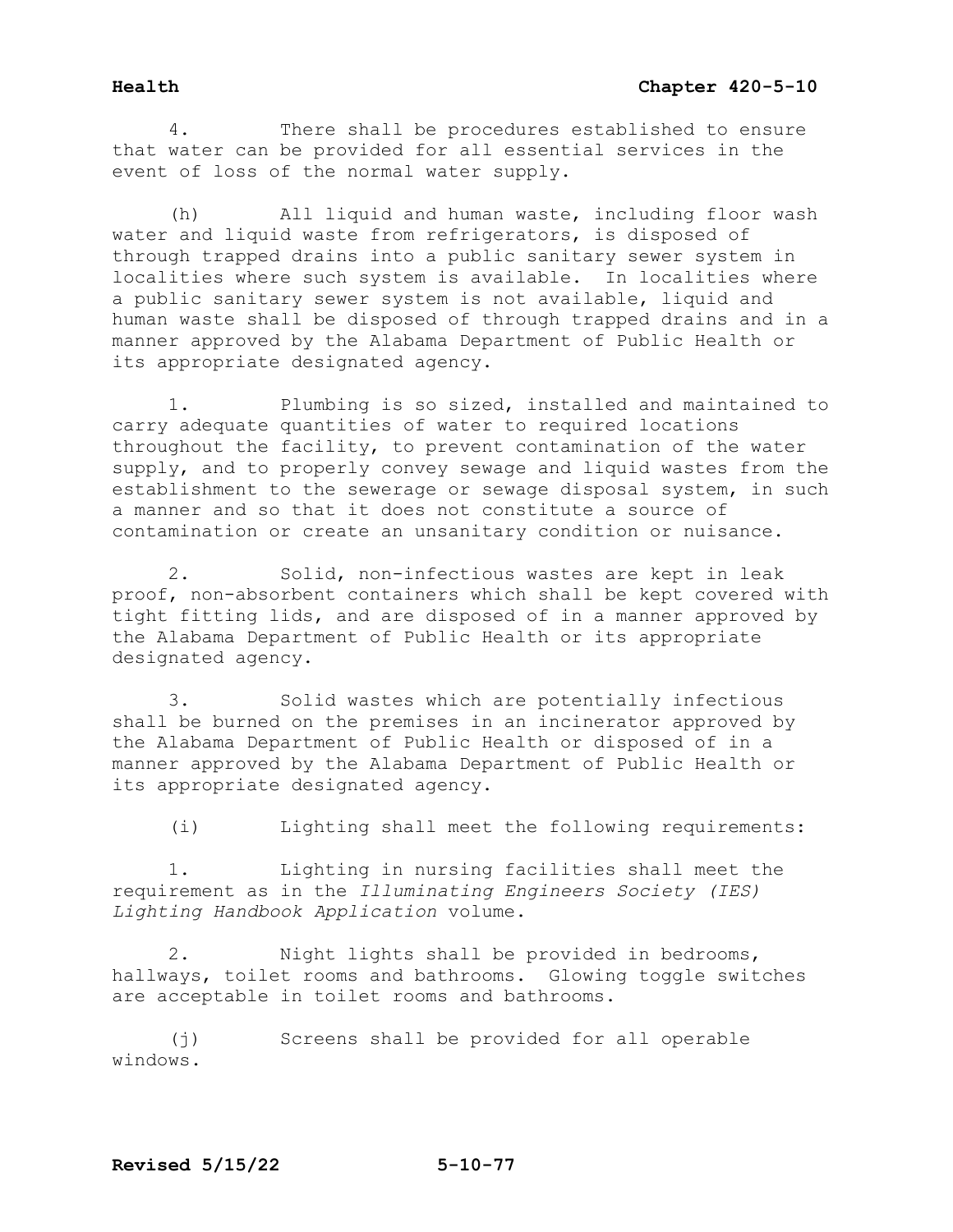(k) All floors shall be smooth and free from cracks and finished so that they can be easily cleaned.

Walls and ceilings shall be of sound construction and maintained in good repair.

(m) Each room occupied by residents shall have a ceiling height of eight feet or more (does not include furred area).

(n) Doors.

1. Hardware on all toilet and bathroom doors shall be operable from outside the room.

2. Bedroom doors shall not be equipped with hardware that will permit a resident to lock himself within the room.

3. Bedroom doors shall open into the bedroom.

4. To avoid danger of a resident falling and blocking the swing of a door, all doors to residents' central baths and toilets shall swing out or be double-acting and equipped with an emergency stop release.

(o) Panic hardware shall be installed on each required exit door, as well as doors to and from exit stairs.

(p) All differences in floor levels within the building shall be accomplished by steps of not less than three, six-inch risers or ramps. Either shall be equipped with handrails on both sides. (See Ramps.)

(q) The nursing facility shall be well ventilated at all times.

1. Resident bedrooms shall be ventilated in such a manner as to supply fresh air and to prevent accumulation of objectionable odors.

2. All service areas shall be ventilated as permitted by codes.

(r) All facilities shall have access to public fire hydrant protection, or the equivalent approved by the local fire department or State Fire Marshal.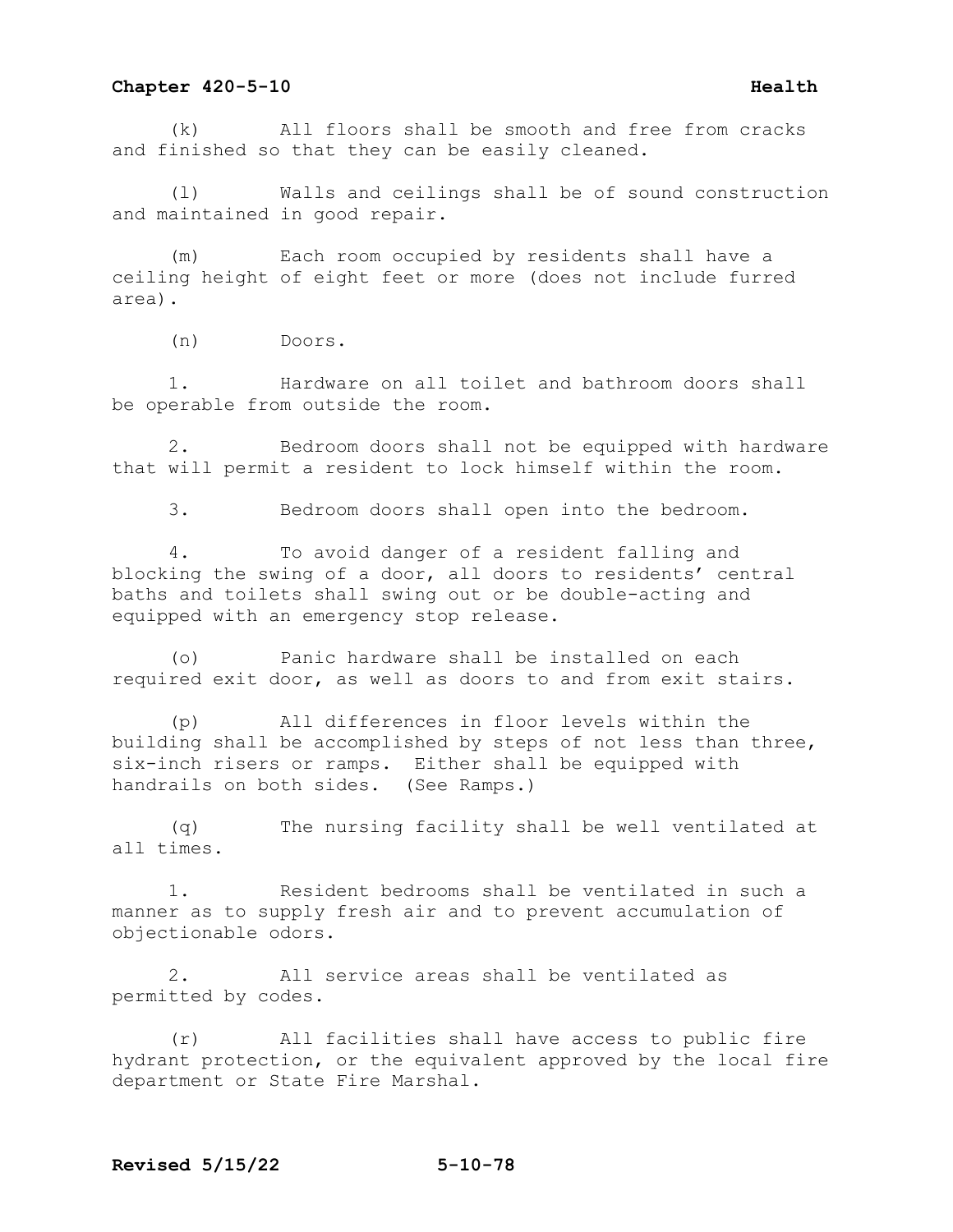(s) Handrails shall be installed on both sides of all corridors normally used by residents except for areas between doors of 24 inches or less.

(t) A corridor smoke detection system shall be provided and consist of listed devices connected to the facility's fire alarm system. When the nursing facility is not totally sprinkled, smoke detectors shall be installed in living/recreation rooms, barber/beauty shops, examination rooms and hazardous areas.

(u) When heat detectors are installed in any area, they shall be listed self-restoring type, and electrically connected to the fire alarm system.

(v) Nurse Call System.

1. Existing nursing facilities shall have an electrical nurse call system at the side of each bed which will provide an initial audible signal and a visual signal on an annunciator panel at the nurses' station until deactivated. (Nursing facilities licensed after the effective date of theses rules, both audible and visual signals must function until deactivated in the resident room.)

2. Nursing facilities licensed after December 26, 1988, shall have an electrical nurse call station at each bed and a light over the door to the bedrooms on the corridor.

3. An electrical nurse call system shall be provided in each resident toilet and bathroom and in additions to existing buildings and in remodeling after the effective date of these rules. This signal shall be distinct from the regular nurse call signal and turned off only at the emergency calling station.

4. On new call systems, additional visible signals shall be installed at corridor intersections or in main corridor area where rooms are recessed if patient room call lights are not visible from the nurses' station area.

(w) Trash chutes are prohibited in nursing facilities.

(x) Elevators.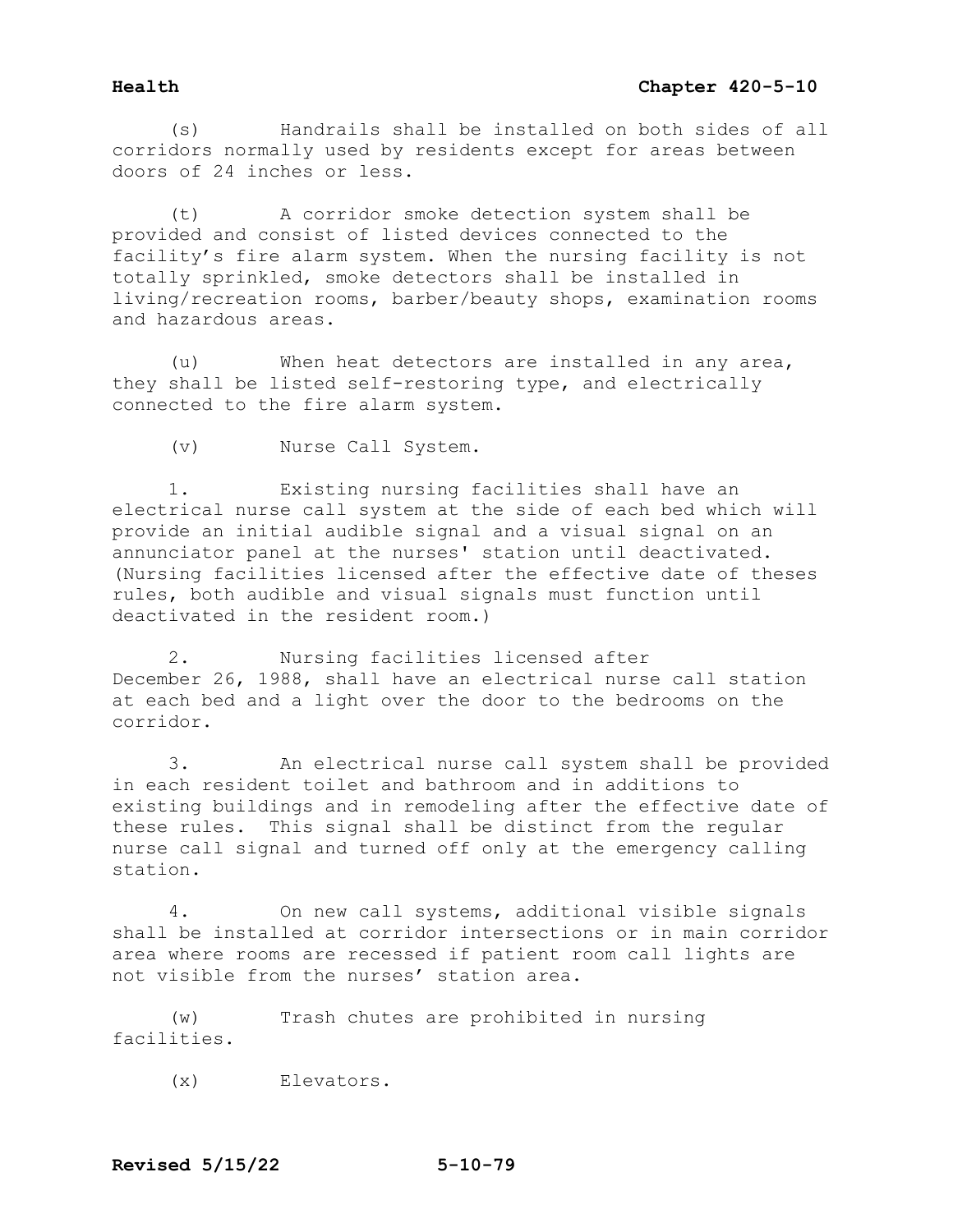1. New facilities with residents on one or more floors above the first floor shall be equipped with at least one automatic elevator of a size sufficient to carry a resident on a stretcher.

2. If an elevator is not installed in the existing nursing facility due to exits on each floor, each floor shall have a dining room, living room, and sunroom.

3. Annual inspections shall be made of elevators by qualified inspection service personnel and inspection documents maintained in the facility.

(y) Sufficient general storage space shall be provided for the storage of equipment, supplies, etc., to prevent the need for storage in hallways or other non-storage areas of the facility and be adequately ventilated.

(z) Facilities for Physically Handicapped.

1. Necessary accommodations shall be made to meet the needs of persons with semi-ambulatory disabilities, sight and hearing disabilities, disabilities of coordination, as well as other disabilities in accordance with the American National Standard Institute (ANSI), A117.1 - 1992, *American National Standard for Buildings and Facilities - Providing Accessibility and Usability for Physically Handicapped People*.

2. In nursing facilities existing prior to these rules, provisions shall be made to accommodate the handicapped.

(aa) Ramps and inclines, where installed, shall not exceed a rise of one foot in twelve feet of run, shall be finished with a non-slip surface and provided with handrails on both sides.

(bb) Open fire escapes are permitted in institutions licensed prior to October 9, 1957, provided such fire escapes meet the following requirements:

1. Must be of non-combustible material.

2. Must have a railing or guard at least four feet high on each unenclosed side.

3. Wall openings adjacent to fire escapes are protected with fire resistive doors and protected windows.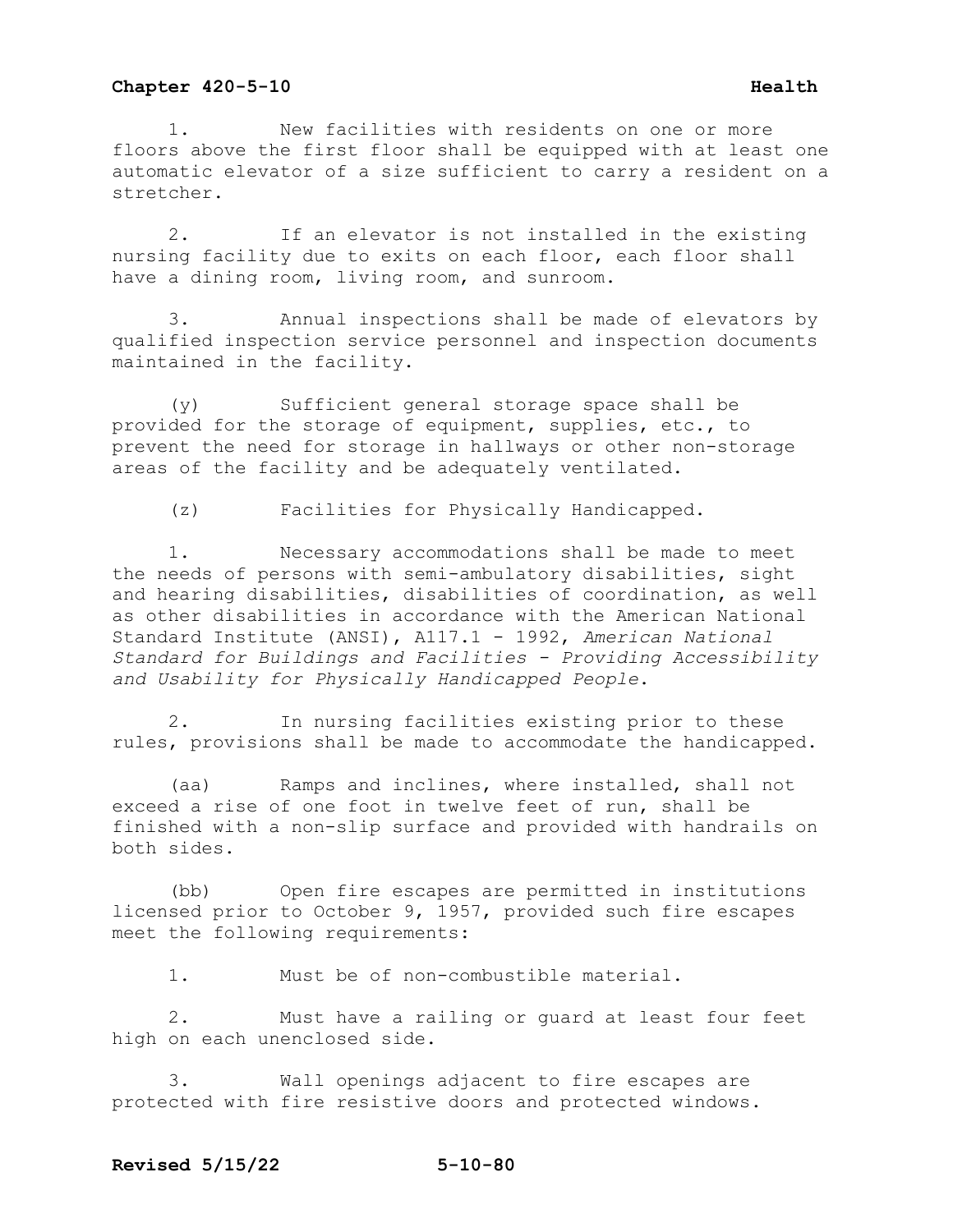4. Doors leading to fire escapes shall open in the direction of exit and be provided with panic hardware.

(cc) Emergency Power.

1. Nursing facilities and additions to nursing facilities constructed after October 20, 1967, shall have an emergency generator.

2. Nursing facilities and additions to nursing facilities constructed prior to October 20, 1967, may have an automatic battery-powered system which will provide the emergency power required for at least 1½ hours. An emergency generator shall be provided if life support equipment systems are used.

3. As a minimum, emergency power shall be provided to the following:

- (i) Corridor Illumination.
- (ii) Exit and Directional Signs.
- (iii) Stair Illumination.
- (iv) Nurse's Station Illumination.

(v) Medicine Preparation Rooms/Medicine Cart Storage Room.

(vi) Recreational Areas such as living rooms, dining rooms, day rooms, and chapels - in facilities built and renovated after December 28, 1988.

(vii) Electrical Equipment Room, Generator Room and Boiler Room - in facilities built and renovated after December 28, 1988. Electricity may be switch controlled in these rooms.

(viii) An Exterior Light at Each Exit.

(ix) Fire/Smoke Alarm System.

(x) Sprinkler pump system, if provided, and sprinkler riser room lighting.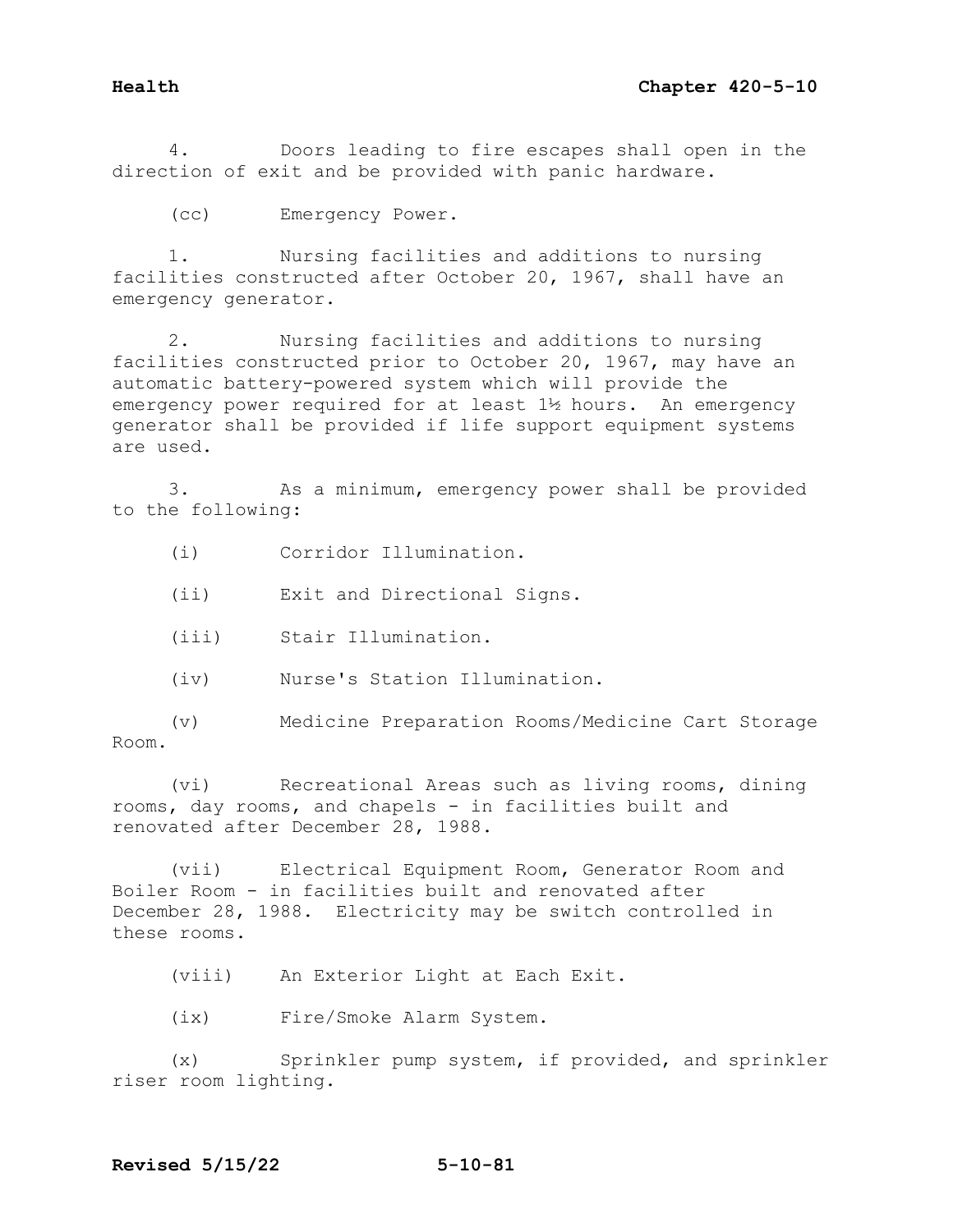(xi) Telephone and paging system.

(xii) Nurse call system and

(xiii) Refrigerator for storage of drugs, if provided.

(dd) Mechanical, electrical, plumbing, heating, air conditioning, and water systems shall be installed to meet the requirements of local codes and ordinances and the applicable regulations of the State Board of Health at the time of construction.

(ee) All essential mechanical, electrical and resident care equipment shall be maintained in safe operating condition. The facility shall establish a written preventive maintenance program to ensure that all equipment is operative.

(ff) The use of portable heaters of any kind is prohibited except during emergency situations caused by severe weather that disables the normal heating system.

(gg) When life support systems are used, emergency electrical service shall comply with *NFPA 99* and shall be provided by an emergency electrical generator located on the premises.

(hh) Fire alarm systems shall be tested monthly by an alarm initiating device to verify proper functioning of the alarm system. Documentation of the testing shall be maintained, noting the proper functioning of notification devices, releasing of door holders and locks, operation of smoke dampers, and air handling unit shutdown.

(5) New Construction Requirements.

(a) The provisions of this section, in addition to the provisions of Chapter  $420 - 5 - 10 - 0.18(4)$ , (6) & (7), shall apply to all new nursing facilities or additions or renovations to nursing facilities initially licensed after the effective date of these rules or to any existing nursing facility which meets or can readily be improved to meet these requirements.

(b) Facilities initially licensed, as well as additions or alterations to existing facilities, constructed after the effective date of these rules shall be classified as Health Care Occupancy, and shall comply, at the time of plan approval, with codes and standards adopted by the State Board of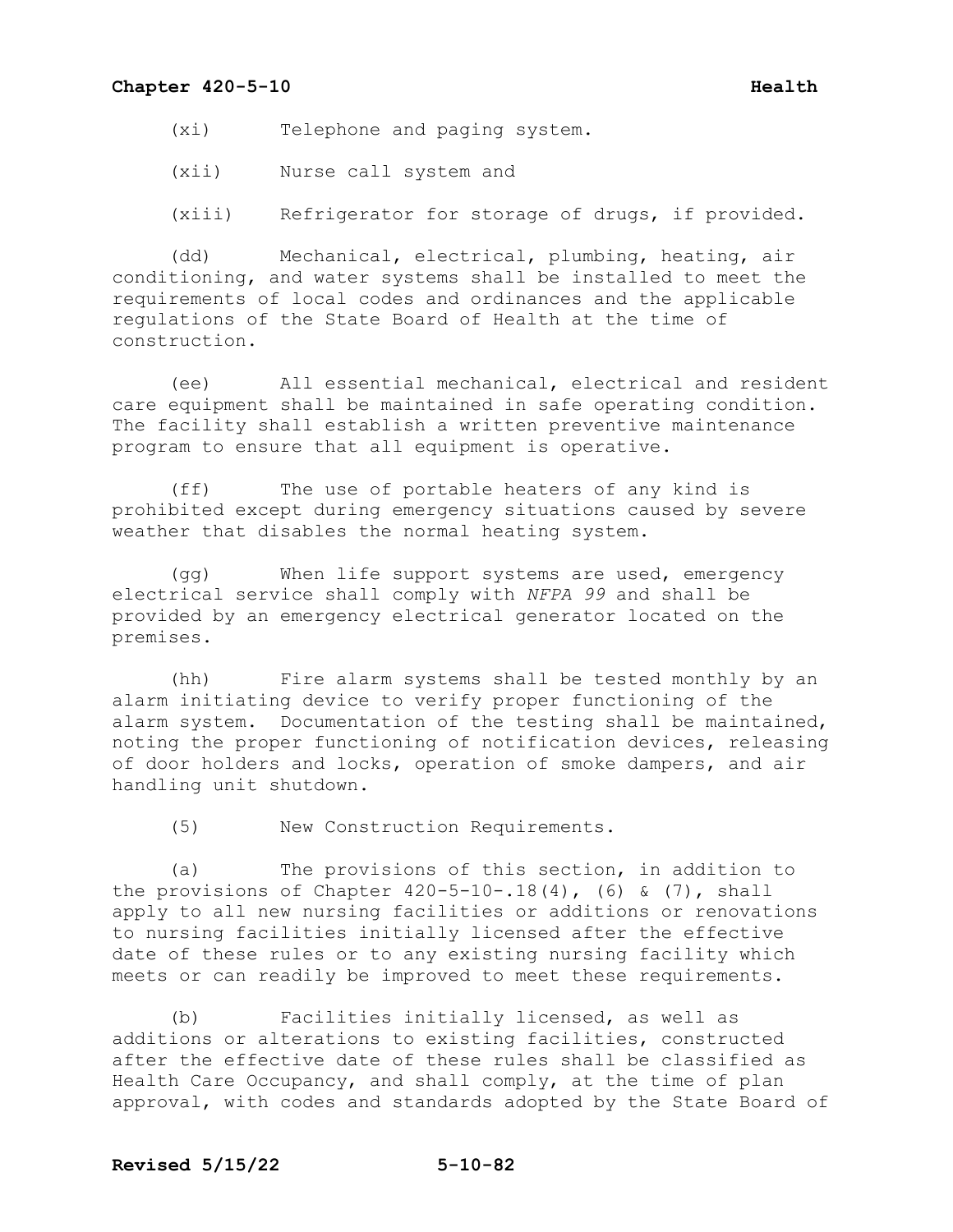Health. See Alabama Administrative Code, Rule 420-5-22, for listing of adopted codes and standards.

(c) Doors.

1. All doors in line of exit travel shall be hinged and shall swing in the line of travel.

2. All exit doors serving residents including doors to stairs shall be as a minimum 44 inches wide.

3. Doors to toilets used by residents in additions or new facilities shall be at least 34 inches wide.

4. Where rated doors are required by code, a permanent label from an independent testing laboratory shall be attached to the door.

(d) Corridors in resident areas shall be at least eight feet wide, except as permitted by code.

(e) Exit passageways other than corridors in resident areas shall not be less than four feet wide.

(f) Corridors and passageways shall be unobstructed and shall not lead through any room or space used for a purpose that may obstruct free passage.

(g) Handrails shall be installed on both sides of all corridors normally used by residents except between doors in spaces 24 inches or less.

1. The handrails shall have a circular grip, a clearance of 1½ inch from the wall and be mounted 30-34 inches from the floor to the top of the rail.

2. Handrails shall return to the wall at all terminations.

3. Handrails may be omitted where service corridors are not part of a required exit from resident areas, the corridor is not a path of circulation from one resident area to another and cross corridor doors are installed. These doors shall separate resident corridors from service corridors and shall normally remain closed.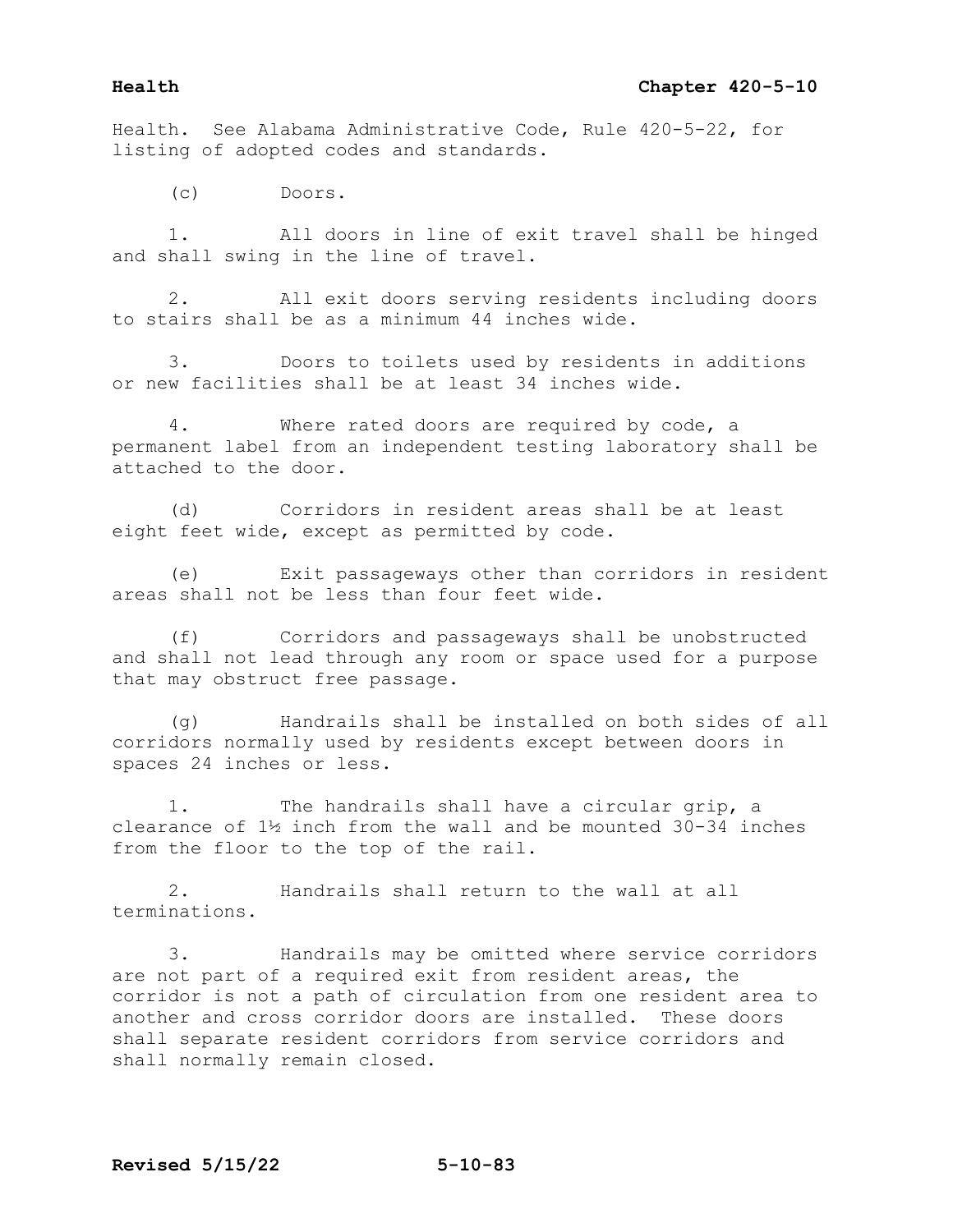(h) Each tub or shower shall be in an individual room or enclosure with space for the private use of the bathing fixture, for drying and dressing. A separate toilet shall be available for each central bathing area without requiring entry into the general corridor.

(i) If a facility chooses to admit or retain residents requiring life support equipment, essential electrical distribution systems shall conform to a Type II System as required in *NFPA 99*. As a minimum, life support systems shall be provided in 10% of the bedrooms and receptacles every 50 feet on alternating walls in the corridor.

(6) Rooms, Spaces and Equipment - New and Existing Facilities.

(a) Nursing Unit. A nursing unit consists of the number of beds served from one nurses' station and includes all of the necessary support areas required to provide care to the residents.

1. Each nursing unit shall have:

- (i) Nurses station.
- (ii) Clean utility room.
- (iii) Medicine preparation room.
- (iv) Soiled utility room or soiled holding room.
- (v) Clean linen storage room.
- (vi) Wheelchair and stretcher storage areas.

(vii) Janitor's closet with mop sink or floor receptor and storage shelving.

(viii) Nourishment room.

(ix) Staff restroom.

2. On a nursing unit, no residents' bedroom door shall be more than 150 feet from the nurses' station.

(b) Bedrooms.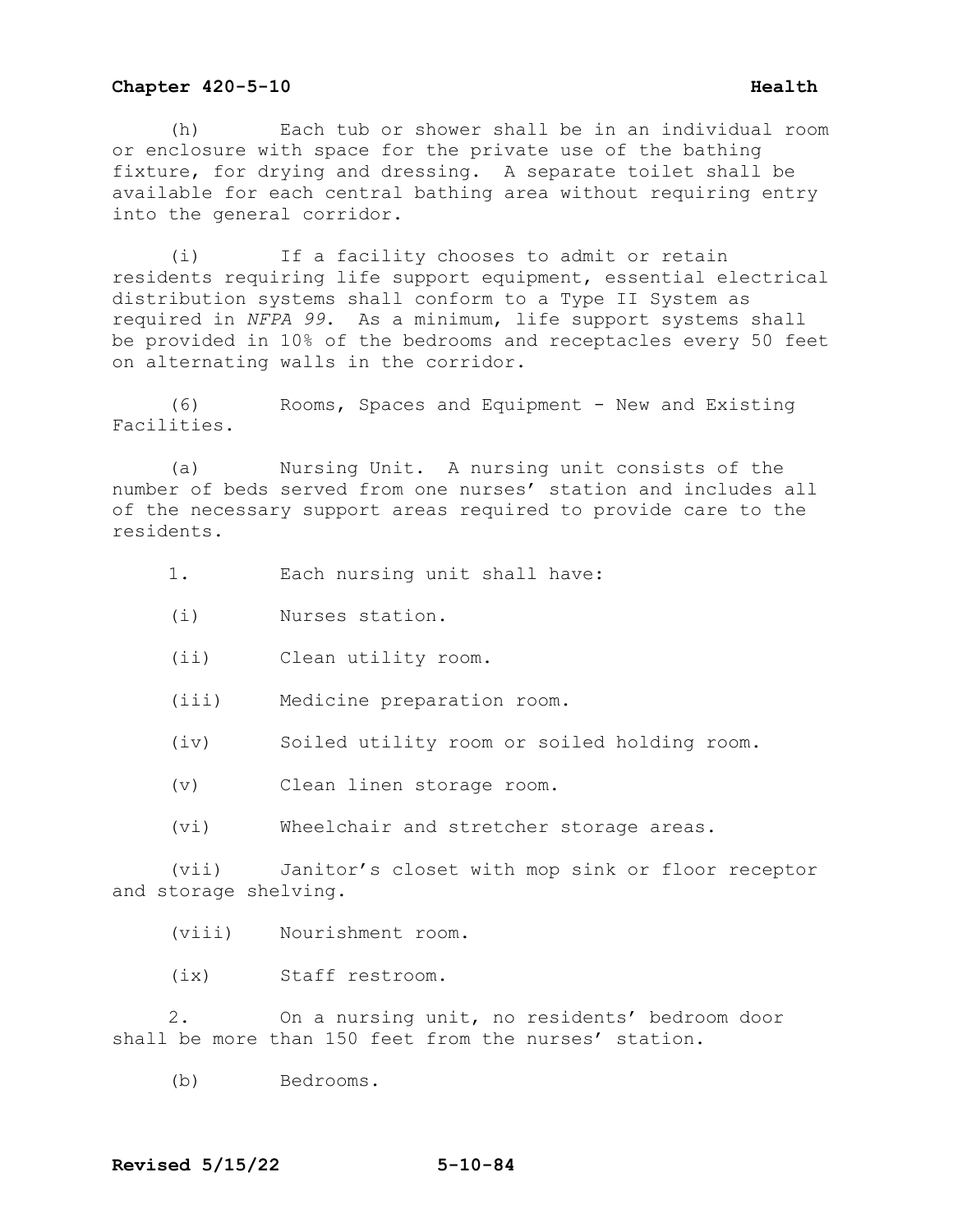1. All bedrooms shall have window(s) with the windowsills not more than three feet above the floor. Windows shall not be below grade.

2. The window area shall not be less than one-tenth of the floor area.

3. Residents' bedrooms shall be located so as to minimize the entrance of odors, noise and other nuisances.

4. Residents' bedrooms shall be directly accessible from the main corridor of the nursing unit. Existing resident bedrooms may be accessible from any public space other than the dining room. In no case shall a resident's bedroom be used for access to another resident's room.

5. The capacity of any new room shall not exceed two residents, and the capacity of existing rooms shall not exceed four residents.

6. The minimum floor area of bedrooms, exclusive of toilets, closets, wardrobes, alcoves, or vestibules in facilities and additions to existing facilities constructed after October 20, 1967, shall be as follows:

> Private Room 100 Square Feet Multi-Resident Room 80 Square Feet Per Resident

7. There shall be sufficient space to permit nursing procedures to be performed and to permit the placing of beds at least three feet apart, and three feet from the wall at the foot of the bed. Sides of beds shall maintain a minimum clearance of 12 inches from electrical outlets in walls, unless electrical outlet and plug protection is maintained.

(c) Provisions for privacy. Each multi-resident room shall have permanently installed cubicle curtain tracks to permit enclosing each bed with curtains to allow for the privacy of each resident without obstructing the passage of other residents either to the corridor, closet, or to the toilet/lavatory adjacent to the resident room.

(d) Accommodations for Residents. The minimum accommodations for residents shall include the following: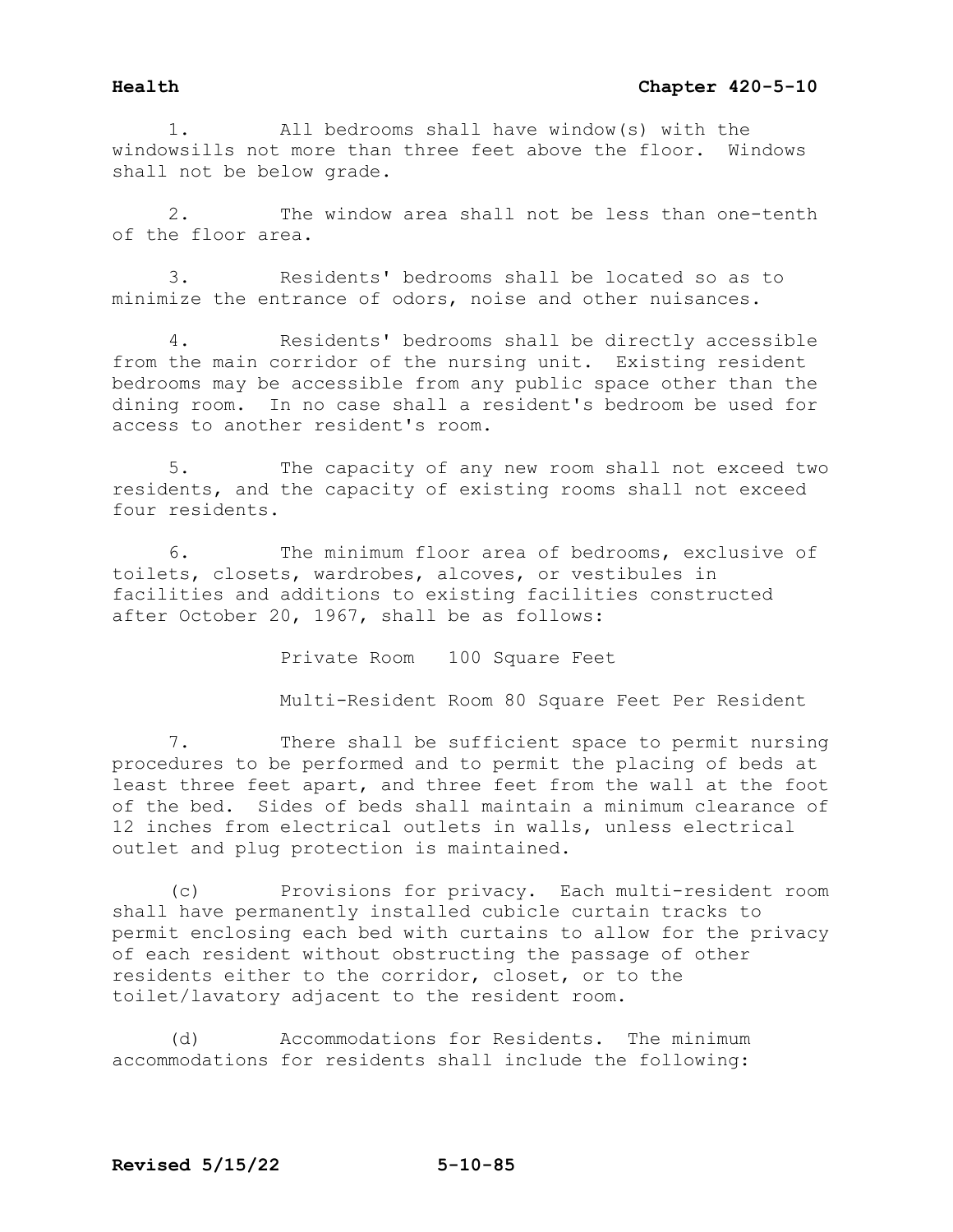1. Residents shall be provided with a standard or adjustable bed.

2. Chair and bedside table.

3. Storage space for clothing, toilet articles and personal belongings.

4. Bedside electrical call system for summoning aid.

5. Waste paper receptacle.

6. A headwall bed light must be mounted so that it is operable by the resident from the bed.

7. Nursing facilities or additions to nursing facilities constructed after November 16, 1988, shall provide hand washing lavatory in each bedroom. It may be omitted from bedroom when a lavatory is provided in an adjoining toilet or bathroom.

(e) Isolation Room.

1. Isolation rooms shall be provided at the rate of not less than one private bedroom per 50 beds or major fraction thereof for the isolation of residents suffering from infectious diseases as defined by the Centers for Disease Control (CDC). The bedroom shall meet all of the requirements for bedrooms as previously stated in these regulations. Isolation bedrooms may be used to provide for the special care of residents who develop acute illnesses, have personality problems, or residents in terminal phases of illness. If central heating/cooling is provided, the air from the room shall be exhausted directly to the outside.

2. Isolation rooms in nursing facilities shall have a lavatory within the room or within a private toilet.

(f) Nurses' Station. The nurses' station for each nursing unit shall include as a minimum the following:

1. Annunciator board for receiving residents' calls.

- 2. Cabinet space.
- 3. Storage space for current residents' charts.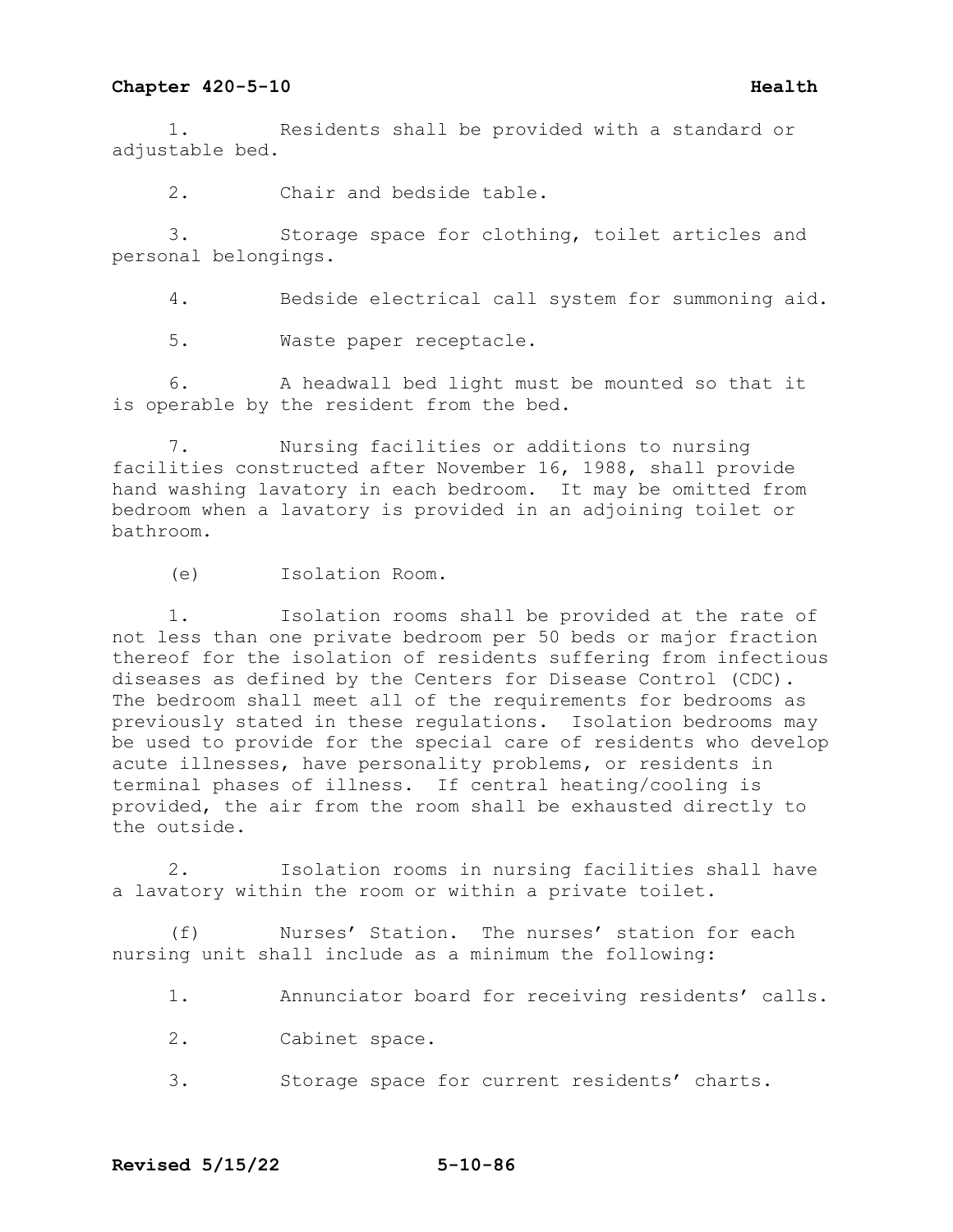4. Working space and accommodations for recording and charting purposes by facility staff.

Medicine preparation room. The room at each nurses' station shall have, as a minimum, 80 square feet of floor space with an additional square foot for each bed in excess of 50 beds per unit. This requirement pertains to any construction or renovation after November 16, 1988. If medication carts are utilized, sufficient storage space for the carts and over-the-counter stock medications must be provided in lieu of a medication preparation room.

(g) Utility Rooms. In new nursing facilities and in additions to existing nursing facilities after December 26, 1988, a separate clean and soiled utility room shall be provided for each nursing unit.

1. The clean utility room shall contain as a minimum:

(i) Wall and base cabinets.

(ii) Counter space.

(iii) Counter top sink.

(iv) Paper towel dispenser.

(v) Soap dispenser.

2. The soiled utility room shall contain as a

minimum:

(i) Paper towel and soap dispensers.

(ii) Shelves.

(iii) Cabinets for storage of poisonous substances; i.e., cleaning supplies, urine test products, etc.

(iv) Counter top.

(v) Large single compartment counter or freestanding service sink for chemical sterilization of bedpans, urinals and commode pails.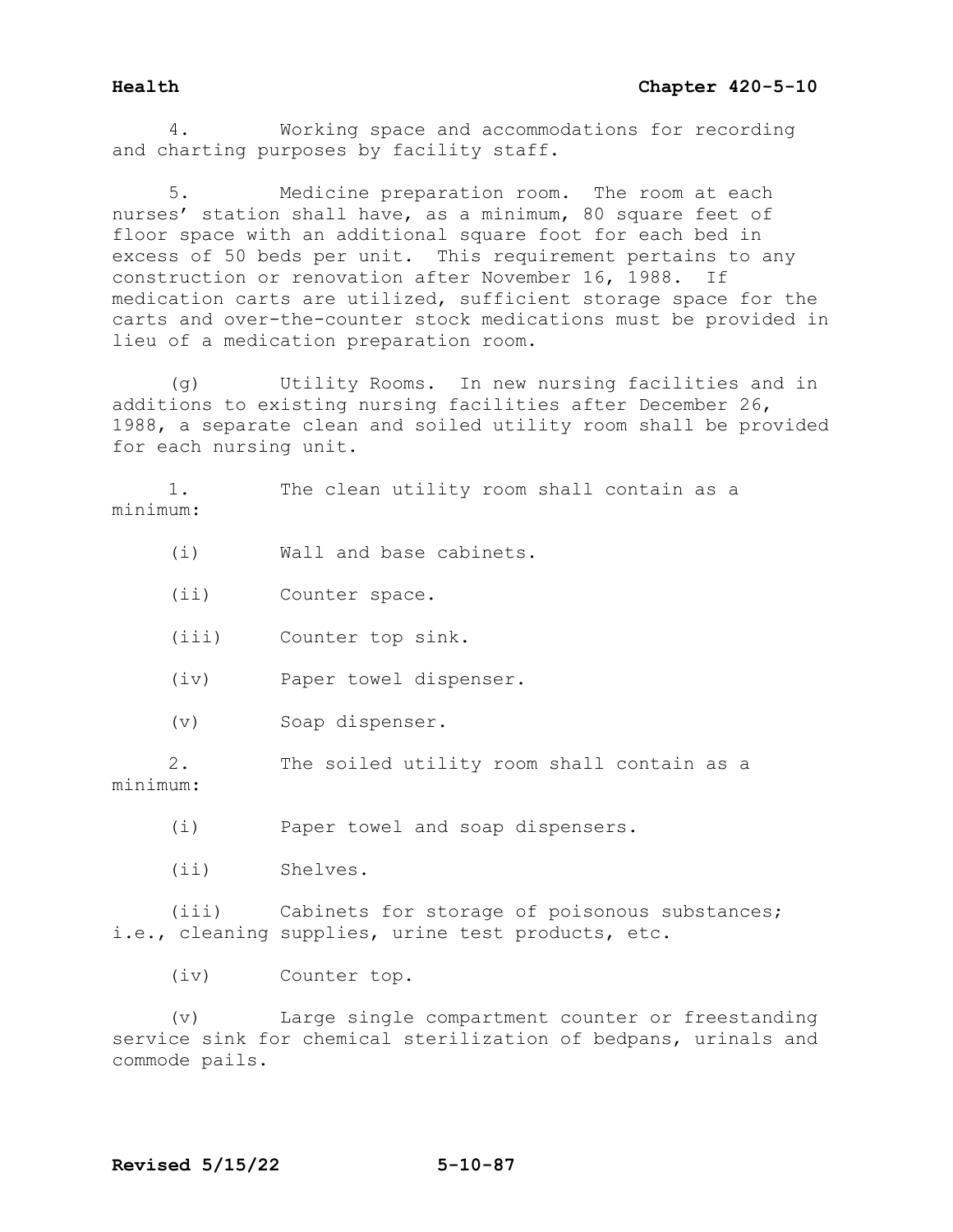(vi) Wall mounted or counter top hand washing lavatory, separate from the service sink.

(vii) Soiled linen hamper(s).

(viii) Clinical sink or equivalent flushing-rim fixture unless toilet with bedpan lug and bedpan washer are provided in adjoining toilets to all bedrooms in the nursing unit.

3. In nursing facilities constructed prior to December 26, 1988, each nursing unit shall have at least a clean/soiled utility room, but it is recommended that a separate clean and soiled utility room be provided.

(h) Toilet and Bathing Facilities.

1. For all resident bedrooms, which do not have adjoining toilet and bath facilities, plumbing fixtures shall be provided within the nursing unit, according to the following ratio:

> Bathtubs or Showers 1 per 25 Beds<br>
> Lavatories 1 per 6 Beds Lavatories 1 per 6 Bedson Toilets (water closets) 1 per 6 Beds

2. Non-skid mats, or equivalent and grab bars shall be provided at tubs and showers. Grab handles on soap dishes are not acceptable for grab bars.

3. Grab bars shall be provided at each water closet.

(i) Nourishment Room.

1. Nursing units in facilities and additions to facilities constructed after August 23, 1996, shall have a nourishment room containing a work counter, refrigerator, storage cabinet, and a sink for serving nourishments between meals. Ice for residents' consumption shall be provided by icemaker units. The nourishment room shall include space for trays and dishes used in non-scheduled meal service.

2. Existing facilities shall provide a nourishment room in accordance with the above paragraph when the nursing unit is remodeled or expanded.

3. Nourishment room shall be separated from corridor by wall and door.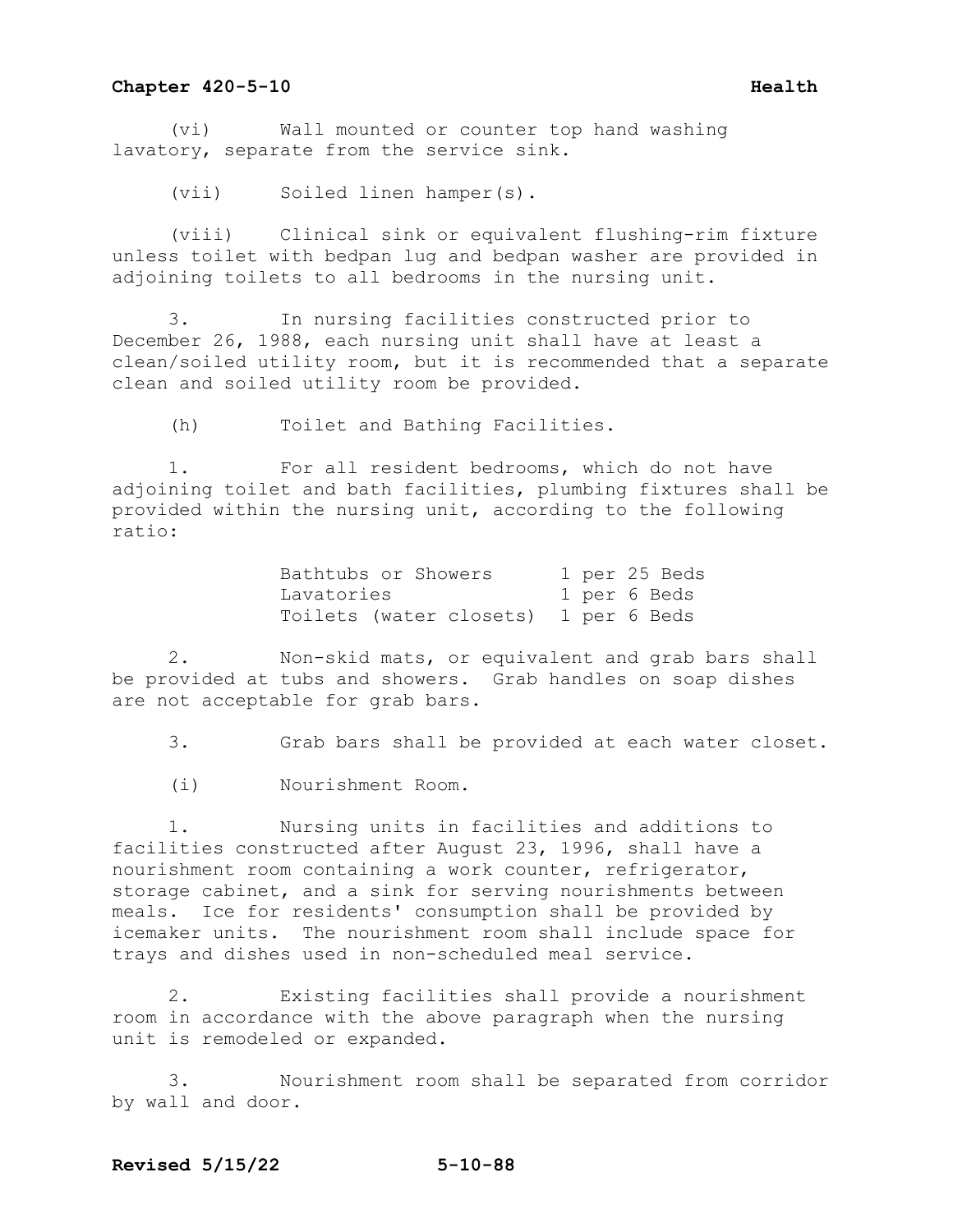(j) Dining/Recreation/Sitting. In new nursing facilities or additions to nursing facilities, there shall be resident dining, and recreation/sitting areas in accordance with the following:

1. The total area set aside for these purposes shall be at least 20 square feet per bed for new facilities and for expanded facilities.

(i) Dining Room. The dining room shall be capable of seating 50% of the bed capacity.

(ii) Recreation/sitting area. These areas shall not include exterior porches and lobby/waiting room.

2. As a minimum, facility shall include two separate recreation/sitting areas and a dining area.

3. Each nursing unit shall contain at least one recreation/sitting area.

4. A minimum of at least one porch and/or glass enclosed sun parlor shall be provided for the use of residents.

(k) Physical Therapy. Physical therapy areas, if provided, shall be in a specifically designated area and shall include equipment and areas as needed to meet specific resident requirements and shall also include storage space for linens, supplies, and equipment, a counter top or wall hung handwash lavatory and a service sink in a counter or freestanding.

(l) Laundry.

1. The existing laundry room, or storage and counting area shall be located so that soiled linens are not carried through the food service area.

2. Laundries built, renovated, or added to after August 23, 1996, shall provide the following rooms and shall comply with the additional requirements:

(i) Adequate holding, and sorting room for control and distribution of soiled linen. Discharge from soiled linen chutes may be received within this room or in a separate room (soiled linen room).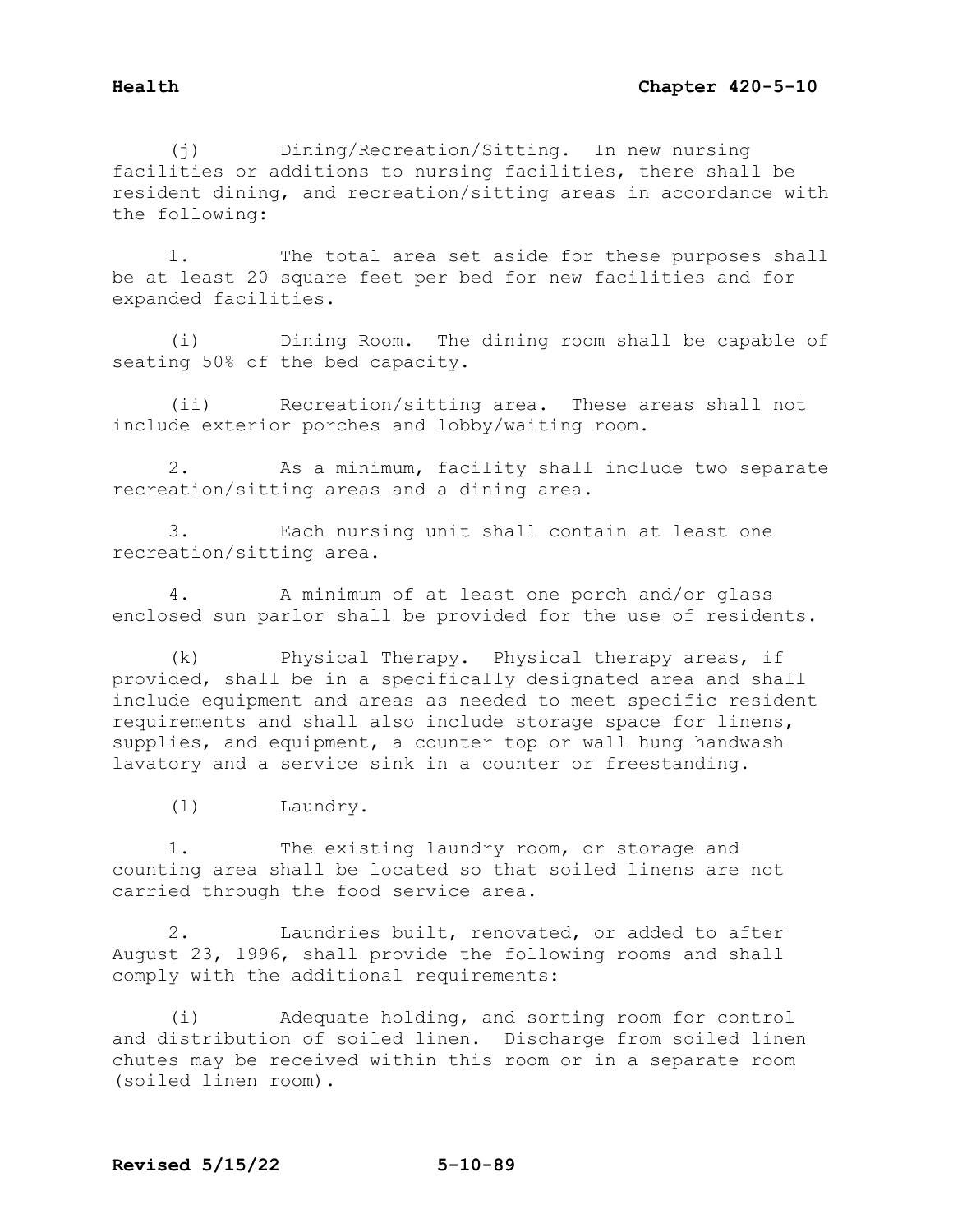(ii) The laundry shall be vented so that odors do not enter the nursing facility. Air shall not be recirculated into a heating or cooling system serving other areas of the nursing facility.

(iii) Corridors shall not be used to store or hold soiled linen or clean linen carts at any time of the day. Adequate space shall be provided in the soiled linen room and laundry processing room to prevent this.

(m) Beauty/Barber Shop. Nursing facilities or additions to nursing facilities licensed after November 16, 1988, shall have space and equipment for resident hair care and grooming. The room shall open to a corridor.

(n) Administration. The administrative department and services shall be located in a specifically designated area and shall include the following:

1. Administrator's office.

2. Business office.

3. Public lobby or waiting room.

4. Public toilets.

5. For facilities constructed after August 23, 1996, or when existing lobbies are renovated, handicapped public toilets accessible from the lobby/waiting room shall be provided.

(o) Support Offices. Nursing facilities or additions to nursing facilities constructed after August 23, 1996, shall provide office space for all support staff.

(p) Nursing facilities and additions to nursing facilities constructed after August 23, 1996, shall provide adequate closet or locker storage space for staff's work related personal items.

(q) Maintenance. Each facility shall provide facilities/room(s) to accommodate routine maintenance appropriate to the needs.

(7) Dietary (applies to all facilities).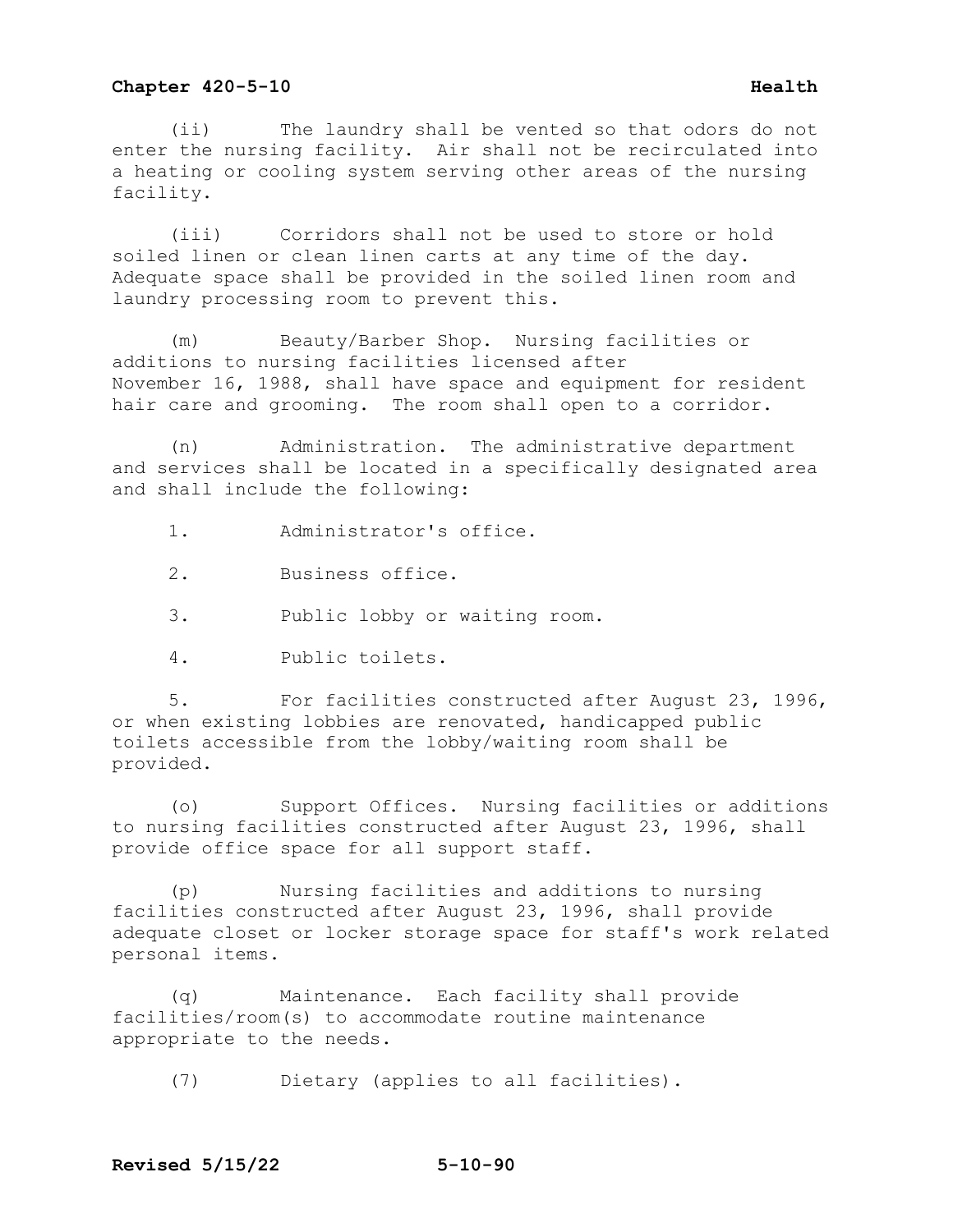(a) Food service facilities shall be located in a designated area and shall include the following rooms and spaces: food production, food service, food storage, dishwashing, dining room, dietary manager's office, water heating equipment, and janitor closet (mops, brooms, mop sink) in all facilities built after August 23, 1996.

(b) The dietetic service area shall be of such size and dimensions as to permit orderly and sanitary handling and processing of food. Avoid overcrowding and congestion of operations.

(c) Hand washing facilities. Hand washing facilities shall be provided in all food production and serving areas. Sinks shall be equipped with a soap dispenser and adequate supply of soap, disposable towels, and hot and cold running water. The use of a common towel is prohibited. Hands must not be washed in sinks where food is prepared.

(d) Refrigeration. Where separate refrigeration can be provided, temperatures for storing perishable foods are: 32 to 38 degrees Fahrenheit for meats, 40 degrees Fahrenheit for dairy products, 45 to 50 degrees Fahrenheit for fruits and vegetables. If it is impractical to provide separate refrigeration, the temperature shall be maintained at 38 to 40 degrees Fahrenheit at all times. Frozen food shall be maintained at 0 degrees Fahrenheit or below.

(e) Dish and Utensils Washing, Disinfection and Storage. Facilities shall comply with current requirements of the Rules of Alabama State Board of Health for Food Establishment Sanitation, Alabama Administrative Code Chapter 420-3-22-.15 "Equipment and Utensil Cleaning and Sanitation," and Chapter 420-3-22-.16, "Equipment and Utensil Storage."

(8) Sprinkler Systems. Provisions of AAC Chapter 420-5-10-.18 notwithstanding:

(a) By January 1, 2006, all totally unsprinklered nursing facilities, and nursing facilities in multi-story buildings with sections of a nursing facility unsprinklered, shall be protected throughout by a fire sprinkler system. By July 1, 2005, completed sprinkler plans for these systems shall be submitted to Public Health for review and approval. Where means of egress passes through building areas outside of a nursing facility, those areas shall be separated from the